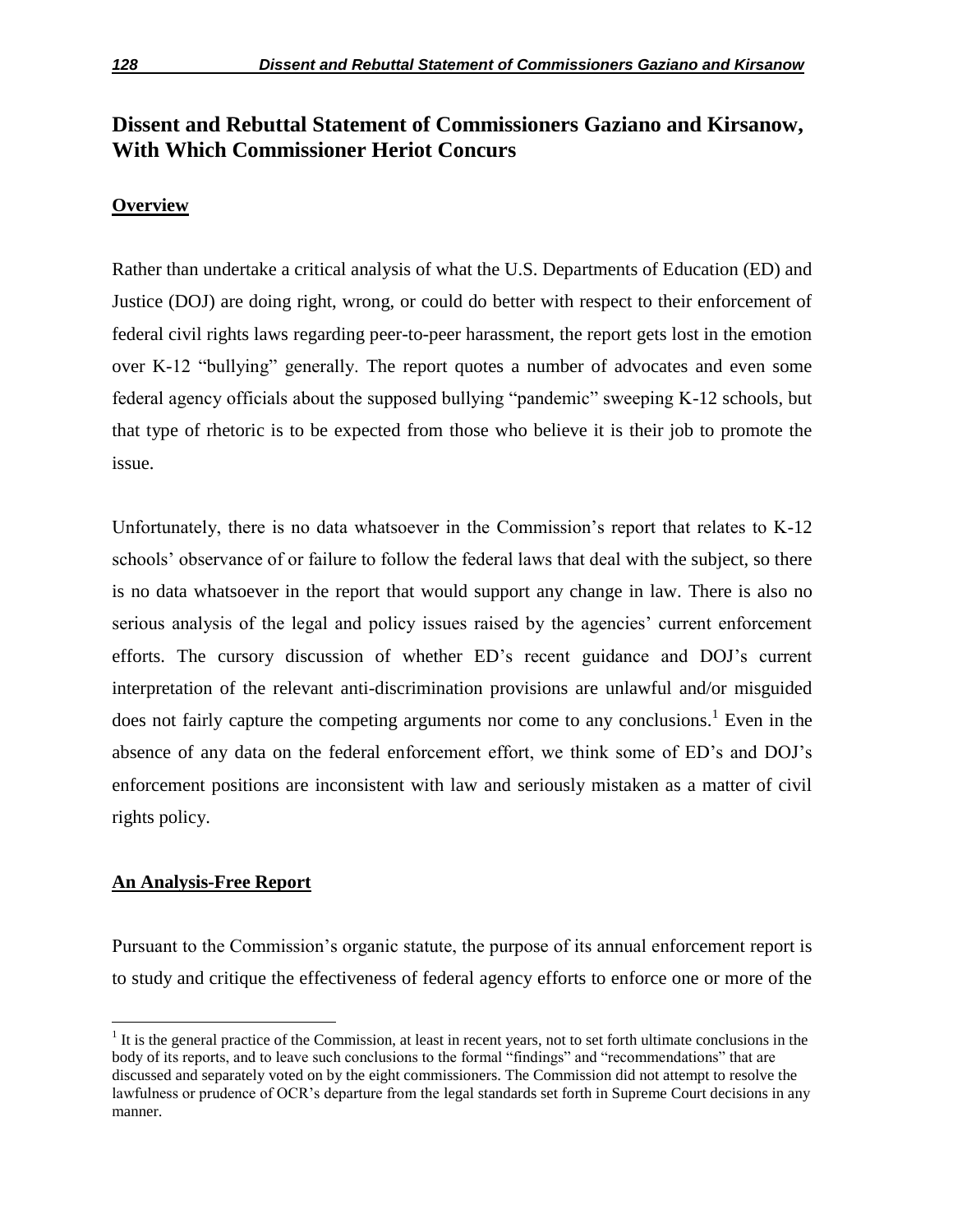existing civil rights laws, but no serious attempt was made to critique the effectiveness of ED's or DOJ's efforts in the Commission report. The apparent purpose of this report is to condemn social behavior that includes teasing, eye-rolling, and exclusion among K-12 students. Yet, even if the report was an attempt to describe the negative social behavior of 6- 18 year-old students that it often misleadingly labels "bullying," its uncritical reliance on flawed surveys, advocacy group claims, and a mish-mash of contradictory statistics does more to mislead than cast light on the matter. Congress expects the Commission to exercise a higher level of professionalism in the social sciences. We regret that the Commission failed to live up to this expectation.

Since its creation, a central purpose of the Commission has been to "gather facts instead of charges" and "sift out the truth from the fancies" in the hopes of providing findings and recommendations "which will be of assistance to reasonable men."<sup>2</sup> To do so requires the Commission to be a careful and neutral arbiter of the competing (and sometimes complex) facts, issues and policy considerations at work. It can only accomplish this goal by avoiding the hype that the broader topic of bullying evokes (even if the enforcement agencies have not been as careful). Responsible and critical analysis is necessary to avoid ill-conceived policy recommendations or enforcement actions that have negative, unintended consequences.

The general topic of student teasing, bullying, and social exclusion is not within this Commission's jurisdiction. Even so, the Commission's report provides no reliable indication of whether any such behavior is on the rise, has declined, or has stayed about the same over time. The advent of social technologies alone is not an indicator that bullying is on the rise. Even if it is, the only matter relevant to the Commission's study of federal civil rights laws is whether K-12 schools are responding as they should when they learn of severe and pervasive acts of bullying on the basis of protected classes that rises to the level of legally actionable harassment under the civil rights laws enforced by ED's Office for Civil Rights (OCR) and DOJ.

 $2$  103 CONG. RECORD 13,897 (1957) (statement of Sen. Lyndon Johnson).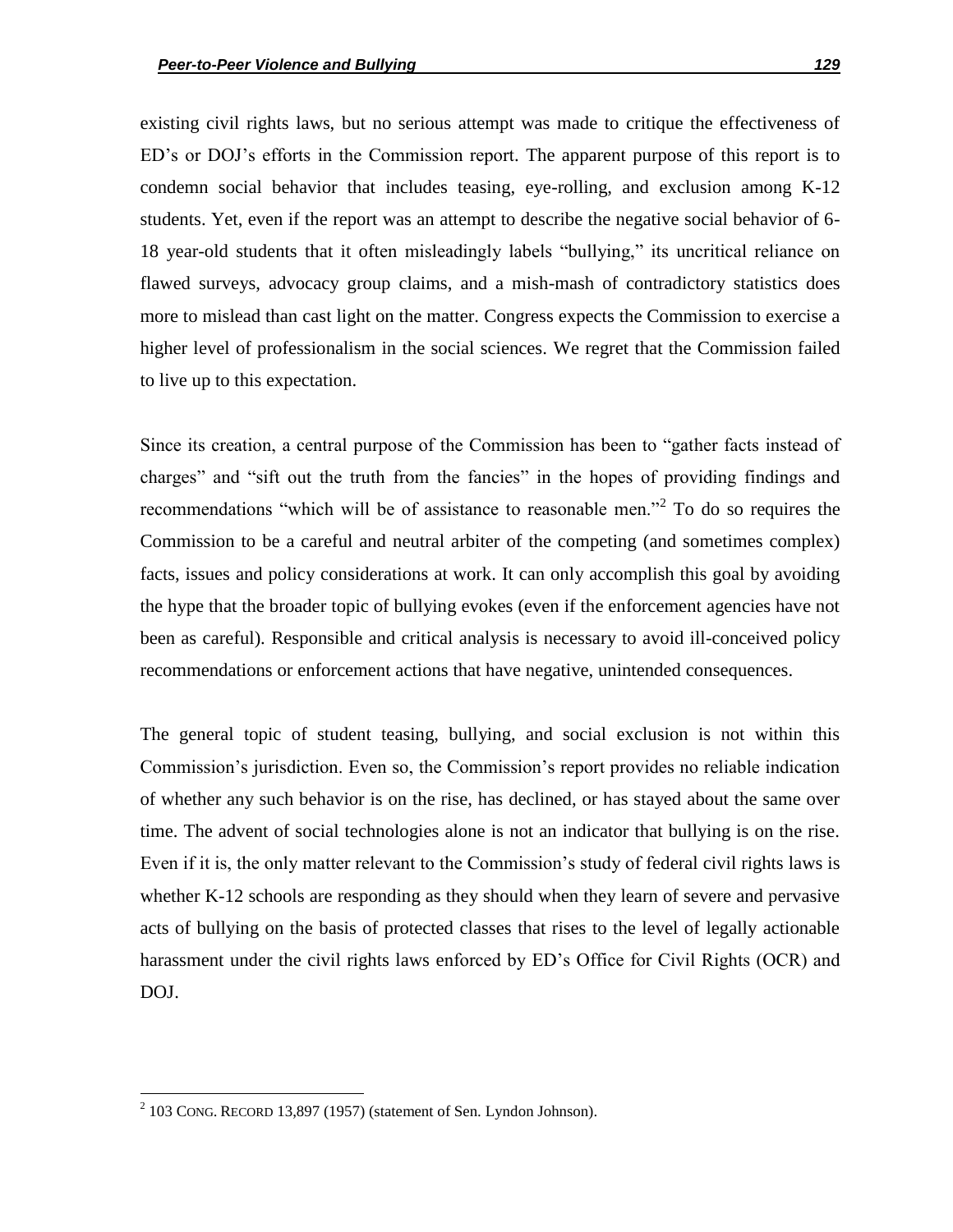There also are significant statutory, First Amendment, and practical issues worthy of more careful and detailed discussion throughout the report rather than the cursory fashion in its last chapter. The issues involved in student-on-student harassment are not simple. Though it is emotionally appealing for some to join the chorus that a larger federal role would somehow bring the number of bullying incidents among 55 million K-12 students significantly down, the Commission must refrain from doing so absent more careful, detailed analysis.

#### **Irrelevant, Unreliable, and Conflicting Data**

Putting aside the heated rhetoric about a bullying "pandemic," there is no data at all in the Commission's report on the subset of school bullying that is covered by federal law, *i.e*., that which rises to the level of legally-prohibited harassment of federally protected classes. Thus, there is no data on the central issue for a federal civil rights enforcement report, namely, whether K-12 schools are adequately addressing their responsibilities under federal law, or for that matter, bullying more generally. Instead, many pages of the report are devoted to reciting highly questionable and conflicting studies and surveys to suggest that teasing and bullying generally is "widespread." It has been so for centuries, but the data in the report probably does more to mislead than illuminate policymakers regarding its nature, seriousness, or frequency.

To identify potentially relevant data, it is first necessary to understand what is and is not prohibited under federal law. Schools that accept various types of federal funding are themselves forbidden from discriminating on the basis of race, color, national origin, gender, and disability, but their liability for peer-to-peer conduct is understandably more limited. Although the relevant legal standards are not discussed in detail until chapter 7 of the Commission's report, student conduct only creates liability for schools under federal law if: (1) they have actual notice of and are deliberately indifferent to (2) severe, pervasive, and objectively offensive conduct on the basis of race, color, national origin, gender, or disability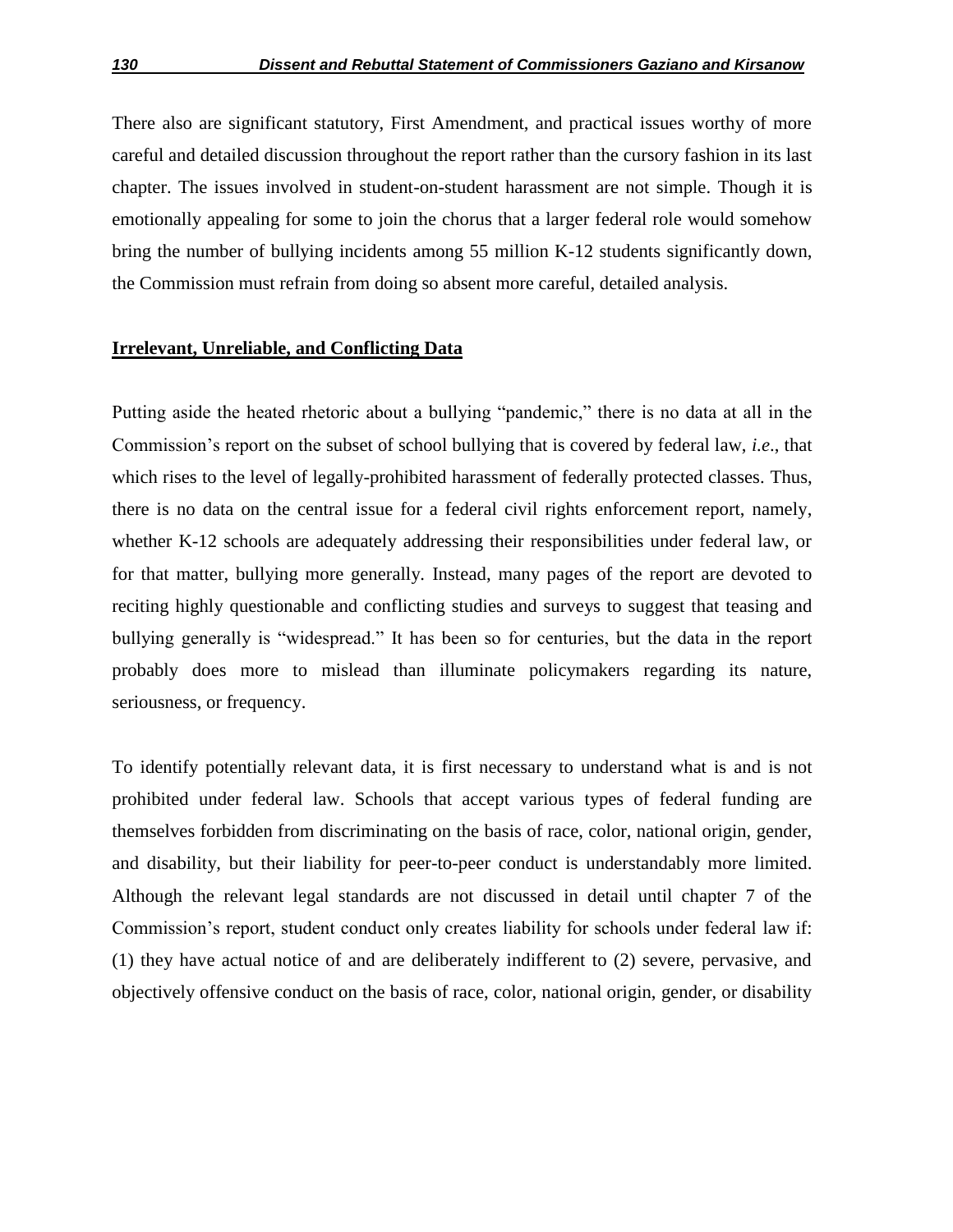$\overline{a}$ 

(3) that creates a hostile environment having the effect of depriving victims of the educational opportunities of the school.<sup>3</sup>

Putting aside for now the conflicting interpretations of the civil rights statutes at issue, it is undisputed that schools are not liable under federal law for trivial student-to-student insults, acts of exclusion, or speech protected by the First Amendment, even if motivated by the victim's race, color, national origin, gender or disability. Moreover, K-12 schools are not generally liable under federal civil rights law even for severe and pervasive taunts or bullying that focus on the victim's weight, attractiveness, or other non-federally protected categories. Any decent school would try to prevent all types of harmful bullying, but K-12 schools simply are not liable under federal law for all bad, or even objectively cruel and persistent, student conduct.

Surveys or studies that lump all incidents of student teasing, acts of exclusion, spreading rumors, and other protected speech with more serious and sustained conduct that is violent or might constitute physical threats are not helpful in assessing a school's responsibility under federal law for two reasons. First, most conduct in such global surveys is not covered by federal law. Second, it is even less clear whether the schools responded appropriately to any or all of the conduct at issue. If schools are responding reasonably, there is no federal issue.

Unfortunately, there is absolutely no data in the report on the following critical matters relevant to the enforcement of the federal civil rights laws:

(a) the frequency or amount of student-to-student bullying based on federally protected criteria that is severe, pervasive, and objectively offensive enough to constitute prohibited harassment under federal law for any relevant time period (*i.e.*, that which denies the relevant students' educational opportunities); (b) the frequency or amount of such federally prohibited peer-to-peer harassment in subparagraph (a) that K-12 schools did know (or should have known) about and took, or were alleged to have taken, insufficient action to address;

<sup>&</sup>lt;sup>3</sup> ED and DOJ believe they can define the conduct that constitutes prohibited harassment under federal law much more broadly than has the Supreme Court. The differences in the substantive legal standards are discussed in the next section of this statement, but none of the data in the report are relevant to the administration's definition of prohibited federal harassment either. In short, the analysis in this section does not depend on adopting the Supreme Court's definition of federally prohibited harassment rather than the administration's.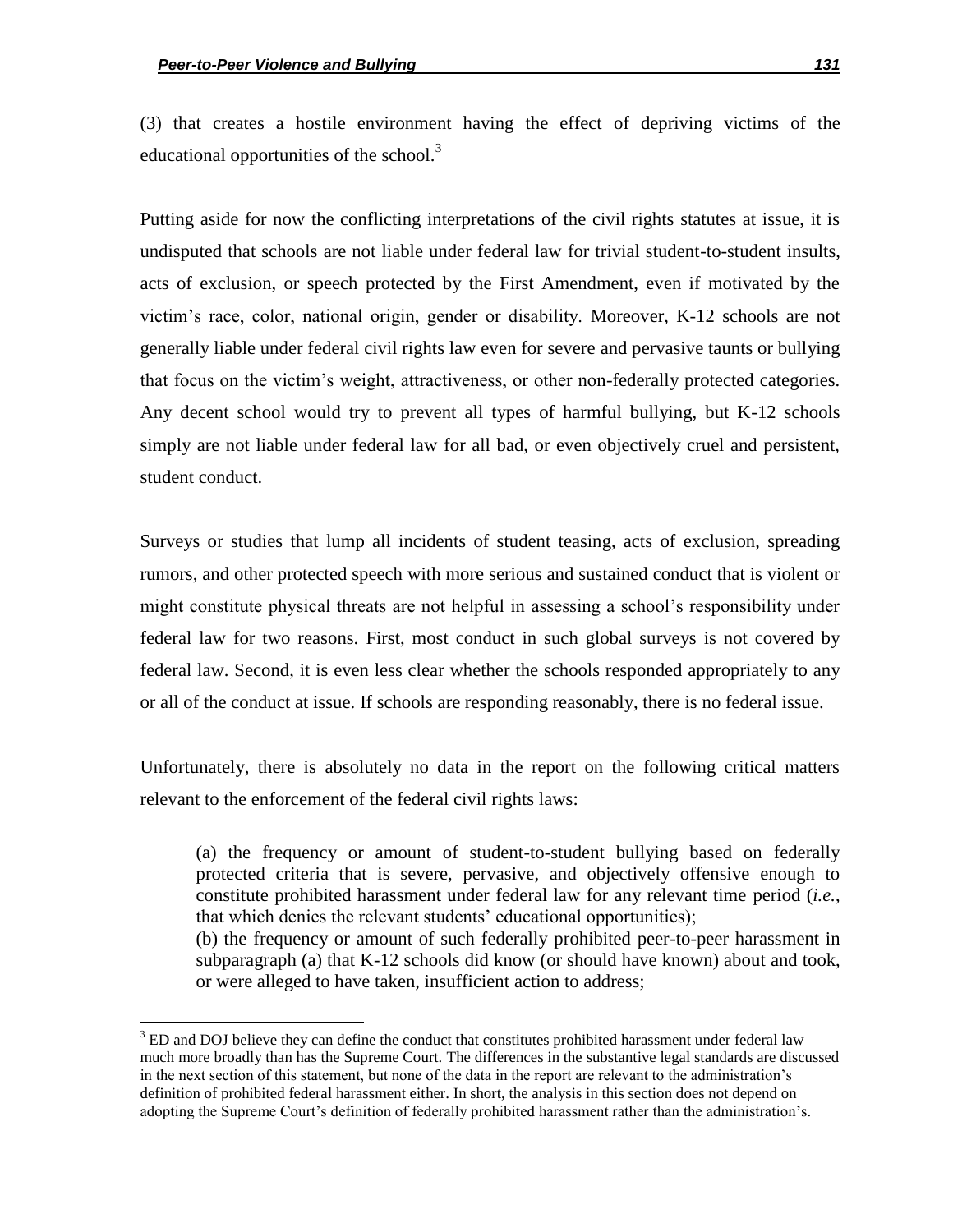(c) the frequency or number of claims captured in subparagraph (b) that were meritorious for any relevant time period;

(d) the frequency or number of instances of harassment in subparagraph (b) in which federal enforcement agencies played more than a tangential role in resolving.

The above data would be critical in assessing even a snapshot of the relevant student conduct at issue, whether K-12 schools are responding appropriately, and the federal enforcement agencies' current efforts or involvement in enforcing the federal laws. However, policymakers might want even more data before venturing to change federal law. For example, policymakers might want data on the following:

(e) a breakdown of such data for subparagraphs (a) and (b) for each class of students protected under federal law (e.g., severe and pervasive bullying that constitutes prohibited harassment based on race, color, national origin, gender, disability, failure to conform to stereotypes regarding the same); and

(f) data that show changes in subparagraphs (a), (b), (c) and (d) over relevant time periods (e.g., five- or ten-year intervals or any other relevant time periods).

The actual data from ED and DOJ in the Commission's report does little or nothing to shed light on relevant questions for a federal enforcement investigation. The type and number of complaints received by OCR (set forth in chapter 3 of the report) conveys no helpful information about schools' compliance with federal law as it relates to peer-to-peer conduct. The report concedes that the percentage of such complaints that involve peer-to-peer conduct is unknown. Even assuming the peer-to-peer complaints were identified, there is no information on what percentage of complaints were meritorious, or even marginally well supported. There is also no information on how many of the well-supported claims involved serious and pervasive conduct such that they might have constituted federally prohibited harassment. Finally, for the unknown subset that might be serious, meritorious complaints of peer-to-peer harassment, it is unclear whether the schools had taken or were already taking appropriate action.

The Commission's own review of OCR voluntary resolution agreements between 2005 and March 2011 is also virtually meaningless, for similar reasons. It is perhaps interesting but hardly significant to learn that 138 of the 292 agreements examined relate to peer-to-peer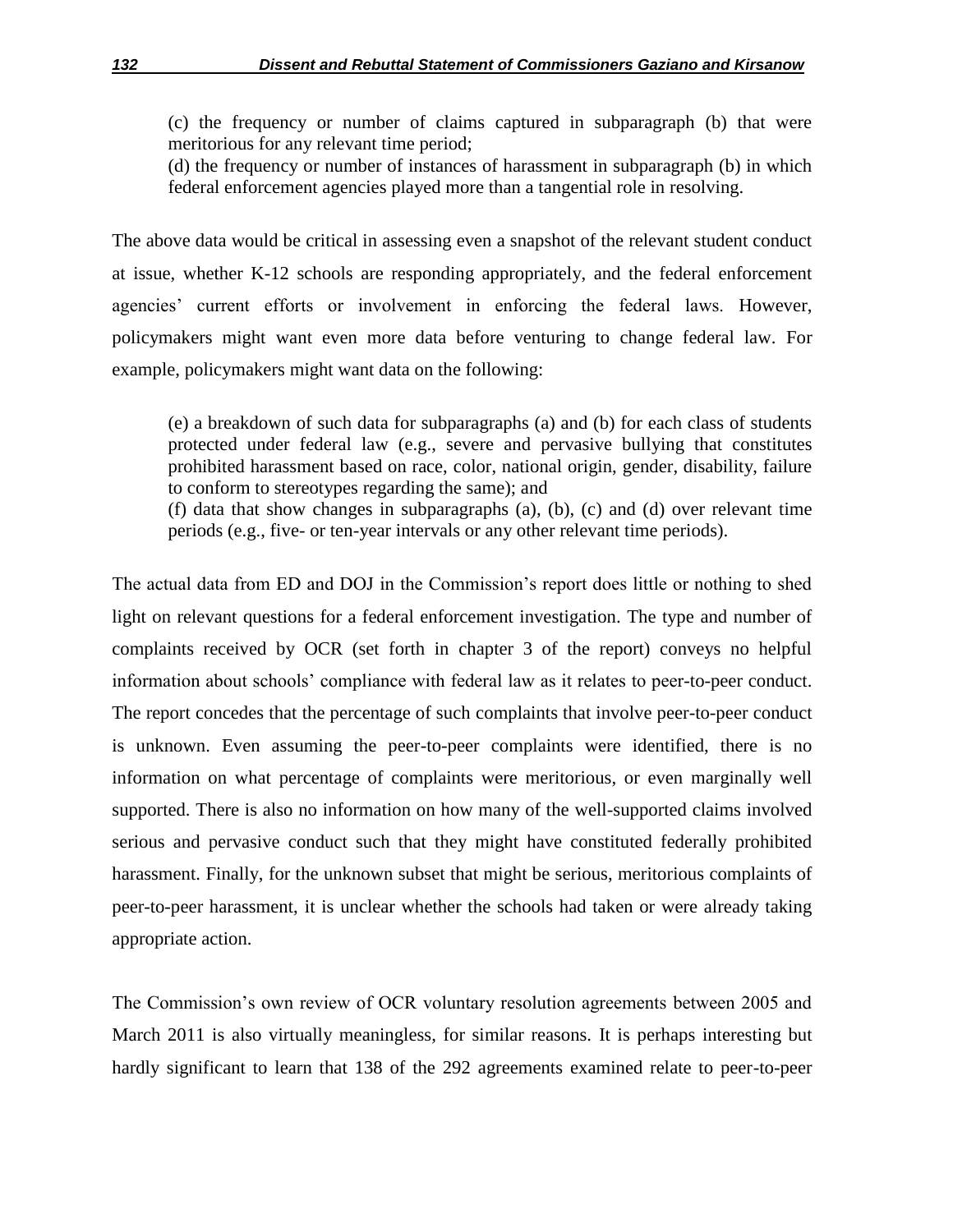$\overline{\phantom{a}}$ 

conduct. But the Commission's examination of these voluntary agreements did not disclose anything else of particular value. For example:

- There is no analysis of the variation in the cases per year, which peak at 36 nationwide in 2009 and decline to 29 in 2010.
- There is no evaluation of how many complaints were either serious or meritorious. It is not very telling to voluntarily resolve a non-meritorious complaint.
- There is no information indicating how many of the roughly 23 schools per year that were the subject of such voluntary resolution agreements were already taking action on their own to resolve the dispute before OCR became involved.
- Assuming the schools at issue were not already taking action to resolve the dispute, there is no evaluation of whether the schools at issue responded immediately and voluntarily to claims brought to their attention or whether OCR played a more substantial role in resolving the dispute.
- There is no context to suggest how many thousands of schools are covered by federal law, the ratio of meritorious to non-meritorious complaints, or their relation to the actual incidence of serious bullying.
- Reliable estimates suggest there are approximately 55 million students enrolled in K-12 schools in any given year.<sup>4</sup> Yet, California and Missouri were the only states with more than ten resolution agreements with OCR over the six year period. The vast majority of states and DC had schools with two or fewer such agreements over the six-year period: Alabama, Louisiana, Michigan, Minnesota, Mississippi, North Carolina, Oregon, South Dakota, Tennessee, and Utah (with 2 each); Alaska, DC, Florida, Idaho, Maine, Montana, New Hampshire, New Mexico, Rhode Island, Vermont, Washington, and West Virginia (with one each); and Arkansas, Delaware, Indiana, Iowa, Nebraska, Nevada, New Jersey, North Dakota, South Carolina, Virginia, Wisconsin, and Wyoming (with none).
- Thus, the above listed states and DC had, at most, one or two of their schools or school districts enter into a voluntary resolution agreement with OCR in the six-plus year period. Many of the complaints may have lacked merit and were resolved for that reason. The report does not say. Some schools might have already been investigating and resolving the incident. The report does not say. Some schools might have been happy to learn of the complaint and voluntarily taken appropriate action. The report does not say.

<sup>&</sup>lt;sup>4</sup> The National Center for Education Statistics estimated there were 55.4 million elementary and secondary students in the United States in fall 2010. U.S. DEP'T OF EDUC., DIGEST OF EDUCATION STATISTICS: 2010, Table 1, Projected number of participants in educational institutions, by level and control of institution: Fall 2010, *available at http://nces.ed.gov/programs/digest/d10/tables/dt10\_001.asp?referrer=report.*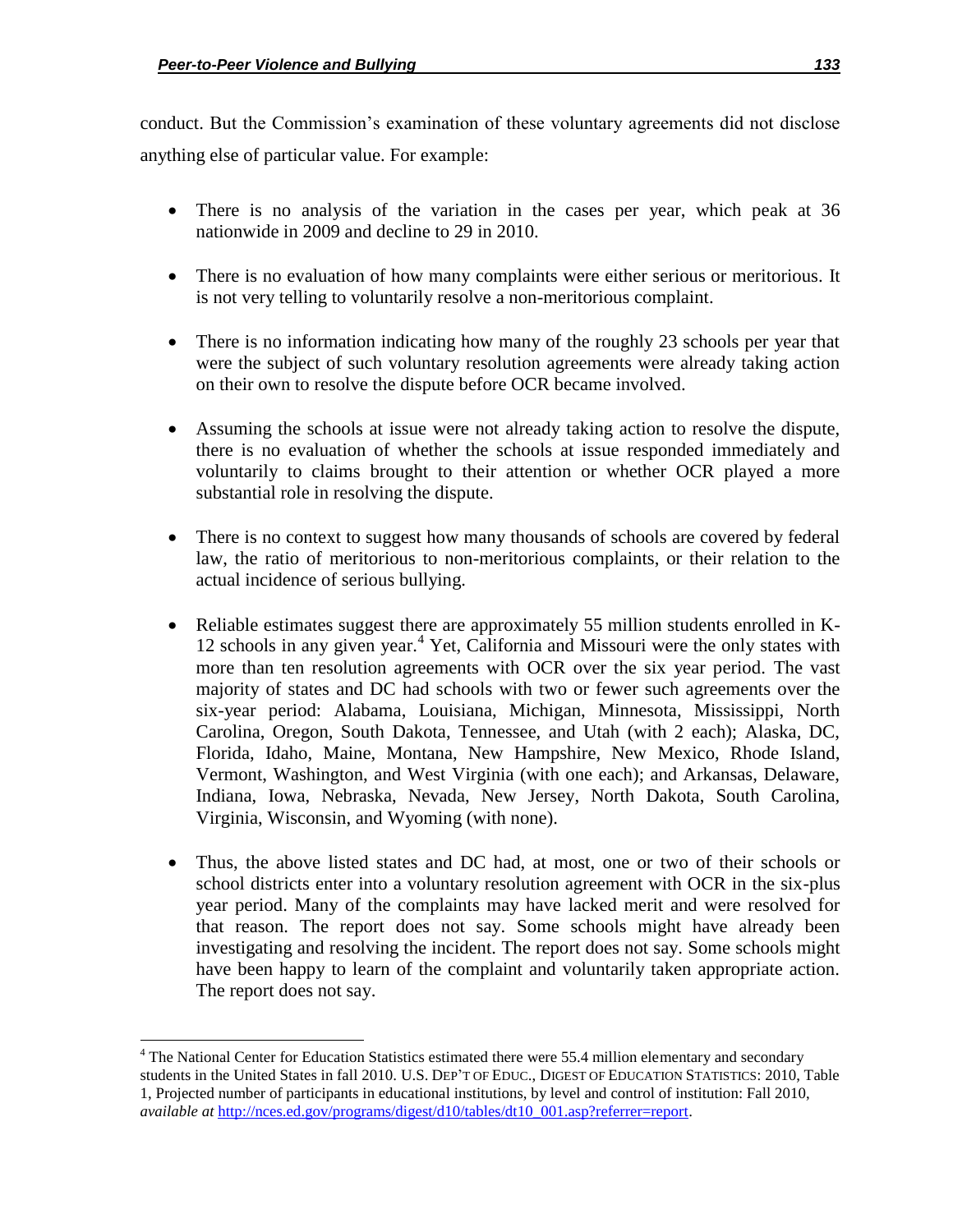Although the Commission's review of voluntary resolution agreements tells us nothing about the seriousness or merit of the complaints or anything about the schools' voluntary responses thereto, it does undercut DOJ's and other activists' hyperbole about a "pandemic" of bullying. Even if all were serious and meritorious complaints, zero, one, or two incidents in a given state over six years is probably not what most people would consider a "pandemic."

The Commission's report does not disclose what effort, if any, was undertaken to obtain the relevant data described above, despite our frequent requests for it. Yet the report should at least have disclosed that in response to questions from several commissioners at the briefing on May 13, expert witnesses expressed their belief that no reliable data exists on the most contested issues, including peer-to-peer harassment on the basis of sexual orientation or failure to live up to a perceived gender stereotype, and accordingly, that no consistent frame of reference exists of this type of conduct over time.<sup>5</sup> This is an inconvenient truth that should be honestly reported.

The final bit of relevant information that the Commission should have tried to obtain and analyze is what efforts K-12 schools are taking to comply with their obligations under federal law, or more generally, what they are doing to respond to all types of bullying. No serious discussion or analysis exists in the Commission report regarding these state and local efforts. Forty-nine states and the District of Columbia, and many more local jurisdictions, have formal anti-bullying laws and policies.<sup>6</sup> Moreover, all states punish violence or threats of

 5 *See, e.g.*, Commission Briefing Transcript (May 13, 2011) [hereinafter Briefing Transcript] at 47 (Jocelyn Samuels answering Commissioner Kirsanow that DOJ does not keep data tracking complaints it receives); 103 (panel of Fatima Goss Graves, Roger Clegg, Gregory Herek, Ilan Meyer, and John Eastman had no response to Commissioner Kirsanow's question of whether ED, DOJ, or any other entity had data tracking the number of complaints relating to harassment of protected classes); 307 (Ken Trump answering a question from Commissioner Gaziano: "[T]here is no historical data on bullying, to my knowledge, especially at the federal level for an extended period of time.‖), *available at* http://www.eusccr.com/Peer-Bullying%20May%2013%202011%20Transcript.pdf.

<sup>&</sup>lt;sup>6</sup> Forty-seven states and the District of Columbia have anti-bullying statutes. Hawaii is the most recent state to pass an anti-bullying statute, which was signed into law on July 11, 2011. Two of the three states that do not have anti-bullying statutes, Michigan and Montana, have statewide regulations. *See* NAT'L SCHOOL BOARDS ASS'N, STATE ANTI-BULLYING STATUTES JULY 2011, *available at*

http://www.nsba.org/SchoolLaw/Issues/Safety/Table.pdf; H.B. 688, 2011 Sess. (Haw.). We do not necessarily endorse all of these laws; we have not closely reviewed them. Commissioner Heriot notes in her accompanying dissent that some state anti-bullying laws and regulations may have unintended consequences. *See also* Winnie Hu, *Bullying Law Puts New Jersey Schools on Spot*, N.Y. TIMES, Aug. 30, 2011. We cite such state laws here primarily because the proponents of a new federal law bear the burden of demonstrating that it is not duplicative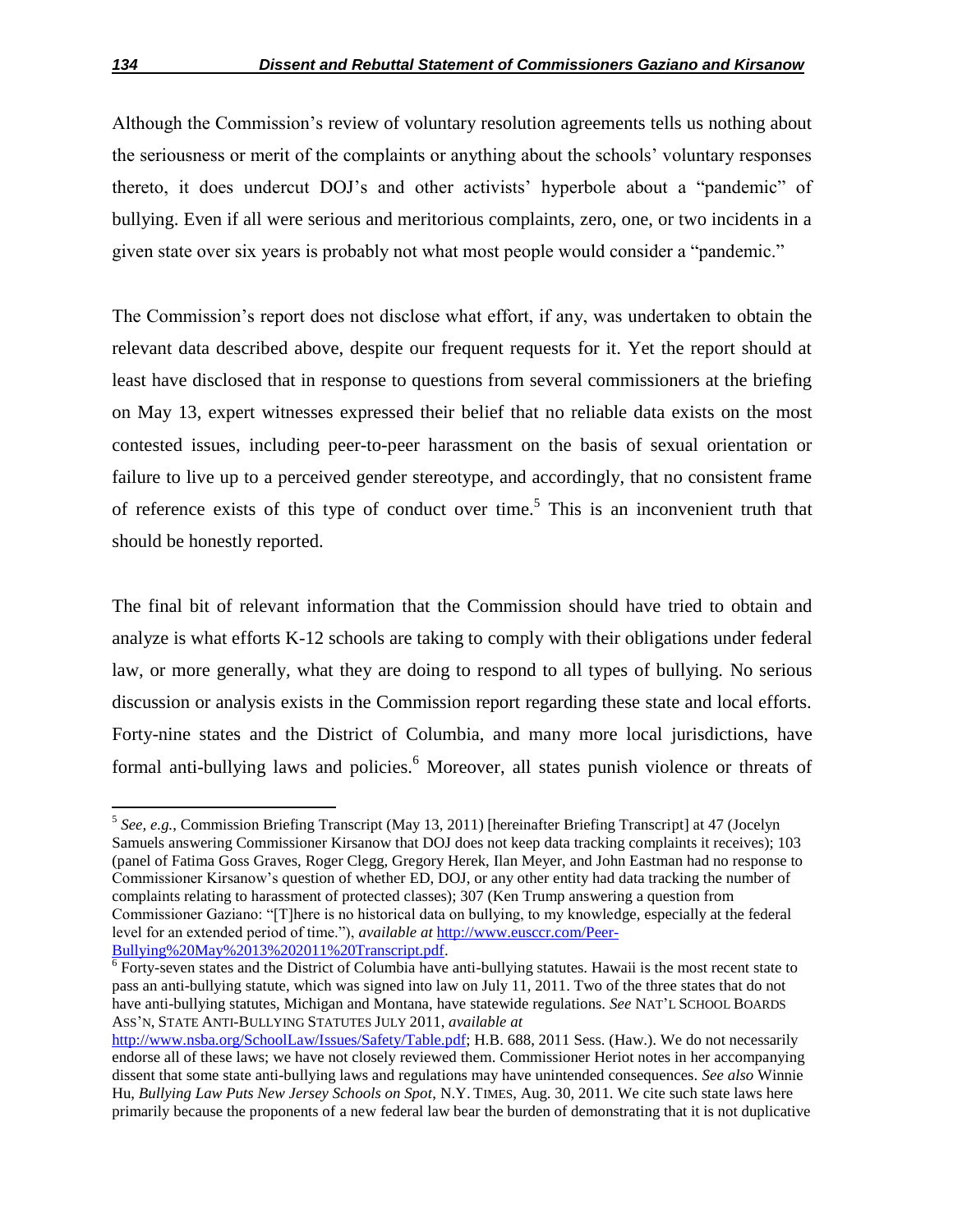$\overline{\phantom{a}}$ 

violence that advocates claim they are most concerned about, and every school likely has policies against other types of bullying, even if they are not contained in "anti-bullying" laws.

On pages 74 and 76, the report recites two activists' claims that the states' anti-bullying laws are "not working," but there is not even a casual examination of this assertion. Do the advocates think all teasing or bullying must stop for the laws to "work?" If so, what makes them think more federal laws would work? For example, every state prohibits theft with severe penalties, but thefts still occur. Does that mean state theft laws are "not working?" Would a general federal theft law prevent them?

The advocates' dismissal of state and local efforts to combat bullying deserves more attention than a he-said/she-said, few-sentence coverage in the report. It goes to the heart of the federal government's jurisdiction and the practical question of whether schools are doing a reasonable job enforcing the federal civil rights laws. Unfortunately, there is no quantitative or other objective evidence in the Commission's report that state and federal laws are not adequate.

Instead of highlighting the failure of ED and DOJ to keep or provide relevant data, the report attempts to mask this serious shortcoming with a plethora of irrelevant, unreliable, and oddly conflicting survey data on mean student behaviors. The Commission has the responsibility to sort the "truth from the fancies" and place them in context. The Commission should not simply re-publish unreliable and misleading statistics gathered from whatever source. The Commission should have investigated competing factual claims and analyzed conflicting data. Instead, the report too often recites various statistics, many of which are unreliable, misleading, or inherently suspect. Accordingly, the report is more hortatory than analytical.

To add injury to this social science insult, the report declines to endorse any definition of bullying, see page 2, yet quotes three that may be mistakenly understood as Commission-

and will not undermine (by preempting and/or conflicting with) existing law. As we indicate later in the rebuttal portion of this statement, we also have independent reasons to believe that increased federal intervention would cause more harm than good in this area.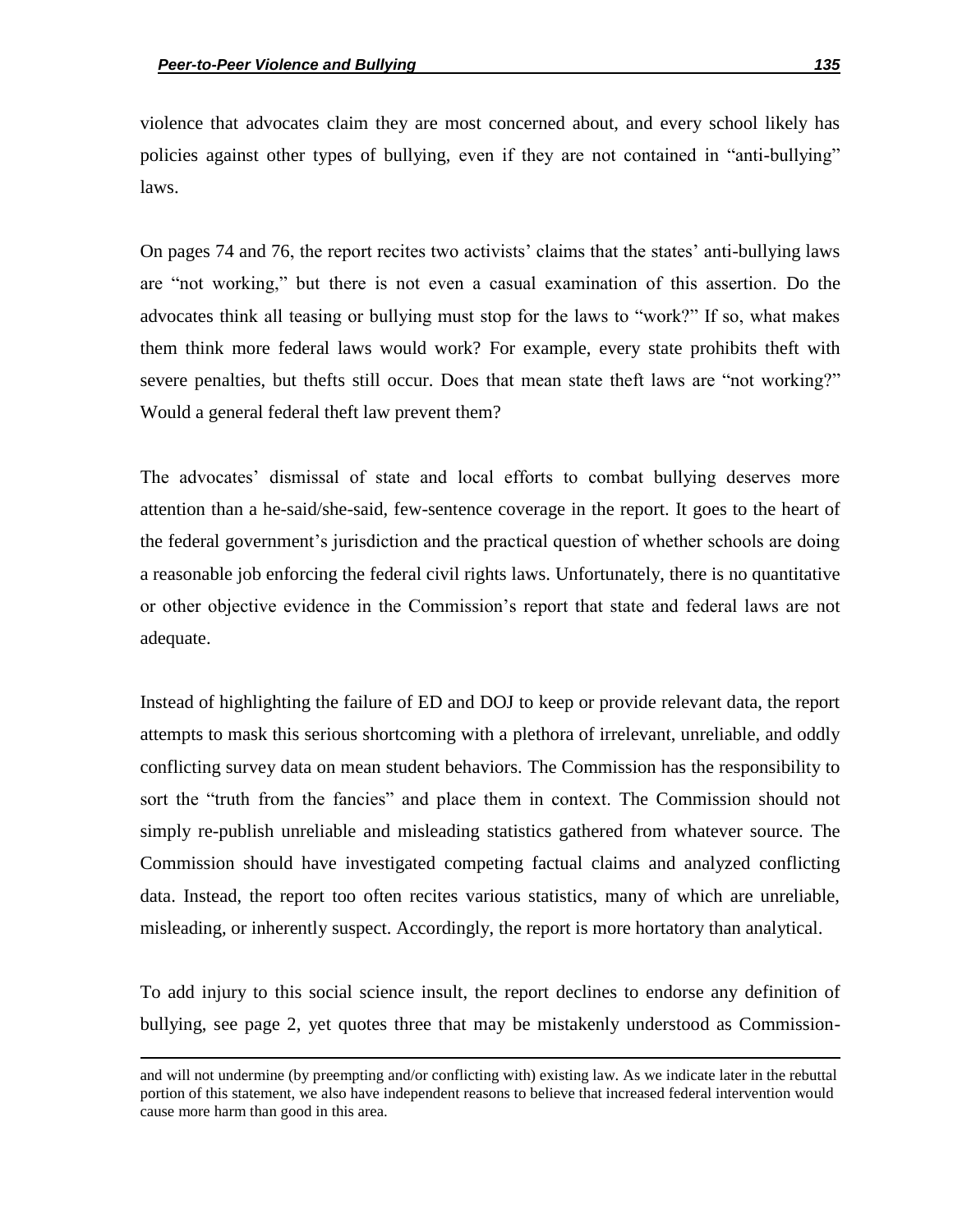endorsed definitions.<sup>7</sup> Even worse, it expressly refuses to evaluate the validity of any of the surveys or studies it cites (see the report at footnote 10). During our initial review of the draft report in May, we urged the Commission staff to evaluate all the surveys and studies cited in the report and delete all those that were irrelevant or unreliable or to at least note the deficiencies in those that are cited. Instead of doing so, the disclaimer appeared in the final draft report that the Commission did not "independently verify the data" and that some experts "critique the usefulness and accuracy of this data." Indeed.

Here are just a few examples of the problems with the data cited in the report.

1. Many of the surveys suffer from serious self-selection bias, as well as other obvious biases, including that the students could volunteer to respond to poll questions on an advocacy group or other website. $8$  As one study cited in the report notes about sampling, "in contrast to probability samples, the sampling error associated with population estimates derived from nonprobability samples cannot be computed, and the extent to which the sample represents the population from which it was drawn cannot be known.<sup>99</sup>

 $\overline{a}$ 

 $<sup>7</sup>$  Not only did the Commission not define bullying or harassment in its report, a majority of the commissioners</sup> also refused to do so when debating the findings that would accompany the report. And the majority still purported to make a finding that "bullying and harassment . . . are harmful to American youth." When the Commission was voting on the proposed finding, Commissioner Gaziano objected that "bullying" was a moving target and some scholars were even beginning to define "bullying" downward to include parents not inviting everyone in their kids' class to their birthday parties at their homes. Commission Transcript at 19 (Aug. 12, 2011); *see also* Hans Bader, *Schools Use "Bullying" as a Pretext to Violate Students" Rights to Free Association and Freedom of Speech*, OPENMARKET.ORG, Aug. 10, 2011 (noting that bullying also is coming to mean wielding "popularity" to exclude others and offensive "eye rolling."). Thus, Gaziano proposed to amend the finding to conform to the Commission's purported review of federal law, limiting it to "serious, pervasive and objectively offensive" conduct constituting harassment under federal law. Commissioners Castro, Thernstrom, Yaki, and Achtenberg rejected the amendment and offered no clarification of their own, preferring to leave it vague. Indeed, Vice Chair Thernstrom admitted the finding "doesn't say anything" and is "like a talking point of a politician" but then provided the decisive vote to prevent it from saying anything and keep it like a politician's talking point. *See* Commission Transcript at 21-22 (Aug. 12, 2011).

<sup>&</sup>lt;sup>8</sup> All non-scientific polls should have been deleted, especially those from advocacy groups. For example, the GLSEN 2009 and Harris Interactive 2005 surveys are from different types of self-selecting respondents, the first of which is also influenced by the websites that solicit their views. Such self-selective surveys and suspect data serve no purpose but to mislead. Part of the AAUW study used the Harris Interactive online method, which is not a probability sample. The report at footnote 16 cites a press release from the American Academy of Child & Adolescent Psychiatry, but the press release does not indicate the kind of surveys it is publicizing. The Massachusetts Advocates for Children report did not use a probability sample and had a heavy selection bias. Parent respondents to an online survey were informed that data and examples provided would be used to support the passage of an act addressing bullying of children with autism. Report at 15 n. 69. <sup>9</sup> INST. OF MEDICINE OF THE NAT'L ACADS., BD. ON THE HEALTH OF SELECT POPULATIONS, COMMITTEE ON

LESBIAN, GAY, BISEXUAL, & TRANSGENDER HEALTH ISSUES & RESEARCH GAPS & OPPORTUNITIES, THE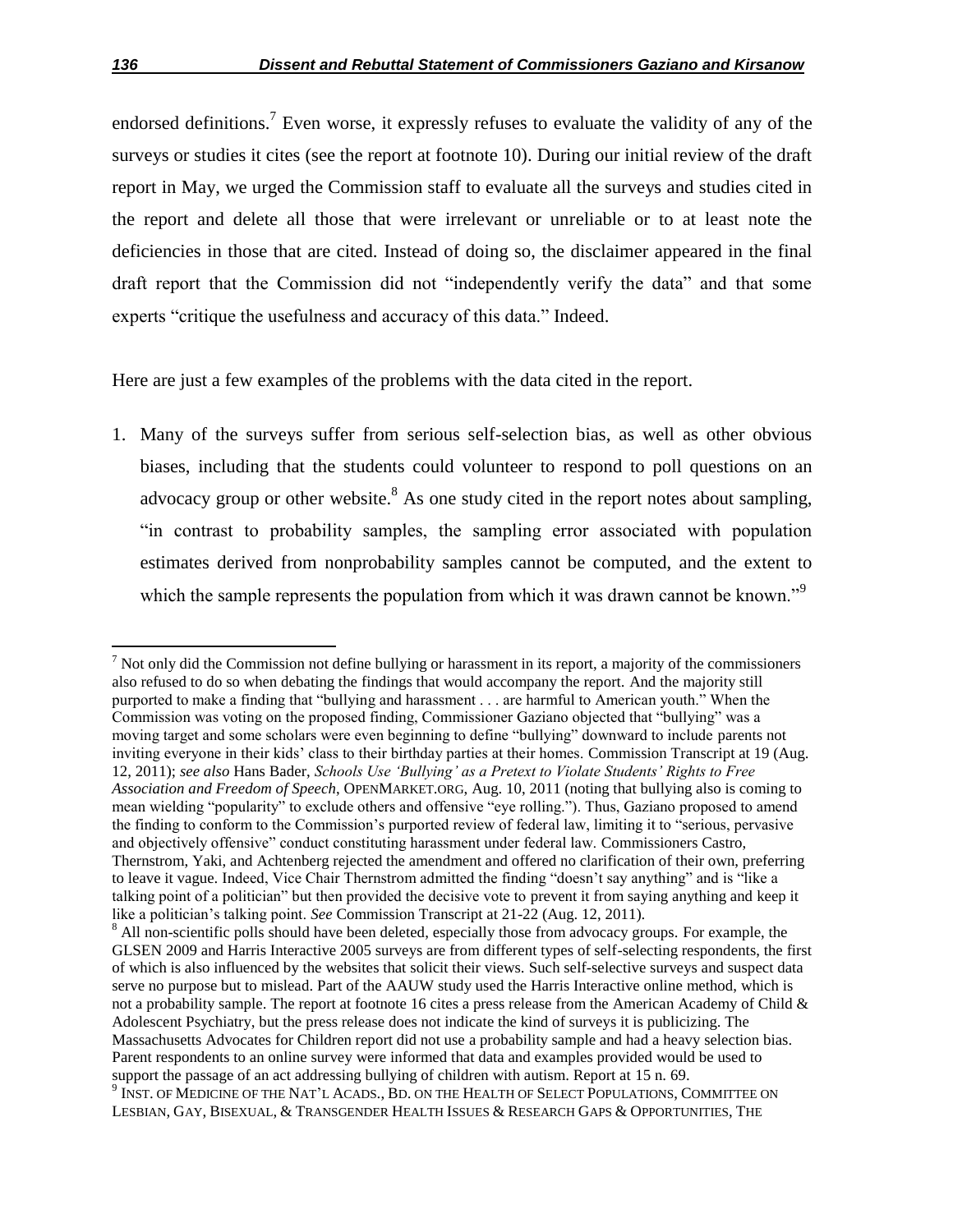- 2. The report cites one study that not only used a self-selected sample gathered from community-based groups and internet sites for LGB youths, but the students surveyed were from the United States, *Canada and New Zealand*. <sup>10</sup> Citing a study of foreign students illustrates the throw-anything-against-the-wall approach to data in the report.
- 3. Different surveys relied on inconsistent definitions of the bad student behavior at issue, and none attempted to isolate the conduct covered by federal civil rights laws. Some surveys included exclusion "from activities on purpose," "spreading rumors," "influencing relationships," mild forms of teasing, and other conduct protected by the First Amendment.<sup>11</sup>
- 4. Surveys administered in schools may not have the same selection biases, but are unreliable for other reasons. For one thing, self-reporting, particularly with broad and ambiguous categories, is notoriously problematic, as pointed out by an expert whose work is relied upon in the Commission report.  $^{12}$  Moreover, many such school surveys are not voluntary; when adolescents and teens are forced to do something, they often rebel. In short, students who are repeatedly required to answer such surveys have a tendency to make things up, especially when the subject relates to sexual behavior.<sup>13</sup>

HEALTH OF LESBIAN, GAY, BISEXUAL, AND TRANSGENDER PEOPLE: BUILDING A FOUNDATION FOR BETTER UNDERSTANDING 105 (2011).

<sup>10</sup> *See* Anthony R. D'Augelli et al., *Suicidality Patterns and Sexual Orientation-Related Factors Among Lesbian, Gay, and Bisexual Youths*, 31 SUICIDE AND LIFE-THREATENING BEHAVIOR 250, 252 (2001), cited in the report at 20 n.97.

<sup>&</sup>lt;sup>11</sup> See<sup></sup> Report at 3 & nn.3, 5 (citing National Center for Education Statistics and Bureau of Justice Statistics study; National Education Association study). The report on page 6 cites a study where students reported being "bullied, *teased, or taunted*" (emphasis added). Another study relates that students reported being subject to "hate-related words." Report at 8. The AAUW study, subtitled "Bullying, *Teasing*, and Sexual Harassment," defined sexual harassment to mean "unwanted sexual behavior that *interferes with your life*. Sexual harassment is not behaviors that you like or want (for example wanted kissing, touching, or *flirting*)." Report at 10 n.42 (emphasis added). Because federal jurisdiction covers only objectively serious and persistent harassment, based on suspect classifications, that the schools know about (or should know about if ED is correct) and that they are indifferent to, it is misleading to quote even reliable data on various categories of insults and slights that do not trigger federal jurisdiction.

<sup>12</sup> *See* Mark S. Friedman et al., *A Meta-Analysis to Examine Disparities in Childhood Sexual Abuse, Parental Physical Abuse, and Peer Victimization Among Sexual Minority and Sexual Nonminority Individuals*, AMER. J. PUB. HEALTH, Vol. 101, Issue 3 (2010) ("These data were collected through retrospective self-reports, which may be biased.").

<sup>13</sup> *See generally* Thea F. van de Mortel, *Faking It: Social Desirability Response Bias in Self-Report Research*, 25 AUSTL. J. ADVANCED NURSING 40 (2008) (discussing tendency of questionnaire and interview respondents to present favorable image of themselves, especially to socially sensitive questions). Self reporting may work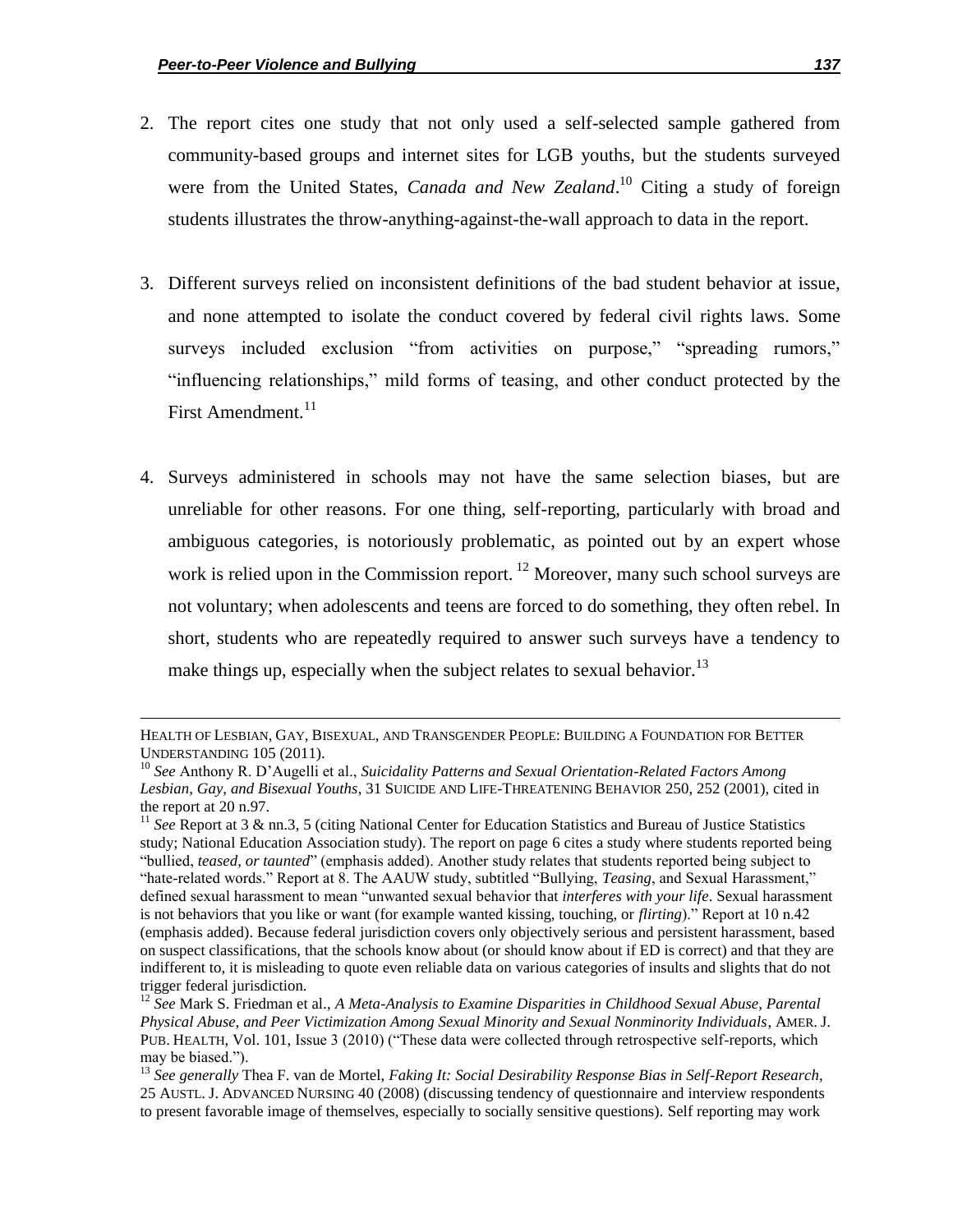- 5. Due to a combination of such problems, the survey results were wildly contradictory, at least as set forth in the report. For example, 2% of the students in the SCS-NCVS survey supposedly reported being subject to hate-related words based on gender in a given year. Report at 8. The AAUW survey of students in grades 8-11 reported that 81% of students reported experiencing sexual harassment. Report at 11. Another survey of sexual harassment cited on page 8 claims the figure is 11%. No explanation is given for this wide divergence.
- 6. The AAUW survey also reported that boys were 33% more likely than girls (12% versus 9%) to claim that they had been forced to do something sexual other than kissing. That result seems, at best, counterintuitive. Report at 10. There are several possible explanations for the discrepancy, including poorly designed questions, selection bias, and boys who like to confound researchers with poor survey controls.

There are many other examples of irrelevant and unreliable data. After pages of citation to such data, it is not enough that there is a sentence admitting that some of the student behavior cited is not "necessarily" covered by federal civil rights laws. Report at 5. The Commission should have examined every factual claim and study, eliminated misleading or unreliable data, and retained only that which was reliable and has a close connection to our examination of ED/DOJ enforcement of the federal civil rights laws.<sup>14</sup>

Moreover, repeating and crediting others who claim that bullying is widespread or a "pandemic" without any quantitative support is misleading. How widespread? What constitutes a pandemic? What does Gregory Herek mean by "pervasive," which has a legal

reliably well when asking respondents objectively verifiable questions such as how many cars they own or how many bathrooms they have in their homes. But in contrast to such "census-type" questions, self-reporting is much less certain to elicit a truthful response to socially sensitive questions without any likelihood of verification.

<sup>&</sup>lt;sup>14</sup> The Commission majority also rejected an additional finding that we offered to prominently warn readers that much of the data in the report came from advocacy organizations, was not independently verified by the Commission, and used definitions of harassment that vary from the definition of harassment under federal law. Thus, not only are the data in the report unreliable and somewhat contradictory, but a majority of commissioners did not even want to warn readers of the underlying problems that might make them so. *See* Commission Transcript at 61-63 (Aug. 12, 2011).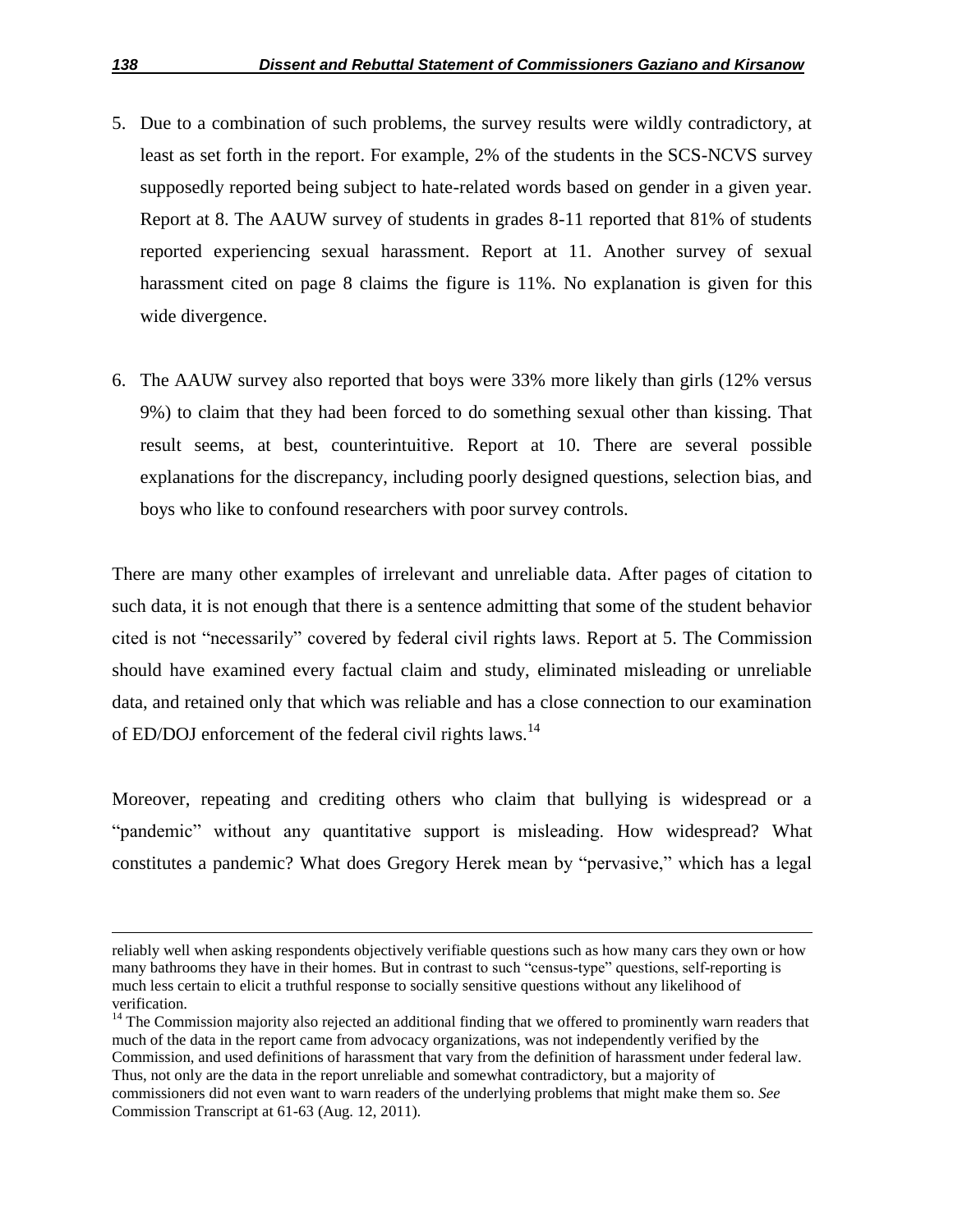meaning? The Commission should have either credited or refuted such conclusions after carefully analyzing the reliable data or not used such loaded and contested terms.

Finally, even for the broader category of mean behavior, there is no reliable data that the relevant conduct is increasing, decreasing, or remaining about the same. It is necessary to have a baseline and consistent data over time to form any meaningful conclusions about whether there is a bullying "pandemic." Trends relating to ill-defined behavior in nonscientific polls are not helpful. Even more important, we want to know if schools are more or less responsive to such incidents over time. The Commission report contains no information on that whatsoever.

#### **OCR's Attempt to Expand Its Authority Through Creative Interpretation**

Title IX prohibits schools receiving federal funds from discriminating on the basis of sex. Because students are not agents of the schools and the schools cannot exert the same control over them that even employers can exercise over their employees, the Supreme Court has made it clear that schools are not responsible under Title IX and analogous civil rights laws for all student acts. In *Davis v. Monroe County Board of Education*, the Court held that private damages actions may be brought against schools under Title IX for failure to remedy student-on-student sexual harassment, but "only where [the schools] are *deliberately indifferent* to sexual harassment, of which they have *actual knowledge*, that is so severe, pervasive, *and objectively offensive* that it can be said to *deprive* the victims of access to educational opportunities or benefits provided by the school.<sup>15</sup> The Court's limitations on school liability was a logical and reasonably necessary interpretation of Title IX because students are not themselves state actors whom Congress can directly regulate and schools exercise only limited control over them, during specific times and settings, and do not know everything students do and say.<sup>16</sup>

 $15$  526 U.S. 629, 650 (1999) (emphasis added).

<sup>16</sup> *Id.* at 645-47.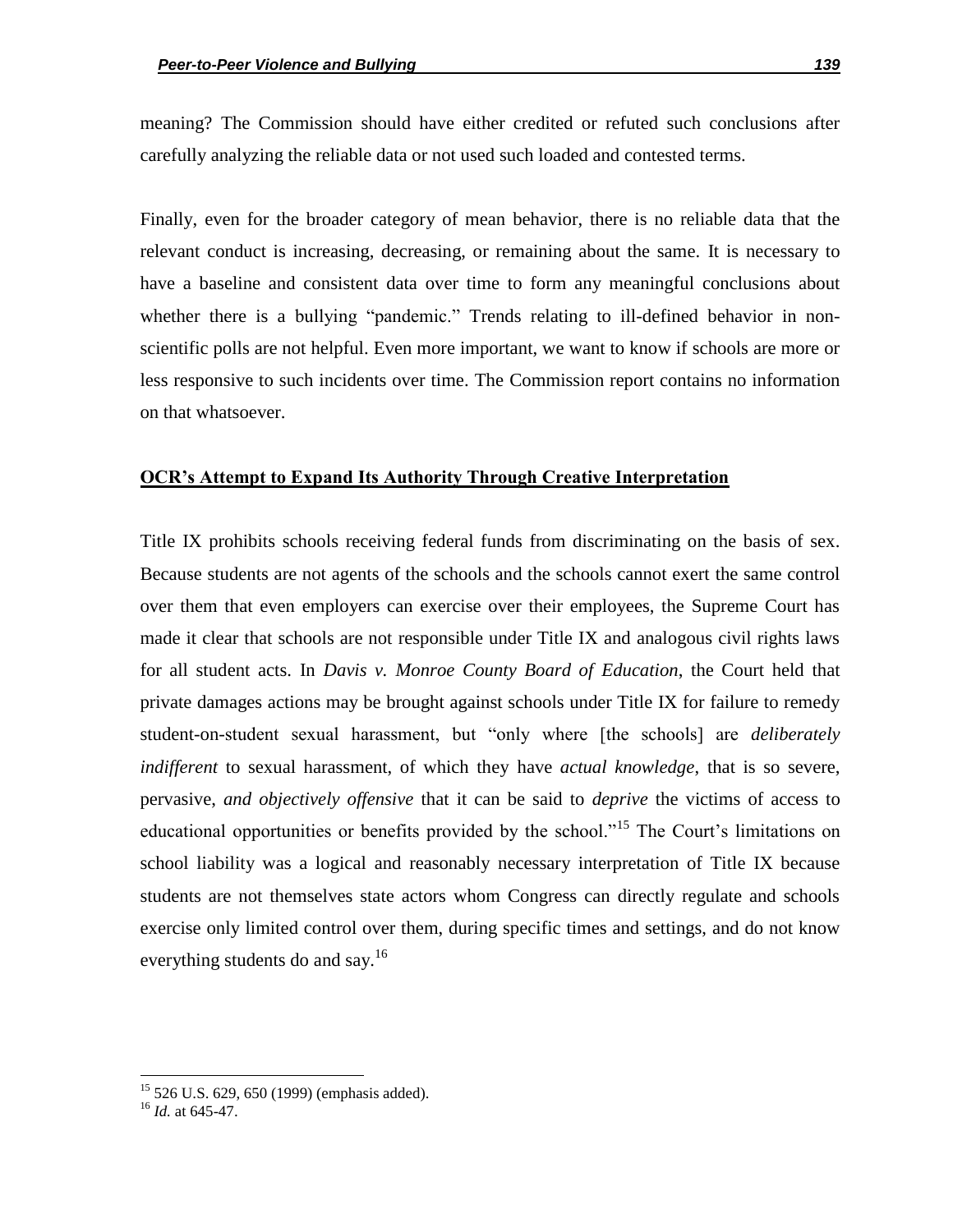ED's Dear Colleague Letter of October 2010 reads Title IX and other civil rights provisions in a manner that would greatly expand the scope of school liability compared to the legal standard in *Davis*. For example, ED changes the first prong of what constitutes prohibited harassment that schools are responsible for preventing from that which is "severe, pervasive, *and* objectively offensive" to that which is "severe, pervasive, *or* persistent."<sup>17</sup> *Davis* uses the conjunctive "and" to require that all three conditions be met: that the conduct be serious, common, and offensive to an objective person. The Supreme Court specifically stated that one incident cannot give rise to liability.<sup>18</sup> Under OCR's and DOJ's interpretation, including Jocelyn Samuels's testimony before the Commission, schools can be in violation of Title IX based on a single student act if the government believes it is sufficiently severe.<sup>19</sup> OCR's formulation could also cover mild but "persistent" teasing by one student of another. OCR's interpretation might also capture dozens of different playground comments by dozens of different children if that rendered them "pervasive." Thus, the intentional switch from the Supreme Court's conjunctive phrasing to the disjunctive phrasing by OCR and DOJ broadens schools' potential liability enormously.<sup>20</sup>

Further, OCR omits the term "objectively offensive" from its formulation of the legal standard, potentially removing a "reasonable person" protection. The Foundation for Individual Rights in Education (FIRE) warns in its public comment:

The loss of the crucial "reasonable person" standard means that a school's most sensitive students effectively determine what speech is prohibited. The "reasonable person" standard is a critical guard against punishing speech

<sup>&</sup>lt;sup>17</sup> Russlynn Ali, Asst. Sec'y for Civil Rights, U.S. Dep't of Educ., Dear Colleague Letter: Harassment and Bullying at 2 (Oct. 26, 2010) [hereinafter Dear Colleague Letter], *available at* http://www2.ed.gov/about/offices/list/ocr/letters/colleague-201010.pdf.

<sup>&</sup>lt;sup>18</sup> *Davis*, 526 U.S. at 652-53 (unlikely that Congress intended that a single instance could be sufficiently severe to create liability); *see also* Prepared Testimony of Kenneth L. Marcus Before the U.S. Commission on Civil Rights at 22 (May 13, 2011) ("OCR would face a steep challenge in defending its policy in federal court, given that the Supreme Court rejected the single-incident approach based not upon such issues as punitive damages or lawyers' fees but upon its assessment of congressional intent in drafting the relevant language.").

<sup>&</sup>lt;sup>19</sup> Dear Colleague Letter, *supra* note 17, at 2 ("Harassment does not have to . . . involve repeated incidents."); Report at 4-5 (citing Briefing Transcript, *supra* note 5, at 48 (Samuels Testimony)).

<sup>&</sup>lt;sup>20</sup> Francisco Negron of the National School Boards Association testified that some lower courts are starting to use the OCR standard, granting deference to OCR's guidance. Briefing Transcript, *supra* note 5, at 249. Negron cited as an example *T.K. v. New York City Dep"t of Educ.*, 2011 WL 1579510 (E.D.N.Y. April 26, 2011), where the court found the October 26, 2010 Dear Colleague Letter to be "useful" in deciding "when a school is required to act, and what type of response is required." *Id.* at \*27. As we explain below, we think such deference is erroneous but it has understandable consequences, whether right or wrong.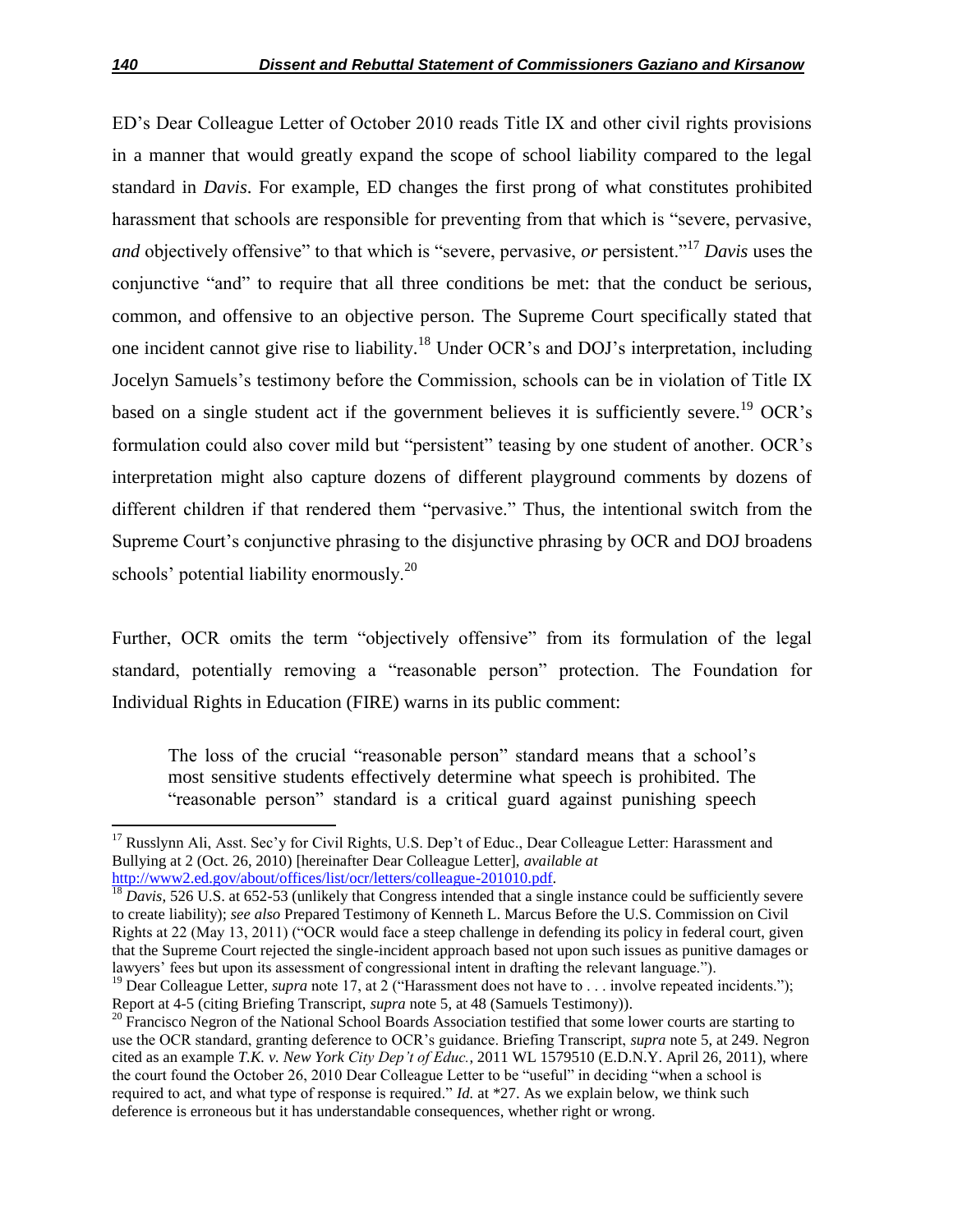based solely on subjective (and possibly unreasonable) listener reaction something that courts have repeatedly held unconstitutional over the years. $21$ 

OCR's answer to this charge—that its policy is to "consider the conduct from both a subjective and objective perspective"—is not reassuring.<sup>22</sup> It is unclear why OCR omitted the "objectively offensive" factor, but OCR has not issued any further clarification since FIRE and others have pointed out the problem.

In the second harassment prong, OCR replaces the Supreme Court's requirement that the harassment "*deprive* the victims of access to educational opportunities or benefits provided by the school" with the almost infinitely broad "*interfere with or limit* a student's ability to participate in or benefit from the services, activities, or opportunities offered by a school. $23$ The *Davis* standard is closer to the work-place harassment definition, which requires a fundamental transformation of work conditions;<sup>24</sup> the new OCR definition includes almost any slight. What range of teasing does not "interfere with" a student's "ability to ... benefit from [some specified] service, activit[y], or opportunit[y]" the school offers?<sup>25</sup>

OCR also changes the notice requirement from "actual knowledge" to "knows or reasonably should have known.<sup>26</sup> The "actual knowledge" requirement recognizes that the antidiscrimination law is not directed at students but at schools, and schools without knowledge of the harassment cannot be responsible for it.<sup>27</sup> OCR essentially argues that since its enforcement actions are only prospective, it provides the necessary notice to the affected school districts and it would not threaten the loss of federal funding if the school agrees to

 $\overline{a}$ 

<sup>&</sup>lt;sup>21</sup> Public Comment of FIRE at 3 (May 26, 2011).

<sup>&</sup>lt;sup>22</sup> Report at 67 n.328 (citing Stephanie Monroe, Asst. Sec'y for Civil Rights, U.S. Dep't of Educ., Dear Colleague Letter: Sexual Harassment Issues (Jan. 25, 2006)).

<sup>23</sup> Dear Colleague Letter, *supra* note 17, at 2.

<sup>&</sup>lt;sup>24</sup> *See, e.g.*, Pennsylvania State Police v. Suders, 542 U.S. 129, 146-47 (2004) ("For an atmosphere of sexual harassment or hostility to be actionable, ... the offending behavior must be sufficiently severe or pervasive to alter the conditions of the victim's employment and create an abusive working environment.") (internal quotation marks omitted).

See Public Comment of FIRE, *supra* note 21, at 3 ("This is problematic because 'limit' is a broad term that could encompass effects of widely varying severity, setting a far lower bar for conduct that constitutes harassment.").

<sup>26</sup> Dear Colleague Letter, *supra* note 17, at 2.

<sup>&</sup>lt;sup>27</sup> *Davis*, 546 U.S. at 644 (a school not engaging directly in harassment can only be liable if its "deliberate" indifference subjects its students to harassment") (quotation marks and brackets omitted).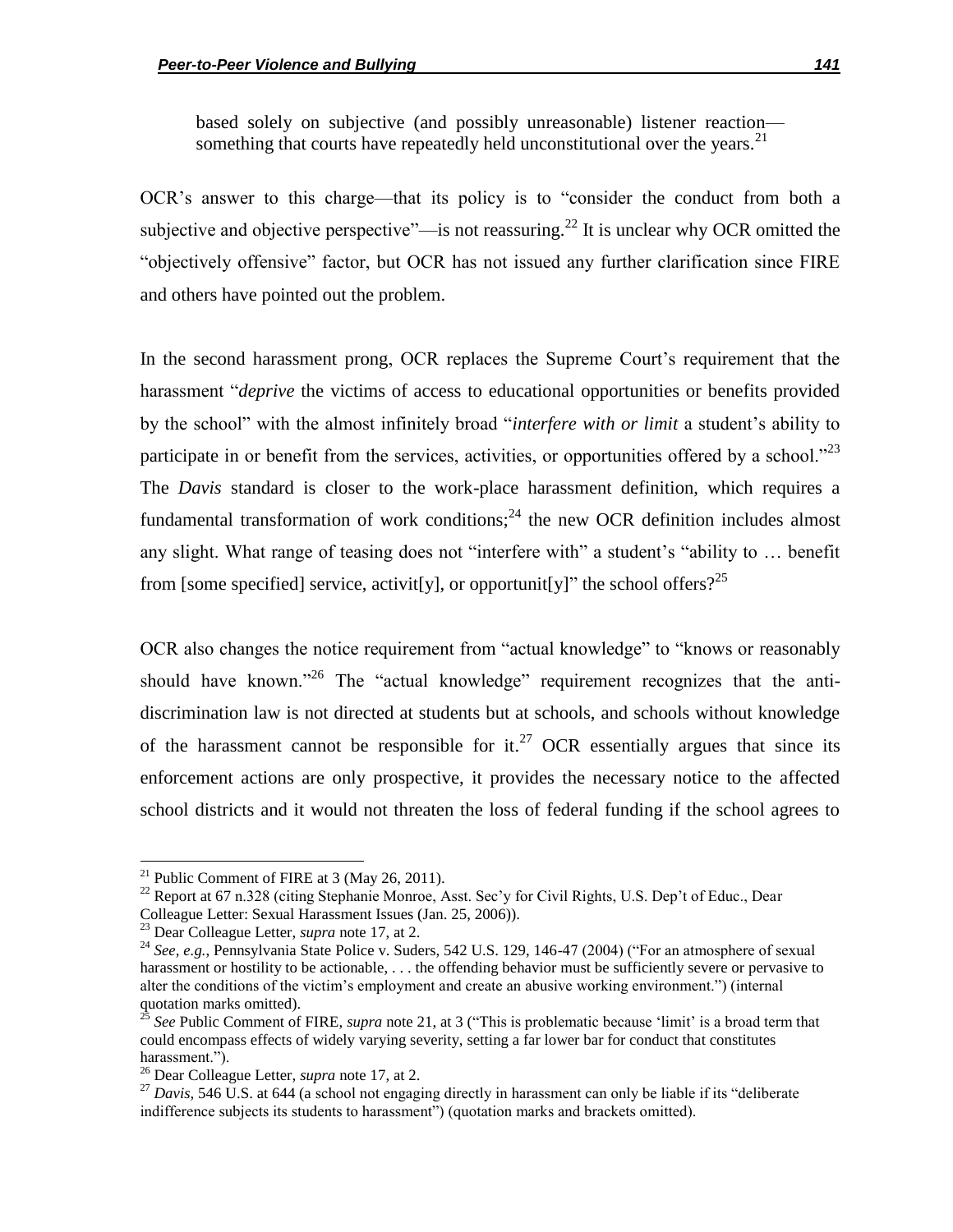take remedial action it deems appropriate. Although there is some logic to this distinction in theory, the guidance letter itself is not clear that prior unknown incidents cannot result in a loss of federal funding by themselves. Indeed, the "reasonably should have known" formulation implies otherwise. We also are concerned with the degree of leverage the "should have known" formula allows OCR in practice to insist on remedies it deems appropriate for such previously unknown incidents.

OCR and DOJ defend their many deviations from the legal standards articulated by the Supreme Court by distinguishing between a private suit for damages, as in *Davis*, and OCR's administrative enforcement actions, in which no damages are sought. OCR argues that the "standards established" in *Gebser* and *Davis* "are limited to private actions for monetary damages."<sup>28</sup> Quite true, but that doesn't mean that "anything goes" in the administrative enforcement setting. Moreover, the only meaningful administrative power ED has is to deny school districts federal money. It seems counterintuitive to argue that the courts read a statute narrowly to protect a school district from paying a one-time money damage award that is remedial, but allow ED to read the same law as expansively as it wants, based on the same conduct, when the consequence could be the permanent loss of all federal money.

Professor John Eastman's testimony before the Commission questioned the lawfulness of ED's and DOJ's interpretation in the Dear Colleague Letter. He explained that an administrative agency does have some discretion to implement a statute but that such discretion is not without limit: "An agency can impose regulations that are ancillary to the enforcement of a statute authorized by an enumerated power, such as rules requiring the reporting of certain data that is necessary to determine compliance with the underlying statute, but it cannot make up new prohibitions and substantive requirements that are not part of the relevant statute." He further explained that "the deviations between [ED's] 'Dear Colleague' letter last October and the *reasonable* interpretation of the relevant civil rights

 $^{28}$  Letter from Russlynn Ali, Asst. Sec'y for Civil Rights, U.S. Dep't of Educ., to Francisco M. Negron, Jr., General Counsel, Nat'l School Boards Ass'n of March 25, 2011, at 4.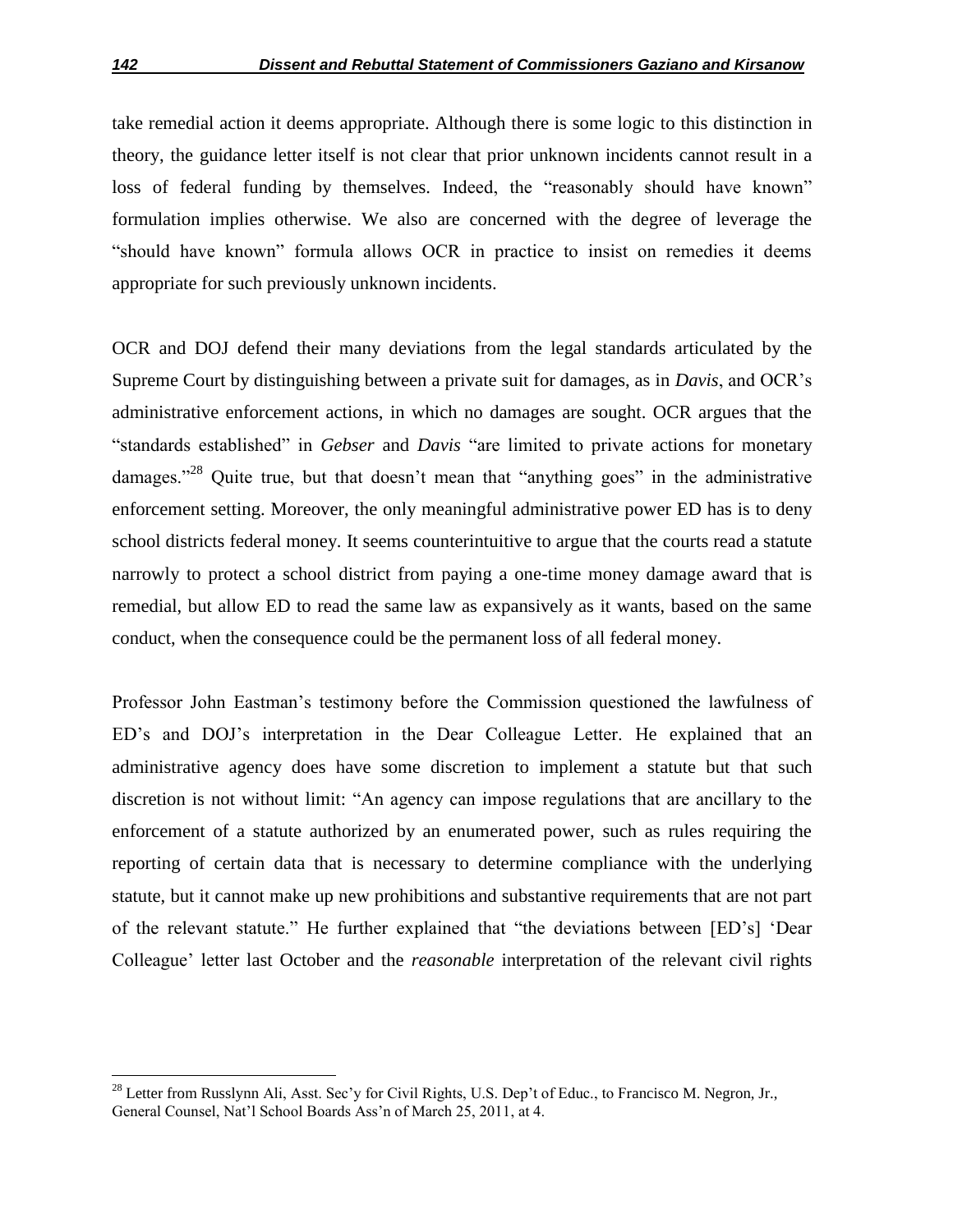$\overline{\phantom{a}}$ 

statute[s] are large."<sup>29</sup> In essence, an agency cannot vastly expand the reach of the statute in the guise of administering it.

Another of ED's purported distinctions is that the money damages in litigation are for retrospective wrongs. Since the administrative remedy is for a prospective failure to take the remedial action OCR deems appropriate, ED argues no school actually has to lose its federal money. All it has to do is change its conduct. Yet, that doesn't quite answer the underlying substantive question either. If a robber says, "Give me you money or your life," that is a prospective choice. No one needs to lose his money, because he can give his life, and vice versa. But the robber doesn't have the substantive right to ask anyone to make that choice, prospective or not. Thus, if OCR has no statutory right to ask for certain actions/remedies based on the underlying conduct (perhaps because it was based on a single incident), it hardly matters that the threat to turn off the flow of money is prospective.

OCR does not indicate what the limits on its enforcement standards are if it is not bound by *Davis*. Pursuant to regulation, could ED condition funding on school districts agreeing to prevent harassment based on a child's weight or perception of what an ideal body mass index should be? The regulation would arguably be in furtherance of enforcing anti-discrimination laws, especially if OCR argued that many perceptions of ideal body mass were linked to gender stereotypes. Yet, we believe such a hypothetical regulation would be an unreasonable interpretation of Title IX, which doesn't cover "lookism" directly or indirectly. Such an unreasonable interpretation would not be entitled to deference by the courts under prong one of the *Chevron* doctrine.<sup>30</sup> Professor Eastman's conclusion that OCR's current interpretation of Title IX is unreasonable seems equally correct, and thus is unlikely to be granted deference or upheld by the Supreme Court.<sup>31</sup>

http://www.eusccr.com/7.%20John%20Eastman,%20Chapman%20University%20School%20of%20Law.pdf.

<sup>&</sup>lt;sup>29</sup> Prepared Testimony of Dr. John C. Eastman Before the U.S. Commission on Civil Rights at 4 (May 13, 2011) (emphasis supplied), *available at*

<sup>&</sup>lt;sup>30</sup> See, e.g., Cuomo v. Clearing House Ass'n, 129 S. Ct. 2710, 2721 (2009) (Office of the Comptroller of the Currency regulation interpreting the National Bank Act was unreasonable to extent it prohibited state attorney general from suing a national bank to enforce a state law, and thus, was not entitled to deference under *Chevron*).

<sup>&</sup>lt;sup>31</sup> Although we believe OCR's liability standard would not be upheld by the Supreme Court or most other appellate tribunals where the matter was fairly presented, few school districts can risk losing all federal funding pending the outcome of a court challenge that may never reach the High Court. Moreover, casual or erroneous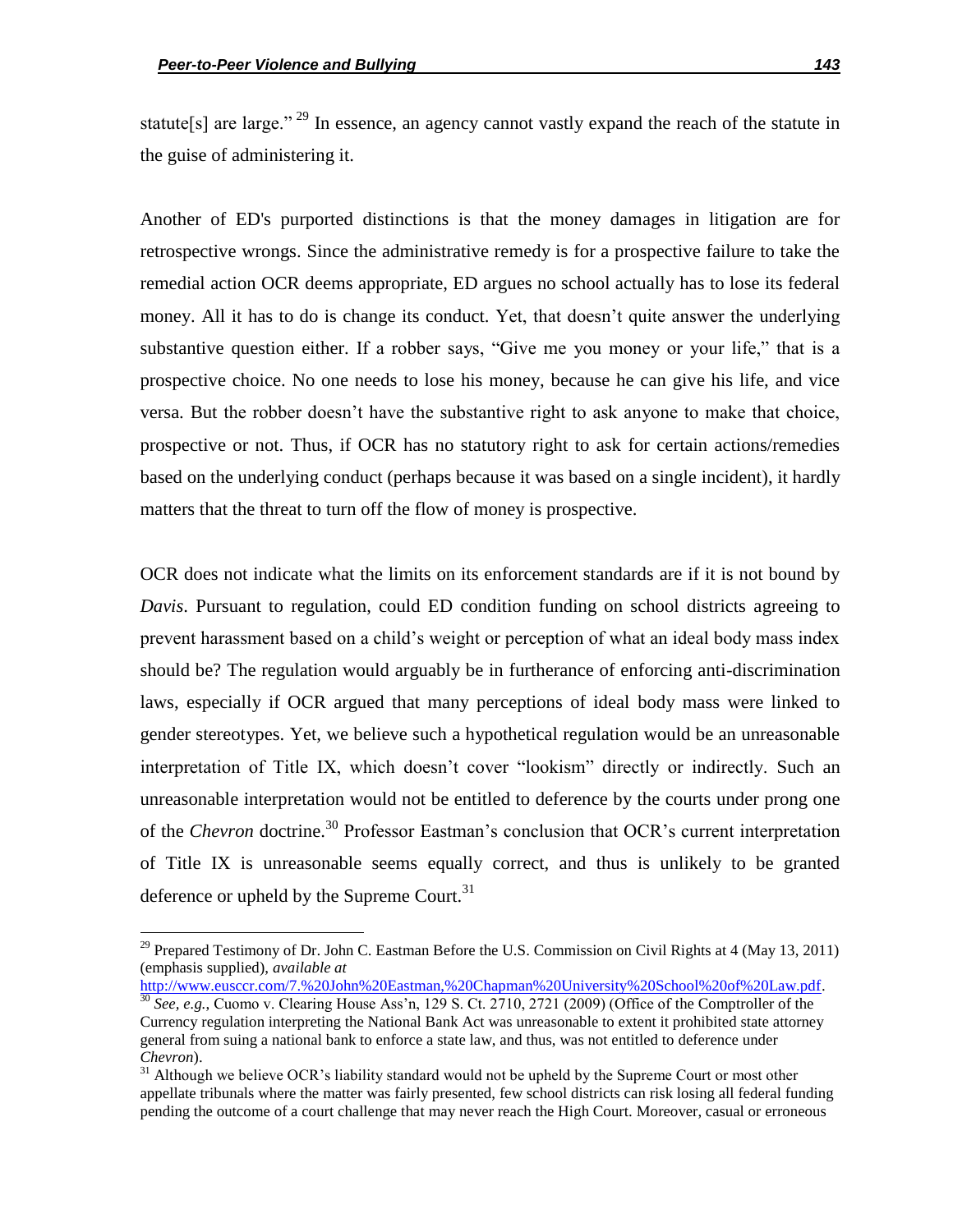*Gebser v. Lago Vista Independent School District* is not to the contrary. Agencies have authority under comparable funding laws to investigate compliance and establish procedures consistent with due process for its revocation, but they have no authority from Congress to change the underlying substantive standard of what constitutes discrimination the state entity must follow.<sup>32</sup>

When the National School Boards Association pointed out in a letter to OCR how far it had departed from the *Davis* standards, OCR could have answered that the standards are meant to be identical or that it would change them to mirror *Davis*. But it did not do so. Instead, OCR argued that its harassment standards are "consistent" with *Davis*, even if the "terms" and "words" are "in some ways different." According to OCR, the Supreme Court's and OCR's "definitions are contextual descriptions intended to capture the same *concept*."<sup>33</sup> It is risible to argue that standards that are "in some ways different" are still "consistent" as long as both are "contextual" standards. Under that postmodern reasoning, any standard that is "contextual" is "consistent" with any other "contextual" standard. What about the following harassment standard: "under all the facts and circumstances, might some kids feel bad"? And if the standards are consistent, then why does OCR take pains to argue that its administrative standards defining harassment can be different from the standards in private suits for damages $?^{34}$ 

Finally, OCR argues that the legal standards set forth in the Dear Colleague Letter of October 26, 2010 are nothing new, and are essentially the same standards set forth in guidance since

<sup>32</sup> In dicta, *Gebser* says that ED could require school districts to have a grievance procedure and publish a notice of anti-discrimination on the basis of sex. The Court states: "Agencies generally have authority to promulgate and enforce requirements that effectuate the statute's anti-discrimination mandate, . . . even if those requirements do not purport to represent a definition of discrimination under the statute.‖ *Gebser*, 524 U.S. 274, 292 (1989). But such enforcement requirements mentioned in *Gebser* do not change or alter the definition of discrimination in the statute; they merely supplement its enforcement, as is the case with reporting and recordkeeping requirements. OCR's Dear Colleague Letter attempts to fundamentally change the definition of discrimination.

deference to OCR's position is certainly possible, even probable, in some lower courts. *See* Negron testimony, *supra* note 20.

<sup>33</sup> *See* Report at 64 (quoting Letter from Russlynn Ali to Francisco Negron, *supra* note 28, at 4) (emphasis supplied).

<sup>34</sup> *See* Report at 63.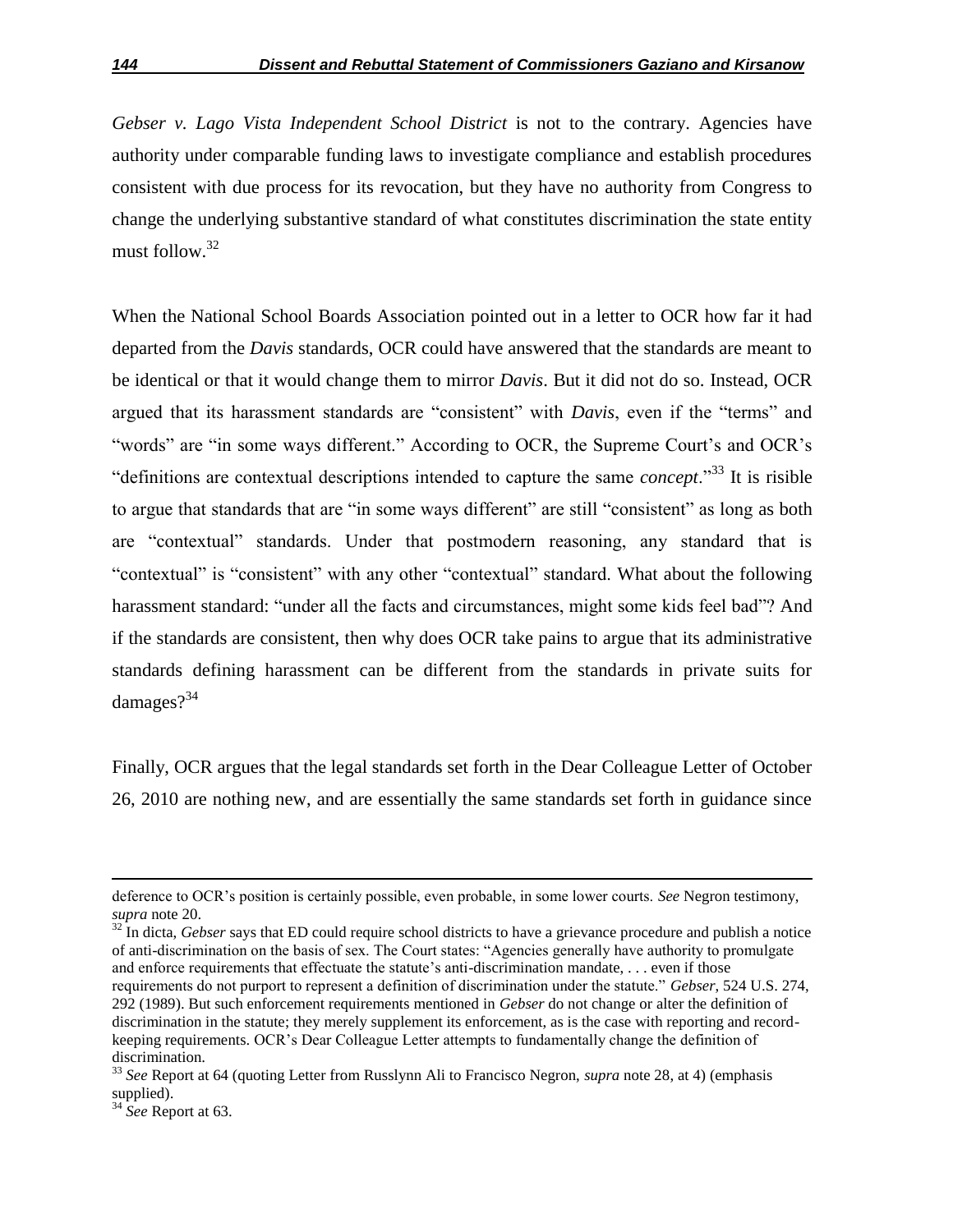1994.<sup>35</sup> This is not a defense if the guidance was never consistent with a reasonable interpretation of the statute. Moreover, Chapter 7 shows that OCR guidance has not been consistent over the years, hewing closer to *Davis* in 2001 (shortly after *Davis* was handed down), then departing further by 2010. The report acknowledges that "OCR's use of different terms in different documents can be confusing.<sup>36</sup> There is an easy way to resolve any confusion and maintain consistency, however, and that is simply for OCR to accept the *Davis* standard.

#### **Serious First Amendment Concerns**

For all of this report's limitations, it does at least acknowledge that OCR's Dear Colleague Letter poses thorny First Amendment questions that OCR does not satisfactorily answer. Both the report and a recommendation adopted by the Commission call for OCR to provide greater clarity to address the First Amendment concerns.<sup>37</sup> But the report notes these serious concerns only belatedly—this important discussion is relegated to the last 10 pages of the report—and in a way that gives far too much credit to OCR's assurances that very little of the harassment it sees implicates protected speech.<sup>38</sup>

The Dear Colleague Letter does not engage the free speech questions everyone else notices. Its only references to the First Amendment are buried in footnote 8 and in its last pages, where the reader is simply directed to a link to OCR's 2003 Dear Colleague Letter on the subject. All the 2003 guidance document does is affirm quite generally that OCR does not

<sup>35</sup> *See id.* at 68.

<sup>&</sup>lt;sup>36</sup> *Id.* at 69. The Commission noted inconsistencies in OCR's legal standards and passed a recommendation that ED should "strive to use consistent language when it articulates legal standards," but rejected an amendment to the recommendation that ED's guidance should also be "based on appropriate legal authorities." Commissioners Gaziano, Heriot, and Kirsanow voted for this important and neutrally-worded amendment. Commissioners Castro, Thernstrom, Yaki, and Achtenberg voted against it. See Commission Transcript at 58-59 (Aug. 12, 2011).

<sup>&</sup>lt;sup>37</sup> We did not support the report's recommendation number five in its current form because we have reason to believe OCR's view of the First Amendment issues is erroneous, and its evaluation of the implications of its guidance document on protected speech is possibly even disingenuous, as this section of our statement documents. Thus, what the Commission acknowledges as serious First Amendment problems (or at least concerns) created by OCR's letter are not likely to be cured by further "guidance" from that Office. Proper guidance surely is needed, but it may have to come from the courts or from other officials who are more sensitive to the First Amendment and less concerned about the reach of OCR's power to regulate school conduct and student speech with broad, over-inclusive language.

 $38$  Briefing Transcript, supra note 5, at 13 (Ali Testimony).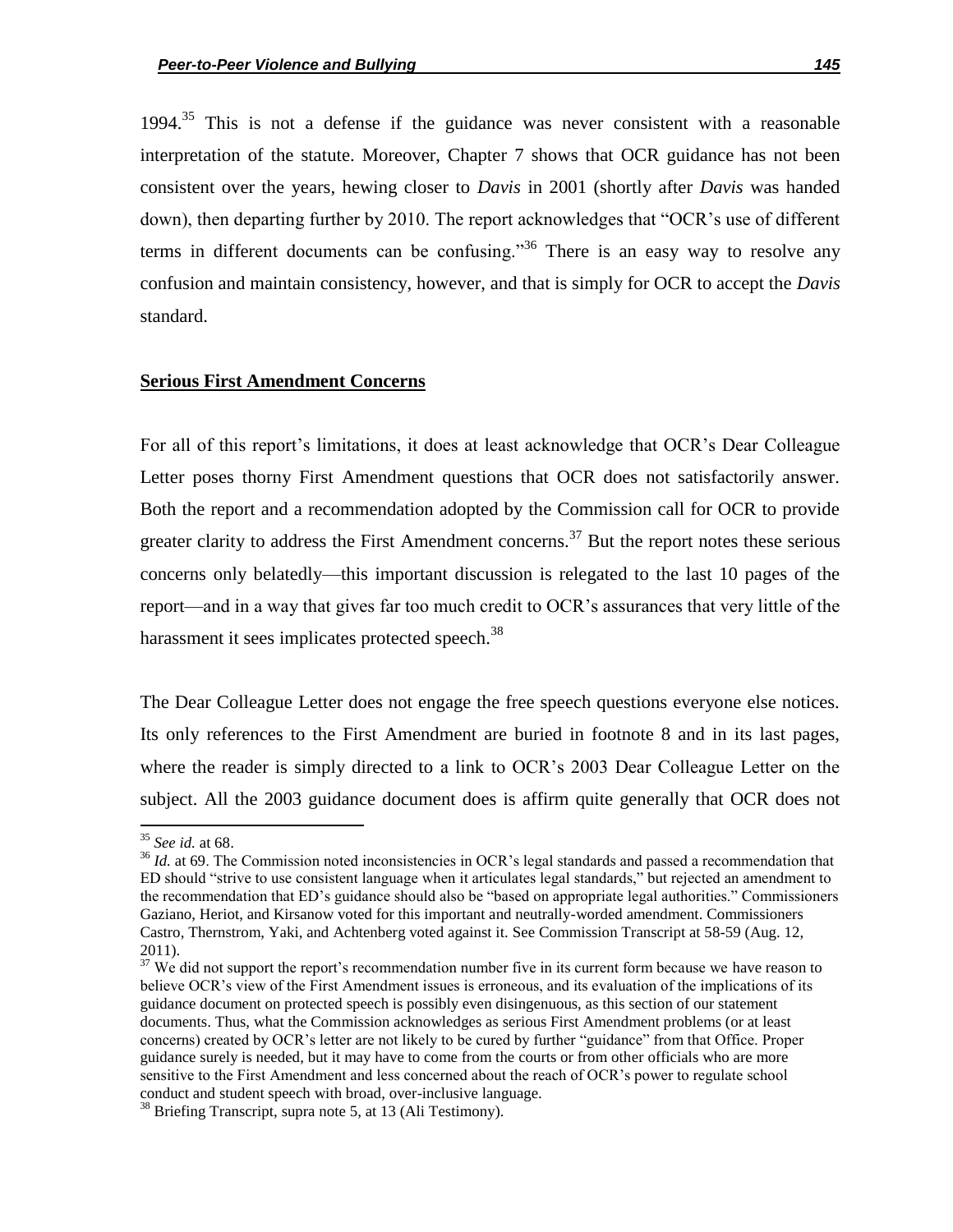intend for schools to restrict students' constitutionally protected speech. Neither it nor the current Dear Colleague Letter addresses how schools are to negotiate real-world conflicts.

As briefing testimony and public comments revealed, the threat ED's guidance poses to constitutionally protected speech is not hypothetical. The guidance will quite predictably lead school districts to overreact and trample students' freedom of expression by adopting various zero-tolerance approaches to curb "offensive" speech in an effort to avoid lawsuits and compliance investigations by  $OCR<sup>39</sup>$  The guidance also creates an incentive for school districts to single out for special disfavor certain kinds of speech because of its unpopularity or political incorrectness.<sup>40</sup> These concerns are worthy of far greater exposition, far earlier in the report<sup>41</sup> and with far less deference to ED's presumed good intentions.

As a preliminary matter, no one seriously disputes that schools have broad authority to restrict (or that they should restrict) unruly conduct, including some speech, in school when that conduct or speech either has created actual disruption of school activities or is likely to cause a "substantial disruption of or material interference with school activities."<sup>42</sup> Schools should attempt to prevent and punish threats of violence and acts of vandalism. Particularly as it relates to classroom discussion, schools can also bar the use of vulgar, lewd or indecent

l

<sup>39</sup> Public Comment of Neal McCluskey, Assoc. Dir., Ctr. For Educ. Freedom, Cato Inst., at 1 *available at* http://www.eusccr.com/28.%20Neal%20McCluskey,%20Cato%20Institute.pdf. *See also id.* at 3-5 (for a more extensive discussion of the First Amendment issues in play, the catch-22 position schools are put in by ED's guidance and why zero-tolerance policies are inadvisable).

 $40$  The temptation to "engage in censorship of some students to benefit others" will be strong. Statement of Hiram Sasser, III, Dir. of Litigation, Liberty Inst., at 14 (May 13, 2011), *available at*

http://www.eusccr.com/11.%20Hiram%20S.%20Sasser,%20III,%20Liberty%20Institute.pdf [hereinafter Sasser Statement]. "[B]ut the cause of freedom is never advanced by selective censorship of those messages with which the government disagrees." *Id.* at 15.

 $41$  For example, we argued in our May 31, 2011 comments on the first draft of the report that the First Amendment concerns relating to the regulation of "cyber-bullying" be discussed in the chapter that addresses why some people want to regulate it. Instead, the alleged harm associated with cyber-bullying is discussed in chapter 2, but the First Amendment concerns associated with regulating it are confined to the last few pages of the report. Our discussion of the regulatory concerns is below.

 $^{42}$  Tinker v. Des Moines Indep. Sch. Dist., 393 U.S. 503, 513 (1969). Note that the school's "undifferentiated fear or apprehension of disturbance is not enough to overcome the right of freedom of expression." Sasser Statement, *supra* note 40, at 4 (citing *Tinker*, 393 U.S. at 508). Likewise, the fact that someone is offended by the viewpoint expressed by the speech is also not sufficient to overcome the freedom of expression. *See*  Statement of Eugene Volokh, Prof. of Law, Univ. of Cal., L.A., at 6 (May 13, 2011), *available at* http://www.eusccr.com/27.%20Eugene%20Volokh,%20UCLA%20School%20of%20Law.pdf [hereinafter Volokh Statement].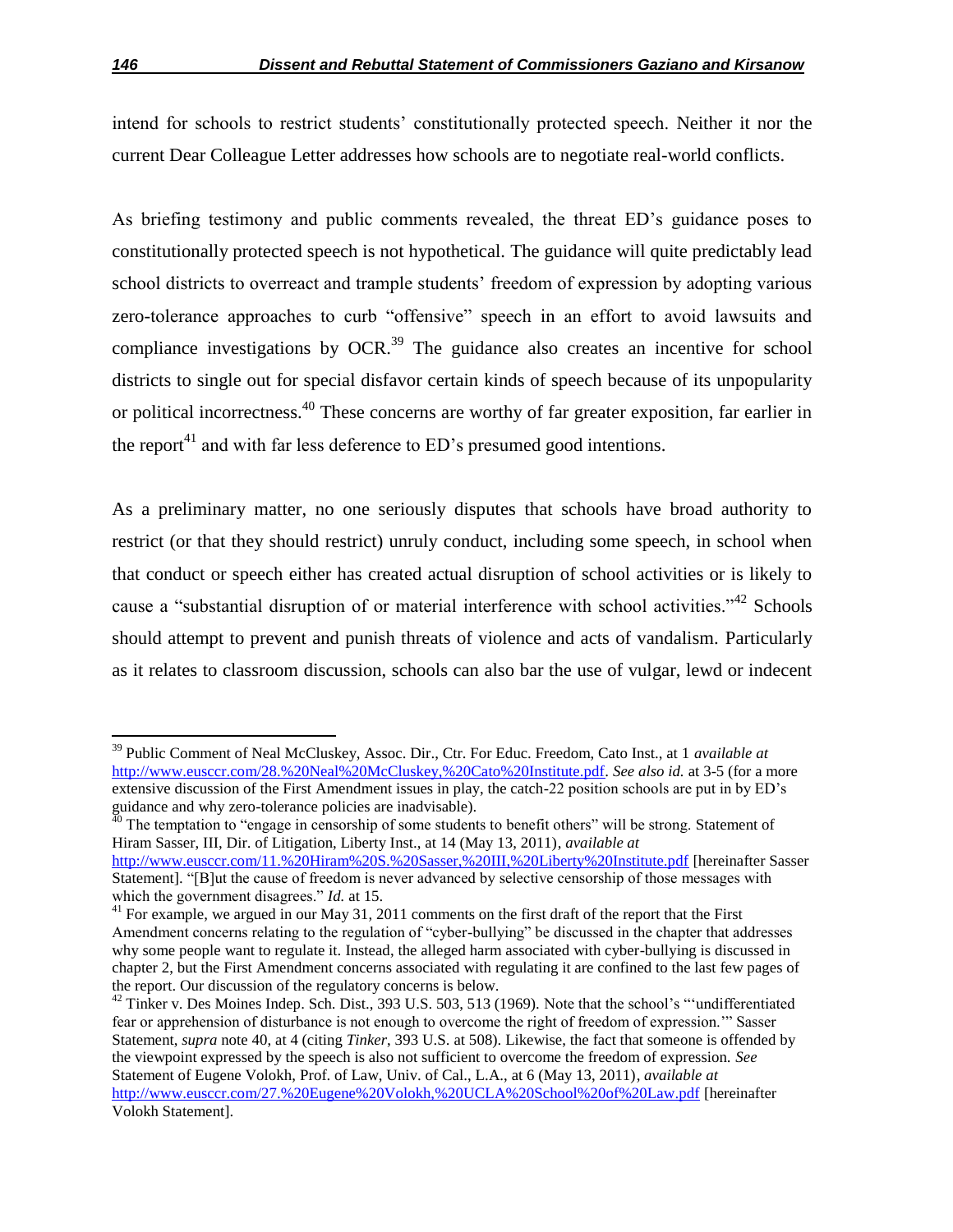$terms<sup>43</sup>$  as part of their pedagogical mission, as well as speech that advocates illicit drug use.<sup>44</sup> While they cannot penalize students based on the viewpoints they articulate, schools can insist that students take care to express themselves appropriately and constructively, without profanities or epithets, for example. As Professor Volokh noted, schools may even express criticism of or condemn rude and hurtful (albeit constitutionally protected) speech.<sup>45</sup>

Schools *should* control substantially disruptive behaviors both to ensure that no student is denied educational benefits and to further the educational purpose of guiding students to become decent human beings who can interact in a civilized fashion with others—even those they disagree with or dislike.<sup>46</sup> These are settled propositions and nothing in this statement should be construed to suggest otherwise. The problem with the Dear Colleague Letter (and with ED's and DOJ's attempt to federalize the issues of bullying and harassment more broadly) is that its proscriptions extend far beyond the type of classroom settings referenced above, and it ignores that even offensive speech in the classroom may be protected by the First Amendment.<sup>47</sup>

It is much less likely that schools can establish that non-threatening student speech uttered between classes, during lunch, or before or after school (even if unkind) is as likely to cause a disruption of the educational mission—and thus is subject to the same degree of regulation—as classroom discussion. The Supreme Court has rejected arguments that certain topics at certain settings are so sensitive that they may be subject to broad viewpoint regulation.<sup>48</sup> This is true regardless of the age of the speakers involved.<sup>49</sup> It has also rejected

 $\overline{a}$ 

<sup>&</sup>lt;sup>43</sup> Bethel Sch. Dist. No. 403 v. Fraser, 478 U.S. 675, 684 (1986).

<sup>44</sup> Morse v. Frederick, 551 U.S. 393, 397 (2007).

<sup>45</sup> Volokh Statement, *supra* note 42, at 6.

<sup>&</sup>lt;sup>46</sup> "Public schools must not merely teach abstract principles of good citizenship, they must also serve as controlled laboratories for students to responsibly practice their constitutional freedoms. '[S]chools must teach by example the shared values of a civilized social order." Brief of Amicus Curiae Claremont Inst. at 3-4, Morgan v. Swanson, 628 F.3d 705 (5th Cir. 2007) (No. 09-40373) (citing *Fraser*, 478 U.S. at 683)).

<sup>47</sup> *See* Saxe v. State College Area Sch. Dists., 240 F.3d 200, 209-210 (3d Cir. 2001) (in which the court held that "harassing" or "discriminatory" speech, however evil or offensive, is not categorically denied First Amendment protection, thereby invalidating a school district's anti-harassment policy as unconstitutionally overbroad for its impact on protected speech).

<sup>&</sup>lt;sup>48</sup> See, e.g., Snyder v. Phelps, 131 S. Ct. 1207, 1219 (2011) (holding that the offensive speech of picketers near a military funeral could not be prohibited based upon the "viewpoint of the message conveyed").

 $49$  "Minors enjoy the protection of the First Amendment." McConnell v. F.E.C., 540 U.S. 93, 231 (2003).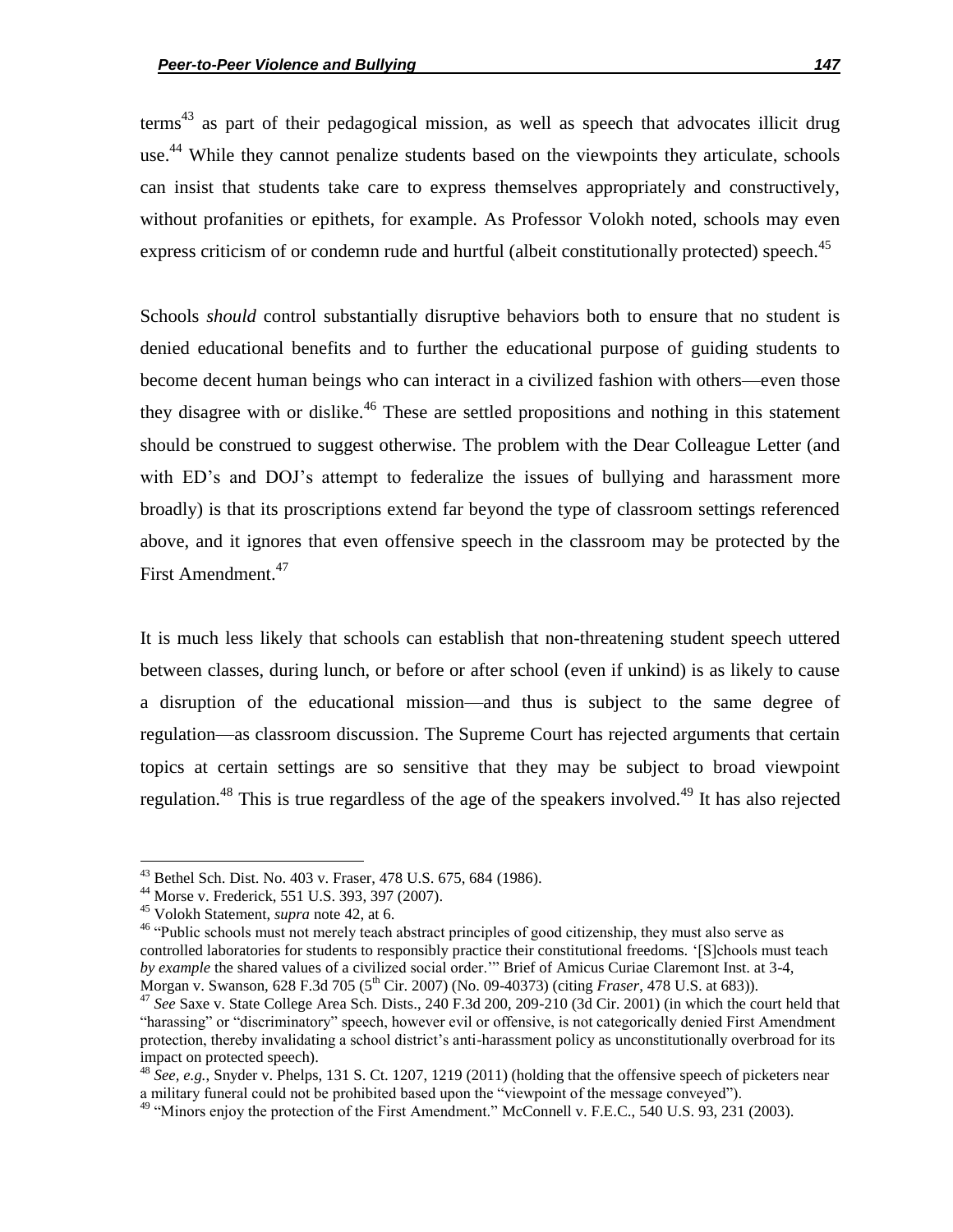blanket bans by schools on all "offensive speech."<sup>50</sup> It is even less likely that schools can make the case that student speech outside the school (on the Internet, for example) poses the same risk of disruption to the school's activities, and thus, is subject to constitutional regulation. $51$ 

OCR's guidance acknowledges none of these important distinctions. Indeed, it applies a standard of liability to schools that would allow ED compliance reviewers to make after-thefact determinations that schools "should have known" (rather than had actual notice) that student exchanges in these non-classroom settings were somehow contributing to a hostile environment. ED has adopted a view that essentially requires schools to be hyper-vigilant arbiters of any instances of student interaction that might give rise to hurt feelings.

Throughout the course of the briefing, various proponents of ED's aggressive approach sought to reassure us that the free speech problems identified by no less than five witnesses (and a fair number of additional public comments) were a "red herring."<sup>52</sup> They insisted that the only conduct they are really concerned with does not actually involve speech at all, except when it amounts to physical threats or creates a reasonable fear of physical harm.<sup>53</sup> Instead, they asserted that their (and by extension ED's and DOJ's) focus is on actual physical harm like assault, rape, or other violence<sup>54</sup> that are outside the scope of First Amendment protection.

To paraphrase a line from Professor Volokh's oral testimony before the Commission, we wish that were true.<sup>55</sup> The Dear Colleague Letter also covers a broad array of non-threatening speech. The advocates' assurances that it does not cover such protected speech ring hollow

 $\overline{a}$ 

 $50$  The Court has rejected such proposals because, "[a]fter all, much political and religious speech might be perceived as offensive to some." *Morse*, 551 U.S. at 409. *See also* Texas v. Johnson, 491 U.S. 397, 414 (1989) (―If there is a bedrock principle underlying the First Amendment, it is that the government may not prohibit the expression of an idea simply because society finds the idea offensive or disagreeable.").

<sup>51</sup> *See generally* Volokh Statement, *supra* note 42, at 3; Briefing Transcript, *supra* note 5, at 264, 306 (Volokh Testimony) (for a discussion of the specific First Amendment problems related to school regulation of "cyberbullying").

<sup>52</sup> Report at 81 (citing Public Comment of Lambda Legal at 6-9)). *See also* Briefing Transcript, *supra* note 5, at 142 (Comments of Commissioner Yaki).

<sup>53</sup> *See* Report at 81-82 (citing Briefing Testimony of panelists Eliza Byard, Gregory Herek and Ilan Meyer). <sup>54</sup> *Id*.

<sup>55</sup> Briefing Transcript, *supra* note 5, at 262 (Volokh Testimony).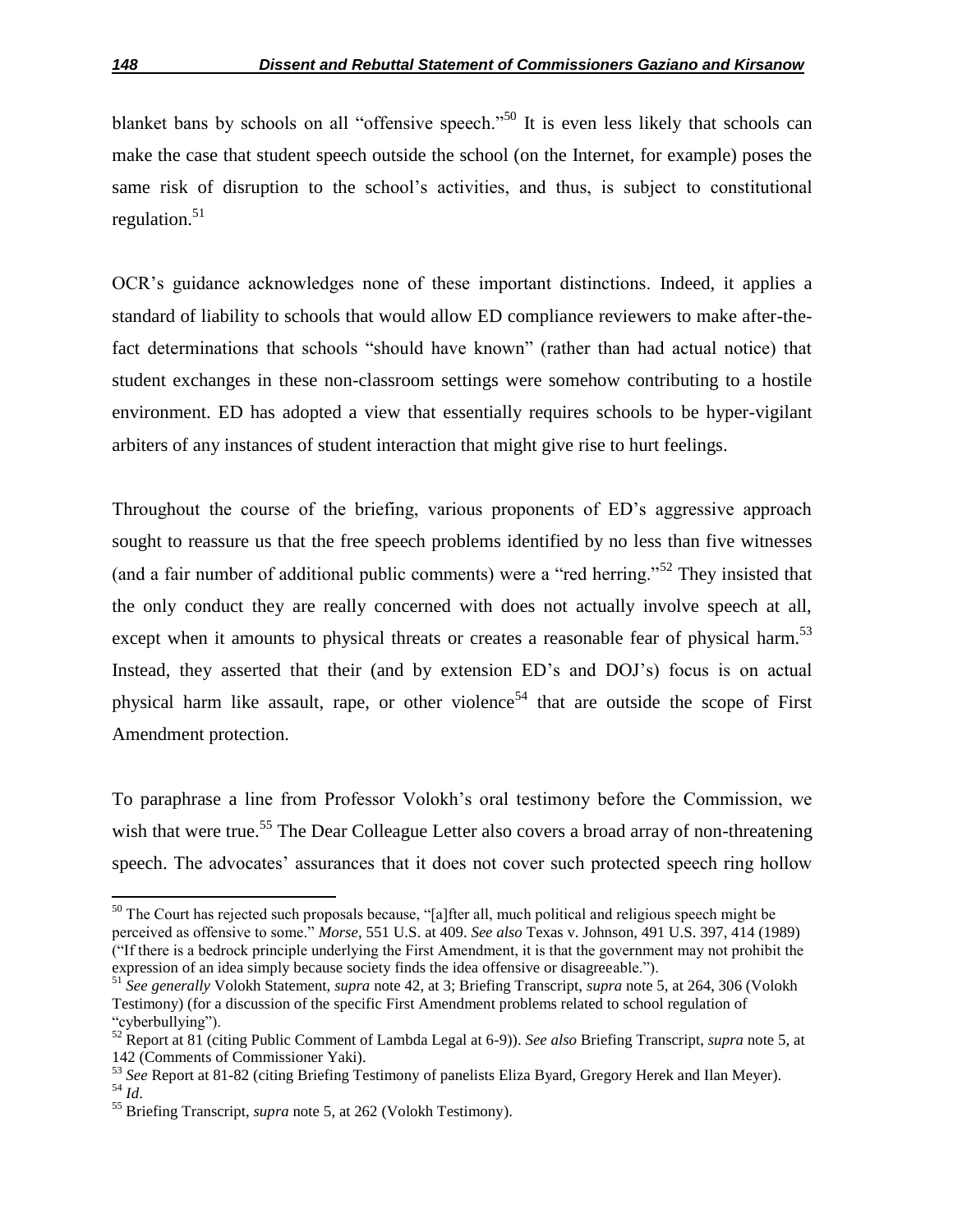$\overline{a}$ 

for the reasons identified by Professor Volokh in his written and oral testimony, which is even summarized in the body of our report.<sup>56</sup> If the advocates were correct that liability for verbal harassment was essentially limited to physical threats, Assistant Secretary Ali should have said so when she responded to the NSBA letter from Mr. Negron, or in written or oral testimony provided to the Commission. We find it significant that she did not do so and that no one at OCR or DOJ has disavowed the broad language of the guidance letter that explicitly includes non-threatening speech.

Moreover, those few who attempt to defend the OCR's legal position seem fixated on two extreme positions on the First Amendment, neither of which we endorse. The first is the fictitious, First Amendment absolutist position that kids always have a right to say whatever they want in school,<sup>57</sup> which is a straw man. It has not been taken by any of us or anyone we are aware of who has participated in this debate. The second extreme position is the one actually taken by some school districts: that students have *no* First Amendment rights. For example, the two school principals sued in *Morgan v. Swanson* and their government-funded attorneys took the position in court (still pending) that the Constitution "does not prohibit viewpoint discrimination against religious speech in elementary schools‖ and that First Amendment free speech claims could not be brought by elementary school students.<sup>58</sup> They maintain these positions through years of litigation even though the Supreme Court has consistently held since *Barnette*, *in 1943*, that the First Amendment applies to public school

<sup>&</sup>lt;sup>56</sup> For a discussion of Professor Volokh's arguments that ED's guidance really is in large measure about speech, see the report at 82-83. Summarized briefly, indicators that the guidance does implicate constitutionallyprotected speech include: (1) the over-breadth of the Dear Colleague Letter's definition of "harassment" to include "verbal acts," i.e., speech including name-calling and graphic or written statements; (2) its lack of requirement that "harassment" be directed at a specific target or involve repeated incidents—the Dear Colleague Letter is not limited to personal insults that go to a particular person and could include general statements; (3) the fact that ED's less stringent "sufficiently severe, pervasive or persistent" standard means that schools can now be liable for mere isolated one-offs, giving them an incentive to restrict speech; (4) the policy's reach, which purports to hold schools responsible for speech created off-campus (such as cyber-bullying) and suggesting that students could be punishable for such speech throughout the entirety of their school lives (what Volokh calls "24/7 control of student speech"); (5) the fact that the guidance goes beyond personal insults to reach even gossip; and (6) the fact that the Dear Colleague Letter may reach even criticism of religion or homosexuality based on the theory that such speech, if severe, pervasive or persistent enough, creates an offensive or abusive environment.

 $57$  Report at 85 (quoting Public Comment of Stuart Biegel at 4) (noting that the Seventh Circuit has "rejected the notion that First Amendment absolutist arguments should be controlling in a K-12 education setting").  $^{58}$  627 F.3d 170, 176 (5<sup>th</sup> Cir.) (internal quotation marks omitted), *reh'g en banc granted*, 628 F.3d 705 (5th Cir. 2010).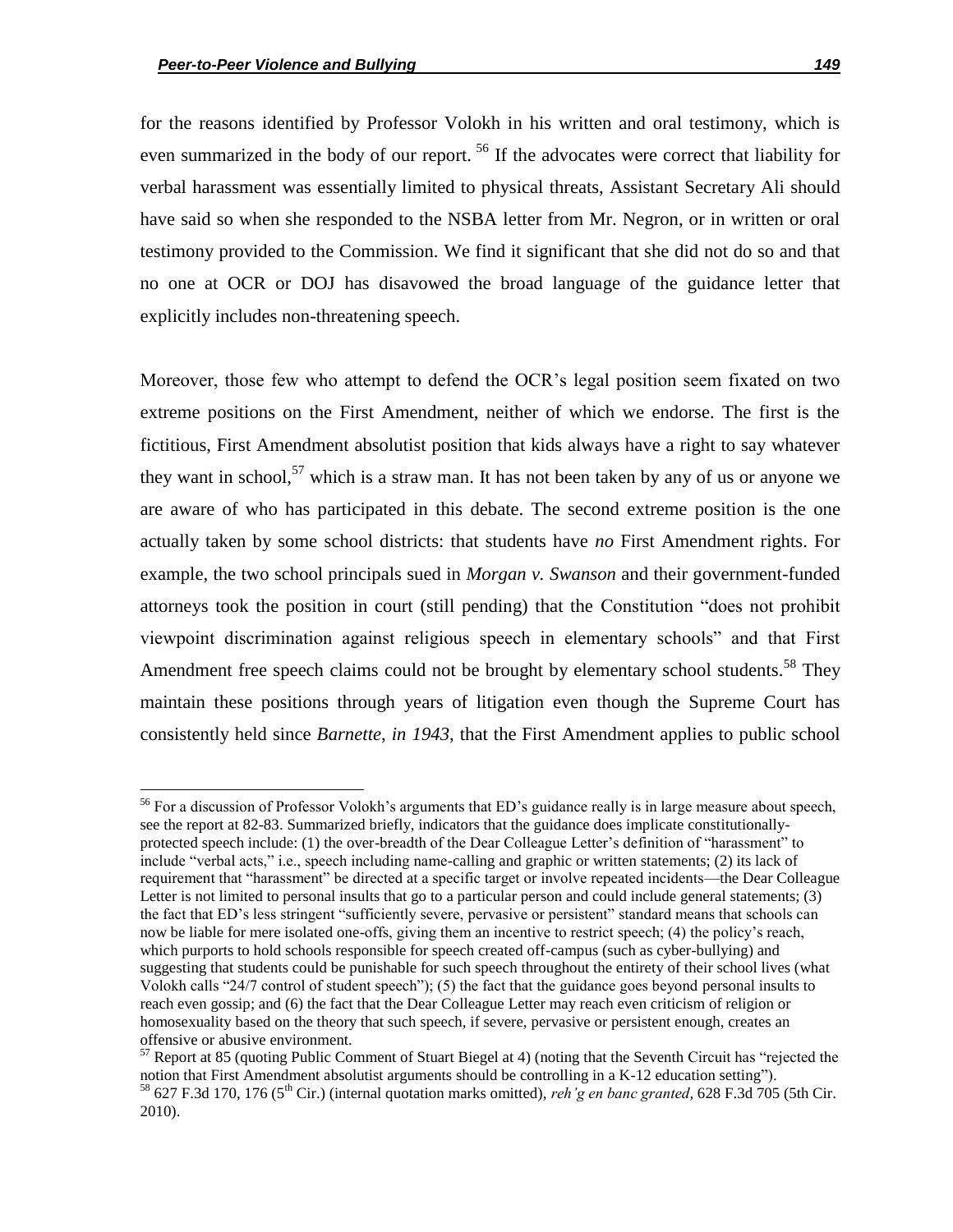children,<sup>59</sup> and that public school students do not "shed their constitutional rights to freedom of speech or expression at the schoolhouse gate.<sup>560</sup> OCR's Dear Colleague Letter fails to address the real problem of school officials, like these in Texas, who misunderstand what the Constitution requires. Our concern is that the short shrift given to the First Amendment in the Dear Colleague Letter will actually lead to more illegal censorship like that in *Morgan*.

We find the Dear Colleague Letter's imposition of responsibility on schools to police cyberbullying to be quite revealing of OCR's position on the potential scope of school liability for non-threatening student speech. "Cyber-bullying" has no set meaning beyond what its detractors declare it to mean. As best we can surmise, it seems nothing more than a derogatory label for electronic speech that someone else doesn't like. This open-ended "cyber-bullying" largely occurs off-campus and after school hours, in such electronic media as private Facebook postings, emails, text messages, G-chats, and YouTube videos. Its potential to create school liability is a stark example of OCR's policy overreach and lack of concern for First Amendment freedoms.

As the General Counsel for the National School Boards Association observed:

If schools are to be held accountable for all bullying behavior that may constitute harassment under federal civil rights laws, including that which takes place in cyberspace but makes its way onto campus overtly or by effect, schools will understandably feel the need to patrol electronic communications by students. But taking on this burden may be an act of futility, for how can a school patrol private internet sites with any measure of effectiveness? And yet the "should have known" standard would suggest that schools must police such venues to avoid liability under the OCR enforcement standard. The current confusion among courts as to what off-campus behavior can be

 $\overline{a}$ <sup>59</sup> West Virginia State Bd. of Educ. v. Barnette, 319 U.S. 624 (1943). Former U.S. Solicitor General and D.C. Circuit Court of Appeals Judge Ken Starr was retained by the very same Barnett sisters who prevailed in their First Amendment case before the Supreme Court in 1943 to file a brief in the *Morgan* case to help convince these school officials that elementary school children are protected under the First Amendment's guarantee of free speech and that they may not discriminate against religious viewpoints. Brief for *Amici Curiae* Gathie Barnett Edmonds and Marie Barnett Snodgrass, 627 F.3d 170 (5<sup>th</sup> Cir.) *reh'g en banc granted*, 628 F.3d 705 (5th Cir. 2010) (No. 09-40373). (The Supreme Court case caption does not match the names of the Barnett sisters because the courts misspelled their family surname during the litigation. *Id.* at 2 n.1.) See also the brief authored by former U.S. Solicitor General Paul Clement and Liberty Institute lawyers on behalf of the school children in *Morgan*, making similar legal points as well as describing the school officials' outrageous actions in violating student speech rights. Supplemental En Banc Brief of Appellees, *id.*

<sup>60</sup> Tinker v. Des Moines Indep. Cmty. Sch. Dist*.*, 393 U.S. 503, 506 (1969).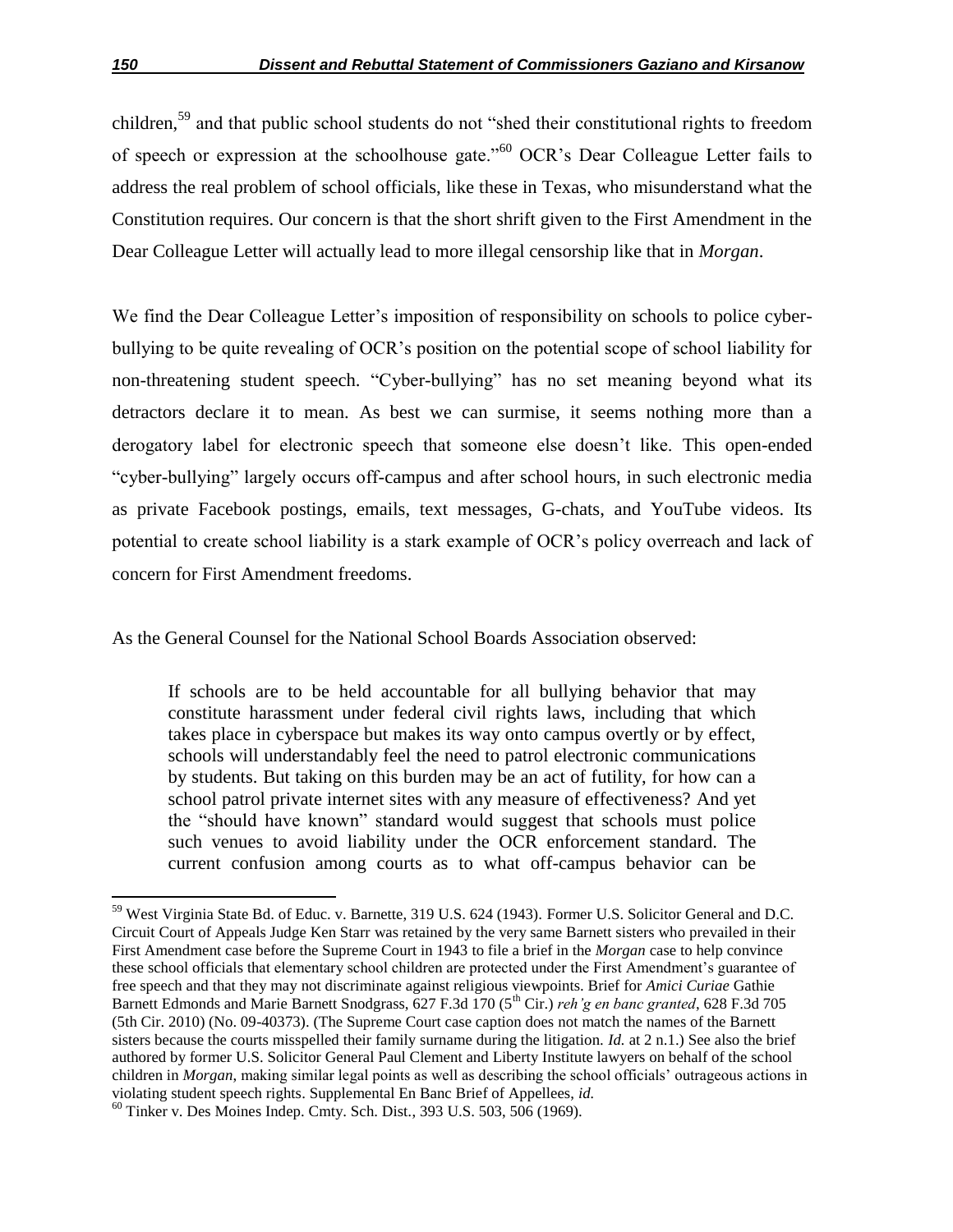l

regulated by schools, combined with the OCR enforcement position, results in an untenable expectation that schools police off-campus online behavior while ultimately facing liability for conduct over which they have no control.<sup>61</sup>

It is highly unlikely, though admittedly not impossible, that a bully would transmit an actionable physical threat via email, chat or text, because even teenagers are aware that creating a record of such a physical threat could result in their arrest or other serious punishment. Instead, our record reflects that the "cyber-bullying" concern is that electronic means would be used to perpetrate the following categories of conduct the anti-bullying activists want to stamp out: "spreading rumors," "interfering with relationships," and disparaging the target's physical or personality traits in an attempt to make them feel badly about themselves. We do not condone such conduct, but the First Amendment does not only protect speech most people like.

The First Amendment problems with ED's guidance are only exacerbated by its expansive theory of school liability and multiple examples of conduct that it asserts constitute actionable harassment under the civil rights laws. (See the previous section of this statement for more on OCR's erroneous legal standard of liability.) "OCR is creating an expectation that school officials are to respond to each and every offensive incident as if it were a civil rights violation."<sup>62</sup> The practical effect of the Dear Colleague Letter is that Title IX will be used to foist a federally-imposed general civility code on schools and students across the country.

Consider ED's application of its erroneous standard that any "severe, pervasive *or* persistent" conduct could create a hostile environment. Although single-incidents could not create an actionable hostile environment under the legal standard articulated by the Supreme Court, under ED's current enforcement stance, it is possible for "one-offs" to create liability if they are sufficiently severe.  $63$  Thus, it is not difficult to imagine how administrators could think

<sup>&</sup>lt;sup>61</sup> Statement of Francisco M. Negron, Jr., General Counsel, National School Boards Association at 4-5 (May 13, 2011), *available at*

http://www.eusccr.com/24.%20Francisco%20Negron,%20National%20School%20Boards%20Association.pdf.  $\frac{62}{1}$ *Id.* at 4.

<sup>&</sup>lt;sup>63</sup> "But if every instance implicates a federal right, educators will have no choice but to take formal steps in even the most mundane cases to avoid agency liability and prepare for a legal defense." *Id.* at 9.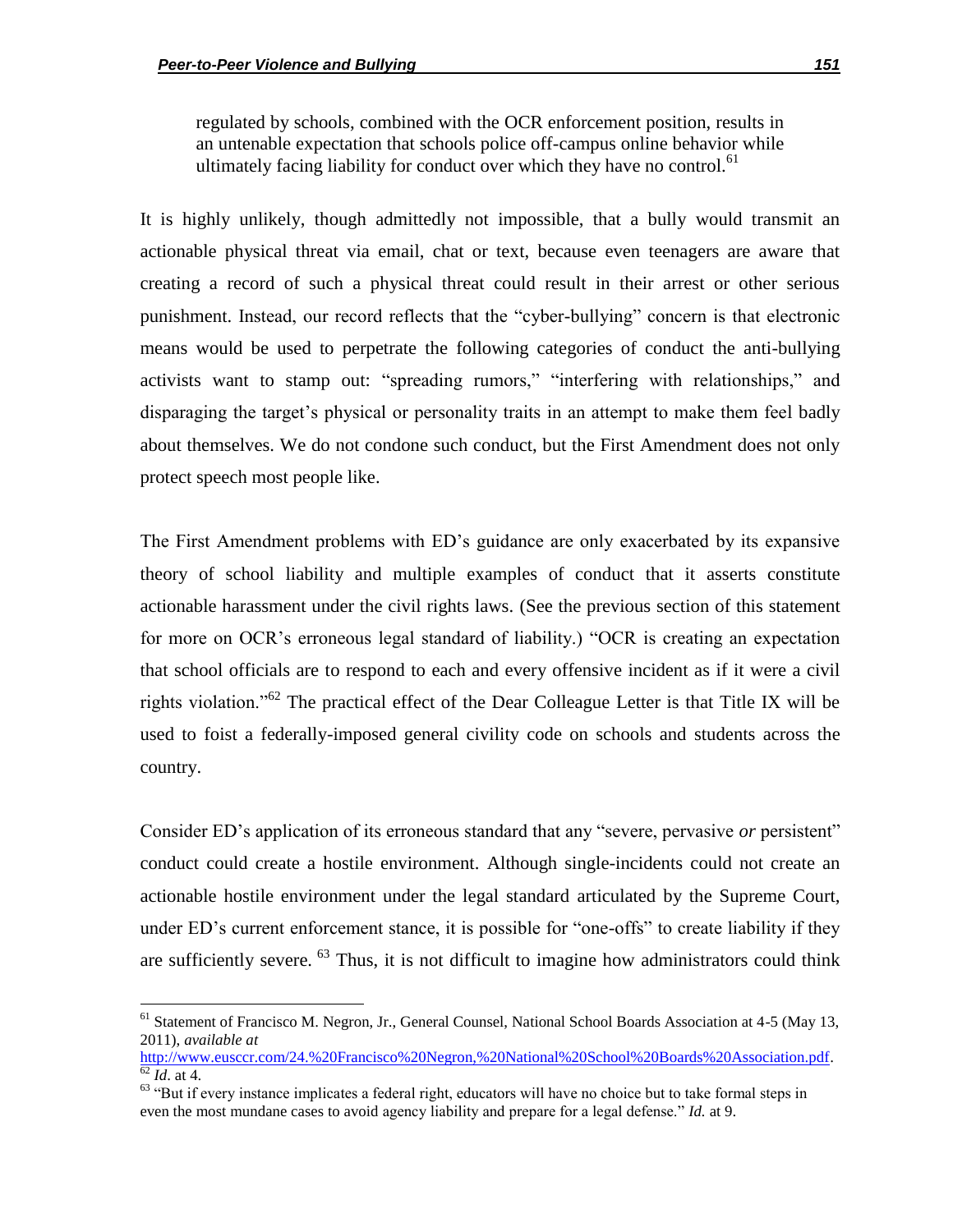that even pure expression, if deeply offensive, might contribute to a hostile environment and so try to regulate it.

Similarly revealing of the intended scope of ED's guidance is its imposition of liability on schools for not sufficiently addressing a "hostile environment" or "hostile school climate." ED's current guidance defines harassment to include speech such as graphic and written statements, and such statements need not be directed at a specific target. Thus, ED's definition of harassment is not restricted to insults directed at a particular individual. It also includes general statements, such as statements critical of homosexual conduct or particular religions.

Drs. Herek and Meyer testified about their theory that the mental health of gay students is negatively affected by the stigma and prejudice of society towards homosexuality, which will at times be expressed in the form of speech. General derogatory statements by students will be taken as evidence by OCR that a school has permitted an environment hostile to gay youth. Taken logically, that means that constitutionally protected speech expressing or contributing to "stigma" must be regulated by schools to avoid liability for the allegedly hostile environment.<sup>64</sup> It might be very difficult for a school district to satisfy OCR's standards without proscribing all speech that can be construed as hostile to gay youth. Similar examples have been borne out in litigation.<sup>65</sup> ED must be aware that the issuance of such guidance will put schools in a catch-22. Yet, it also knows that schools are more likely to accept the risk of potential private lawsuits over the suppression of student free speech for nominal damages than they will be to cross regulators who control the purse strings of their federal dollars.<sup>66</sup>

<sup>64</sup> Briefing Transcript, *supra* note 5, at 263 (Volokh Testimony).

<sup>65</sup> *See, e.g.*, Harper v. Poway Unified Sch. Dist.*,* 445 F.3d 1166 (9th Cir. 2006), *vacated as moot*, 549 U.S. 1262 (2007) (mem.) (case involving whether school could properly prohibit a student from wearing a T-shirt expressing his views on homosexuality).

<sup>&</sup>lt;sup>66</sup> As our colleague Commissioner Heriot notes in her dissenting statement, there is no federal agency charged with safeguarding students' First Amendment rights. There is at least one private group—the Foundation for Individual Rights in Education (FIRE)—that works on such issues, but they primarily confine their efforts to infringements on individual rights at colleges and universities. Given this asymmetry of incentives, many schools may be tempted to over-reach in the direction of avoiding litigation over bullying than in the direction of avoiding litigation over First Amendment concerns.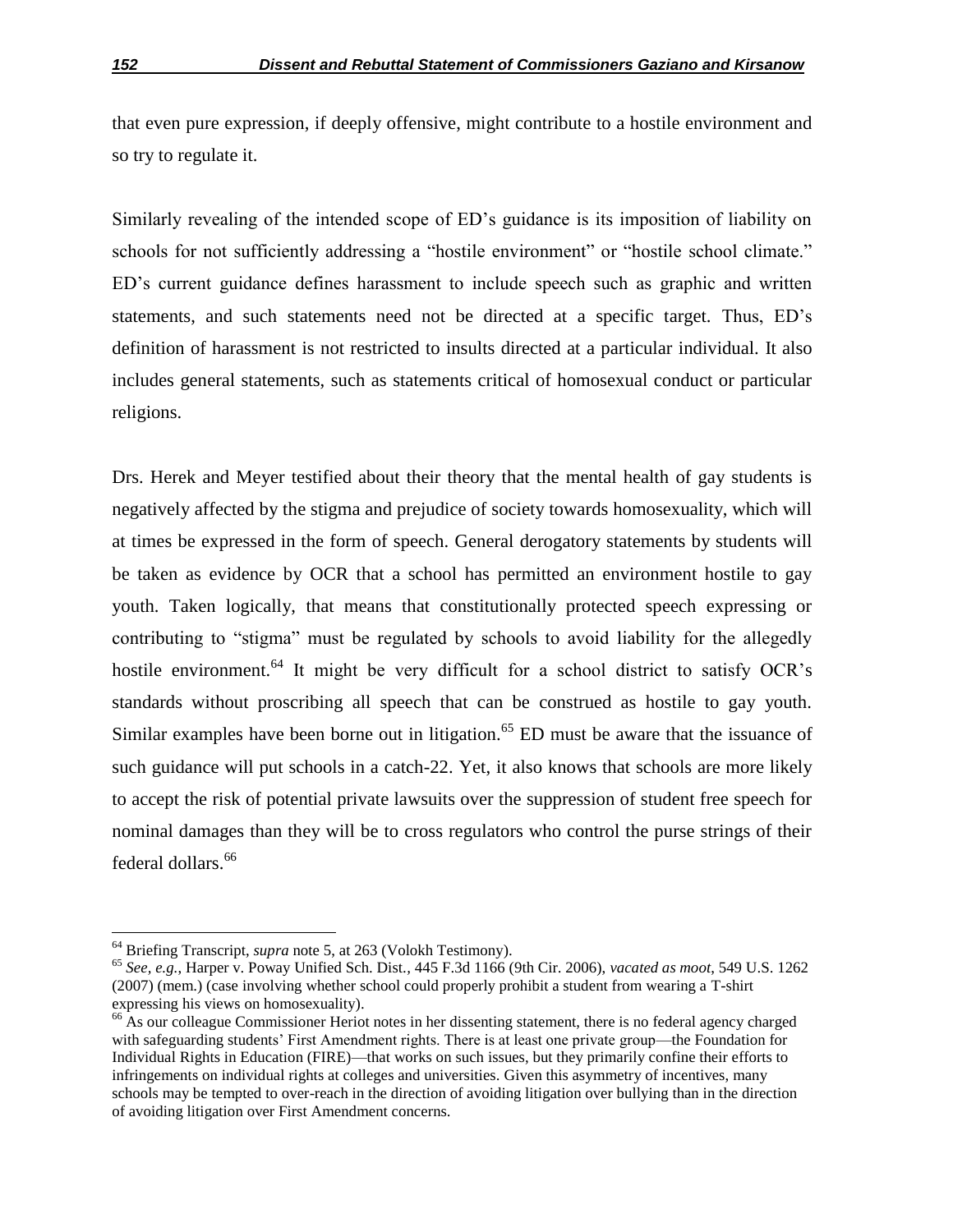A number of witnesses at the Commission's May 13 briefing identified the difficult definitional and line-drawing problems the Dear Colleague Letter forces upon school districts.<sup>67</sup> Francisco Negron, General Counsel of the National School Boards Association, testified to the schools' very real concern over "the tension . . . between student freedom of expression and the regulation of hostile environment.<sup>568</sup> Unfortunately, schools have a track record of outrageous violations of students' freedom of speech. Hiram Sasser's testimony contains troubling examples of schools that are already taking a heavy-handed approach to non-disruptive speech involving students' belief in God and similar expressive conduct.<sup>69</sup> Such non-disruptive speech is routinely censored based on fear that it might cause offense to someone, somewhere.

The facts of *Morgan v. Swanson*<sup>70</sup> are just one example of the heavy-handed censorship many administrators already exercise to deny student speech. In that case, two principals were sued for clear religious viewpoint discrimination, and the students ultimately were vindicated, even though their claim for money damages has dragged on for many years, with the principals refusing to admit they did anything wrong after years of litigation. One principal prohibited kids from distributing "goodie bags" at a "winter break" party because the bags contained items with religious references, including pencils bearing the message, "Jesus is the reason for the season," and candy-cane pens with information regarding the Christian origin of the symbol. Another child was not permitted to give her friends tickets to a free Christian drama production at her church, even though she attempted to do so during non-curriculum time and with no material or substantial disruption to the school. The principal confiscated the tickets to the play, threatened to kick the child out of school and even threatened to have the child's parent arrested over the attempted distribution of such material, not because gift giving was inappropriate but because the play was religious in nature.

<sup>67</sup> *See, e.g.,* Briefing Transcript, *supra* note 5, at 63 (Clegg Testimony).

<sup>&</sup>lt;sup>68</sup> *Id.* at 250-51 (Negron Testimony).

<sup>69</sup> *See* Sasser Statement, *supra* note 40, at 7-11 (chronicling specific examples).

 $70$  628 F.3d 705 (5<sup>th</sup> Cir. 2007).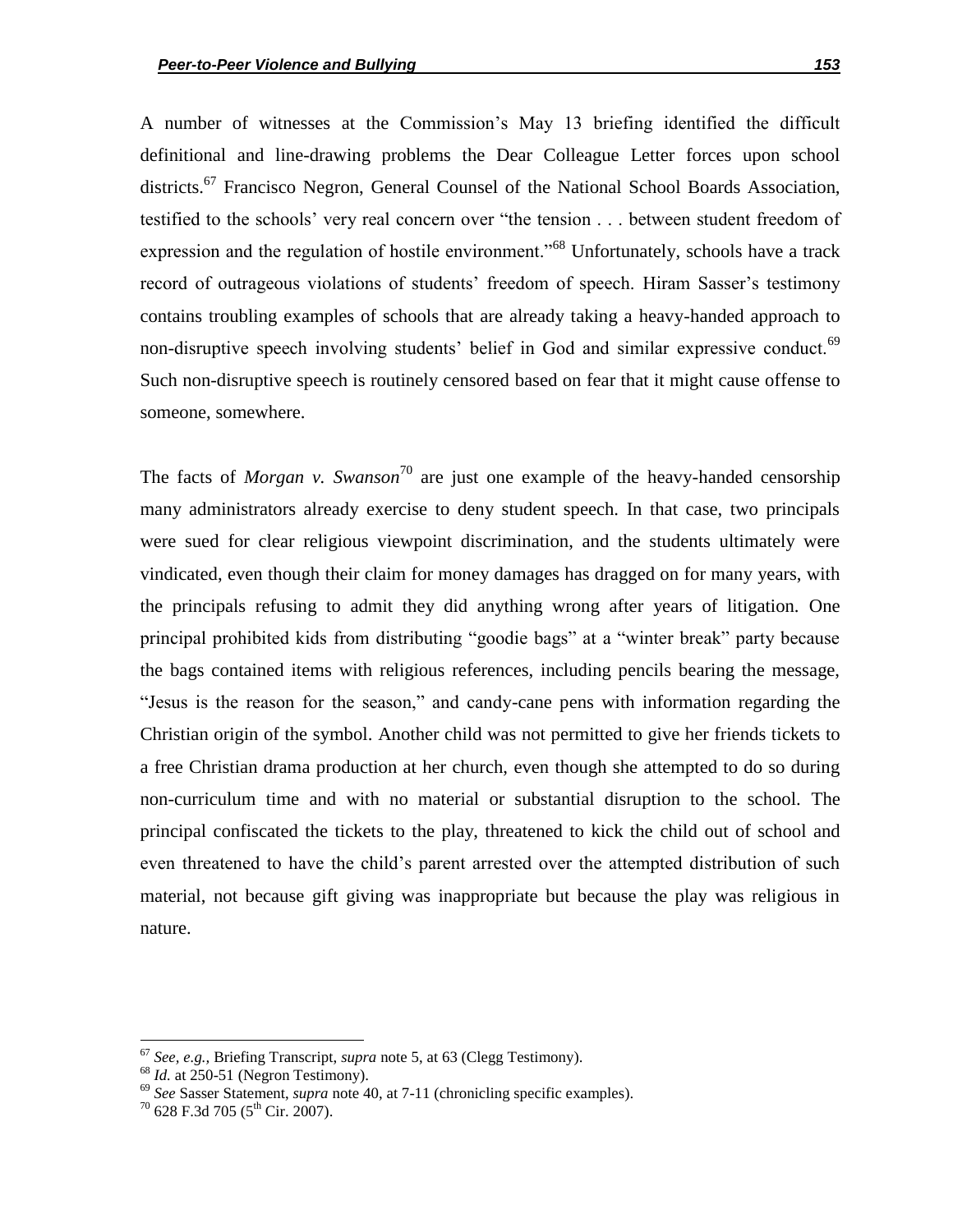These are not isolated examples. Schools have attempted to prevent a Muslim student from wearing her hijab in class, have banned all religious items and certain Valentine's Day and Christmas cards because they were religious, and have even tried to prevent a kindergartner from praying over her snack with two classmates.<sup>71</sup> In *Harper*, a high school student was interrogated and chastised by school personnel and security personnel, including one wearing a sidearm, that he "had to leave his faith in the car" because he wore a T-shirt with a Bible verse expressing his views against homosexuality during the school's "day of silence."<sup>72</sup> The Dear Colleague Letter, which lacks any accompanying guidance to schools regarding speech that they should not forbid, will only lead to more wrongful censorship and more litigation.

The Dear Colleague Letter's reference to system-wide training to combat a perceived hostile climate might also conflict with students' First Amendment rights. For example, it explains that it is insufficient for a school to recognize and respond to individual incidents on a caseby-case basis and only by punishing individual harassers. "Instead, school district [sic] must recognize and respond to a 'hostile environment' with a 'systemic response' 'reasonably calculated to end the harassment and prevent its recurrence. $173$  The "systemic and comprehensive" actions the guidance contemplates include "training or other interventions not only for the perpetrators, but for the larger school community.<sup>74</sup> As Hiram Sasser noted in his testimony, to the extent that such training induces participants to affirm or agree with propositions that are contrary to their personal beliefs, such actions constitute compelled speech in violation of the First Amendment.<sup>75</sup>

The report cites public comments by Erwin Chemerinsky and Stuart Biegel, who argue that those who have expressed concern about students' First Amendment rights should be comfortable with deferring to the judgment of school officials about how best to handle and classify offensive speech.<sup>76</sup> Yet, the enforcement agenda announced by ED and DOJ will

 $\overline{a}$ 

 $71$  See cases collected in Sasser Statement at  $7-11$ .

<sup>72</sup> Sasser Statement, *supra* note 40, at 10 (citing to aspects of the factual background in *Harper*, 445 F.3d at 1171-73).

<sup>&</sup>lt;sup>73</sup> Letter from Francisco Negron, General Counsel, NSBA to Charlie Rose, General Counsel, U.S. Dept. of Ed. at 4 (Dec. 7, 2010), *available at* http://www.nsba.org/SchoolLaw/Issues/NSBA-letter-to-Ed-12-07-10.pdf.

<sup>74</sup> Dear Colleague Letter, *supra* note 17, at 3.

<sup>75</sup> Sasser Statement, *supra* note 40, at 16.

<sup>76</sup> Report at 84-85.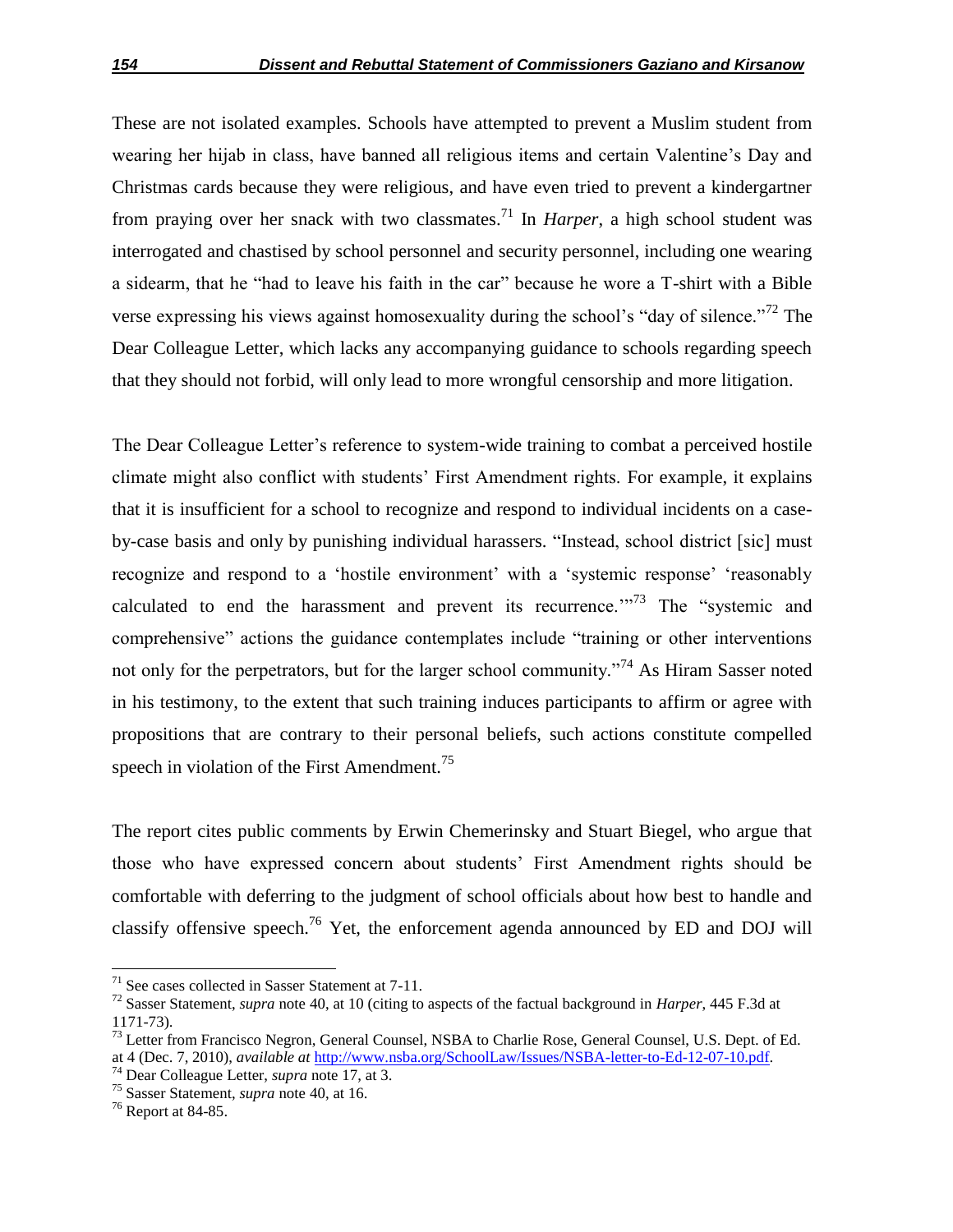chill most rational educators from instituting anything other than what the federal government instructs.<sup>77</sup> The hypotheticals will not be construed as optional "best practices"; they will become requirements. For schools that already censor too much student speech, the guidance will only add to the denial of student rights.

For all ED's protestations that its approach hews closely to established precedent and that it does not seek to supplant the judgment of school administrators, but to work closely and cooperatively with them, the policy's over-breadth betrays ED's true intent. Its efforts are likely to produce the precise effect on school districts that Justice Kennedy warned about in his dissent in *Davis*:

The only certainty flowing from the majority's decision is that scarce resources will be diverted from educating our children and that many school districts, desperate to avoid Title IX peer harassment suits [or compliance investigations], will adopt whatever federal code of student conduct and discipline the Department of Education sees fit to impose upon them. The Nation's schoolchildren will learn their first lessons about federalism in classrooms where the Federal Government is the ever-present regulator.<sup>78</sup>

Unfortunately, we do not share some of our colleagues' confidence that ED's issuance of a new Dear Colleague Letter containing First Amendment guidance will be sufficient to cure the earlier Letter's infirmities or to stem the practical threats to protected speech. In part, that is because we do not think that protected speech is merely an accidental casualty here.<sup>79</sup> Treating all student taunts as potential civil rights violations may score political points with various favored constituencies, but it creates a host of thorny legal tangles that school districts and their attorneys, administrators, and students have to wade through. "Civil rights laws [and by extension the agencies that enforce them] do and should regulate conduct, barring employers or school officials from engaging in discriminatory practices. . . . But laws

 $\overline{a}$ 

<sup>77</sup> Briefing Transcript, *supra* note 5, at 250 (Negron Testimony).

<sup>78</sup> *Davis*, 526 U.S. at 657-58 (Kennedy, J., dissenting).

<sup>79</sup> Nor do some of our witnesses. *See*, *e.g.*, Briefing Transcript, *supra* note 5, at 293-94 (Volokh Testimony) (―[O]ne thing that troubles me about a lot of this discussion including the Dear Colleague Letter is the sense that there's sort of denial going on. That there really isn't any speech issue in play. Sometimes the claim is 'this is conduct, not speech,' even though the conduct consists of verbal acts which is another way of saying speech. Sometimes the claim is 'it's harassment and not speech,' even though if you label speech 'sedition' or 'harassment' or 'intentional infliction of emotional distress,' that doesn't strip it of constitutional protection.").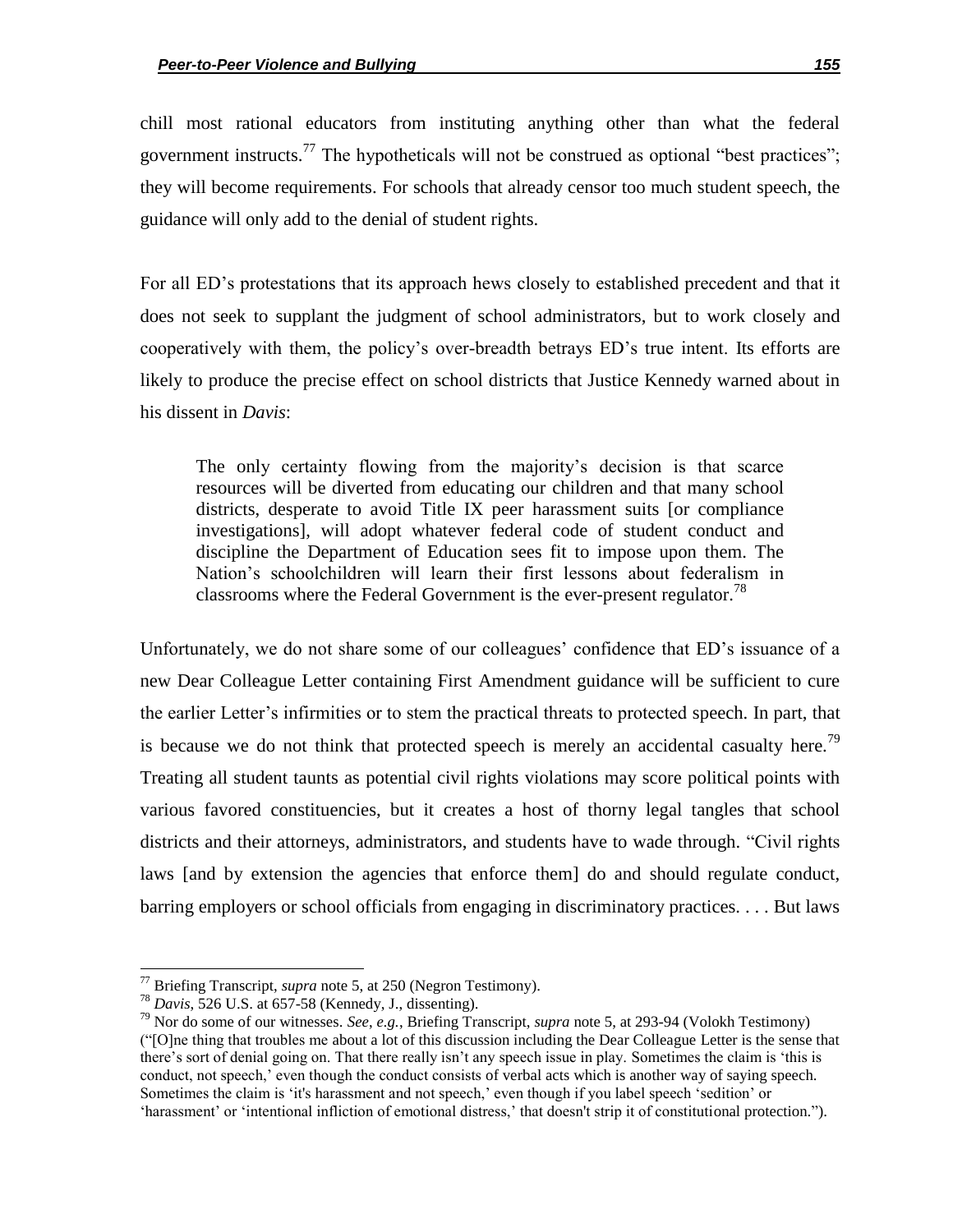can't make people like each other; and laws can't force people to speak politely, civilly, or inoffensively, unless we aim for a world in which everyone is equal and no one is free.<sup>80</sup>

### **Discrimination Based on Sexual Orientation Is Effectively Covered under Title IX**

Title IX of the Education Amendments of 1972 prohibits public and private schools that receive federal money from discriminating "on the basis of sex."<sup>81</sup> In the employment context, the Supreme Court has held that discrimination-based sex stereotyping can violate Title VII of the Civil Rights Act of 1964, such as where an accounting firm would not promote a woman to partner because of her aggressiveness even though aggressiveness is a requirement for the job. This placed the woman in an "intolerable and impermissible catch  $22$ <sup>"</sup> and thus constituted discrimination because of sex.<sup>82</sup> The Supreme Court has also held that sexual harassment violating Title VII can occur where the harasser and victim are of the same sex.<sup>83</sup>

ED acknowledges that "Title IX does not prohibit discrimination based *solely* on sexual orientation.<sup>84</sup> This is a proper reading of the statute based on Congress's original intent. As Roger Clegg put it, "'sex' does not mean 'sexual orientation,' and it certainly did not mean that in 1972.<sup> $,85$ </sup> ED and DOJ further state that Title IX prohibits both offensive sex stereotyping, which includes harassment of boys or girls who don't measure up to some notion of masculinity or femininity, respectively, and other forms of sexual harassment regardless of the students' actual sexual orientation or perceived sexual orientation. Whether or not Title IX was intended to cover sex stereotyping, several lower courts have so held.<sup>86</sup>

<sup>80</sup> Wendy Kaminer, *Anti-Bullying Laws & the Misguided Drive for Social Equality*, THE ATLANTIC (Dec. 2, 2010), *available at* http://www.theatlantic.com/national/archive/2010/12/anti-bullying-laws-and-the-misguideddrive-for-social-equality/67322/ (also submitted by Ms. Kaminer for the record as a public comment).  $81$  20 U.S.C. § 1681(a).

<sup>82</sup> Price Waterhouse v. Hopkins, 490 U.S. 228, 251 (1989), *superseded by statute on other grounds*.

<sup>83</sup> Oncale v. Sundowner Offshore Servs., 523 U.S. 75 (1998).

<sup>84</sup> Dear Colleague Letter, *supra* note 17, at 8 (emphasis supplied).

<sup>&</sup>lt;sup>85</sup> Prepared Testimony of Roger Clegg, President and General Counsel, Center for Equal Opportunity, Before the U.S. Commission on Civil Rights at 7 (May 13, 2011), *available at* http://www.eusccr.com/6.%20Roger%20Clegg,%20Center%20for%20Equal%20Opportunity.pdf.

<sup>86</sup> *See, e.g.*, Pratt v. Indian River Cent. Sch. Dist., 2011 WL 1204804, \*11 (N.D.N.Y. Mar. 29, 2011) (―[H]arassment based on nonconformity with sex stereotypes is a legally cognizable claim under Title IX.‖); Riccio v. New Haven Bd. of Educ.,  $467$  F. Supp. 2d  $219$ ,  $226$  (D. Conn. 2006) ("If not for her status as a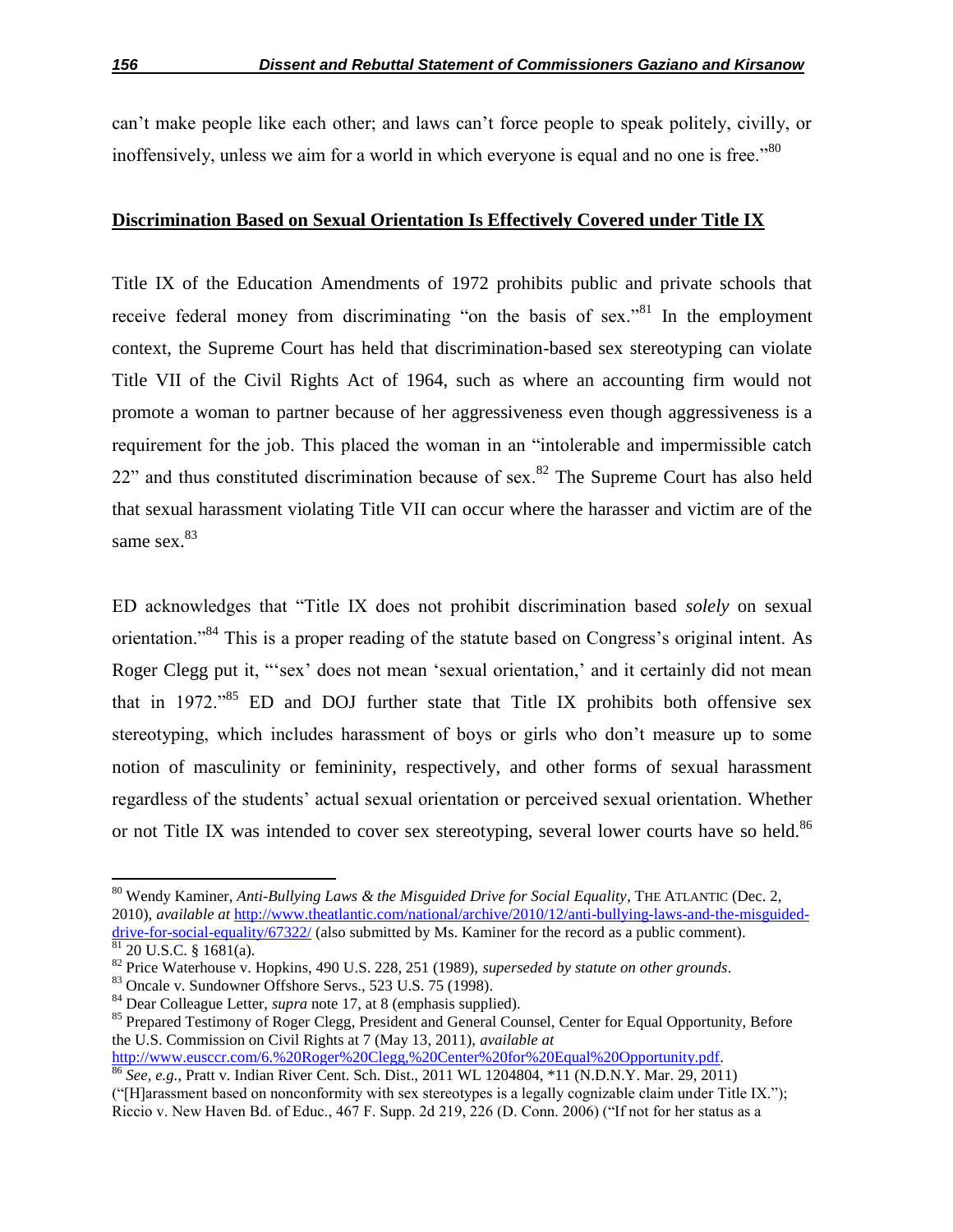$\overline{\phantom{a}}$ 

The analogy to *Hopkins* and *Oncale* is logical, and the courts are unlikely to narrow their interpretation of what has come to constitute sex stereotyping under Title IX.

Yet the report concludes that there is a gap in federal civil rights enforcement because harassment that is solely based on sexual orientation or gender identity is not prohibited, even though harassment based on sex stereotypes is prohibited. Report at 55. The report raises the specter that this "dichotomy may create a perverse incentive for alleged discriminators to evade Title IX liability by asserting that students' harassment is based entirely on homophobic animus." *Id*. But the report points to no evidence that schools are successfully avoiding liability by claiming that the harassment is based on sexual orientation.<sup>87</sup>

ED told the Commission that it does not track complaints alleging discrimination or harassment based solely on sexual orientation, yet there is no evidence from ED or DOJ that there has ever been a complaint that presents a pure "sexual orientation" claim to track. Instead, ED claims it does not distinguish between sex harassment claims of heterosexual and LGBT students and whether they involve sex stereotyping. Report at 35. Thus, given the broad legal precedents, the likely student harassment scenarios, and the lack of contrary evidence, it seems quite doubtful there is a "gap" in federal enforcement authority as a practical matter, at least in the real world.

Unfortunately, four commissioners defeated attempts to clarify a finding that "federal civil" rights laws do not protect students from peer-to-peer harassment that is solely on the basis of sexual orientation." Such a finding can only mislead readers about the state of the law. Four commissioners rejected an amendment that would have added language at the end of the

female, a reasonable trier of fact could conclude that Andree would not have been called the offending slurs. As such, Andree, a female student, targeted by other female students and called a variety of pejorative epithets, including ones implying that she is a female homosexual, has established a genuine issue of fact as to whether this harassment amounts to gender-based discrimination, actionable under Title IX."); Montgomery v. Independent Sch. Dist. No. 709, 109 F. Supp. 2d. 1081, 1092 (D. Minn. 2000) ("[B]y pleading facts from which a reasonable fact-finder could infer that he suffered harassment due to his failure to meet masculine stereotypes, plaintiff has stated a cognizable claim under Title IX.").

The report cites one case where the defendant school board argued that the statements in question were about sexual orientation and not gender, but, as the report notes, the court rejected this argument. Report at 55  $\&$ n.283 (citing *Riccio*, 467 F. Supp. 2d at 225).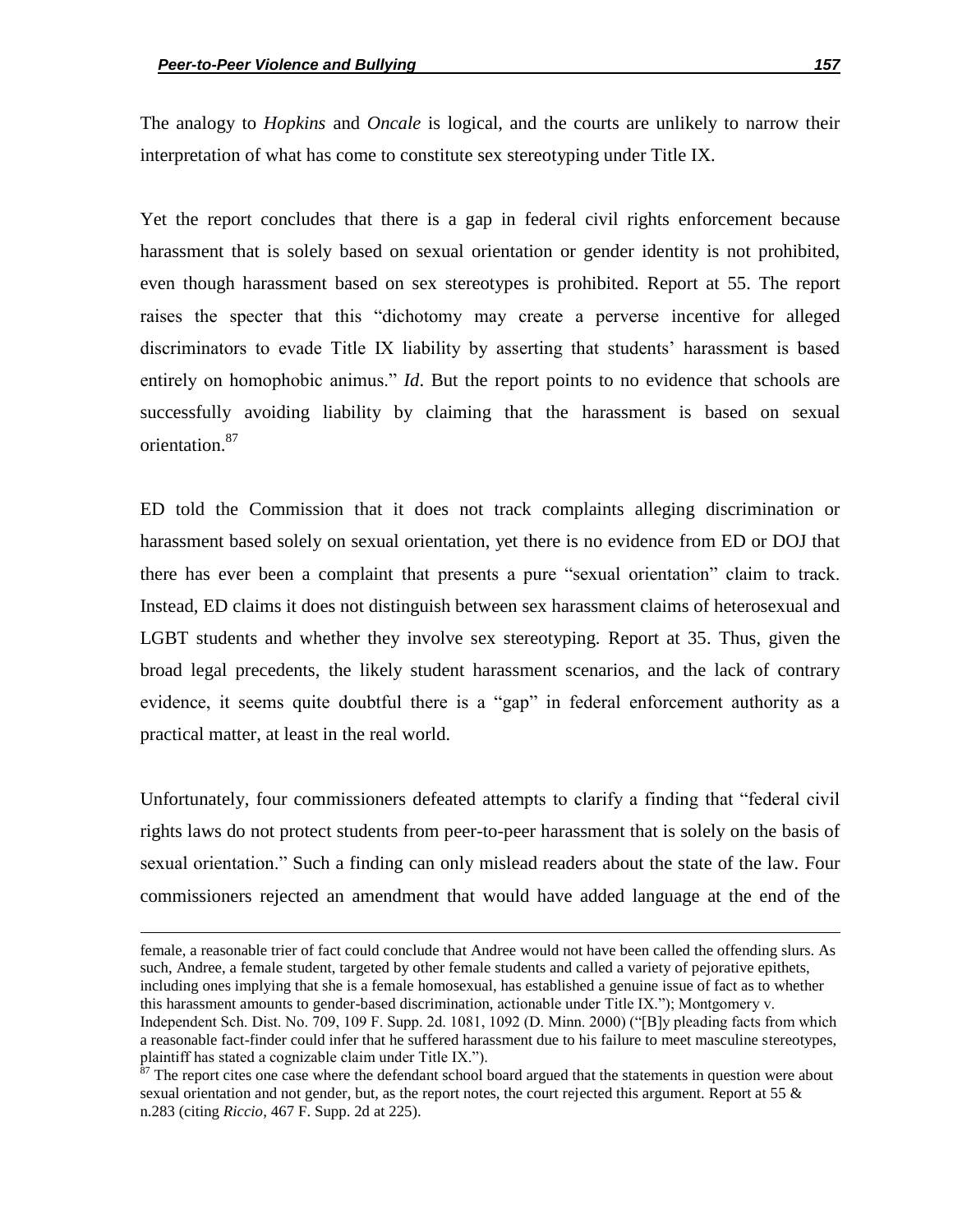finding informing readers that ED, DOJ, and the courts have nevertheless interpreted federal civil rights laws "as protecting students from peer-to-peer harassment that is based on conforming, or failing to conform, to stereotypical notions of masculinity and femininity."<sup>88</sup> The three of us voted for adding the clarifying language, with Gaziano noting that there is no evidence in the report of a single instance in which a harassment claim failed because it was based "solely" on the student's sexual orientation. The three commissioners supporting the clarification did not propose to strike the finding adopted by the majority, but simply urged that it be made reasonably complete.

As adopted, the Commission's finding is highly misleading about ED's enforcement efforts and the current state of the law, even if a few instances of non-enforcement based "solely" on sexual orientation can be found. The current finding strongly implies there is *no* federal protection for students who are harassed or subjected to violence based on their nonconformity to sexual stereotypes, when all such sex stereotyping claims are cognizable, and there is no reason to think that many sexual minority students can make out one claim but not the other. No sensible reason was provided by the commissioners who rejected the clarification, and no substitute amendment was offered by them that would make the finding less misleading. As it is written, however, the finding serves the political agenda of those who seek to argue that an intolerable "gap" exists in the federal civil rights protection that must be filled with new legislation.

Even so, the pending bills mentioned in the report and most strongly supported by the advocates to address this issue do not merely close this alleged enforcement "gap." Instead, they impose many new requirements and cover much new ground that would have significant unintended consequences.<sup>89</sup> Such legislation should be evaluated on its own merits, or lack

<sup>88</sup> Commissioners Castro, Thernstrom, Yaki, and Achtenberg voted against adding the clarifying language. *See* Commission Transcript at 31 (Aug. 12, 2011).

<sup>&</sup>lt;sup>89</sup> The Safe Schools Improvement Act, S. 506, defines harassment even more broadly than OCR—as "conduct . . . that *adversely affects* the ability of one or more students to participate or benefit from the school's educational programs or activities . . . . " The phrase "adversely affects" is broader than OCR's phrase "interfere with or limit," which in turn far exceeds the "deprive" standard in *Davis*. The Act would require states to collect and report on "the incidence, prevalence, age of onset, perception of health risk, and perception of social disapproval of bullying and harassment by youth in elementary schools and secondary schools." It would also require local school boards to adopt anti-bullying policies and procedures, including formalized, written grievance procedures. The Student Non-Discrimination Act, H.R. 998, likewise goes beyond putting sexual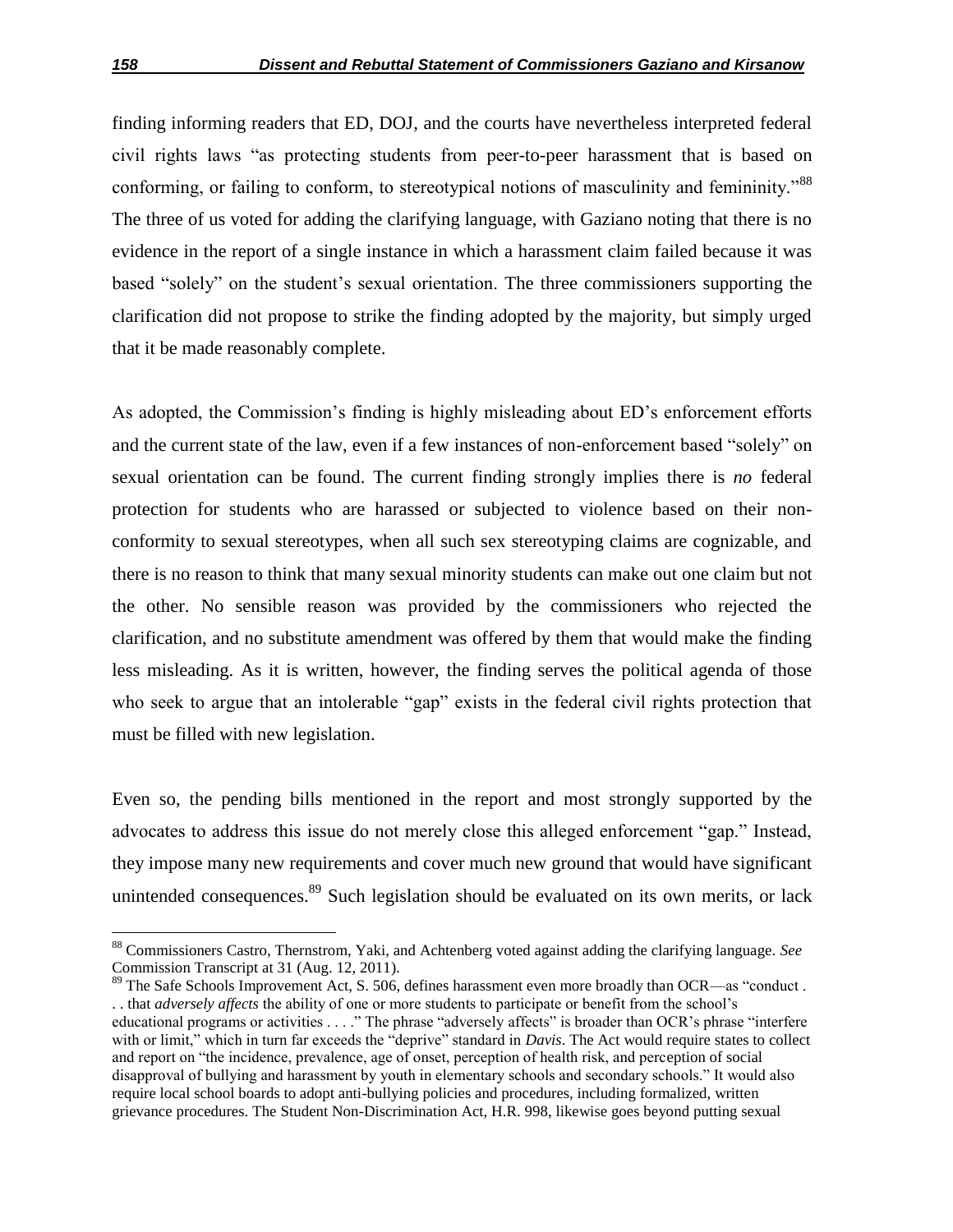$\overline{\phantom{a}}$ 

thereof. The supposed "gap" in Title IX coverage should not be used as an excuse to promote or disguise something much broader.

#### **Rebuttal to Statements by Other Commissioners**

As Commissioner Heriot explained in her accompanying dissent, three of us voted against the decision by the Commission's majority to abruptly cancel our ongoing enforcement report project for FY 2011, which was to investigate the DOJ's use of *cy pres* agreements. Given the Commission's sensible past practice in which a new majority sets the course for future studies but continues ongoing projects (especially those more than half-way completed), the cancelation of the *cy pres* study was highly unusual and inappropriate, regardless of the preference the new majority had to study something more to its liking this fiscal year.<sup>90</sup>

We also objected to the decision in March of this year to launch and attempt to complete a competent investigation of the student bullying topic generally and the federal agencies' enforcement efforts relating thereto. We maintained that this particular topic could not be adequately investigated in a few months before the draft report had to be produced for review. We also objected to (and voted against) some of the timetables and procedures adopted to produce the draft report in such a short time frame. Our predictions that nothing meaningful could be completed on this topic in the time allotted have been proven correct, although our foresight was probably due more to our years on the Commission rather than anything else.

orientation and gender identity on the same footing as race, color, national origin, sex, or disability in the federal anti-discrimination laws. The Act also prohibits harassment based on "the actual or perceived sexual orientation or gender identity of a *person or persons with whom a student associates or has associated*," while adopting OCR's broad standard of what constitutes harassment. Such an expansion of prohibited harassment in federal law would certainly open the door to more litigation against school districts.

 $90$  We also join Commissioner Heriot's regret that the new majority also canceled: (1) the ongoing investigation into DOJ's handling of and ultimate dismissal of most of its New Black Panther Party lawsuit, and (2) the original research into whether certain colleges and universities were discriminating against women in admission. *See* Heriot Dissenting Statement at 185 n.14.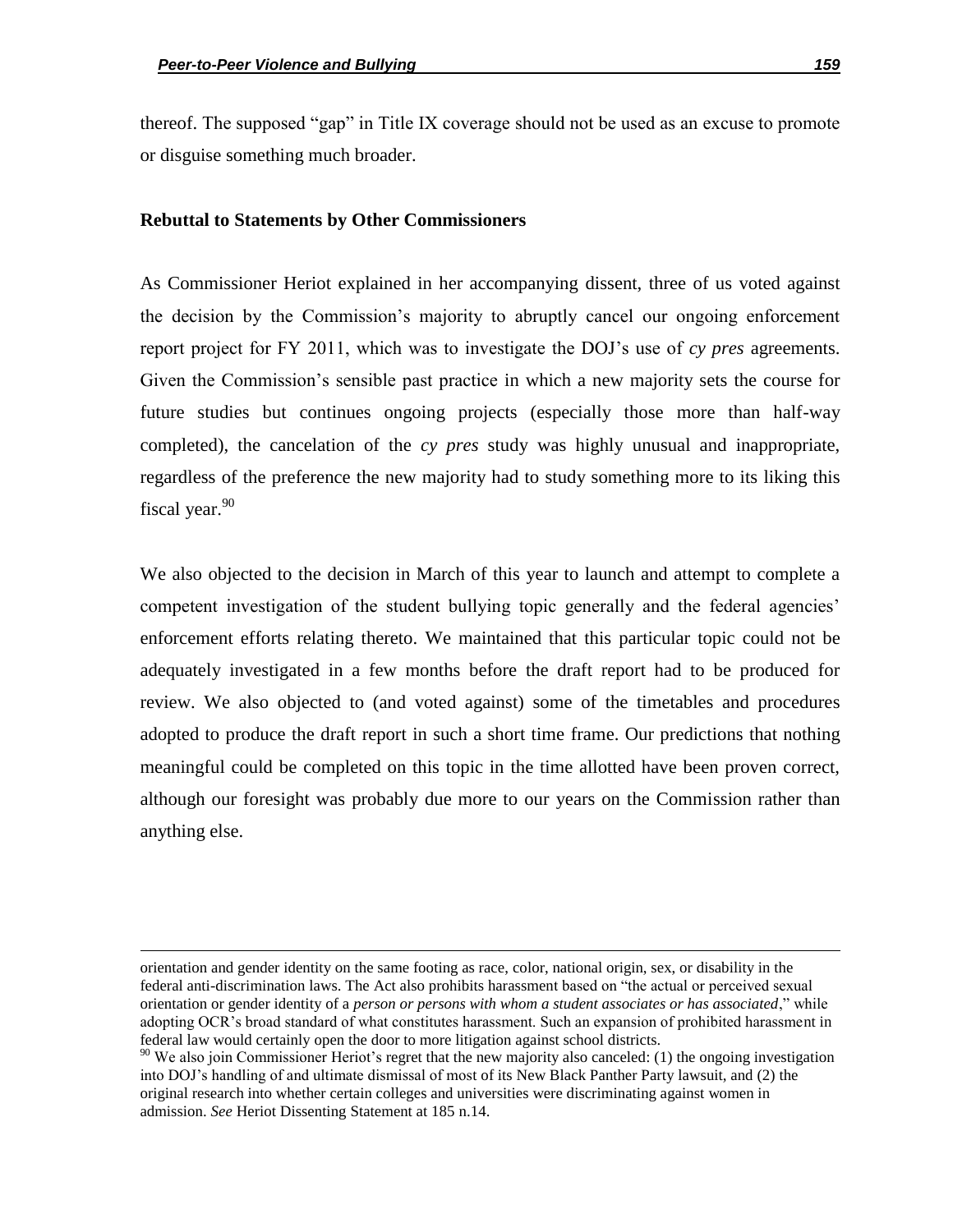Putting aside those significant objections, however, we concur in Chairman Castro's description of the collegiality in which the briefing in May was organized, the constructive efforts (under the circumstances) of our career staff to deal with the short deadlines dictated by the shift in topic, and the fair-minded way in which Chairman Castro conducted the briefing. The failure of our career staff to conjure data that does not exist is understandable. Notwithstanding the serious substantive concerns with the report expressed in this statement, we especially appreciate the efforts Commissioners Achtenberg and Castro made to try to turn a sow's ear of an investigation into a silk purse report. That we believe their wellmeaning efforts largely failed to produce what they hoped should not be interpreted as a lack of respect for them personally. Indeed, we regret the necessity of pointing out several of our continuing disagreements with them below.

## **Is Greater Federal Involvement in K-12 Bullying Helpful or Counterproductive?**

# A. Leaps of Logic in the Concurring Statements

The accompanying statements by Commissioners Achtenberg, Castro and Yaki contain certain common assertions that incorporate a non sequitur and a related leap of logic. The non sequitur is that because bullying of various types is harmful (ignoring for now that there is absolutely no evidence whether the level of bullying has changed since the dawn of time), there is a need for greater federal involvement to solve the problem. The related leap of logic is that because various anti-bullying efforts at the state and local level are not uniform, there is naturally a great need for uniform national standards.

The concurring statements make no, or almost no, attempt to connect the dots on these non sequiturs and logical fallacies, yet their favored policy recommendations of increasing the federal government's involvement and passing more national laws do not logically follow from either premise. For example, Chairman Castro writes that there is evidence that students are being bullied because of their membership in protected classes, and "[w]hen that happens, I believe the Federal government has an important role to play.<sup>91</sup> This is an

<sup>&</sup>lt;sup>91</sup> Castro Statement at 91.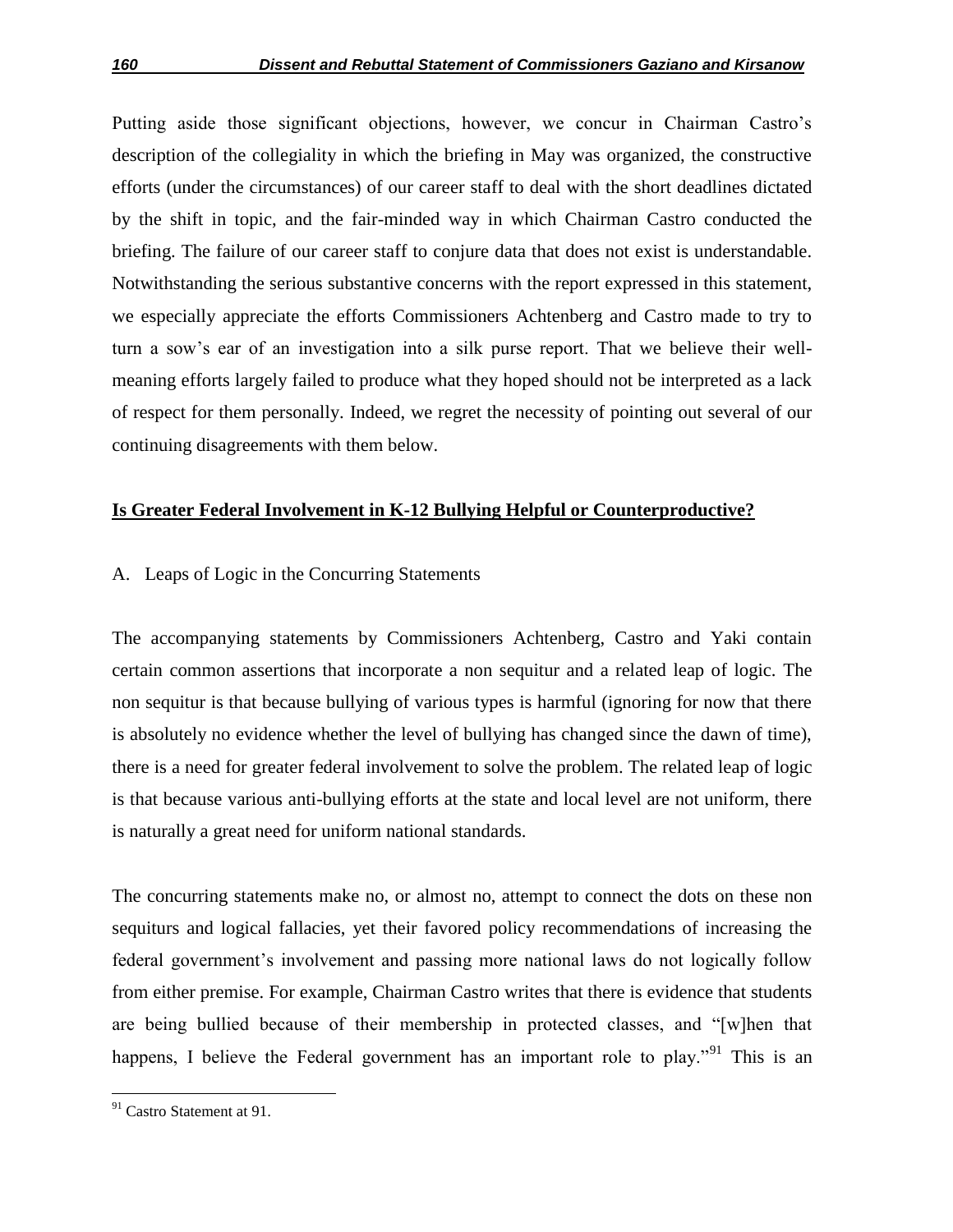illogical leap for several reasons. Students are not themselves state actors. Many instances of peer-to-peer bullying may not be known to school officials. More importantly, if the schools take adequate and appropriate steps to address bullying they reasonably become aware of, there is no federal issue. The Fourteenth Amendment prohibits state actors from denying equal protection of the laws to their citizens; it does not empower the national government to right all wrongs in the first instance, no matter how real. At a minimum, there must be substantial evidence in the record that states are systematically ignoring the rights of students in certain protected classes before greater federal intervention would be warranted. There is no such evidence.

There are many more serious crimes that occur "nationwide" that most people, even intuitively, know should not be federalized with uniform, national prohibitions. Murder and sexual assaults are devastating crimes, but states vary in countless significant ways regarding how they define the different levels of homicide, the type of sexual assault offenses, the age of consent for statutory rape, the penalties for each, and the criminal procedures for proving those different offenses and various defenses (insanity, for example). It's highly doubtful that federal preemption of homicide and sexual assault offenses would prevent more of them (for many of the same reasons we explain below relating to bullying), but it would be unconstitutional for the national government to try. For similar reasons, it probably would not help if Congress were able to supplement state laws with general, federal homicide and sexual assault statutes.

Unless one naively believes that all instances of teasing and mean behavior can be stopped among the 55 million American students, it is necessary to seriously analyze the efforts the schools are taking to address the issue. No attempt was made to do so in the Commission's report or the concurring commissioner statements. It also would be necessary to carefully analyze any additional efforts that might arguably improve the situation before leaping to the conclusion that the federal government could naturally do a better job. Better than what? What is the baseline? Assuming, arguendo, that it is simply a matter of increased resources and effort that is needed, why can't the local schools do more with those extra resources? Indeed, dealing with DOJ and OCR attorneys and the rest of the federal bureaucracy, for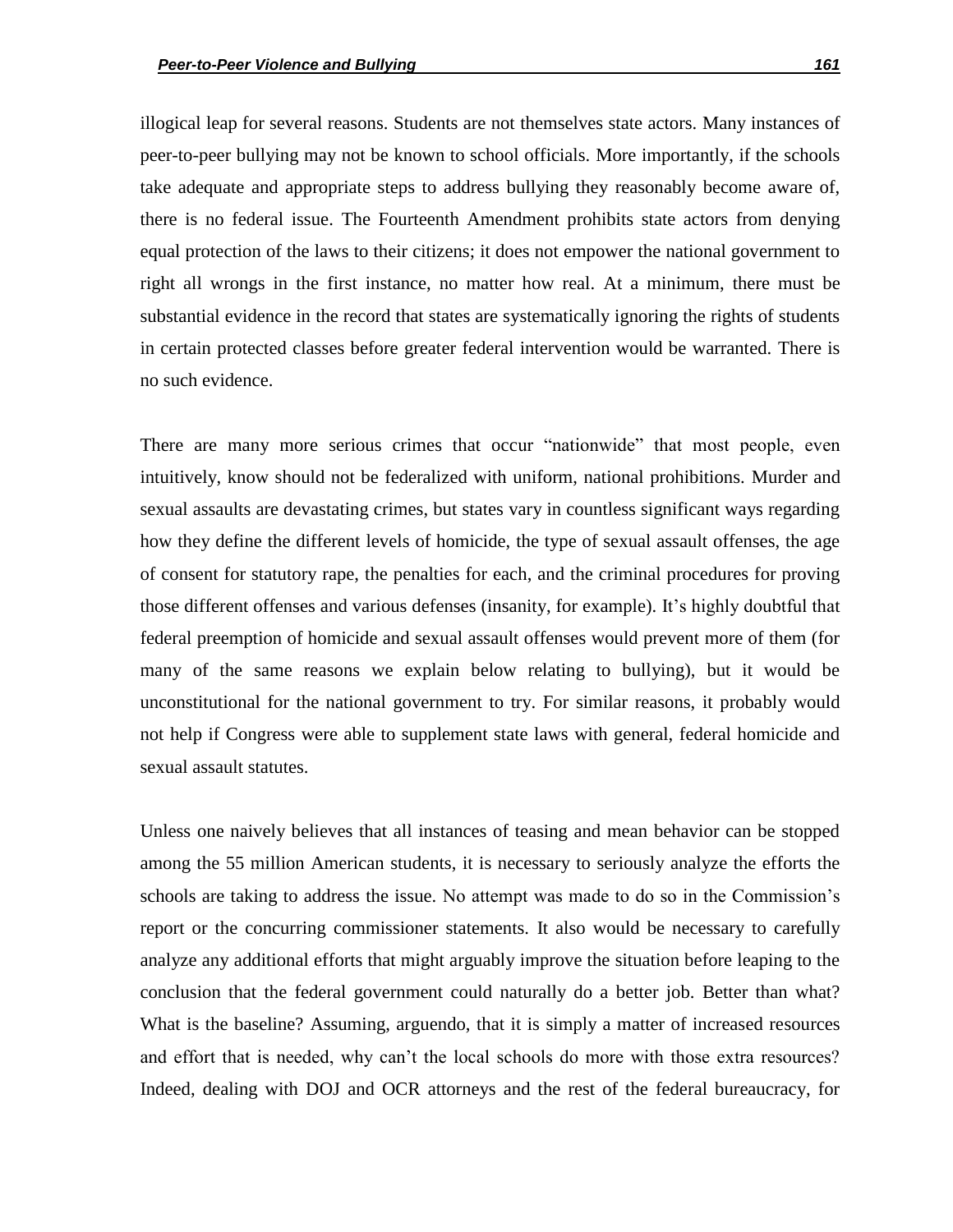example, will diminish the time principals, teachers, and administrators spend making their schools better.

Commissioners Castro, Achtenberg, and Yaki seem to assume that national, uniform standards are always better, without any explanation. They call for federal anti-bullying statutes because, as Commissioner Castro writes, "current state-level anti-bullying laws neither protect all students nationwide nor provide all students with equal and consistent levels of protection from state to state.<sup>92</sup> Yes, but so what? Most students only go to school in one state at a time. Why isn't it enough that the state where any given student lives has laws that protect him or her? Moreover, the same legal characterization is true for murder, rape, and theft laws; there is no reason to fear that the lack of uniformity would cause a problem in prosecuting any particular case.

The District of Columbia and 47 states now have anti-bullying statutes, and two of the remaining three states have statewide anti-bullying regulations.<sup>93</sup> All states prohibit violence and threats of violence, regardless of the motive involved, which is what the anti-bullying activists and our fellow commissioners claim they are either exclusively or most concerned about. (That is also the most common understanding regarding their repeated references to ―student safety.‖) Moreover, the schools of every state and territory have the inherent ability and institutional history of addressing student bullying that pre-dates and supplements these specific anti-bullying laws and regulations. There is absolutely no evidence that particular states are deficient in enforcing such laws, regulations, and practices.

If the claim was that one or more of the states had deficient laws, regulations, or policies, that might support an argument for the particular state or states to reform their laws and practices. But neither the Commission's report nor our fellow concurring commissioners' statements analyzed the state enforcement record or made that argument. As the previous section of this joint dissent explains, we suspect the disconnect is at least partly because those who favor

<sup>&</sup>lt;sup>92</sup> Castro Statement at 92. *See also* Yaki Statement at 217 (stating, without the least explanation, that the

protections he favors "must be uniform"); Achtenberg Statement at 121: "[T]he lack of consistency among state laws demonstrates the need for federal legal protections." With due respect, it demonstrates nothing of the kind.

<sup>93</sup> *See supra* note 6.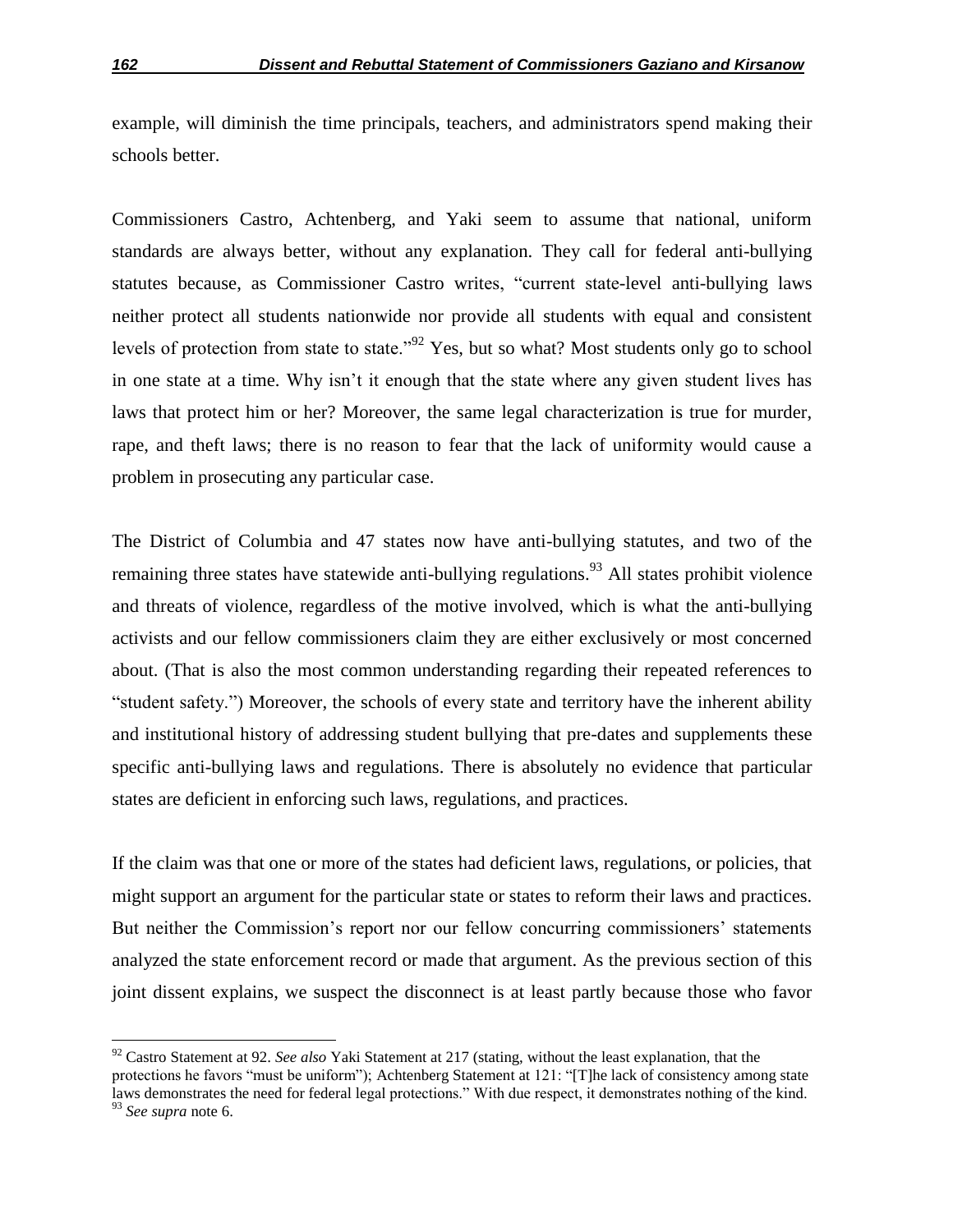new federal legislation do so not out of a love of uniformity per se—or a coherent argument that uniformity provides better protections for students who go to school in only one state at a time—but because they want to provide additional power and responsibility to the national government for other reasons. Perhaps they have sincerely come to believe that the national government is the best, most effective level of government there is. We don't share that view, but we think there are additional reasons to believe that increased federal intervention is likely to be counterproductive in this area that ED has admitted is "primarily a local responsibility."

B. Reasons Why Greater Federal Intervention May Be Counterproductive.

We previously noted that there is no relevant data relating to violations of the federal civil rights laws concerning student-on-student harassment; no relevant data, evidence, or analysis of ED's or DOJ's effectiveness in enforcing the relevant federal laws; and no helpful information or analysis regarding the efforts K-12 schools are undertaking to enforce either the federal laws or otherwise respond to student bullying or harassment generally. Yet OCR is attempting to greatly expand its authority in this area with legally erroneous "guidance," which Commissioners Achtenberg, Castro and Yaki seem to support. We now offer a brief reflection on whether such expansion of federal authority is likely to help or hurt.

In addressing the question, we do not mean to impugn federal officials' subjective motives for attempting to expand their power. It is human nature for federal officials, or anyone for that matter, to believe that expanding their power will do a world of good. Indeed, the vast majority of individuals enter government service with the best of intentions, but it is also human nature for such officials to increasingly come to believe that the common good coincides with their self interest. The public choice literature shows that whatever serves to increase bureaucratic authority is a powerful predictor of what bureaucrats will seek, but it is not surprising that they rationalize their behavior and sincerely come to believe that they know what is best.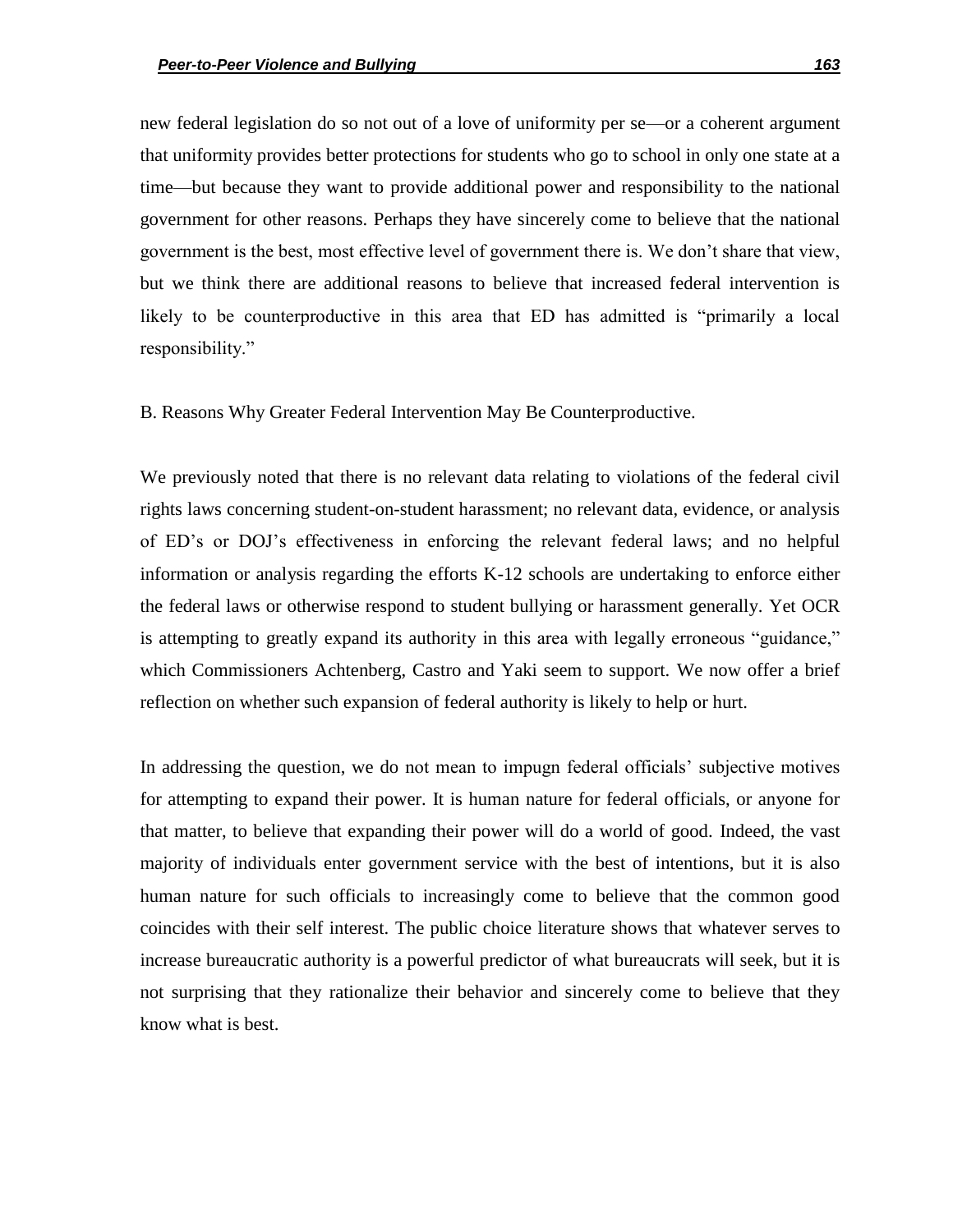A serious study of *relevant* data on student-on-student harassment and schools' responses thereto might be necessary to definitively answer the question of whether more federal involvement would help or hurt in preventing bullying, but the following reasons should counsel against the lazy assumption that greater federal involvement is always better. And with regard to what even Assistant Secretary of Education Russlynn Ali conceded is "primarily a local responsibility," our analysis suggests that more federal involvement is quite likely to be counterproductive.

First, increased federal pressure will inevitably increase the number of "zero tolerance" responses to alleged harassment with ridiculous results. As Commissioner Heriot pointed out in her accompanying dissenting statement, kids in preschool and kindergarten are already suspended or arrested too often for trying to hug their teachers or kiss their classmates.<sup>94</sup> But things can get worse. Even the Antioch College conduct code ridiculed on Saturday Night Live would not go far enough for current activists' tastes. At least the Antioch College code permitted one student to ask another whether he could hold hands, hug, or kiss his romantic interest.<sup>95</sup> Some activists now purport to define bullying to include "unwelcome" flirting,  $96$  which is hardly an aggressive act, and in any event, is preliminary to asking for a date. Will K-12 schools have to pass comprehensive new

<sup>94</sup> *See* Commissioner Heriot's Statement at 189-90. *See also, e.g.*, *Outcry Spurs School to Lift Boy"s Suspension for Kissing*, ST. LOUIS POST-DISPATCH, Oct. 3, 1996 (6-year-old North Carolina boy suspended for kissing girl on cheek); JuJu Chang et al., *First Grader Labeled a Sexual Harasser*, ABC NEWS, April 4, 2008, *available at* http://abcnews.go.com/GMA/AsSeenOnGMA/story?id=4585388. During the 2005-06 school year in the state of Maryland, 28 kindergarteners were suspended for "sex offenses, including 15 for sexual harassment." Yvonne Bynoe, *No Hugs Allowed*, WASH. POST, Oct. 22, 2007.

<sup>&</sup>lt;sup>95</sup> The Antioch College policy still states: "Consent is defined as the act of willingly *and verbally* agreeing to engage in specific sexual conduct. . . . Consent is required each and every time there is sexual activity." Eugene Volokh, GETTYSBURG COLLEGE JOINS ANTIOCH COLLEGE, THE VOLOKH CONSPIRACY, May 11, 2006 (quoting Antioch College policy) (emphasis added), *available at* http://volokh.com/posts/1147374096.shtml; *see also* FIRE, *Gettysburg College: Hug at Your Own Risk*, May 11, 2006 ("Under the [Gettysburg College] policy, ‗consent' to sexual interaction is defined as ‗the act of willingly and verbally agreeing (for example, by stating "yes") to engage in specific sexual conduct. If either person at any point in a sexual encounter does not give continuing and active consent, all sexual contact must cease, even if consent was given earlier. . . . The policy's broad definition of sexual interaction includes not only sex acts but also ‗brushing, touching, grabbing, pinching, patting, hugging, and kissing.""). *See also* Sandy Hingston, *The New Rules of College Sex*, PHILADELPHIA MAG., Sept. 2011. Justice Kennedy's dissent in *Davis* cites a 1994 sexual harassment manual which suggests that a comment as mild as "You look nice" from one student to another could be sexual harassment, depending on the "tone of voice," how the student looks at the other student, and who else is around. 526 U.S. at 326.

<sup>&</sup>lt;sup>96</sup> Report at 10 n. 42 (citing American Association of University Women, Hostile Hallways: Bullying, Teasing, and Sexual Harassment in School 20-21 (2001) (unwelcome "flirting" is sexual harassment)).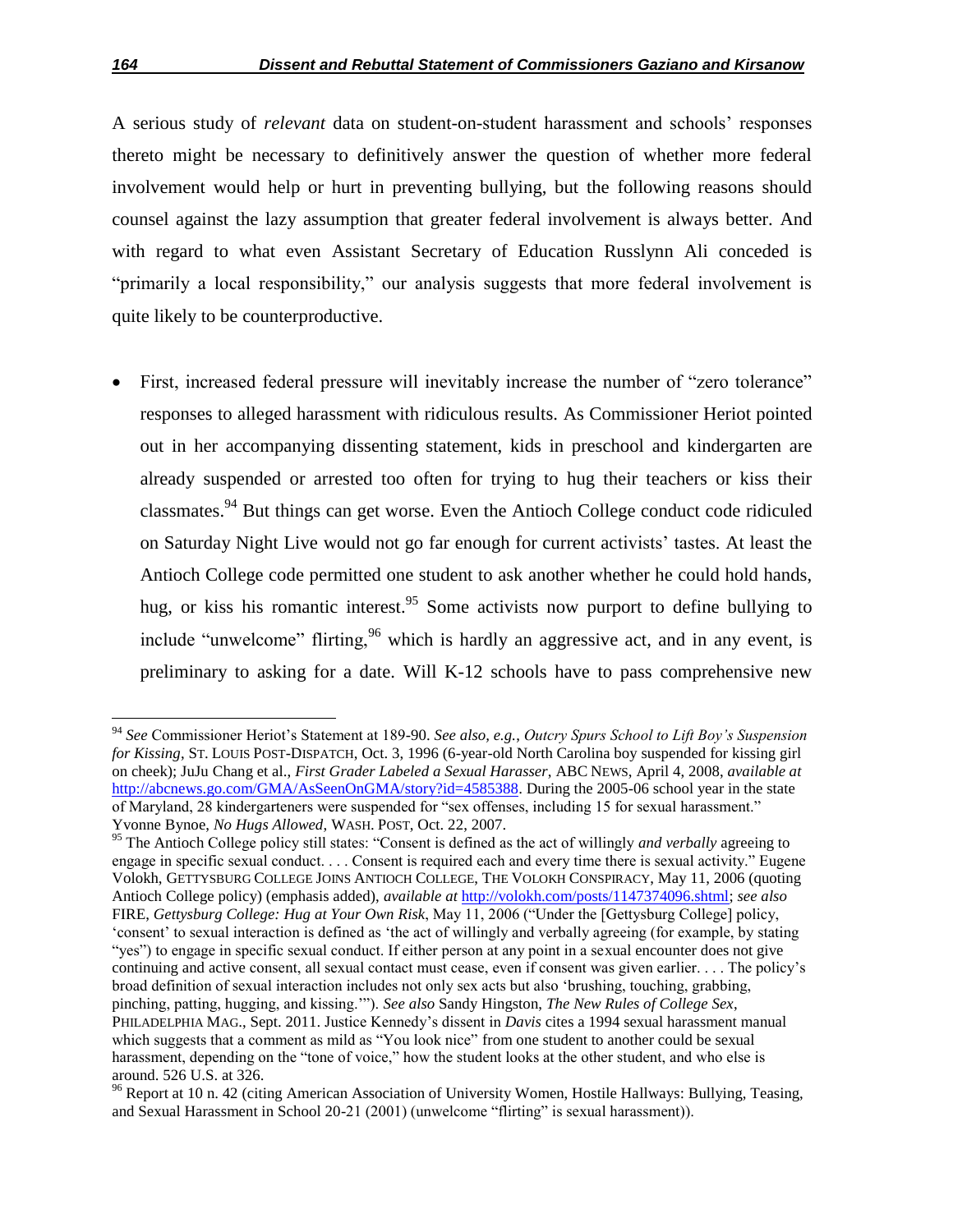speech codes that prohibit "unwanted" date requests unless a student's Facebook status expressly welcomes all new date invitations? What other restrictions on sexual innuendo will be required? As Professor Volokh noted: "Romantic problems occasionally cause suicide. We don't go out there and start pervasively regulating romance because of that danger including a danger to teenagers.<sup>97</sup> Volokh's first point is undoubtedly correct, but a lot of activists would like to prove him wrong on his second point.

 Second, expanded federal authority to investigate incidents of K-12 school bullying will divert federal attention from the rare but serious cases in which a particular school or school district really is indifferent to protected-class-based violence. The troubling racial violence in a South Philadelphia high school explored by the Commission in its May 2011 briefing is a potent example.<sup>98</sup> It seems to us that DOJ should have been quicker to respond, especially since serious injury and potential loss of life was at play. Almost all schools do want to stop all forms of bullying, and it is not just because they fear liability for damages, although that is surely an additional incentive to follow the law. The massive resistance to desegregation in the 1950s-70s is not an apt analogy to instances of student-on-student harassment because there is no evidence that schools in general are indifferent to the serious incidents of harassment of any of their students. Nevertheless, the existing federal law, properly understood, provides an important backstop for race or similar class-based violence that a few schools might ignore. Helen Gym's testimony about the un-checked violence in Philadelphia at our briefing is cited as proof that the federal government should intervene to stop violence. We agree, but her testimony actually supports our view that there is a critical role for federal officials when schools are deliberately indifferent or contribute to serious racial violence. Our fear is that this critical, but limited, role might get diluted or "defined down." When DOJ and ED are busy policing offensive "eye rolling" or taking depositions about the tone of voice in

l

<sup>&</sup>lt;sup>97</sup> Briefing Transcript at 307 (May 13, 2011).

<sup>98</sup> In December 2009 at a high school in South Philadelphia, African-American students attacked Asian American students, sending 13 of them to the hospital, despite repeated complaints to school officials and requests for protection from the Asian-American students, which went largely unheeded. Report at 13; *see also* Krissah Thompson, *Justice reaches pact with Philadelphia schools in "09 attacks on Asian American students*, WASH. POST, Dec. 15, 2010.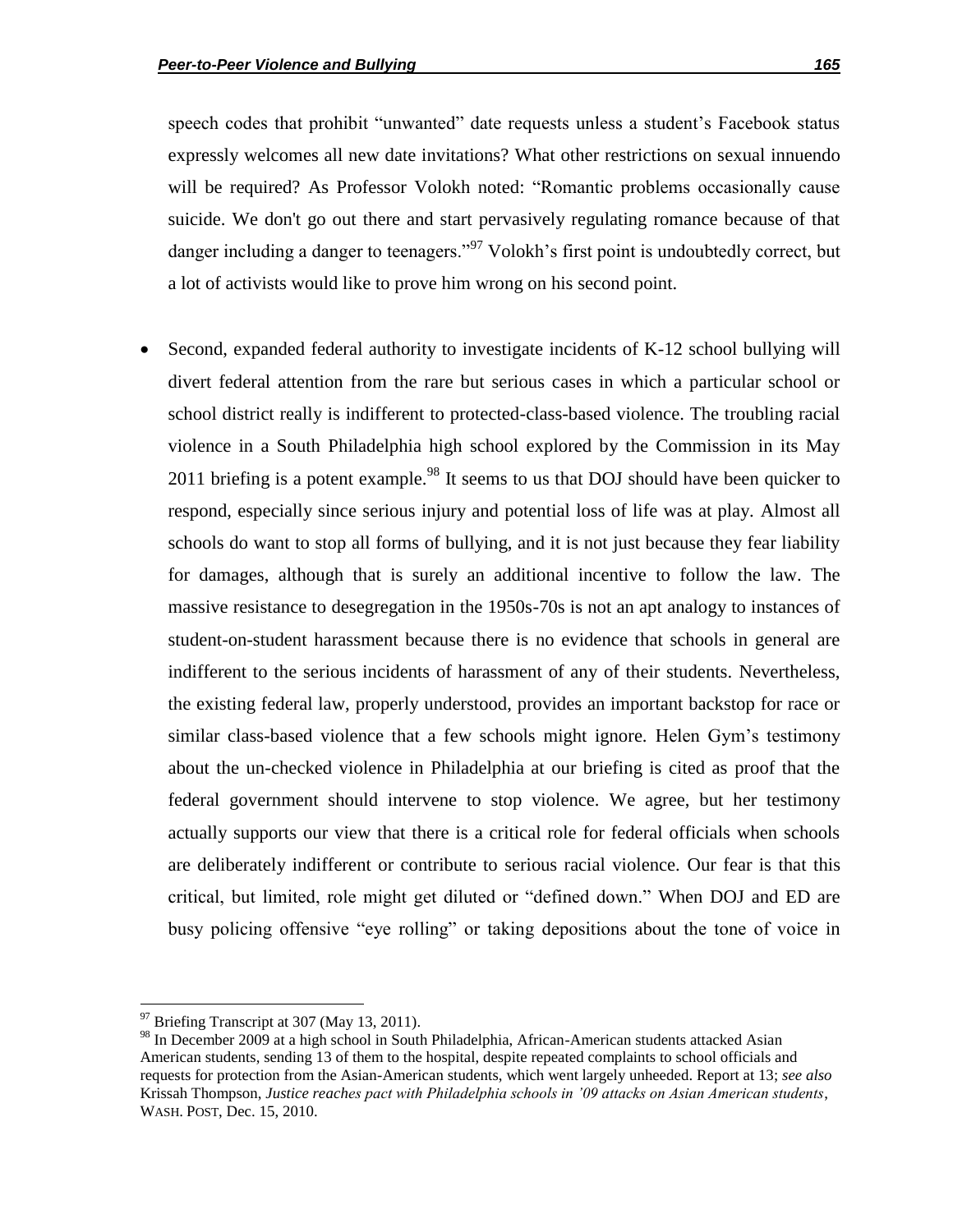which a compliment was offered, they divert resources and undermine respect for the more serious incidents of violence and harassment.

- Third, greater federal regulatory involvement to prevent teasing and the like that doesn't rise to the level of what the Supreme Court defined as prohibited federal harassment will undercut the accountability local school officials and state legislators have to parents and students to prevent and address all types and degrees of bullying. The more the federal government acts as the savior, no matter how well meaning that may be, the more attention will be directed to Washington. It is hardly surprising that activists of all stripes focus their energy on federal action, but few consider whether that will backfire if the federal government is really unable to make a difference. Since few acts of bullying do rise to the level of a federal civil rights violation, this diffusion of responsibility will have a sadly counterproductive result. Local officials who should be responsible can partially evade their accountability by playing the blame game: "we are complying fully with the federal guidelines, and the feds haven't provided enough money to combat the problems that overwhelm our schools." This is hardly a trivial concern. Given the many thousands of local school officials involved, even a slight dilution in local accountability can have a larger impact than a corresponding increase in responsibility at the national level.
- Fourth, as Commissioner Heriot demonstrated in her accompanying dissent and we explained during the Commission's May 13 briefing, 800-pound gorillas from Washington, DC tend to get their way, but their ways are not always best. One-size-fitsall rules and wrongheaded ideas from Washington may have various counterproductive effects. One unfortunate example is the recent, federal "school discipline" agenda, that could require less discipline for certain types of students who deserve it to prevent a "disparate impact."<sup>99</sup> Moreover, 800-pound gorillas may not like local experimentation and local solutions.

l

<sup>&</sup>lt;sup>99</sup> In March 2010, Secretary of Education Arne Duncan announced that ED would initiate a number of compliance reviews to examine, among other things, whether schools are disciplining certain protected categories of students too much and others too little. For example, OCR proposes to use "disparate impact" theory and statistical analysis to determine whether a given school is disciplining blacks more than their expected ratio, or perhaps, disciplining boys more than girls of the same age. A finding of discrimination might follow. The Commission questioned OCR at a briefing on the topic early this year. *See* Testimony of Ricardo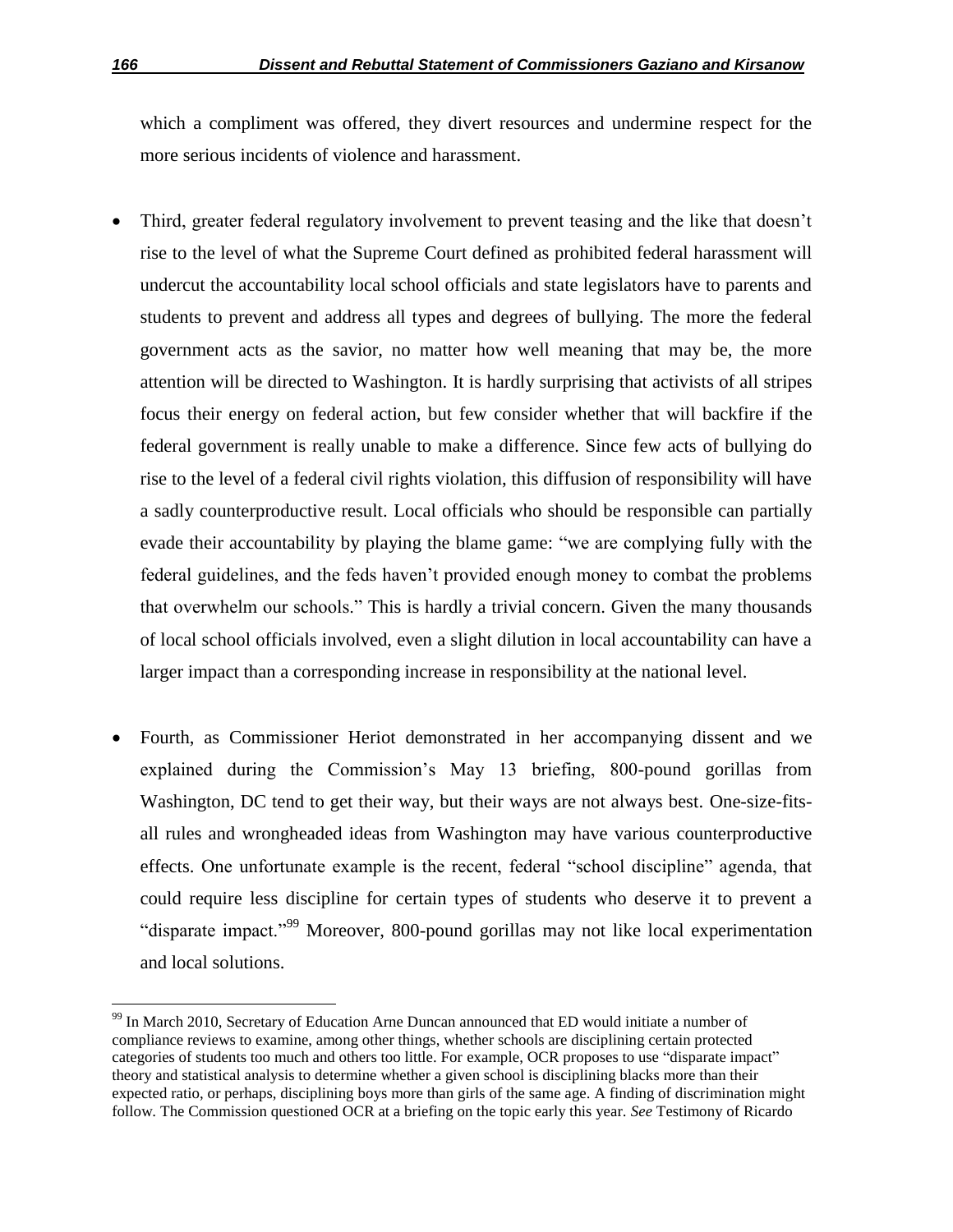l

Fifth, one of the zero tolerance responses worthy of special note is that the "antibullying" indoctrination called for by many of the activists may violate freedom of conscience and actually teach intolerance, instead of meaningful tolerance of differing opinions.<sup>100</sup> One frequent reply to this concern is that sensitivity training need not require students to affirm anything they don't believe. That is true in theory, but testimony from Hiram Sasser at our briefing suggests that forced indoctrination and intolerance are already too common in such supposedly "tolerance" building programs. For example, in *Harper v. Poway Unified School District*, 445 F.3d 1166 (9<sup>th</sup> Cir. 2006), *judgment vacated for other reasons*, 549 U.S. 1262 (2007) (mem.), a high school student was prohibited from wearing a T-shirt expressing his opposition to homosexuality since it ran counter to the school-sponsored "day of silence." Judge Kozinski in dissent explained that the particular "Day of Silence" program was "a political activity that was sponsored or at the very least tolerated by school authorities." The majority even quotes school administrators saying they were especially concerned about the T-shirt because it was being worn the day after the Day of Silence. In short, the student's speech was banned because it was contrary to the schools' recent program of indoctrination on "tolerance." OCR's call for more of this training is likely to make matters worse.

Soto, Office for Civil Rights, U.S. Dep't of Education Before the U.S. Commission on Civil Rights (Feb. 11, 2011). In contrast to OCR, several of the teachers and local authorities who also testified shared our view that the right amount of discipline was what the students individually deserved, regardless of their race or gender and whether or not their protected group had reached its discipline quotient for the week. Indeed, we expressed concern OCR's policy could have serious negative consequences, harming minority students in classes with a number of disruptive classmates who are not disciplined enough because federal bureaucrats convince teachers they will pay a price if their disciplinary tally sheet doesn't look right. Briefing Transcript on Disparate Impact in School Discipline at 113-15 (Feb. 11, 2011).

<sup>&</sup>lt;sup>100</sup> Hiram Sasser of the Liberty Institute in both his written and oral testimony quoted the following passage from the Supreme Court's opinion in *Tinker*:

Any departure from absolute regimentation may cause trouble. Any variation from the majority's opinion may inspire fear. Any word spoken, in class, in the lunchroom, or on the campus, that deviates from the views of another person may start an argument or cause a disturbance. But our Constitution says we must take this risk, *Terminiello* v. *Chicago*, 337 U.S. 1 (1949); and our history says that it is this sort of hazardous freedom—this kind of openness—that is the basis of our national strength and of the independence and vigor of Americans who grow up and live in this relatively permissive, often disputatious, society.

Written Statement of Hiram Sasser at 16-17 (quoting Tinker v. Des Moines Indep. Cmty. Sch. Dist., 393 U.S. 503, 508-09 (1969)).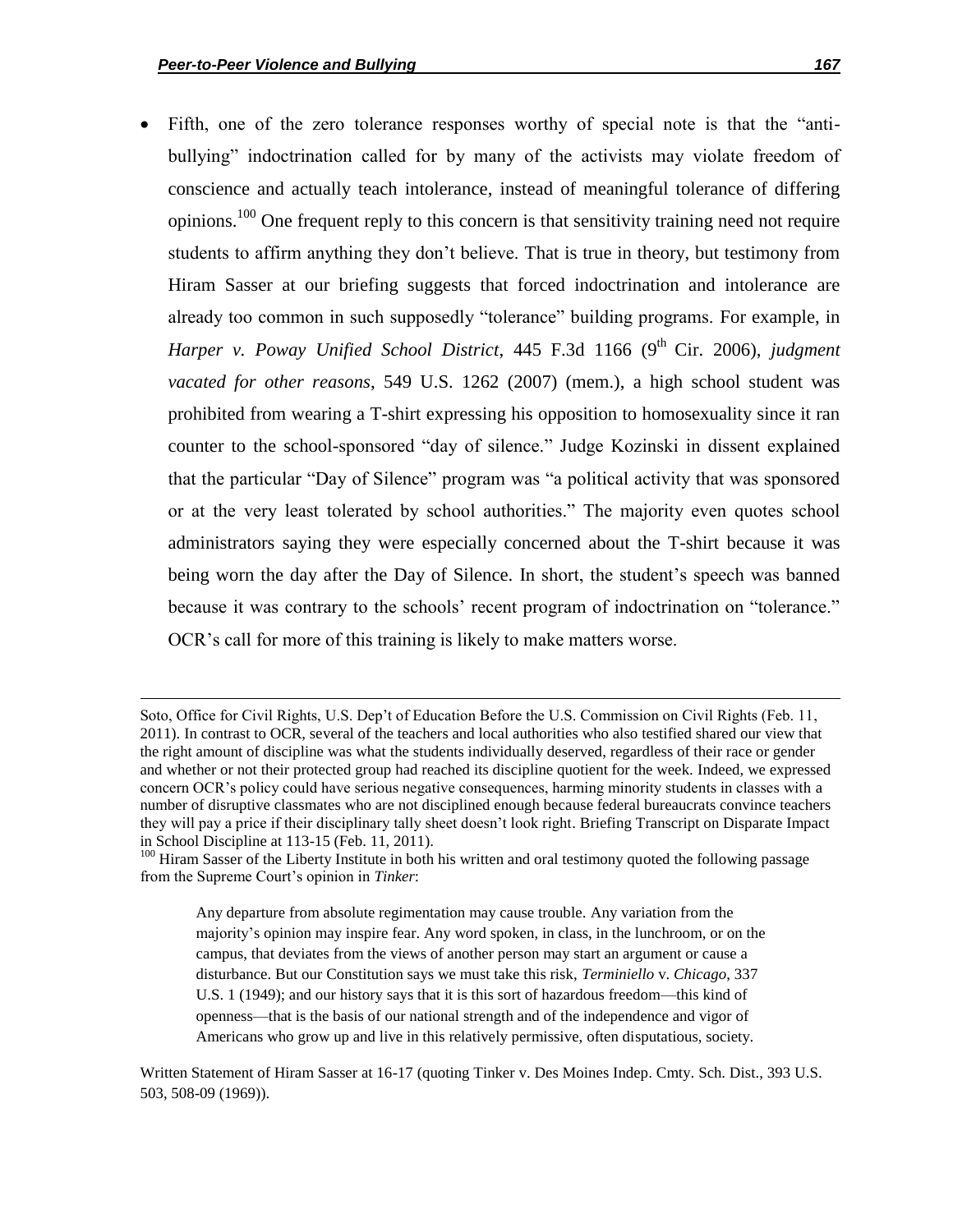Thus, on one side of the ledger is the absence of any evidence, or even a coherent argument, that greater federal involvement in preventing student-on-student bullying or harassment will help. Our thoughts above provide some important reasons to believe greater federal involvement will backfire, particularly as it undermines local accountability to address the real problems and leads to ridiculous results and increased denials of student freedoms.

### **Problems with the Data Cited in Concurring Commissioner Statements**

According to the Commission's statute, our annual enforcement report is supposed to "monitor *Federal* civil rights enforcement efforts in the United States."<sup>101</sup> Thus, this report should have focused almost exclusively on whether ED and DOJ are correctly interpreting the relevant federal anti-discrimination statutes, such as Title IX and Title VI, and whether they are taking appropriate actions against schools that are actually violating those statutes. The time spent in the report and concurring commissioner statements discussing the frequency of teasing, acts of exclusion, rumor mongering, and undefined bullying that does not violate federal law is largely off point, since those discussions tell us nothing about the federal government's enforcement of the relevant federal anti-discrimination laws, and whether schools are following federal law.

Another problem is that many of the studies cited in the report and relied upon by other commissioners combine survey terms such as "bullied, teased, or taunted"<sup>102</sup> or "threatens or insults." $103$  In each case, the less serious conduct is likely to be much more common, but the report treats them as if they are describing "violence" or, at the least, "bullying."<sup>104</sup> Even the use of the word "harassment" has a markedly different meaning depending on the context of the question and the type of respondent. A typical teenager might say "my parents harass me constantly to clean my room and get good grades" or "my teacher is always harassing me to do better in school." To a lawyer who litigates workplace sexual harassment cases,

 $101$  42 U.S.C. § 1975a(c)(1) (emphasis supplied).

<sup>&</sup>lt;sup>102</sup> Report at 6 (citing JOSEPHSON INSTITUTE, 2010 REPORT CARD ON THE ETHICS OF AMERICAN YOUTH 175 (2010)).

<sup>&</sup>lt;sup>103</sup> Report at 7 (citing SIMONE ROBERS ET AL., NAT'L CTR. FOR EDUC. STATISTICS, INST. FOR EDUC. SCIENCES, U.S. DEP'T OF EDUC. & BUREAU OF JUSTICE STATISTICS, INDICATORS OF SCHOOL CRIME AND SAFETY: 2010, at 42 n.30).

<sup>104</sup> *See, e.g.*, Report at 5-7.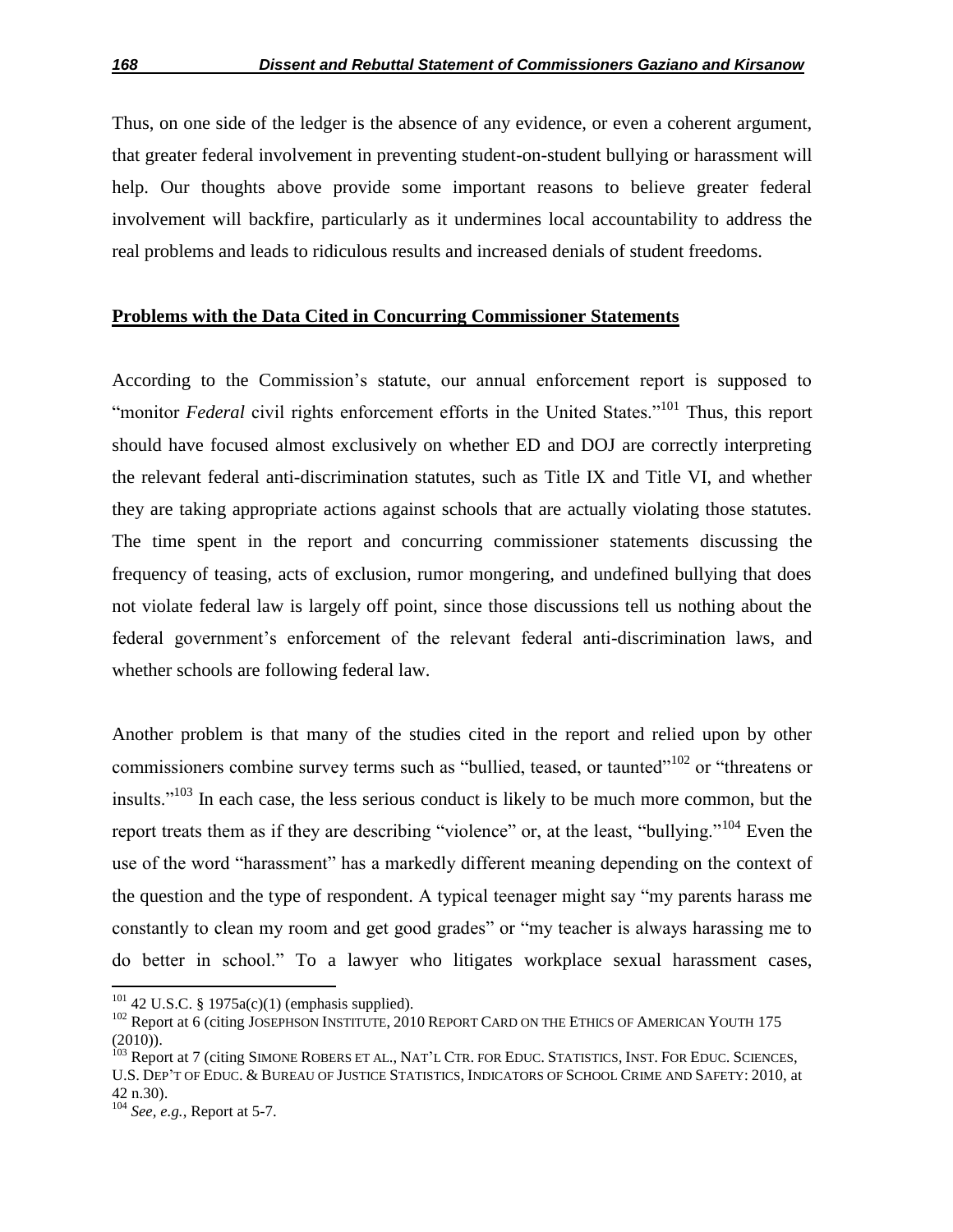harassment has a technical, legal meaning. When teens are asked about harassing conduct by fellow students, it is very important to review how that question is asked, and no matter how the question is posed, teens are not likely to give the word "harassment" its legal meaning. For example, the California Healthy Kids Survey, relied on in the Commission's report for data on "verbal harassment on school property," asked students if there were any "mean rumors" or "lies spread about" them, or if they were "made fun of because of [their] looks" or the "way" they "talk."<sup>105</sup> Thus, as Commissioner Thernstrom points out, we must be very careful to look at the type of questions asked in these surveys and not jump to conclusions when the survey summary uses terms like "bullying," "harassment," and the like.

Commissioner Achtenberg dismisses such concerns for precision and our federal jurisdiction with a somewhat sweeping, general claim: "There can be no doubt that peer-to-peer bullying, harassment, and violence against students due to their race, national origin, sex, disability, religion, and/or sexual minority or gender non-conforming status are **serious and pervasive problems** in the United States" (emphasis added).<sup>106</sup> We have a sense that bullying is a serious issue for some schools, as it has been for decades, but exactly how serious and whether it is "pervasive" in any meaningful sense is entirely unclear. For example, there is no reliable data in the report or commissioner statements whether it is more or less pervasive in rural, suburban, or urban schools. We can venture a guess, but it would be just that. Do some states do a much better job, such that bullying is not "pervasive" (which is itself a legally loaded term) in any of its districts? The report and concurring commissioner statements offer no clue on that important question.

The data cited in the report and in the concurring commissioner statements are so inconsistent and biased, based on self-reports and self-selecting non-probability samples, that we cannot often distinguish the possible reliable factoid from the worthless dross. That is why we urged the Commission to verify the studies it cited. As part-time commissioners, we did not have the time to do this ourselves, but the more we examine studies brought to our

 $\overline{\phantom{a}}$ 

HEALTHY KIDS SURVEY: STUDENT WELL-BEING IN CALIFORNIA, 2007-2009, GRADES 7, 9, 11: MAIN REPORT 37. <sup>106</sup> Achtenberg Statement at 126. Commissioner Castro agrees, asserting without citation to any source that

<sup>&</sup>lt;sup>105</sup> WESTED HEALTH & HUMAN DEVELOPMENT PROGRAM FOR THE CAL. DEP'T OF EDUC., CALIFORNIA

<sup>―</sup>tens of thousands or hundreds of thousands‖ of students are bullying victims. Castro Statement at 91.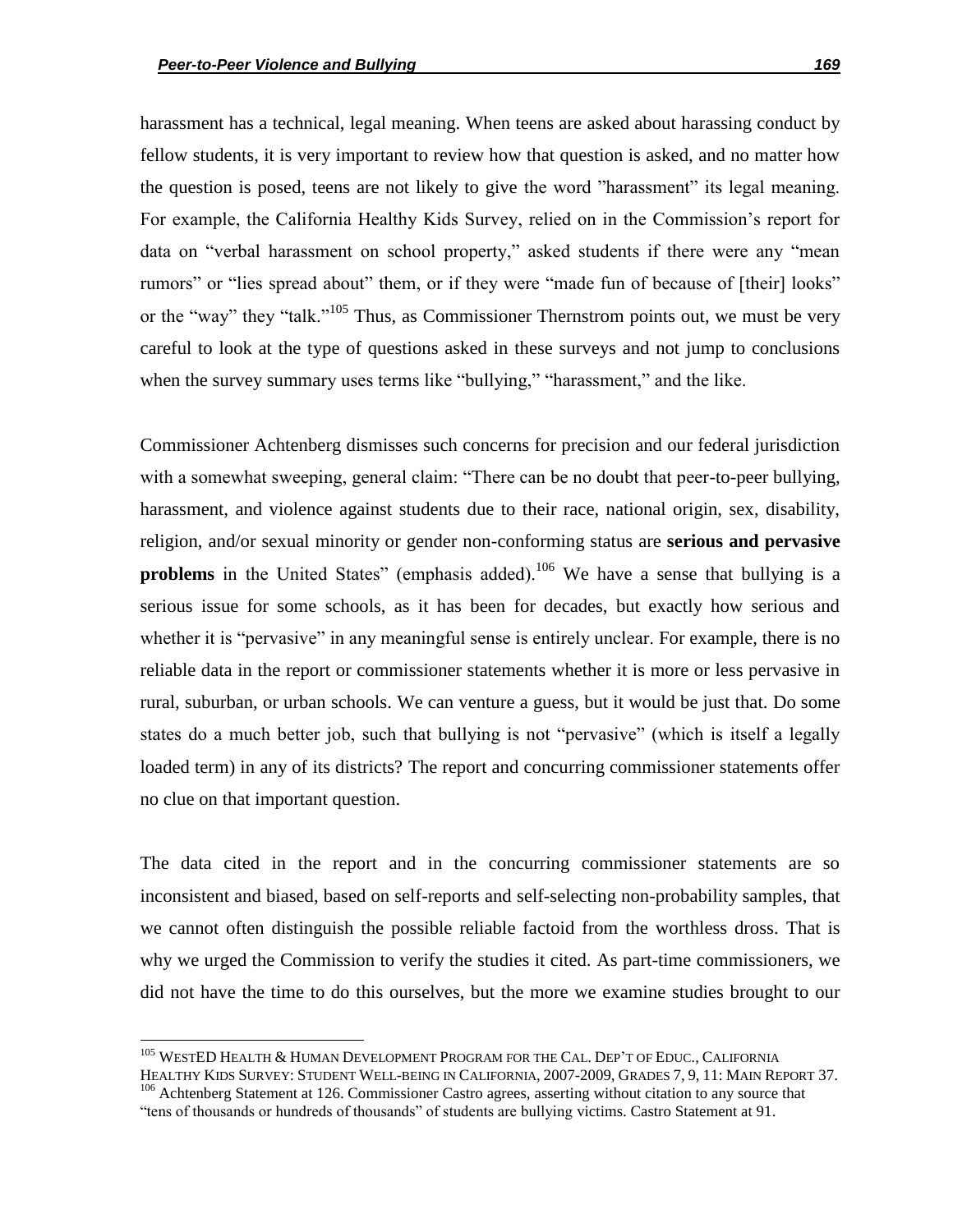attention, the higher the percentage of worthless and misleading studies we think exists. Unfortunately, some of our fellow commissioners seem to have been too trusting, and by relying on the studies cited in the report and by advocacy witnesses, they have unwittingly undermined their own positions.

Commissioner Thernstrom's statement contains many of the same data criticisms that we document, and Commissioner Heriot not only concurs in this statement, her own dissenting statement raises similar criticisms. Thus, four commissioners—Gaziano, Kirsanow, Heriot and Thernstrom—have expressed serious concerns about the reliability and relevance of the data cited in the report. Even Commissioner Yaki acknowledges that the report suffers from an "inability to thoroughly scour the literature" and a "rushed timeline."<sup>107</sup> Commissioner Titus resigned from the Commission before the report or its findings were voted on, and her replacement, Commissioner Kladney, understandably abstained from voting on the report and almost all of its findings. Accordingly, only two of eight commissioners seem to express great confidence in the report's data, with double that number expressing grave doubts about its reliability and Commissioner Yaki staking out a middle ground. That level of distrust is telling in itself.

Despite Commissioners Achtenberg and Castro's efforts to sidestep the issue, there still is no data on whether bullying has increased or decreased over the past five, ten, twenty, or 10,000 years. Professor Eastman testified that bullying has gone on as long as there have been schools, and we bet it pre-dated the creation of schools by many millennia. Before policymakers increase federal intervention in this area, they should know whether bullying has increased or decreased over time. And if any increase is shown to be unrelated to the degree of federal intervention or negatively correlated, this would seriously undermine the case for more federal intervention.

Concurring commissioners' citation of the number of complaints received by OCR and DOJ adds nothing to nothing. OCR does not distinguish between peer-to-peer harassment and

<sup>&</sup>lt;sup>107</sup> Yaki Statement at 214. Commissioner Yaki limited most of his initial statement to discussing LGBT or LGBT-identified children, writing that there was "[s]ubstantial evidence introduced" showing harm to them due to bullying, *id.* at 216, yet he does not mention or embrace any particular study or set of studies.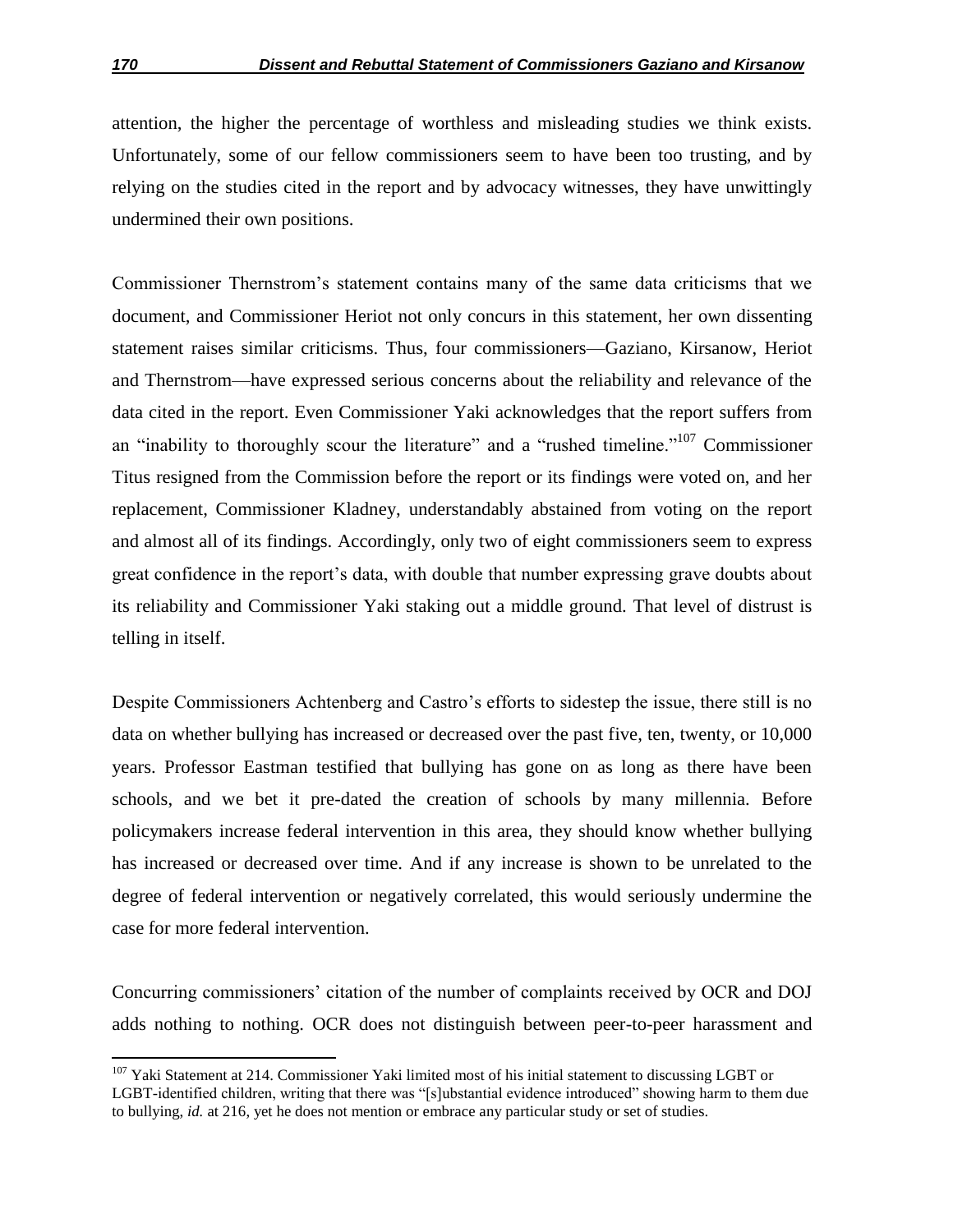harassment by teachers or administrators. Thus, we do not know how many of the complaints relate to peer-to-peer harassment. We also have no idea how many complaints are meritorious. While OCR received 4,433 harassment complaints of all kinds from 2005 through 2011—out of approximately 55 million K-12 students—there were only 138 voluntary resolution agreements related to peer-to-peer harassment during this same six-year period. And a voluntary resolution agreement does not mean the school was deficient: a school may have adequately addressed the problem, and the agreement merely conforms to what the school has done.

We cannot address all our concerns with the other data relied upon in the concurring commissioner statements, but we will focus on a few areas of special concern. Commissioner Kirsanow offered the motion that added disability to the scope of the report, and we agree there is reason to suspect that disabled students may be more vulnerable to bullying and less likely to report it. Thus, the lack of reliable data with regard to bullying of disabled students is particularly disappointing to us. Commissioner Achtenberg acknowledges "there has been 'very little research'" with regard to bullying of students with learning disabilities,  $108$  yet the studies she cites are still highly problematic.

The report's claim that 94% of parents of children with Asperger Syndrome report that their children had been bullied, citing a 2009 article by Susan Carter, is highly misleading. The 94% figure actually comes from an article by Little (2002) which is merely cited in the 2009 Carter article. Most importantly, the Little study reported on frequencies of bullying by "siblings and/or peers."<sup>109</sup> Such a study tells us nothing valuable about peer-to-peer bullying in schools because the figures may be mostly describing more frequent sibling behavior in the home. (Despite our loving relationships with our siblings today, while growing up, few weeks would pass without bullying among our siblings. We would expect reports of 99% bullying by siblings who are close in age.)

<sup>&</sup>lt;sup>108</sup> Achtenberg Statement at 102.

<sup>109</sup> Susan Carter, *Bullying of Students with Asperger Syndrome*, 32 ISSUES IN COMPREHENSIVE PEDIATRIC NURSING 145, 146 (2009), cited in the report at 14-15 n.66; Achtenberg Statement at 103.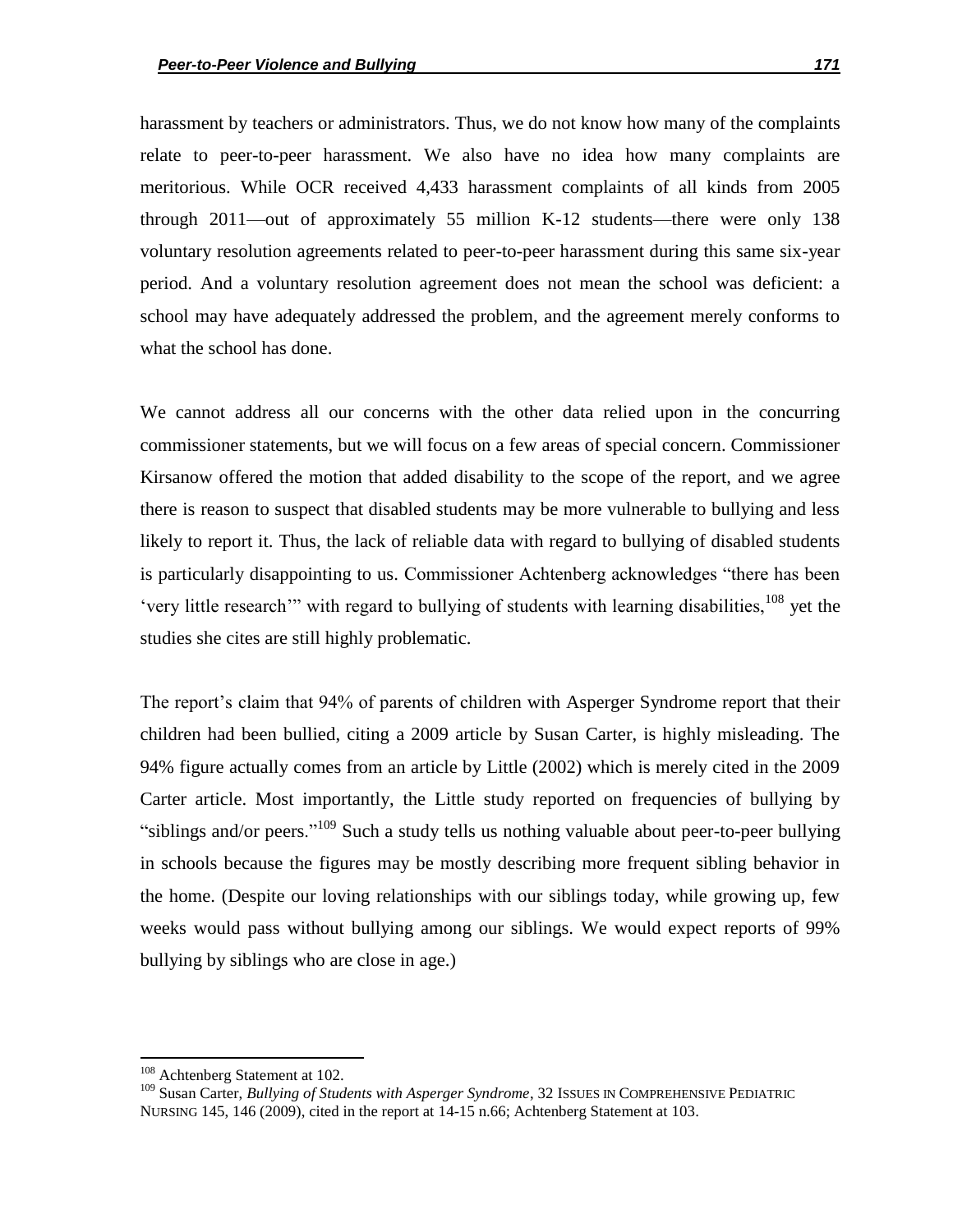The further claim that 65% of parents of children with Asperger Syndrome reported that their children had been victimized by peers, with 50% reporting their children were scared by peers, though this time produced by the Carter study, are still highly misleading. The Carter study, like the Little research, included bullying committed by "a brother or sister."<sup>110</sup> Sibling behavior in the home is beyond the control of schools. Such incidents do not implicate federal jurisdiction. The Commission should have carefully analyzed the details in this and the other studies before citing them in the report.

The report's explicit disclaimer that much of the data cited in it are questionable does not absolve the Commission or commissioners for citing unreliable or misleading studies. Even given the rushed nature of the report, it is still surprising how many errors and misleading uses of data are contained in a couple of sentences in the report describing the Carter study, which we reviewed because another commissioner mistakenly relied upon the report's citation to it. Such errors call into doubt claims made throughout the report about the frequency and severity of peer-to-peer bullying.

Even on its own terms, the Carter study has a number of limitations. The author herself noted several serious issues: Only 34 parents participated in the study, a "relatively small" sample size. The parents were not randomly selected, but were instead recruited "online, in clinics, and at autism conferences," and "may not be representative of the true population." Moreover, "parents may have exaggerated their child's experiences of victimization and shunning." Finally, "the reliability and validity of the both [sic] measures used are still being determined."<sup>111</sup> Indeed, the Carter study from 2009 found significantly less victimization of students suffering from Asperger Syndrome than the Little study from 2002.<sup>112</sup>

In the first portion of this joint dissent, we also noted the dramatically contradictory surveys cited in the report on sexual harassment. Commissioner Achtenberg relies heavily on only one of them, the 2001 AAUW study in which 81 percent of students in grades 8 to 11 supposedly reported experiencing sexual harassment. The California Healthy Kids Survey of

<sup>110</sup> Carter, *supra* note 109, at 147.

<sup>111</sup> *Id.* at 146, 148, 152.

<sup>112</sup> *Id.* at 151.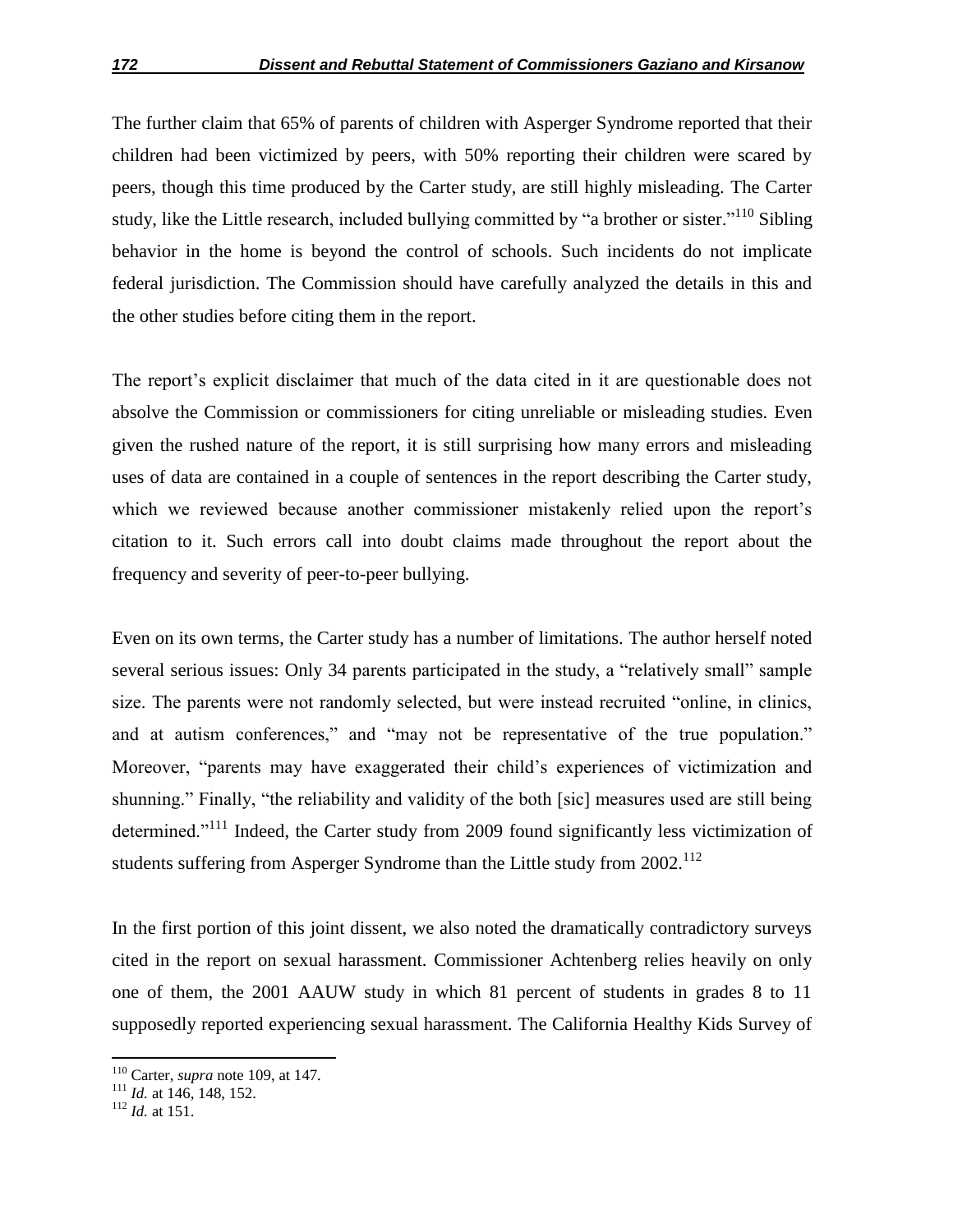the California Department of Education, also cited prominently in the report, is administered to hundreds of thousands of public school students in grades 7, 9, and 11 in that state. Eleven percent of the respondents in the 2007-2009 survey reported being subject to harassment based on gender. $^{113}$  The report cites both numbers as equally valid, even though the difference is a factor of seven. And only two percent of students reported in another study being targeted by "hate-related words" on the basis of gender.<sup>114</sup> Such wildly divergent percentages should call all of them into question, but we previously noted other reasons to doubt the AAUW study.

The report and one of the concurring commissioners also claim that 800 incidents of rape or attempted rape and 3800 incidents of sexual battery that were not rape were reported by schools in the 2007-08 school year, according to ED's National Center for Education Statistics.<sup>115</sup> Rape and sexual battery are serious crimes in all states and jurisdictions, and we hope all appropriate cases were the subject of a successful criminal investigation and prosecution, as warranted. Yet, as serious as those crimes are, some corrections and perspective are in order. The report wrongly says there were 800 incidents of rape reported by schools, when the underlying study it cites says there were actually 800 rapes *or attempted rapes* reported by schools.<sup>116</sup> It would be helpful to know how broadly "attempted" rape" is defined for this purpose. However it is defined, this mischaracterization of attempted rape as rape is yet another example of the rushed and erroneous way data is handled in the report. Second, given the number of preschool and kindergarteners who were cited for sexual harassment for hugging and attempted kissing in some school districts (see Commissioner Herriot's dissenting statement), we also wonder what type of conduct schools reported under ―sexual battery.‖ And finally, we need some baselines to put all such figures in perspective. There are about 55 million primary and secondary students. The rate of reported rape and *attempted rape* in the ED report was less than .05 per 1000 students and roughly 0.1 per 1000

 $\overline{a}$ 

 $113$  Report at 9.

<sup>114</sup> *Id.*at 8.

<sup>115</sup> *Id.* at 11.

<sup>116</sup> *See* SIMONE ROBERS ET AL., NAT'L CTR. FOR EDUC. STATISTICS, INST. FOR EDUC. SCIENCES, U.S. DEP'T OF EDUC. & BUREAU OF JUSTICE STATISTICS, INDICATORS OF SCHOOL CRIME AND SAFETY: 2010, at 104.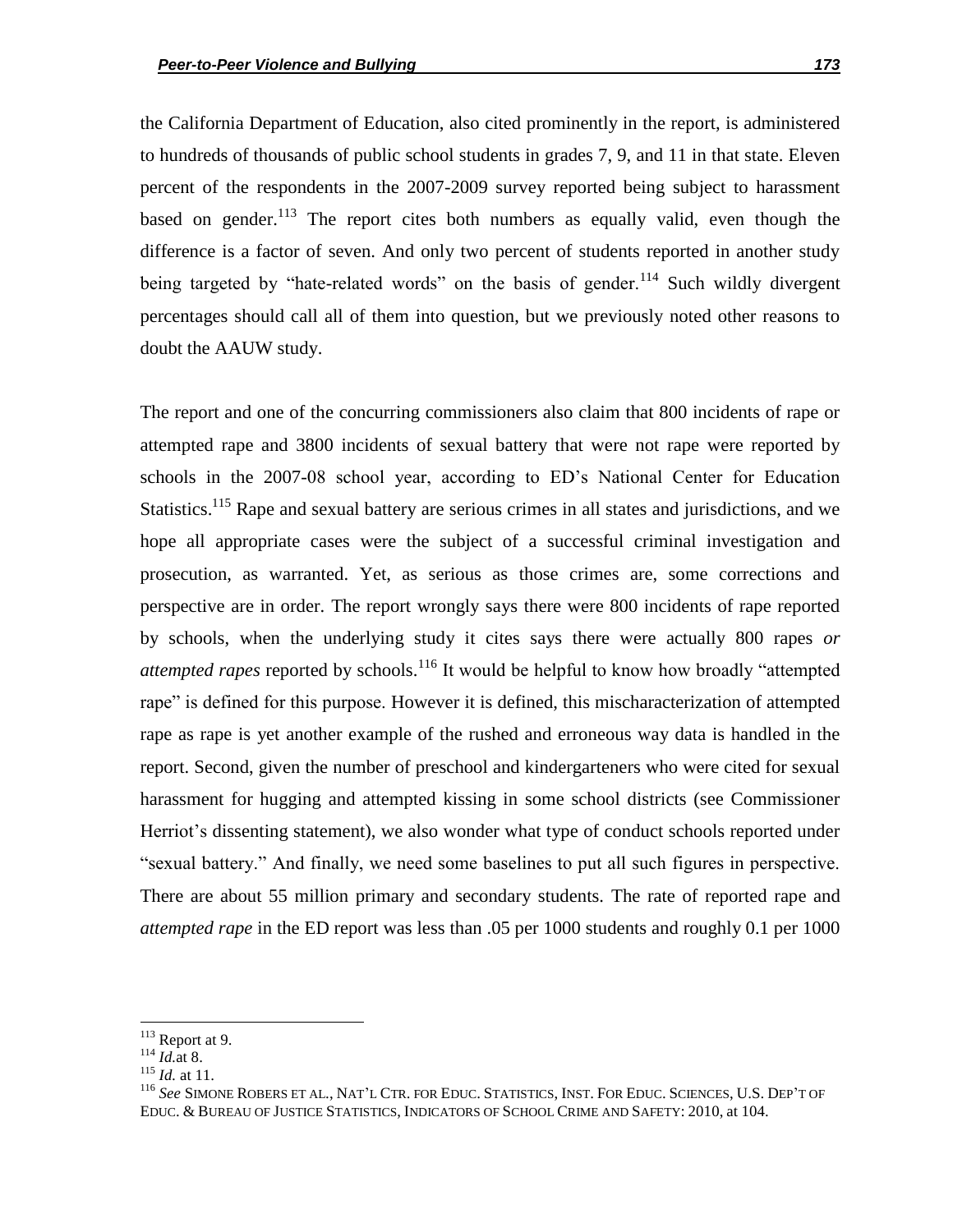students for sexual battery that was not rape, $117$  which is, according to our review of DOJ's Bureau of Justice Statistics website, a tiny fraction of these crimes for teens overall.

With regard to another category of students, Commissioner Achtenberg proposes to find that forty to fifty percent of sexual minority and gender non-conforming youth are subject to peer-to-peer bullying, harassment, or violence, citing the public comment of Professor Mark Friedman. As an initial matter, forty percent is half the 81 percent of all students reporting sexual harassment in the AAUW study. Moreover, the comparison of figures in Friedman's underlying article is not as striking as his comment to the Commission in which he summarized the results. Both the Friedman public comment and our report left out the results for heterosexual males and females, which put the numbers in some context.<sup>118</sup> Moreover, the usual caveats about studies based on retrospective self-reporting apply, as even Friedman admits they "may be biased."<sup>119</sup>

But whatever the actual level of teasing, harassment, bullying, or other "bad" conduct, neither the report nor concurring commissioner statements show that local school districts across the country are failing to deal with such issues appropriately. If schools are acting reasonably, there is no need for an expanded federal role. There remains a need for the federal government to act swiftly, as in the South Philadelphia high school case where school officials appear to have been grossly negligent in the face of racial violence. Thankfully, such cases seem to be quite rare.

## **Sexual Minority Stress Theory**

The minority stress theory, as described by Professors Herek and Meyer, is as follows: Sexual minority youth have no inherent physical or mental health problems relative to other youth. Yet, they have worse health outcomes, particularly mental health outcomes, which are

 $\overline{a}$ <sup>117</sup> *Id.*

<sup>118</sup> Mark S. Friedman et al., *A Meta-Analysis to Examine Disparities in Childhood Sexual Abuse, Parental Physical Abuse, and Peer Victimization Among Sexual Minority and Sexual Nonminority Individuals*, AMER. J. PUB. HEALTH Vol. 101, Issue 3 (2010).

 $119$  *Id.* at \*18.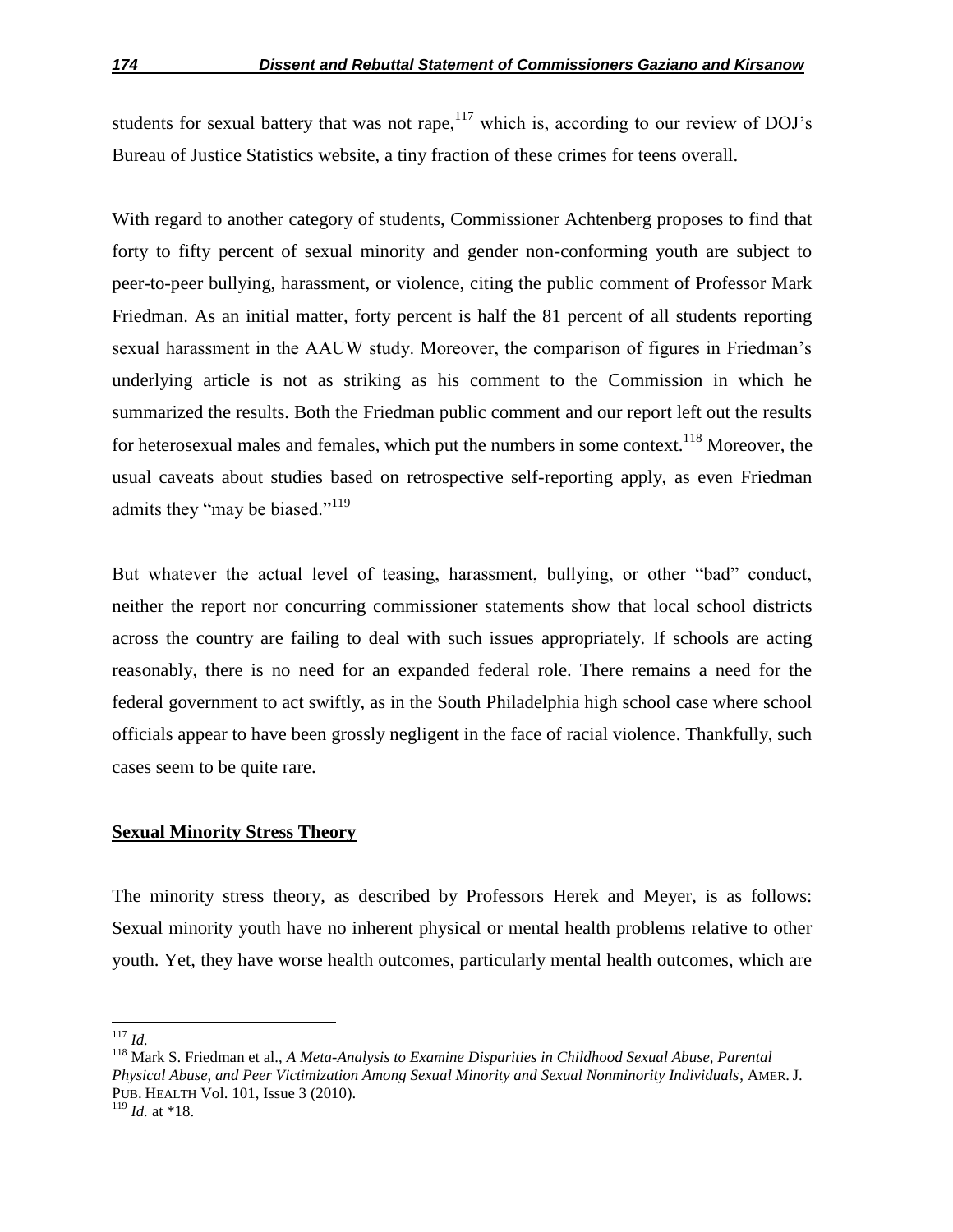most likely caused by societal stigmatization of homosexuality.<sup>120</sup> This theory may have some validity, though it has been questioned by other scholars. Ritch Savin-Williams (Department Chair, College of Human Ecology, Cornell University) has noted the significant, positive change in attitude of the American public toward gay individuals since 1995, which has greatly reduced social stigmatization of homosexuality.<sup>121</sup> Lisa M. Diamond (Department of Psychology, University of Utah) has questioned the importance of gayrelated stress, pointing to "[e]vidence suggest[ing] that the average sexual-minority youth spends as much time ruminating about normative adolescent concerns such as love and romance as about gay-specific stressors such as hate crimes or familial rejection.<sup> $122$ </sup>

Even if true, the minority stress theory is beside the point. Most of the examples cited by Commissioner Achtenberg, which certainly are troubling, are beyond the control of any school. She quotes from a report that "[c]ontemporary health disparities based on sexual orientation and gender identity are rooted in and reflect the **historical stigmatization** of [LGBT] people.<sup> $123$ </sup> Commissioner Achtenberg notes that families may reject a child due to his or her sexual identity and the structural stigma of homosexuality; there is a heightened risk of parental abuse; there is a higher rate of homelessness; gay youth face "heightened risk of substance abuse, including tobacco, alcohol, and illegal drugs;‖ police and courts might be biased against them (although could any disparities in punishment be due to their using alcohol and illegal drugs more?); and gay youth "appear to engage in risky sexual behavior at disproportionate rates." $124$  As cruel as parental rejection is, let alone parental abuse and the risky behaviors described above, this may easily swamp what goes on at school. The simple truth is that there is no study that reliably measures whether bullying at school on the basis of

<sup>120</sup> *See* Report at 19 & n.90.

<sup>121</sup> *See* Ritch C. Savin Williams, *Then and Now: Recruitment, Definition, Diversity, and Positive Attributes of Same-Sex Populations*, 44 DEVELOPMENTAL PSYCHOLOGY 135, 135 (2008) (collecting studies on American attitudes toward gay people).

<sup>122</sup> Lisa M. Diamond, *New Paradigms for Research on Heterosexual and Sexual-Minority Development*, 32 Journal of Clinical Child and Adolescent Psychology 490, 495 (2003) ("[A]lthough gay-related stress might be the most salient mechanism through which sexual-minority status influences adolescent development, it is not necessarily the most predominant or important.").

<sup>&</sup>lt;sup>123</sup> Achtenberg Statement at 110 (citing INST. OF MED. OF THE NAT'L ACADEMIES, THE HEALTH OF LESBIAN, GAY, BISEXUAL, AND TRANSGENDER PEOPLE 32 (2011) (emphasis added)).

 $124$  Achtenberg Statement at 109-12 (internal quotation marks omitted).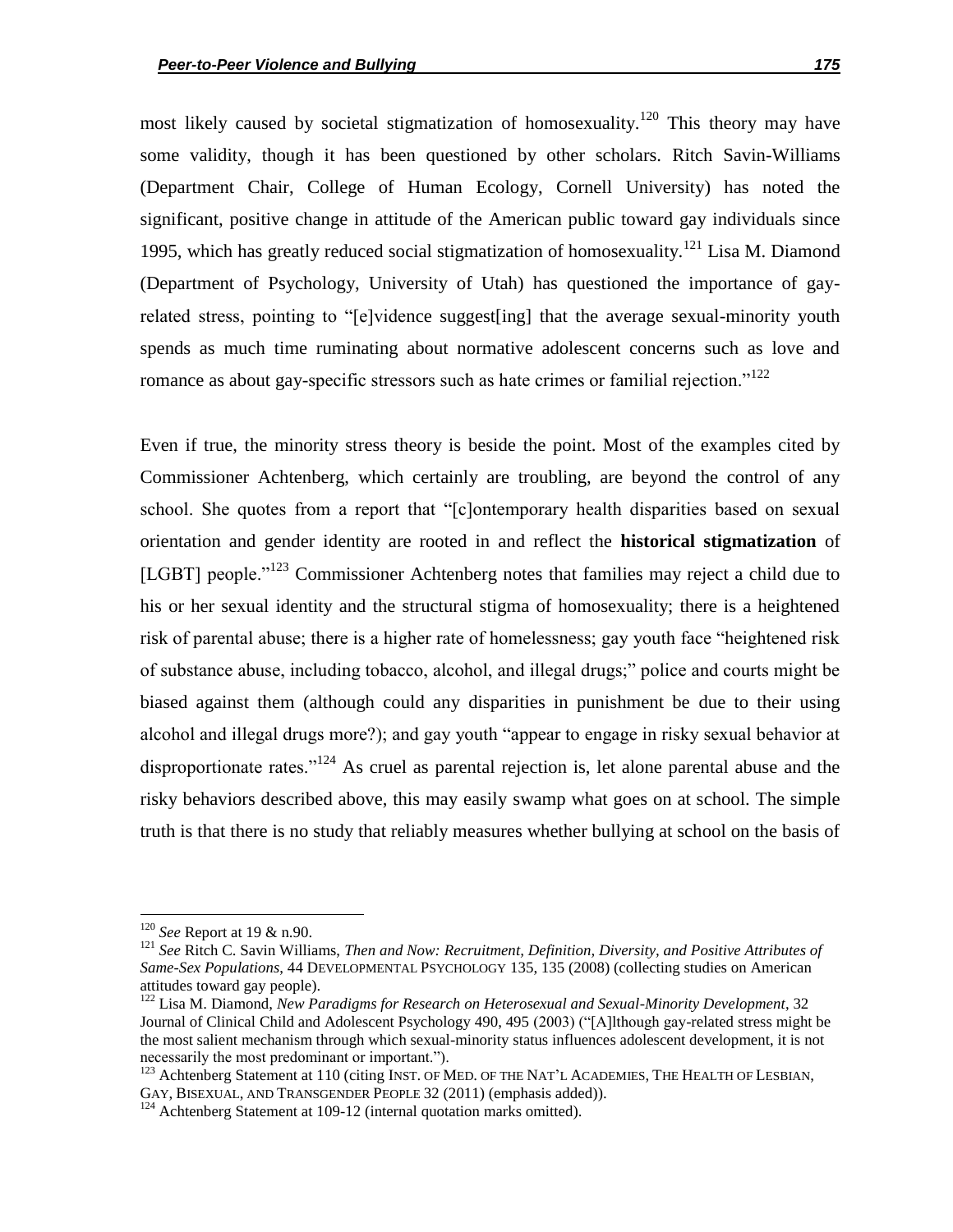sexual orientation causes any particular, measurable degree of harm. It would be a very difficult effect to study, but perhaps in time there will be a way to measure it.<sup>125</sup>

Moreover, students may disassociate themselves from others for all sorts of wrongheaded and mean reasons, but that does not by itself constitute "bullying" unless it is defined downward to include "acts of exclusion" that some activists are pushing for. It certainly does not implicate federal civil rights laws, and for a good reason. Neither the state nor the federal government is responsible for policing friendships. Government must not discriminate in its own right, but it is not liable for the historical stigmatization or bigotry held by individuals in society.<sup>126</sup>

The Supreme Court in *Davis* held that for a school district to be responsible for peer-to-peer harassment, it must "retain substantial control over the context in which the harassment occurs" and "exercise significant control over the harasser." Usually the misconduct must occur "during school hours and on school grounds."<sup>127</sup> Thus, schools have a role to play, but under federal law, they are only responsible for addressing "severe, pervasive, and objectively offensive" conduct that they are aware of that denies an equal opportunity to certain students to learn or benefit from school programs. All people of good will should work to reduce irrational societal stigmatization. Yet to cast all bigotry as "bullying" is inaccurate and not productive to that end.

## **"Neutrality" Policies**

 $\overline{\phantom{a}}$ 

Commissioners Achtenberg, Castro, and many public commenters (including one witness cited from our May briefing) are critical of what they refer to as school district "neutrality"

 $125$  Commissioner Heriot's dissenting statement and rebuttal discusses various reasons why the "negative" outcomes" gay youth appear to suffer may more likely result from causes besides peer bullying.

<sup>&</sup>lt;sup>126</sup> See, e.g., Missouri v. Jenks, 515 U.S. 70, 121 (1995) (Rehnquist, C.J.) ("Psychological injury or benefit is irrelevant to the question of whether state actors have engaged in intentional discrimination . . . .‖). Likewise, it has no bearing on whether school officials have shown deliberate indifference to "severe, pervasive and *objectively* offensive" gender-based harassment of students in violation of Title IX. *See* Davis, 526 U.S. at 650 (emphasis supplied). Thus, the volumes of conflicting and potentially misleading social science research on a possible underlying psychological predisposition to bullying are wholly irrelevant to Title IX enforcement decisions.

<sup>127</sup> *Davis*, 526 U.S. at 646.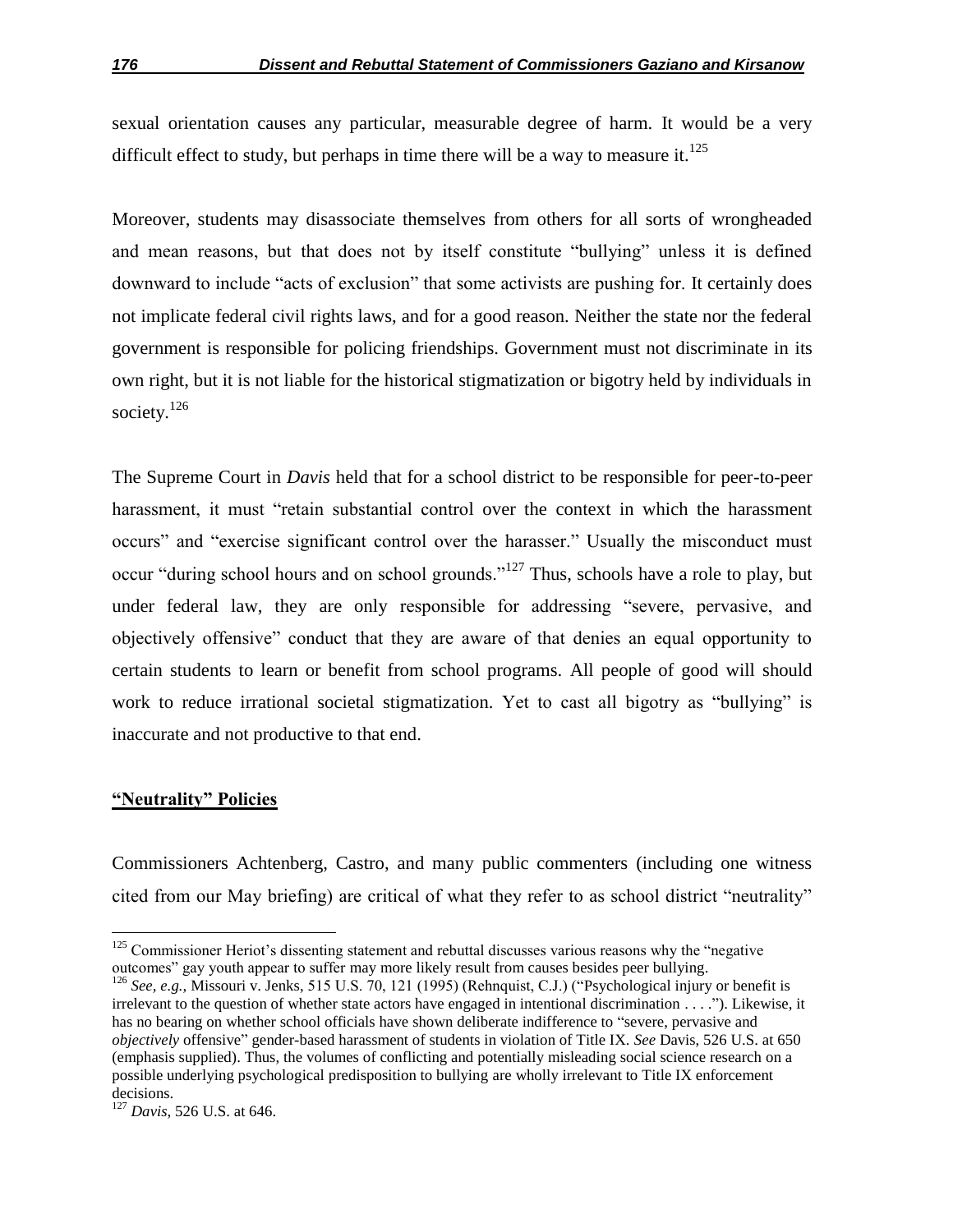$\overline{a}$ 

policies, though they only refer to one: the "Sexual Orientation Curriculum Policy" in Minnesota's Anoka-Hennepin School District No. 11. They express concern that this policy discourages or prohibits teachers and administrators from talking about bullying based on sexual orientation, but the policy says nothing of the sort. The Anoka-Hennepin policy only governs what should be taught as part of the district's official curriculum, and it specifically contemplates that staff may need to address issues relating to sexual orientation. It requires neutrality when they do so and further stresses that "it is important that staff do so in a respectful manner that is age-appropriate, factual, and pertinent to the relevant curriculum." The policy is worth quoting in full:

It is the primary mission of the Anoka-Hennepin School District to effectively educate each of our students for success. District policies shall comply with state and federal law as well as reflect community standards. As set forth in the Equal Education Opportunity Policy, it is the School District's policy to provide equal educational opportunity and to prohibit harassment of all students. The Board is committed to providing a safe and respectful learning environment and to provide an education that respects the beliefs of all students and families.

The School District employs a diverse and talented staff committed to serving students and families from diverse backgrounds. The School District acknowledges that one aspect of that diversity regards sexual orientation. Teaching about sexual orientation is not a part of the District adopted curriculum; rather, such matters are best addressed within individual family homes, churches, or community organizations. Anoka-Hennepin staff, in the course of their professional duties, shall remain neutral on matters regarding sexual orientation including but not limited to student led discussions. If and when staff address sexual orientation, it is important that staff do so in a respectful manner that is age-appropriate, factual, and pertinent to the relevant curriculum. Staff are encouraged to take into consideration individual student needs and refer students to the appropriate social worker or licensed school counselor.

Whatever one thinks of the actual policy, it is nothing like the caricature of it that appears in the press and elsewhere.<sup>128</sup> The policy acknowledges the need to "prohibit harassment of all

 $128$  The policy's implementation is currently being challenged in court. To our knowledge, the Commission neither requested nor received testimony or other information from the school district on its policy. Only one side of the issue was thus presented at our briefing, from a parent who seems to have mischaracterized the district's written policies. Had we known that the district's policy was going to be raised at the briefing, we would have urged the Commission to invite a representative from the district to testify. But as discussed in this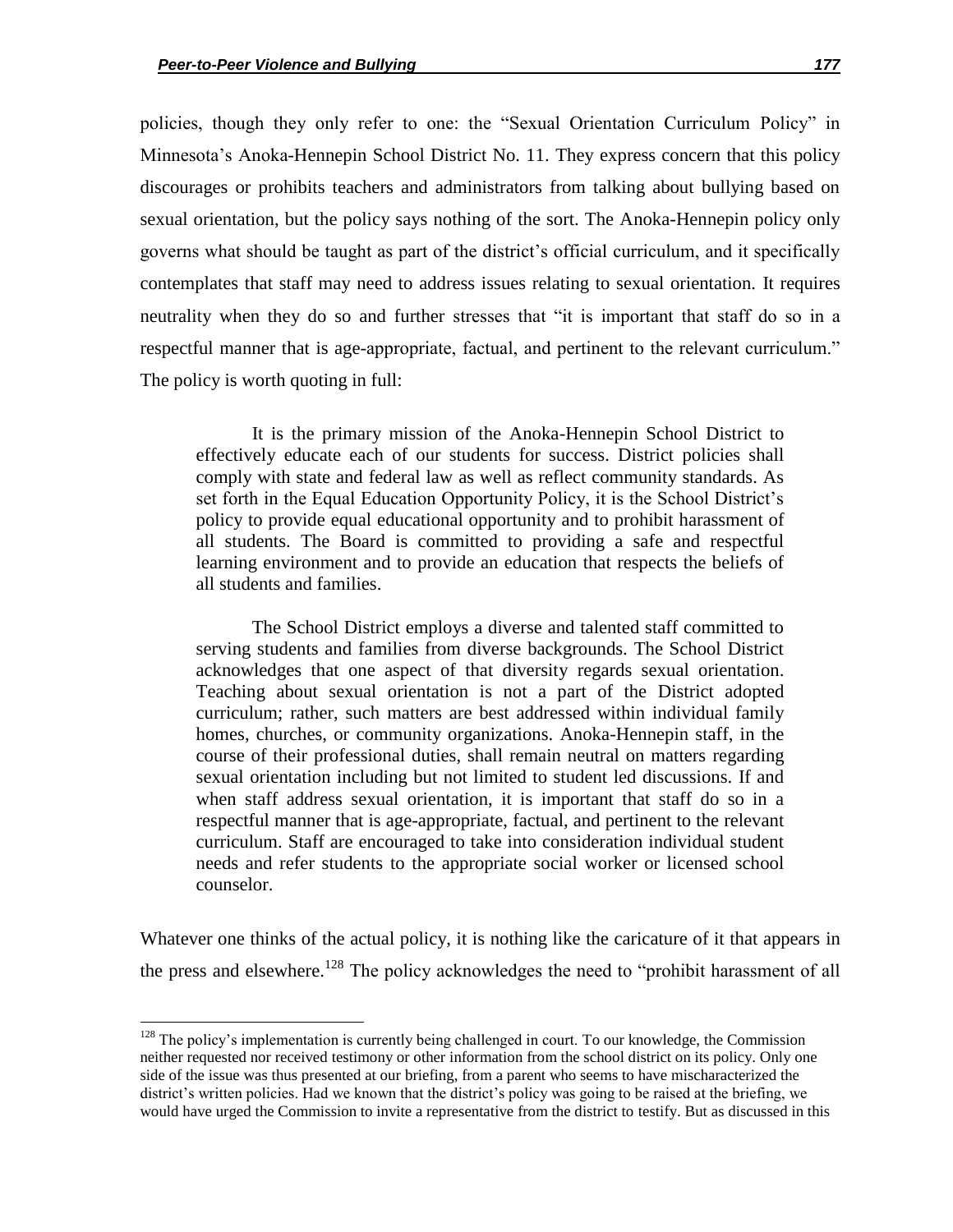students." The district's goal is a "safe and respectful learning environment" and to respect ―the beliefs of all students and families.‖ The policy acknowledges that the diversity of students, families, and staff includes "sexual orientation." And it is not a general neutrality policy but a "curriculum" policy: extended teaching about sexual orientation is not part of the curriculum, but the district goes to some pains to explain that this policy shall not be read to cut off discussion of sexual orientation when appropriate to the regular curriculum.

The district has other policies addressing bullying and LGBT issues.<sup>129</sup> Its "Harassment, Violence and Discrimination Policy" notes that sexual orientation is one of the protected classifications set forth in the district's Equal Educational Opportunity Policy. The district "prohibits any form of discrimination including sex, race, religion, disability or any other protected classification [which includes sexual orientation]." It is a violation of the policy ―for any student or District personnel through conduct or communication to harass; inflict, threaten to inflict or attempt to inflict violence; or discriminate against a pupil or other District personnel on the basis of sex, race, religion, disability or any other protected classifications set forth in . . . the District's Equal Educational Opportunity Policy [which includes sexual orientation]."

The district also has a comprehensive anti-bullying policy protecting all students. The district has issued anti-bullying training and support programs for staff and students, which notes that "we have a number of board policies designed to prevent harassment or bullying for any reason, including sexual orientation or gender." One of the materials provided is a power point presentation for staff, "Sexual orientation and Harassment: A Guide for Protocol and Response," "on how to respond to anti-GLBT language and harassment and how to assist students who come out." The district has a number of other GLBT-specific trainings and programs as well.

section, we have reviewed the court complaint and other material on both sides of this issue. The curriculum policy itself and the school district's anti-bullying policies are all contained in publicly available documents. <sup>129</sup> *See* ANOKA-HENNEPIN SCH. DIST., GLBT ISSUES, TRAINING AND AWARENESS, *available at* http://www.anoka.k12.mn.us/education/components/scrapbook/default.php?sectiondetailid=297819.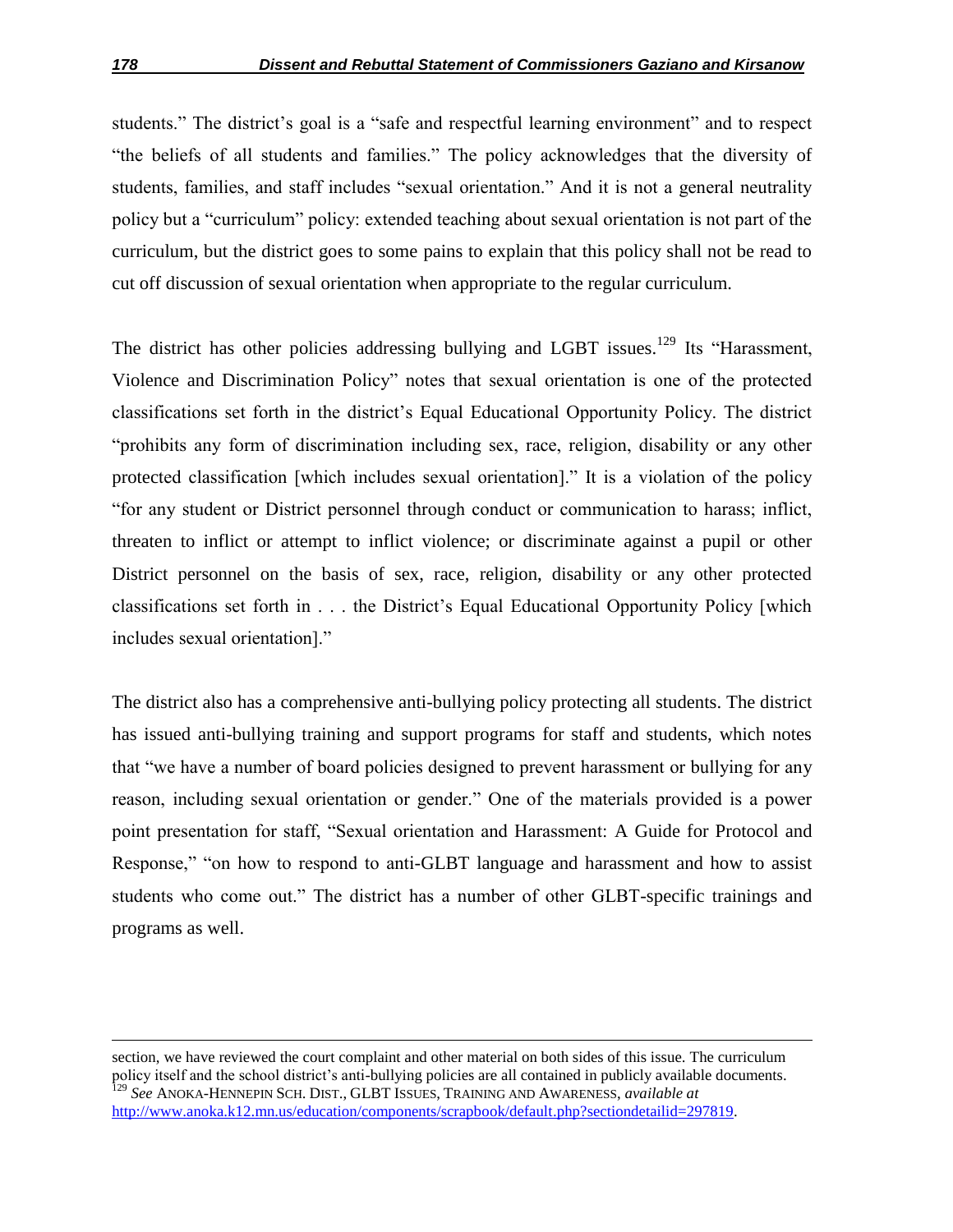Certainly the general description of the policy by its critics seems quite mistaken. Commissioner Achtenberg also writes in her statement that the implementation of the curriculum policy was problematic, citing the plaintiffs' allegations in a lawsuit filed against the school district, among other things. That issue is still the subject of litigation,  $130$  so the court may determine if it was implemented in a manner inconsistent with law. Whatever the result, however, there is no support for the conclusion that all curriculum policies of this sort are problematic.

#### **Religion**

 $\overline{a}$ 

Although prohibitions on national origin discrimination may sometimes overlap with religious bigotry, discrimination based on religion is not itself banned by Title VI. We voted for a motion to amend finding number two, clarifying that ED "interprets federal civil rights laws to provide it with jurisdiction to protect students from peer-to-peer harassment that is based on the student's actual or perceived shared ancestry or ethnic identity rather than on the students' religious practices."<sup>131</sup> Congress may want to go further than  $ED's$ interpretation and consider prohibiting all discrimination on the basis of religion in government-run schools, but it should consider the appropriate remedies for this prohibition and a number of exemptions for religious institutions if the law applies beyond governmentrun schools. The contours of such exemptions are difficult to draw,  $^{132}$  and the implications of additional liability in this area should be carefully weighed.

#### **Commissioner Yaki's Statement**

Commissioner Yaki argues that there is a compelling governmental interest in protecting LGBT students from bullying, which overrides students' free speech interests. His citation of Supreme Court authority for this proposition is extremely curious. We have previously explained why even the most well-settled government interests do not trump all student

 $130$  Doe v. Anoka-Hennepin Sch. Dist. No. 11, No. 11-01999 (D. Minn. filed July 21, 2011).

<sup>&</sup>lt;sup>131</sup> Commissioners Achtenberg, Castro, Thernstrom, and Yaki opposed and defeated the motion at the Commission's August 12, 2011 business meeting to clarify the finding to explain the full reach of ED's enforcement authority.

<sup>&</sup>lt;sup>132</sup> *See* Prepared Testimony of Kenneth L. Marcus at 15-16.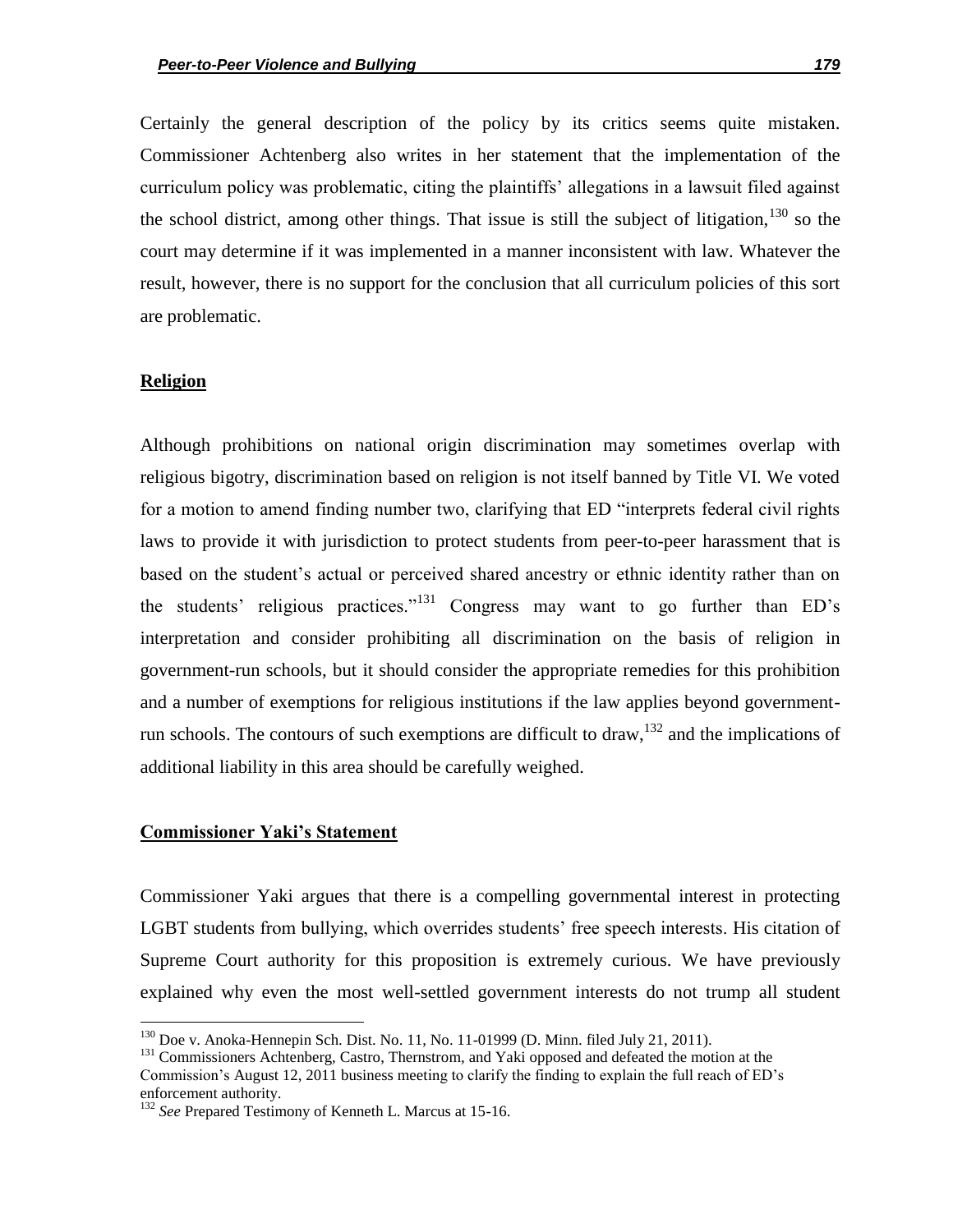speech rights and justify whatever anti-discrimination or anti-harassment policy wellmeaning bureaucrats dream up.<sup>133</sup>

In any event, ED cannot, as Commissioner Yaki urges, withhold federal funding from schools on whatever basis it or he thinks proper while awaiting Congress to ratify that authority. Section 5 of the Fourteenth Amendment grants Congress the power to enforce the Amendment's terms, not any agency of the federal government. Sexual orientation is effectively covered under Title IX because OCR and the courts interpret sex discrimination to include discrimination based on sex stereotypes. And Title VI protects groups that have an actual or perceived shared ancestry or ethnic characteristics who also share a religion. ED can no more expand the protection for religion or add new categories than it can prohibit "lookism." It can only enforce the statutes enacted by Congress, which must be interpreted in a manner faithful to their text.

<sup>&</sup>lt;sup>133</sup> See also Commissioner Heriot's reply to Commissioner Yaki's First Amendment arguments in her accompanying dissenting statement at note 28.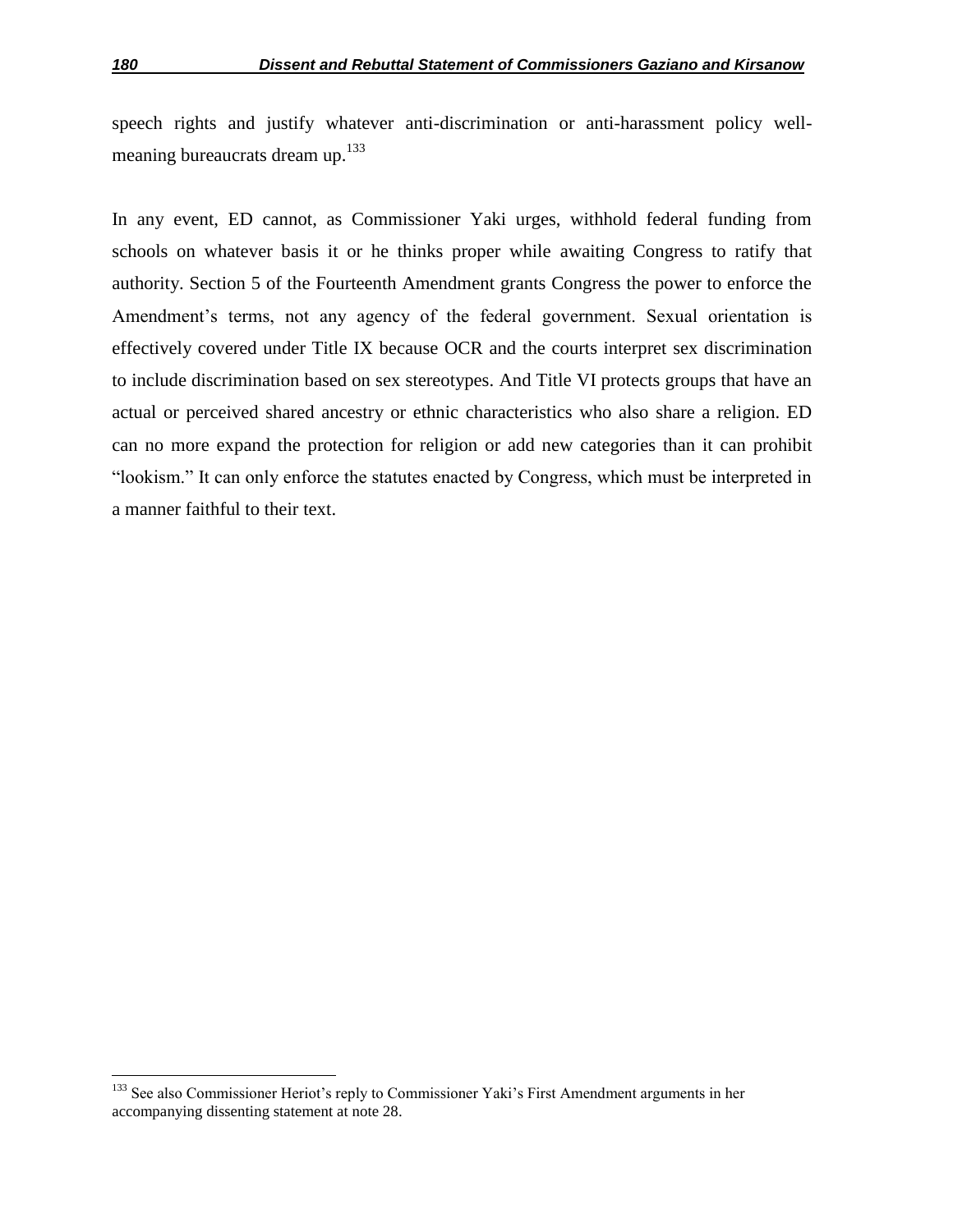$\overline{\phantom{a}}$ 

## **DISSENTING STATEMENT OF COMMISSIONER GAIL HERIOT, WITH WHICH COMMISSIONERS PETER KIRSANOW AND TODD GAZIANO CONCUR**

#### *I. Background to the Report: A Twice-Told Tale Rather Than an Investigation*

This report has been a disappointment—though its shortcomings can in no way be attributed to our staff. The responsibility must lie with the Commission itself. Switching topics at the last possible moment made it impossible for the report to be anything but an uncritical re-telling of the positions of the Department of Education and the Department of Justice—along with a very brief nod to a few of the objections to those positions.<sup>1</sup> Nothing that can be dignified with the term "investigation" has occurred here. No useful new evidence is uncovered. No serious analysis has been engaged in.<sup>2</sup>

In the Commission's charter, Congress requires us to produce at least one report each year critiquing the manner in which a federal agency enforces civil rights laws.<sup>3</sup> It is for that reason that the Commission is frequently referred to as a "civil rights watchdog."<sup>4</sup> Our job is to be fair and independent critics.

<sup>&</sup>lt;sup>1</sup> The brief discussion of the objections to the policy is contained almost exclusively in the last chapter of the report.

 $2\overline{I}$  agree with my colleagues Commissioners Todd Gaziano and Peter Kirsanow that none of the empirical studies on bullying cited in the report is relevant to the issues before the Commission. See Joint Dissent and Rebuttal of Commissioners Gaziano and Kirsanow. These studies do not show that the kind of bullying for which school districts can be held legally accountable for is widespread. Moreover, they do not show that school districts are failing to respond to the problem. Some of these polls are unscientific internet questionnaires that are far from random samples of students. See GLSEN Survey 2009. One would have to expect that victims of bullies are more interested in visiting the GLSEN web site and responding to such polls. All appear to use definitions of bullying or harassment that are overbroad and include activity that would be protected under the First Amendment or that would more properly be classed as tactlessness. In some cases, eye-rolling or engaging in gossip is classed as bullying. See Report at 3. It would have been useful to analyze each of these studies and discuss exactly what they do or do not establish. But there was no time for such meticulous work. The first draft of the report had to be finished one week after the Commission held its first and only hearing on the matter on May 13, 2011. See Transcript of Commission Meeting 10 (August 12, 2011).

 $342$  U.S.C. 1975(c)(1): "The Commission shall submit to the President and Congress at least one report annually that monitors Federal civil rights enforcement efforts in the United States."

<sup>&</sup>lt;sup>4</sup> See Mary Frances Berry, Request for the U.S. Commission on Civil Rights, Hearing Before the Subcommittee on Civil and Constitutional Rights of the Committee on the Judiciary, House of Representatives, 103 Cong., 2d Sess. (February 9, 1994) ("We are a watchdog over the effectiveness of federal civil rights enforcement"); Mary Frances Berry Exits Civil Rights Commission; Gerald Reynolds Picked as New Chairman, Jet (December 27, 2004/January 3, 2005) ("Berry, who at times has been at odds with five presidents over civil rights issues since 1980, once reportedly said, 'If we don't have people irritated, we're not doing our job .... We're the watchdog that bites you on the leg, keeps tugging at you  $\dots$ ").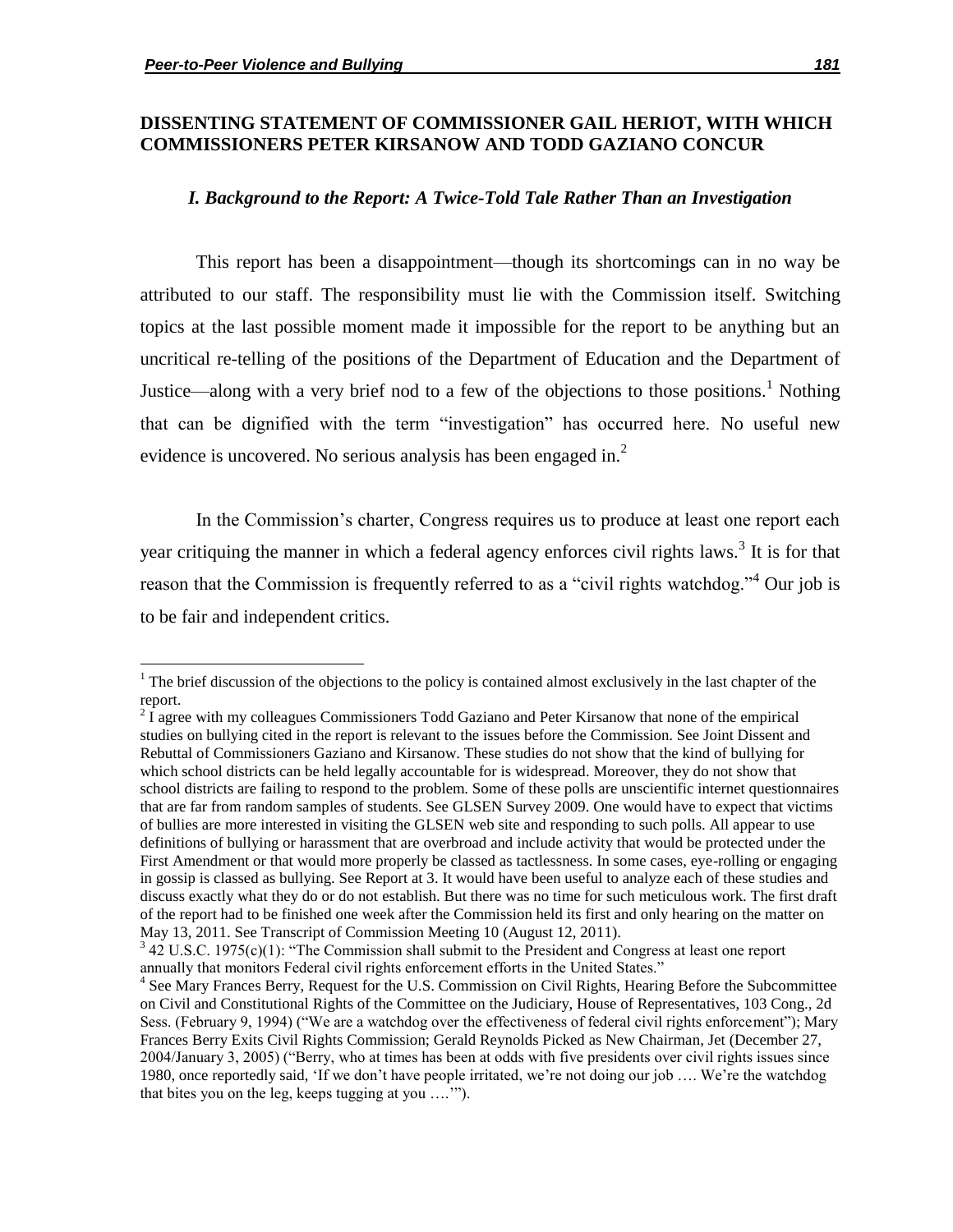The annual enforcement report has traditionally been the most important project the Commission undertakes in any given year. It requires research and development that usually spans a year or more. This report was put together in less than a third of the usual time. Similarly, the length of time for individual commissioners to write their statements was reduced from 30 days to seven days from the date the report was adopted.<sup>5</sup>

There is a backstory here: After considering several projects for several months over the summer of 2010, the Commission decided on October 8, 2010 that this year's topic would be the Department of Justice Civil Rights Division's use of the doctrine of "*cy pres*" in settling civil rights lawsuits brought on behalf of a class.<sup>6</sup> That decision was already a little bit later in the year than usual. It was in part prompted by an article entitled *Justice Department Steers Money to Favored Groups*, which appeared in the Washington Examiner on August 5, 2010.<sup>7</sup> The Commission set out to determine whether the concerns discussed in that article were justified. $8$  The article's author, Byron York, outlined the policy at issue this way:

The Justice Department has found a new way to pursue civil rights lawsuits, using the power of the Civil Rights Division not just to win compensation for victims of alleged discrimination but also to direct large sums of money to activist groups that are not discrimination victims and not connected to a particular suit.

 $\overline{a}$ 

In theory at least, the fact that the Commission's eight members are part-time, usually have primary jobs outside the federal bureaucracy and have some expertise in civil rights, means that we can be free from the bias that sometimes hinders the efforts of federal officials assessing the performance of other federal officials. We need not (and should not) be beholden to anyone.

 $5$  Time for rebuttals was also reduced from the usual 30 days to 21 days. While it is understandable that Chairman Castro would be concerned about getting the final report out by end of the fiscal year, the hurry was purely a result of the Commission's decision to switch topics halfway through the year.

 $\frac{1}{6}$  The term "*cy pres*" comes from the French phrase "*cy pres comme possible*" or "as near as possible." It traditionally referred to a doctrine in trusts and estates law. When a testator attempts to create a charitable trust that will provide funds to a non-profit entity that no longer exists or for a purpose that can no longer be carried out, a court may order or allow those funds to be applied to a similar non-profit entity or for a similar purpose instead. Edith L. Fisch, The *Cy Pres* Doctrine in the United States 1 (1950). More recently, the term has been used to describe the practice described by Byron York in *Justice Department Steers Money to Favored Groups*  under which non-profit organizations are awarded any unclaimed settlement funds or court-ordered damages in a class action or similar proceeding. Another term sometimes used in this context is "fluid class remedies." <sup>7</sup> Byron York, *Justice Department Steers Money to Favored Groups*, Washington Examiner (August 5, 2010).

<sup>&</sup>lt;sup>8</sup> The project was later expanded to include the Equal Employment Opportunity Commission (EEOC) and private civil rights class actions.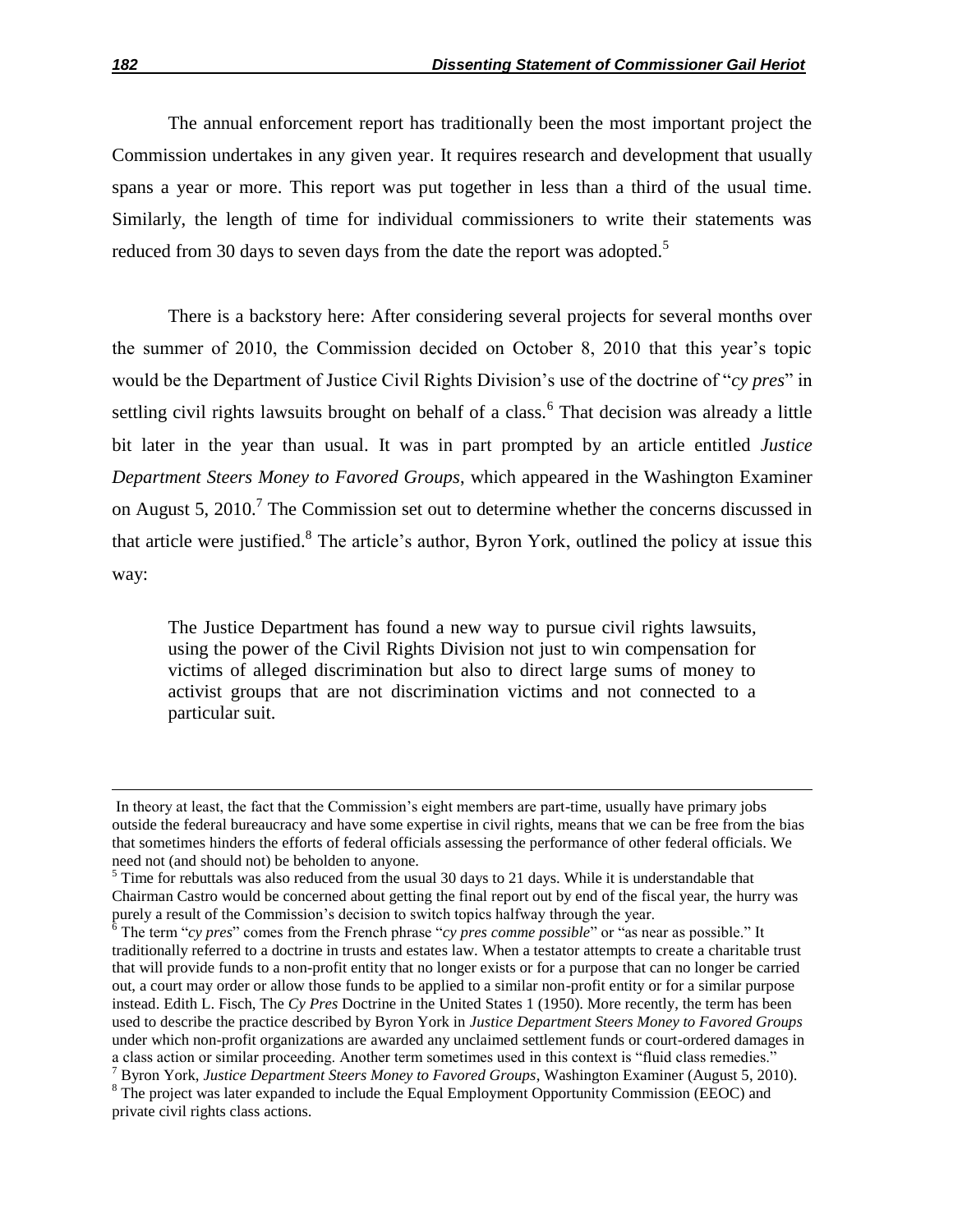In the past, when the Civil Rights Division filed suit against, say, a bank or a landlord, alleging discrimination in lending or rentals, the cases were often settled by the defendant paying a fine to the U.S. Treasury and agreeing to put aside a sum of money to compensate the alleged discrimination victims. There was then a search for those victims—people who were actually denied a loan or an apartment—who stood to be compensated. After everyone who could be found was paid, there was often money left over. That money was returned to the defendant.

Now, Attorney Eric Holder and Civil Rights Division chief Thomas Perez have a new plan. Any unspent money will not go back to the defendant but will instead go to a "qualified organization" approved by the Justice Department. And if there is not enough unspent money—that will be determined by the Department—then the defendant might be required to come up with more money to give to the "qualified organization."

The idea of directing unclaimed damage funds to non-profit groups whose interests are thought to be aligned with the unidentified victims' is superficially appealing. Advocates of *cy pres* argue that it solves the problem of under-deterrence that occurs when the victims of the defendant's wrongdoing fail to come forward and claim their share of the settlement made on their behalf.<sup>9</sup> But as several respected legal scholars and practitioners have pointed out, it is also fraught with potential conflicts of interest.<sup>10</sup> Northwestern University law professor Martin H. Redish and his co-authors have stated that the use of *cy pres* in the class action context "richly deserves" "scathing scholarly critique."<sup>11</sup>

l

 $9$  Another way to deal with the problem is to over-compensate those victims who do claim funds. For example, if 20,000 victims are expected, but only 10,000 actually present themselves, each one with an injury valued at \$10, each could receive \$20.

<sup>&</sup>lt;sup>10</sup> Martin H. Redish, Peter Julian & Samantha Zyontz, Cy Pres Relief and the Pathologies of the Modern Class Action: A Normative and Empirical Analysis, 62 Fla. L. Rev. 617 (2010) (stating that the doctrine of *cy pres* in the context of class action litigation "richly deserves" "scathing scholarly critique"); John H. Beisner, Jessica Davidson Miller & Jordan H. Schwartz, Cy Pres: A Not So Charitable Contribution to Class Action Practice, U.S. Chamber Institute for Legal Reform 19 (October 2010) ("The expansion of *cy pres* into the class action context has generated significant conflict of interest concerns with respect to plaintiffs' attorneys, judges and defendants"); Theodore H. Frank, Cy Pres Settlements, Class Action Watch (March 2008) (stating that the use of cy pres in the class action context creates "clear conflicts of interest"). See also Adam Liptak, Doling Out Other People's Money, The New York Times (November 26, 2007) (discussing, among other things, the efforts of New York University law professor Samuel Issacharoff to rein in this practice by issuing guidelines through the American Law Institute).

 $11$  Redish, Julian and Zyontz, 62 Fla L. Rev. at 665.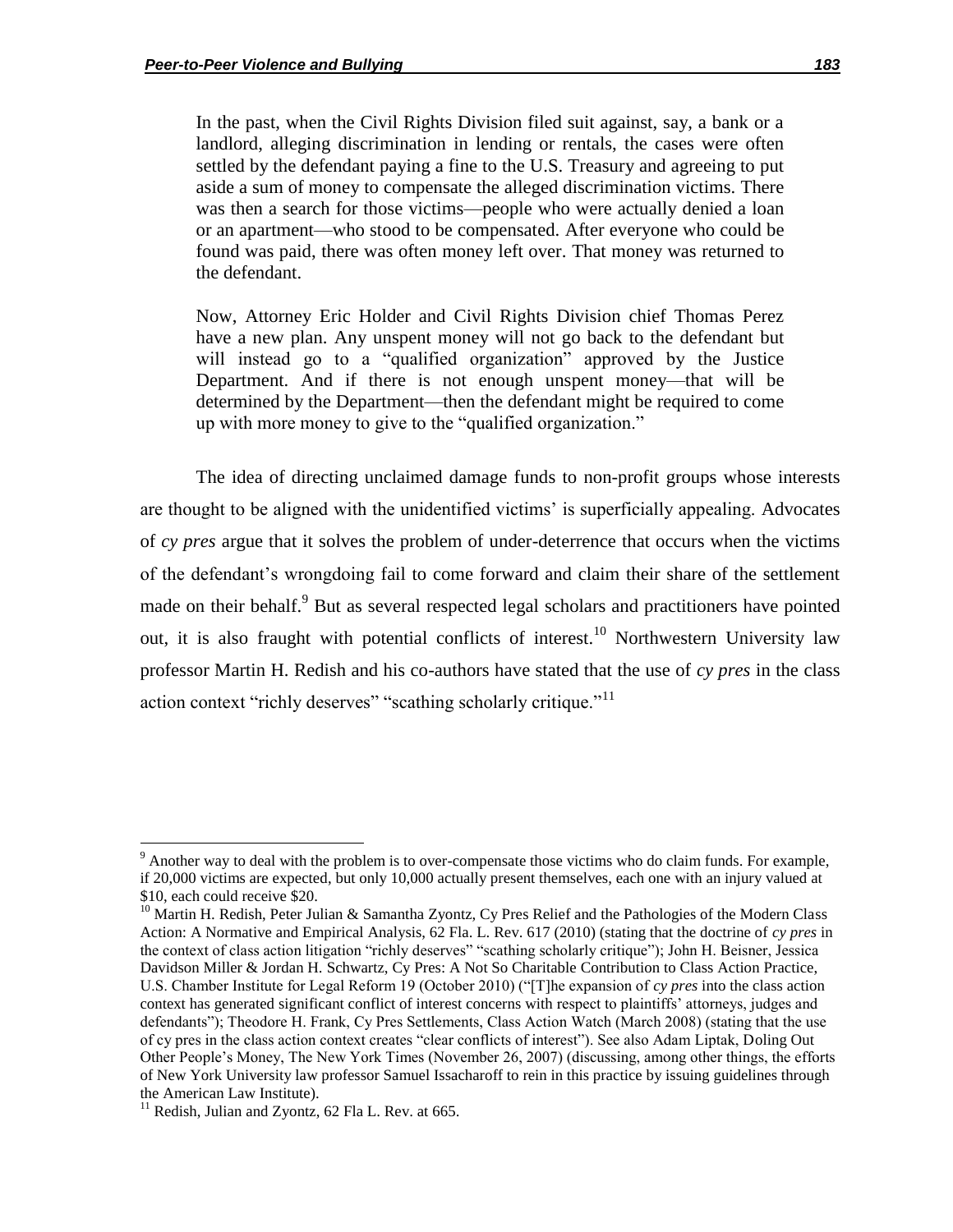The conflicts of interest are by no means unique to civil rights cases brought by the federal government on behalf of a class of victims. They are equally significant in private class actions. But they are nevertheless important in the governmental context: When the Civil Rights Division selects a non-profit organization to benefit from the settlement of a legal dispute, how does it make that selection? Are there safeguards in place to prevent organizations that are simply the personal favorites of Civil Rights Division officials or staff members from being selected? Have any of the organizations that have been selected in the past employed family or friends of Civil Rights Division employees (or former Civil Rights Division employees themselves)? Are non-profit organizations lobbying the Civil Rights Division to be included as fund recipients (as they are already lobbying courts in connection with private class actions)?<sup>12</sup> Is it appropriate for Civil Rights Division attorneys to be dispensers of political patronage on such a large scale? Has the Civil Rights Division come under pressure to bring the kind of legal action that is most likely to benefit these non-profit organizations rather than the kind of legal action that would best vindicate the national interest? Does the Civil Rights Division exert less effort to locate actual victims of wrongdoing when a favored non-profit group has been selected to receive any uncollected damages? All of these questions deserve answers.

Pursuant to the Commission's decision, the Commission's staff had researched the issue, prepared a discovery plan and drafted initial sets of interrogatories, which were then served on the Department of Justice. Everything was underway. The Commission had received a partial response from the Department of Justice and was expecting the remaining documents soon. But the terms of Chairman Gerald Reynolds and Commission Ashley Taylor, Jr.—both Bush appointees—expired at the end of 2010, and in early 2011 they were replaced by Chairman Martin Castro and Commissioner Roberta Achtenberg.<sup>13</sup> At its first opportunity, the newly-constituted Commission voted to abort the *cy pres* report, thus letting

 $\overline{a}$ 

 $12$  Adam Liptak, Doling Out Other People's Money, The New York Times (November 26, 2007) ( "The use of the cy pres doctrine in private class actions] gives rise to this unbelievable world that I was shocked to learn about, and I'm not easily shocked in litigation,' Professor [Samuel] Issacharoff [of New York University Law School] said. 'Charities hire lawyers to go lobby the judge for the extra money.'".

 $<sup>13</sup>$  In addition, Commissioner Arlan Melendez was replaced by Dina Titus and the seat held by Commissioner</sup> Michael Yaki was briefly unoccupied. Both Melendez and Titus were appointed on the recommendation of Senate Democratic Leader Harry Reid. Michael Yaki was later re-appointed on the recommendation of House Democratic Leader Nancy Pelosi.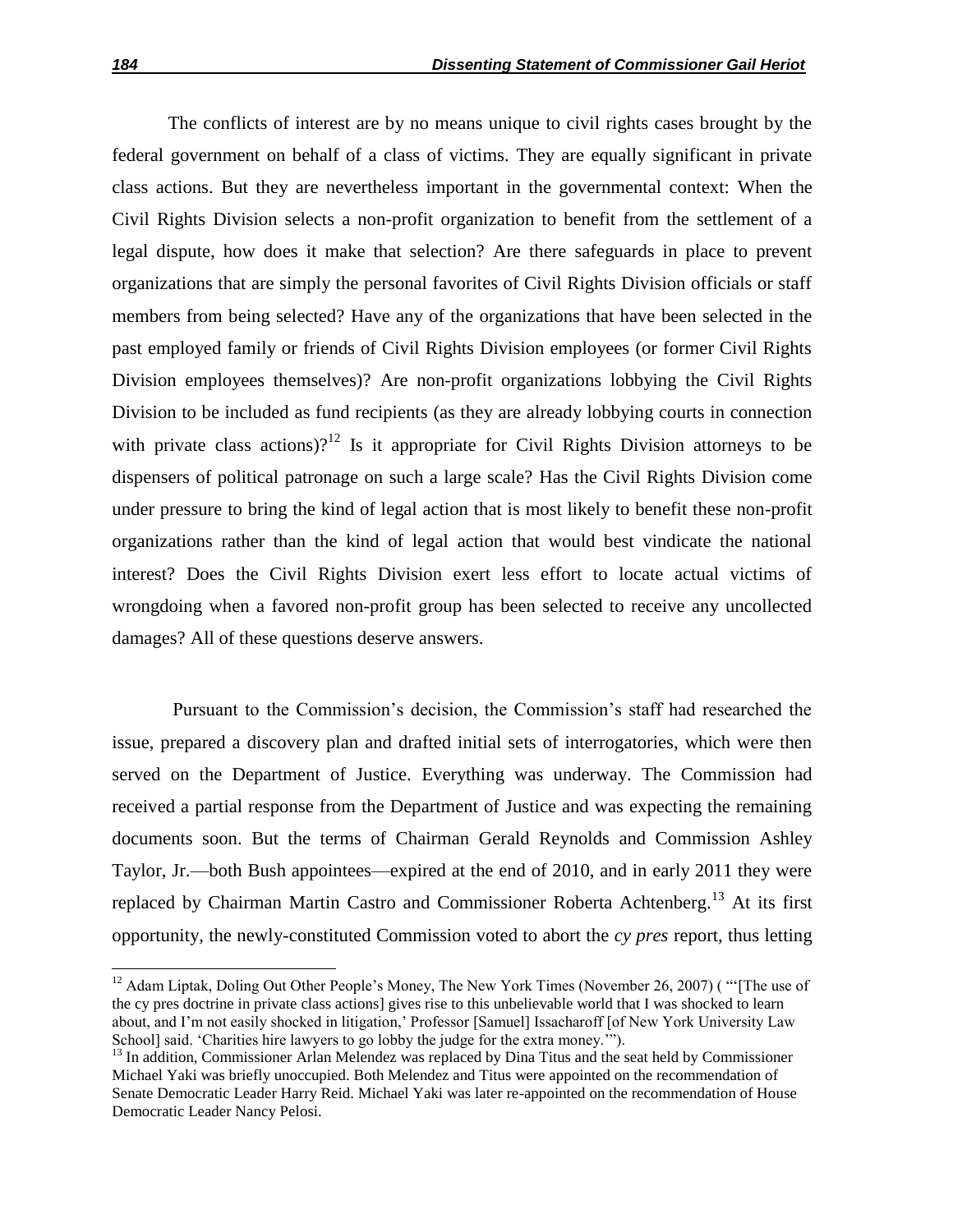$\overline{\phantom{a}}$ 

the Department of Justice off the hook in responding to the Commission's interrogatories. The bullying topic addressed in this report—a favorite topic of the current Administration- was hurriedly substituted, and the Commission staff had to start from scratch.<sup>14</sup>

This looks very bad. The Byron York article in the *Washington Examiner* at least implied that the Civil Rights Division under the leadership of Obama appointees may have engaged in questionable activities. Prominent legal scholars had agreed that the use of the *cy pres* doctrine in class actions creates a serious potential for conflicts of interest. The Commission's report was designed, among other things, to allow the Division to demonstrate that its procedures are sufficient to guard against these potential conflicts of interest and that no cronyism had taken place in recent past. One would think under the circumstances the Civil Rights Division would prefer that the report be completed, rather than leave the question of conflicts of interest on its part dangling. Nevertheless, the investigation was shut down by a change in personnel on the Commission shifting the balance of power to Obama appointees.<sup>15</sup>

<sup>&</sup>lt;sup>14</sup> See Statement of Chairman Martin R. Castro at 90 (quoting President Barack Obama at the White House Summit on Bullying Prevention on March 10, 2011).

The newly-constituted Commission also cancelled two other on-going investigations—one into discrimination against women in higher education and the other into race-neutral enforcement of civil rights laws at the Department of Justice, a project which began as an investigation of the Department of Justice's handling of a lawsuit against the New Black Panther Party for voter and poll worker intimidation. What all three projects had in common was each contained elements that were critical or potentially critical of the current Administration's policies. Put differently, in each case, the Commission was fulfilling its mission to be a civil rights watchdog. See supra at n. 4. For a discussion of the termination of the sex discrimination investigation, see Gail Heriot  $\&$ Alison Somin, Affirmative Action for Men?: Strange Silences and Strange Bed Fellows in the Public Debate Over Discrimination Against Women in College Admissions, Engage (2011) (forthcoming). <sup>15</sup> The vote to terminate the investigation was 4 to 3. Voting in favor of termination were Chairman Castro (appointed by President Obama), Commissioner Roberta Achtenberg (appointed by President Obama), Commissioner Dina Titus (appointed upon recommendation of Senate Democratic Leader Reid) and Vice Chair Thernstrom (appointed by President Bush, but who has caucused with Democrats for the past two years and votes with them except when it is clear her vote will not affect the outcome. I know of only one very minor exception to this rule since the Commission was re-constituted at the beginning of 2011). Voting against termination were Commissioner Peter Kirsanow (appointed by President Bush), Commissioner Todd Gaziano (appointed on recommendation of House Republican Leader Boehner), and me (appointed on recommendation of Senate Republican Leader McConnell).

Believing that the Civil Rights Division might be eager to demonstrate that its staff members had never funneled funds to an organization with which they had some personal relationship, that it had not become lackadaisical about finding the real victims of civil rights violations, and that its procedures for selecting the recipients of funds were designed to avoid the potential for conflicts of interest, my special assistant, with my encouragement and cooperation, sent the Department of Justice a Freedom of Information Act request on June 10, 2010. DOJ acknowledged receipt of the request on June 21. No documents have been produced to date.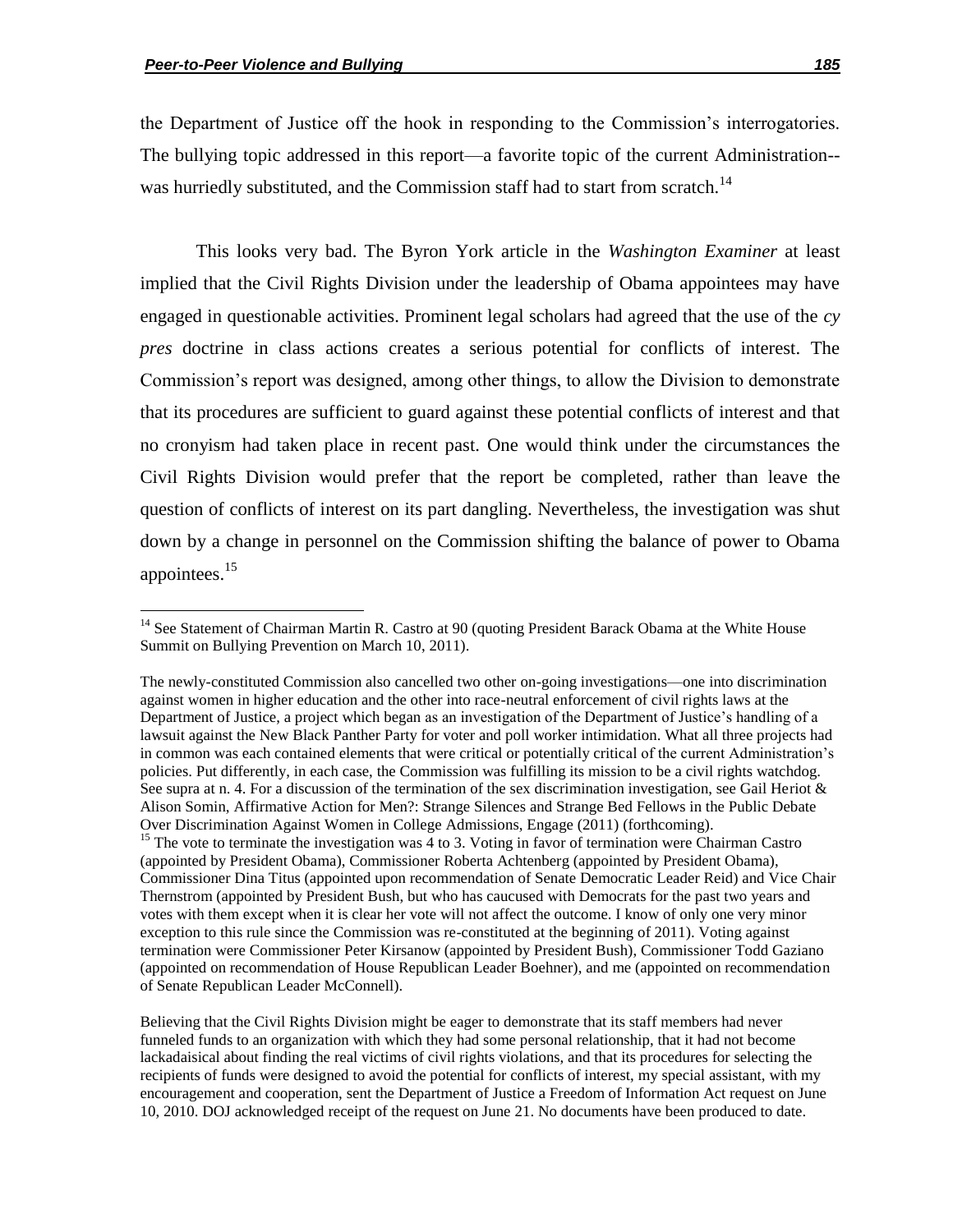Meanwhile, given the late date at which the bullying topic was selected, there has been no opportunity for the Commission to root out useful new information about bullying or about the method by which the Department of Education enforces its bullying policy.<sup>16</sup> I will therefore confine my remarks to a very general level.

#### *II. The Federal Government is Ill-Suited to the Role of Controlling Schoolyard Bullies.*

Remember when children used to say "Don't make a federal case out of it"? In those days, even fourth graders understood that not every problem is best dealt with at the federal level. These days, however, everything seems to be a federal case—even schoolyard bullies.

The point is not that bullying is unimportant. Few things are as important as ensuring that all our nation's children can attend safe schools that are conducive to learning. But, in the absence of extraordinary circumstances, the problem can only be dealt with effectively at the local level. Individual teachers and principals backed up by active parents, school boards, school district officials, and students themselves must be in charge. It is their battle to win or lose. They are the heroes in this story, not the Department of Education.

Dealing with bullies requires knowledge of particular personalities and situations. Only their teacher knows that when little Owen doesn't want to go out to recess, it is likely because the bigger kids—Benjamin and Elijah—have been harassing him and that he is too embarrassed to say so. Only the teacher knows that when little Chloe claims she has been bullied by her playmates, she is probably telling a tall tale, as she has done many times

A similar request was sent to the EEOC on June 10, 2011. An acknowledgment was sent on June 17. On August 17, my special assistant received a letter stating that the EEOC estimated that costs of searching for responsive documents would be over \$5,000. She and I are waiting for a response to her request for a fee waiver.

 $16$  Although Chapter 3 of the report purports to offer new information, what is there sheds no useful light on the question of whether the Department of Education is doing its job properly or on any other significant question. What it does is provide charts and counts for the sake of charts and counts. As my colleagues Commissioners Todd Gaziano and Peter Kirsanow point out in their Joint Dissent, it is unclear how many of the complaints counted in this chapter actually involve student to student harassment (as opposed to alleged harassment of a student by a teacher or other school official). There is also no attempt to assess how many of the voluntary resolution agreements discussed in that chapter were actually meritorious. See Joint Dissent of Commissioners Gaziano and Kirsanow at 132-33.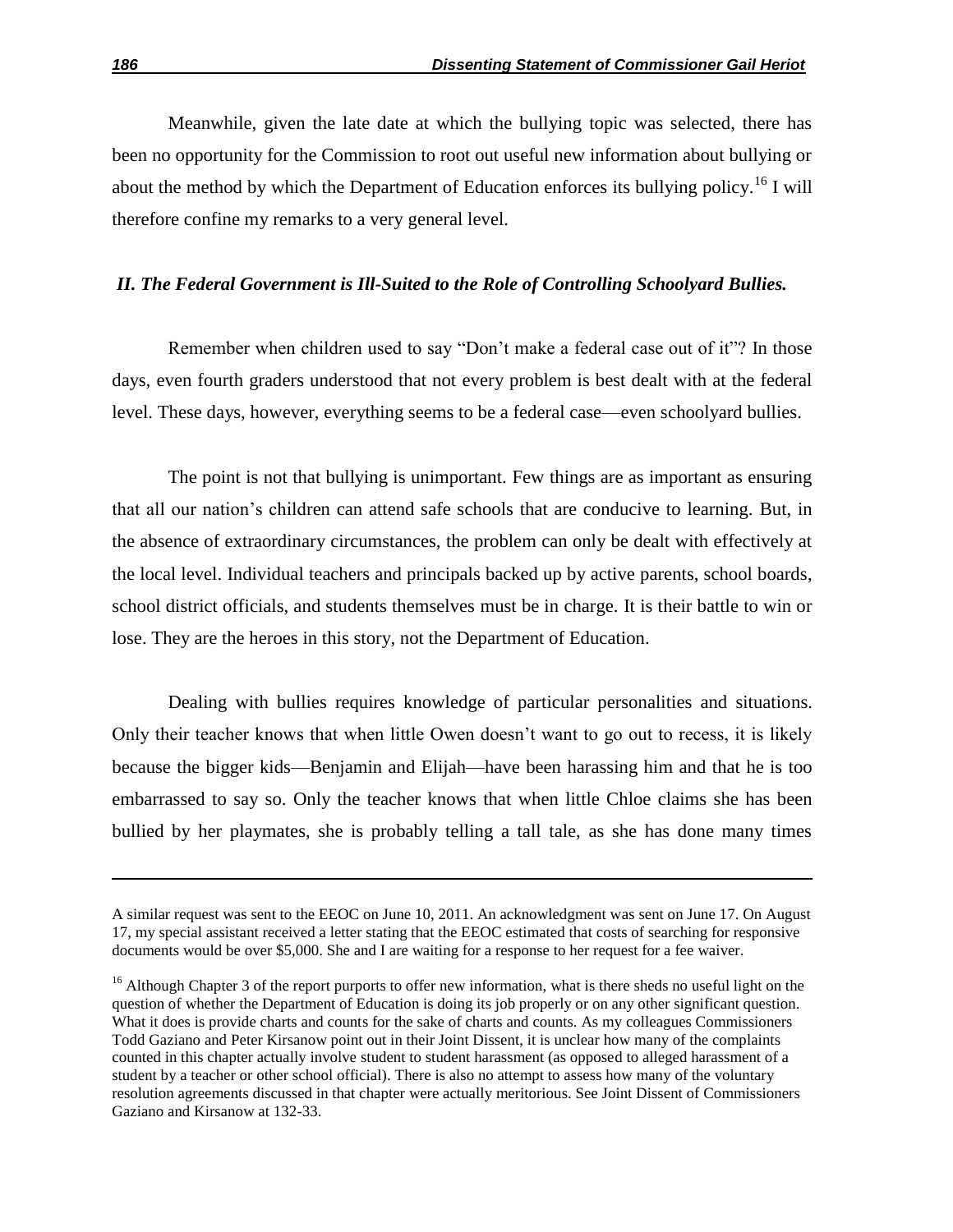$\overline{\phantom{a}}$ 

before. Teachers must act quickly and decisively at times, but they must also be careful and nuanced in dealing with their charges. In addition to knowing about the subjects they teach and how to teach them, they must possess the skills of both a psychologist and a police officer.

One could argue that any help in this regard should be welcome. But help from the 800-pound gorilla can be worse than no help at all. And that is what anything as large and powerful as the federal government inevitably is. The fact that it may be well-meaning is nice to know, but it shouldn't make anyone want to trust it with a china tea set.

It is not that 800-pound gorillas are never useful. When it comes to fighting a war or building an interstate highway system, such a creature is perhaps the perfect ally.<sup>17</sup> But helping school districts deal with discipline problems is a very different endeavor.

Local schools must do two things to satisfy the Department of Education: They must do the right thing in response to bullying motivated by race, sex, national origin or disability. Then they must be prepared to demonstrate with evidence that they have done the right thing. Sadly, in the real world, the latter task begins to overshadow the former. That is in the nature of bureaucracy. Teachers and principals must document the steps they have taken. Slowly, but unavoidably, the emphasis shifts from doing what the teacher and principal believe is the right thing to demonstrating that the school has done what the teacher and principal think some Department of Education official will think is the right thing. This is a shame. Their own judgment may have been imperfect—just like every other human being's on the planet Earth—but it is better informed than the Department of Education's and hence much more

 $17$  Certainly, there are times when coordination at the national level is crucial. But no such coordination is necessary for dealing with bullies. And even if it were necessary, the federal government is not offering it. Rather, it offers fragmentation. Federal law confers jurisdiction to act on the Department of Education only when bullying is a manifestation of race, sex, national origin, or disability discrimination. There are ways in which bullying on these grounds may differ from bullying on other grounds. But it is unclear why anyone would want a school to have one method for responding to a bully who is harassing his victim because the victim is nearsighted or his parents are from Ukraine and another one for when the bully is motivated by the fact that his victim is homely, nerdish or socially awkward.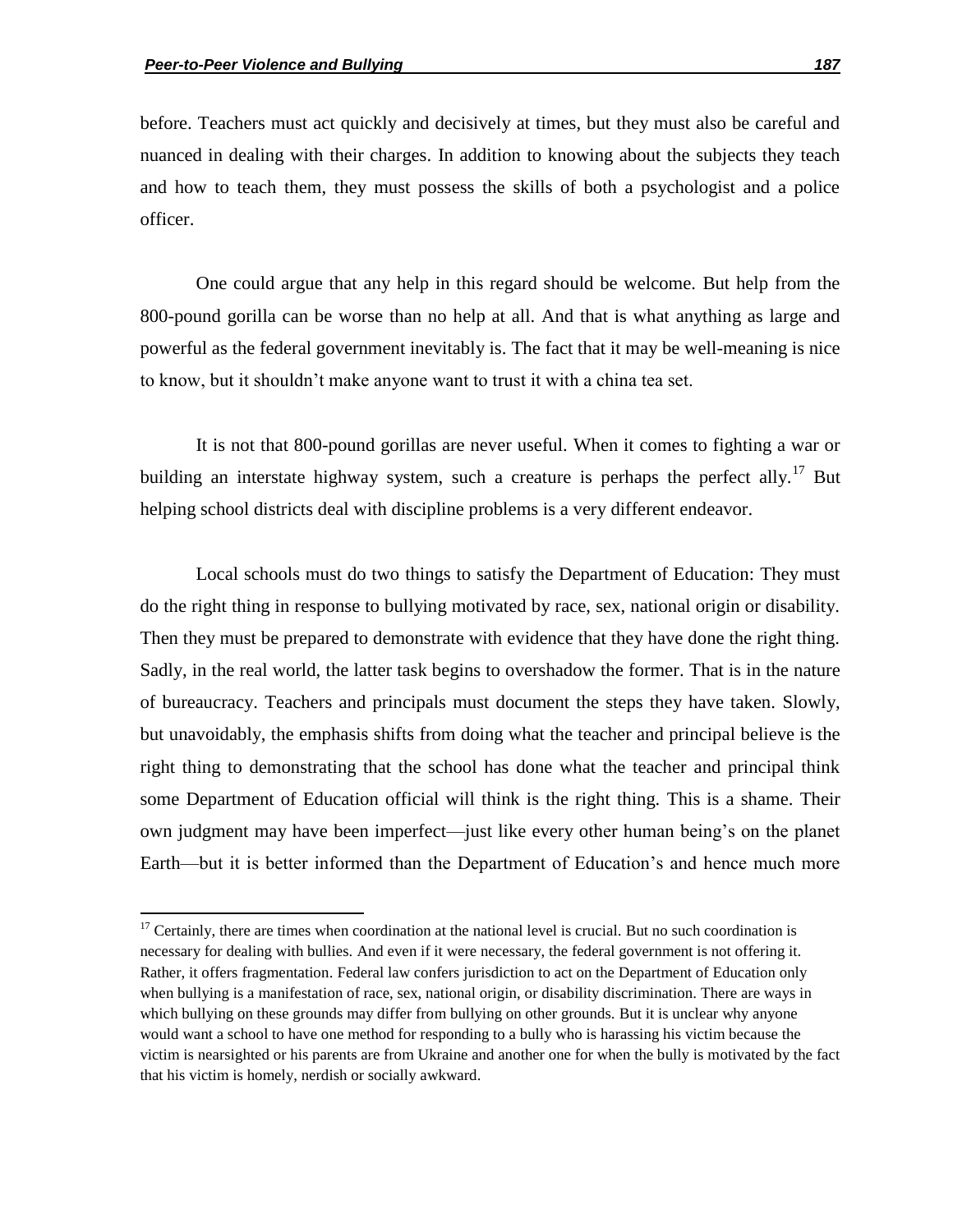likely to be on target. Like every other person in a position of authority, teachers and principals may need some supervision. But it is better for that supervision to come from someone closer to the situation than from the Department of Education.

For a sense of how policies like the Department of Education's bullying policy have worked in the past, one need only look to its very similar sexual harassment policy and the zero tolerance rules that have evolved from it: $^{18}$ 

In 1964, the kind of race and sex discrimination in employment that people most readily thought of was not subtle. Newspapers in the South routinely categorized their "Help Wanted" ads as "Help Wanted—White" and "Help Wanted – Colored," and "Help Wanted—Male" and "Help Wanted—Female" ads were common almost everywhere. Nevertheless, Title VII's text does not prohibit only gross discrimination; it prohibits discrimination. When confronted with the question of whether Title VII prohibits an employer from maintaining a working environment that is so hostile to a particular race (or to one sex) that few members of that group would be willing to expose themselves to it, the Supreme Court and other courts rightly ruled that it may. See Meritor Savings Bank v. Vinson, 477 U.S. 57 (1986)(sex); Rogers v. EEOC, 454 F.2d 234 (5<sup>th</sup> Cir. 1971), cert. denied, 406 U.S. 957 (1972)(race).

This did not result in an immediate explosion of cases. At the time, Title VII plaintiffs could sue for back pay or for an injunction requiring that the offending conduct stop. But they could not sue for emotional distress damages. As a result, an employee who had been harassed would be unlikely to sue unless things were so bad that she had quit or the employer refused to rectify something that mattered to her enough to get an injunction. Small grievances—both valid and invalid—were more likely to be left to the ordinary give and take of the workplace. All this changed in 1991 when Title VII was amended to allow money damages (instead of just back pay) and punitive damages. Changes in remedies frequently lead to profound changes in the way the substantive law is interpreted and applied. It was in 1991 that journalists (and even comedians) began to make fun of some of the comparatively trivial cases that employers had to contend with. See, e.g., Nat Hentoff, Sexually Harassed by Francisco Goya, Wash. Post. (Dec. 27, 1991)(copy of Goya's Naked Maja removed from classroom where it had hung for years after professor said it harassed her).

Meanwhile, as sexual harassment prevention was becoming part of the zeitgeist, cases brought under Title IX, which covers educational institutions receiving federal funds, began to be filed too. See Franklin v. Gwinnett

 $\overline{a}$ 

 $18$  While the Department of Education uses the word "bullying" in addition to "harassment" in describing its policy, the policy is essentially a harassment policy and draws on court decisions relating to sexual harassment for its justification. See Dear Colleague Letter of October 26, 2010 from Russlynn Ali, Assistant Secretary for Civil Rights, U.S. Department of Education.

A few words on how sexual harassment law in connection with Title VII has driven harassment law generally are in order: In 1964, when both Title VI (prohibiting race, color and national origin discrimination in federallyassisted programs) and Title VII (prohibiting race, color, sex, religion and national origin discrimination in public and private employment) were passed as part of the Civil Rights Act of 1964, the latter was considered much more significant. An entirely new federal agency—the EEOC—was created to administer the law, and it was clear from the beginning that a private cause of action would lie. Deputy Attorney General Nicholas deBelleville Katzenbach estimated in two letters to Emmanuel Cellar, Chairman of the Committee on the Judiciary of the House of Representatives, both dated February 6, 1964, that Title VI would require only three employees and a budget of \$62,510. Title IV (school desegregation) on the other hand was estimated to require 150 employees and a budget of \$10,752.560, while Title VII was expected to require 155 employees and a budget of \$3,875,000. Title IX, part of the Educational Amendments Act of 1972, prohibiting sex discrimination by educational institutions receiving federal financial assistance, was passed eight years later.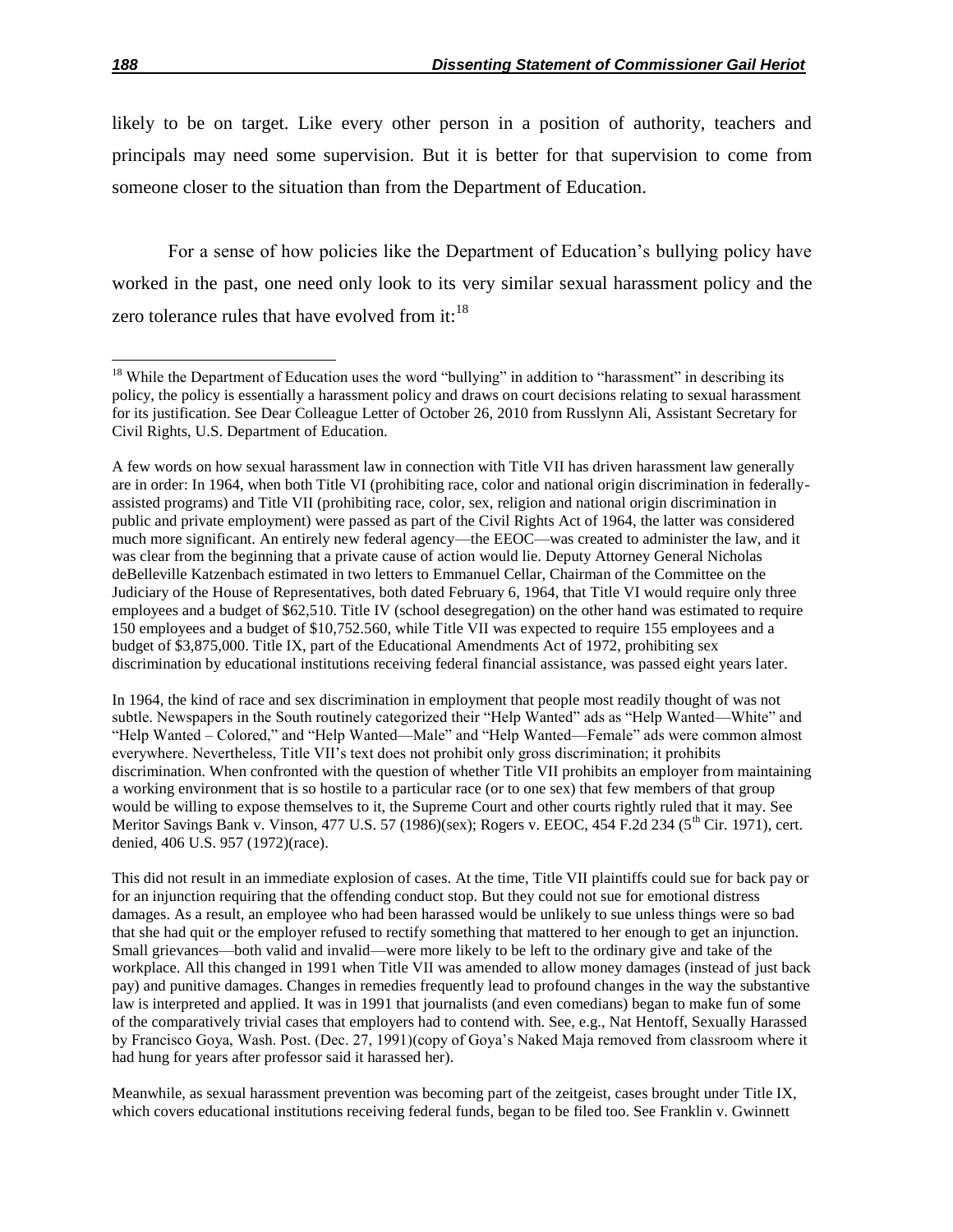$\overline{\phantom{a}}$ 

- Two middle school students—Cory M. and Ryan C., both 13, were arrested and charged with a *crime* at Patton Middle School in McMinnville, Oregon for slapping girls' posteriors in an exuberant greeting in February of 2007.<sup>19</sup>
- Seven-year-old Randy C. saw another child hitting a fellow first-grader's buttocks, so he did it too at Potomac View Elementary School in Woodbridge, Maryland in February of 2009. The principal called the police on him.<sup>20</sup>

County Public Schools, 503 U.S. 60 (1992)(holding that a case for money damages may be brought under Title IX for teacher's sexual harassment of student). Like the Title VII cases, once monetary damages became available, some of the Title IX lawsuits were trivial. See, e.g., Nevermore for Poe Film, Lawsuit Says, San Francisco Examiner (Aug. 30, 1994)(teenager sues for sexual harassment under Title IX after English teacher showed movie based on Edgar Alan Poe's classic short story "The Pit and the Pendulum").

The Department of Education was very much part of the zeitgeist that availability of money damages had helped create. On March 13, 1997, it upped the ante by issuing Sexual Harassment Guidance: Harassment of Students by School Employees, Other Students or Third Parties. That guidance made it clear that a school that did not come down hard on what the Department of Education considered sexual harassment might find itself the subject of a federal investigation. In the years that followed, the zero tolerance rules enforced against tiny tots began to appear. See also Sexual Harassment Panda, South Park Episode No. 37 (July 7, 1999)(comic treatment of an elementary school's sexual harassment policy).

In Gebser v. Lago Vista Independent School District, 524 U.S. 274 (1998), the Supreme Court gave muchneeded clarification to the law by holding that damages may not be recovered for a case of teacher-on-student sexual harassment unless a school district official with authority to take corrective action had actual notice of the harassment and was deliberately indifferent. See Burlington Industries, Inc. v. Ellerth, 524 U.S. 742 (1998)(imposing similar requirements in Title VII case).

In 2000, in the case of Davis v. Monroe County Board of Education, 526 U.S. 629 (2000), the Supreme Court further clarified by holding that in addition to the limitations in *Gebser*, damages for student-on-student sexual harassment are available from the school district only when the harassment was so severe, pervasive and objectively offensive that it could be said to deprive the victim of access to the educational opportunities or benefits provided by the school."

In response to *Gebser* and *Davis*, the Department of Education was obliged to issue a new guidance in January of 2001, entitled *Revised Sexual Harassment Guidance: Harassment of Students by School Employees, Other Students, or Third Parties*.

I agree with my colleagues, Commissioners Gaziano and Kirsanow, that the current Dear Colleague Letter goes far beyond *Gebser* and *Davis* by making a school district responsible for (1) harassment/bullying not just that some responsible party knew about but that some responsible party should have known about; (2) student-onstudent harassment/bullying that is not just "severe, pervasive *and* objectively offensive" but "severe, pervasive *or* persistent;" and (3) student-on-student harassment/bullying that "*interferes with or limits* a student's ability to participate in or benefit from the services, activities, or opportunities offered by a school" instead of the Supreme Court's standard of harassment/bullying that "*deprives* the victims of access to educational opportunities or benefits provided by a school.‖ (Emphasis supplied). See Joint Dissent of Commissioners Gaziano and Kirsanow at 139-45. Indeed, it appears to me that the letter goes beyond any fair reading of Title VI or Title IX.

<sup>19</sup> Scott Michels, Boys Face Sex Trial for Slapping Girls' Posteriors, ABC News (July 24, 2007). <sup>20</sup> Juju Chang, Alisha Davis, Cole Kazdin and Olivia Sterns, First-Grader Labeled a Sexual Harasser: Has Zero-Tolerance for Sexual Harassment in Schools Gone Too Far?, ABC News (Feb. 19, 2009).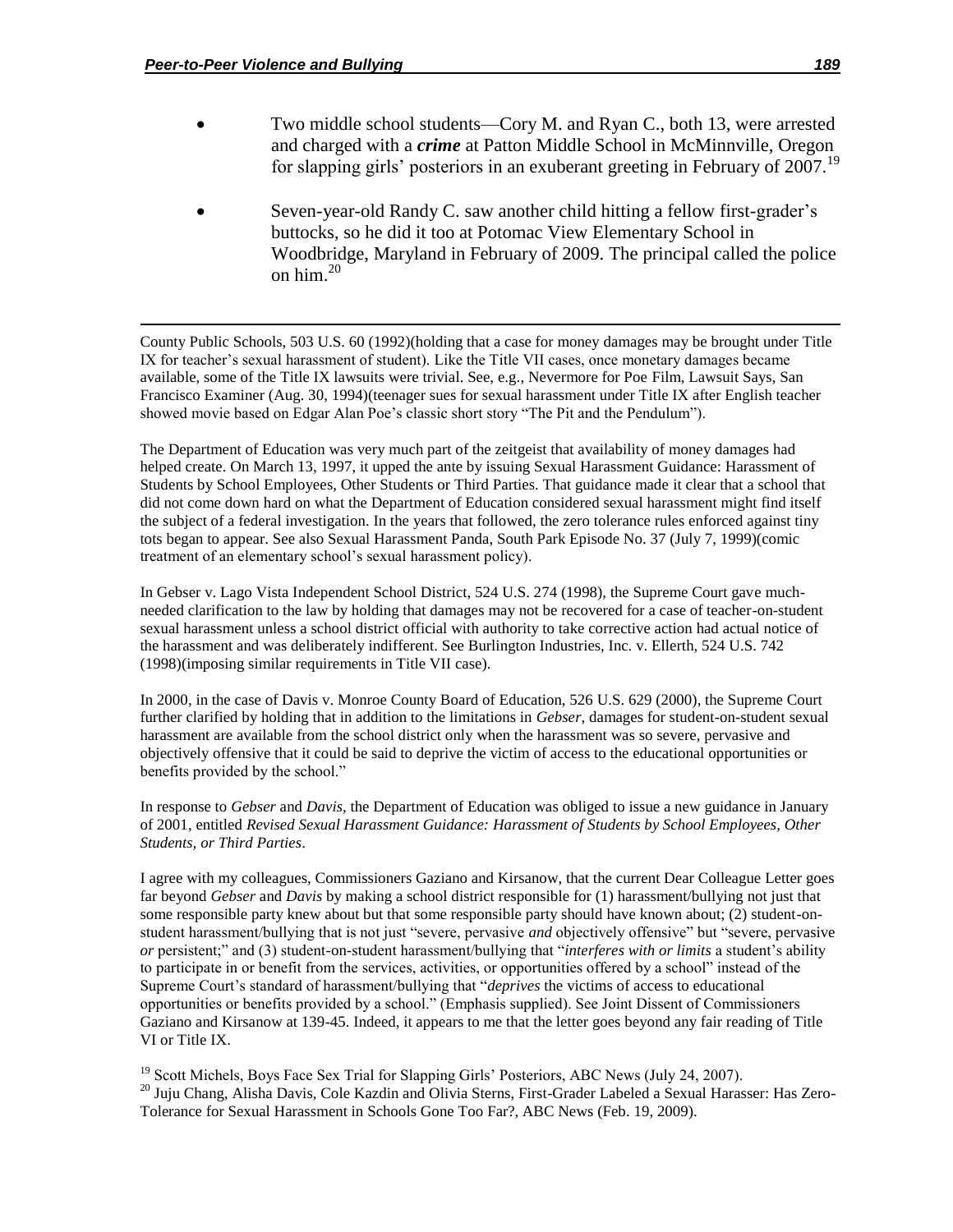- A five-year-old Hagerstown, Maryland boy was written up for sexual harassment for pinching girls' rear ends in the hallway at Lincolnshire Elementary School. Indeed, 28 kindergarteners were suspended for sex offenses, including 15 cases of sexual harassment in the 2005-2006 school year. 21
- In December of 2006, a 4-year-old Waco, Texas boy was suspended for hugging a teacher's aide and rubbing his face in her chest.<sup>22</sup>
- At Downey Elementary School in Brockton, Massachusetts, a 6-year-old was suspended for three days after he put two fingers inside a fellow firstgrader's waist band. He told his mother that the girl had touched him first.<sup>23</sup>
- A 6-year-old in Greer, South Carolina was accused of sexually harassing his kindergarten teacher, because he told one of his classmates that he liked looking at her behind. $^{24}$
- According to the Maryland Department of Education, 166 elementary school students were suspended in the 2007-2008 school year for sexual harassment, including three pre-schoolers, 16 kindergarteners and 22 first graders. In Virginia, 255 elementary students were suspended for offensive sexual touching in that same year.<sup>25</sup>

One could argue that these school districts have simply misinterpreted what the Department of Education requires. But that is no answer. It is in the nature of distant bureaucracies that their edicts will be misinterpreted. One can argue that schools shouldn't make such mistakes, but that is no more useful than King Canute's command that the tides recede. The fact is that people make fewer mistakes when they rely upon their own common

l  $21$  Yvonne Bynoe, Is that 4-Year-Old Really a Sex Offender?, The Washington Post (Oct. 21, 2007). According to the article, school spokeswoman Carol Mowen said, "It's important to understand a child may not realize that what he or she is doing may be considered sexual harassment, but if it fits under the definition, then it is, under the state's guidelines."" These state guidelines were promulgated in an effort to comply with federal civil rights law.

 $^{22}$ Id.

<sup>&</sup>lt;sup>23</sup> Gitika Ahuja, First-Grader Suspended for Sexual Harassment: Boy's Mother Says He's Too Young to Even Understand the Accusation, ABC News (February 9, 2006). The article reports: "In a statement, Brockton Superintendent of Schools Basan Nembirkow said the district takes 'all allegations of sexual harassment very seriously. An investigation is always conducted when reports of sexual harassment arise. Principals are trained to handle these difficult situations and they are assisted, as needed, by the district's sexual harassment officer in handling each situation."

<sup>&</sup>lt;sup>24</sup> 6-Year-Old Boy Accused of Sexual Harassment, WSPA-7-On-Your-Side (April 4, 2008).

<sup>25</sup> Juju Chang, Alisha Davis, Cole Kazdin and Olivia Sterns, First-Grader Labeled a Sexual Harasser: Has Zero-Tolerance for Sexual Harassment in Schools Gone Too Far?, ABC News (Feb. 19, 2009).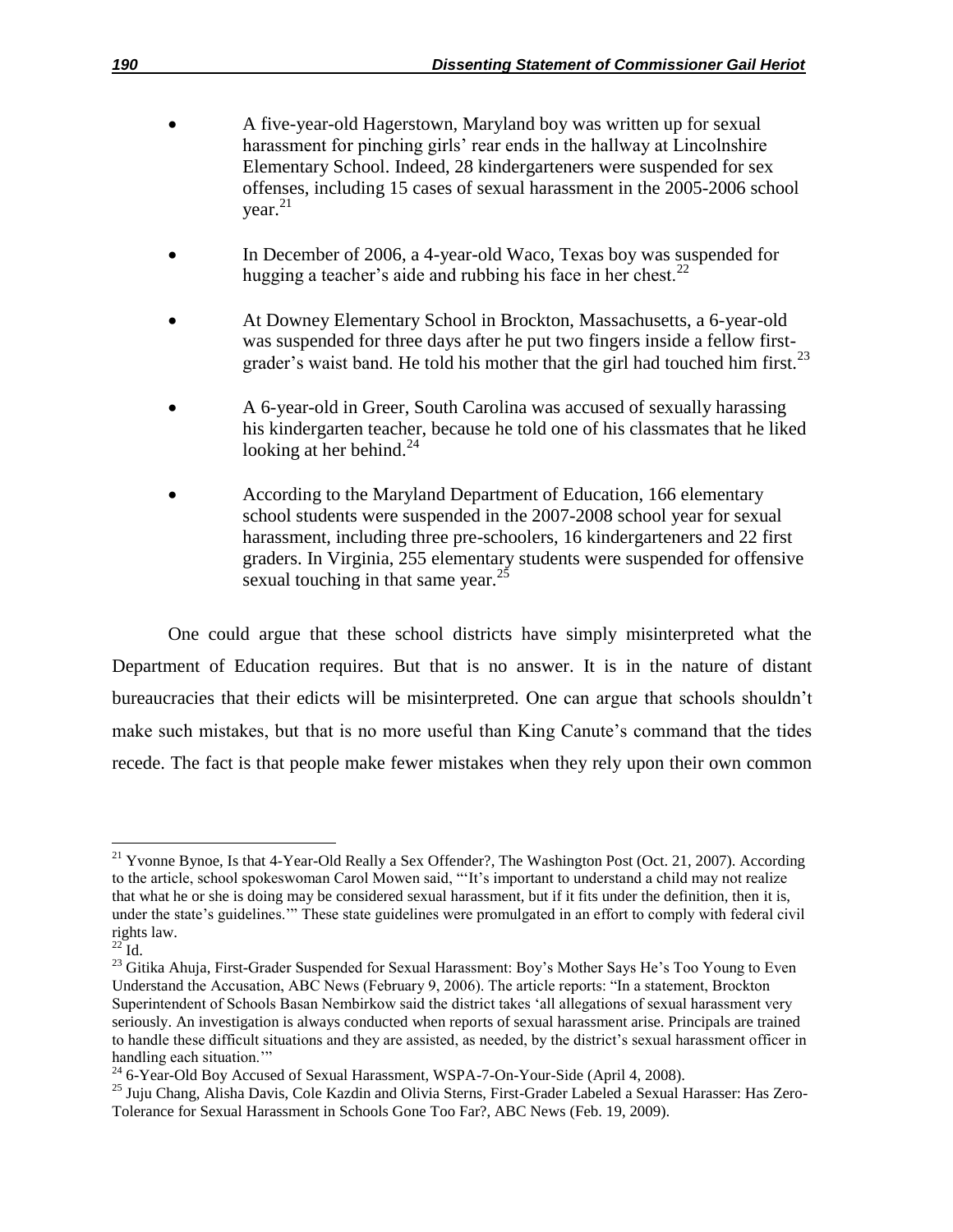sense than when they try to please some distant bureaucracy. Indeed, that is part of why it is not a good idea to make everything a federal issue.

The problem is structural. If a school district attracts the attention of the Department of Education and is forced to submit to an investigation, it is going to cost it enormous resources. Lawyers will have to be consulted, and considerable staff time will have to be devoted to dealing with an investigation. The object of the game therefore is to avoid such attention. It is natural for a school district to implement a policy that leans over backwards to avoid trouble.

A policy that leans over backwards to avoid one kind of risk will inevitably pay insufficient heed to a countervailing consideration. In the case of sexual harassment policies, young children who cannot even spell "sexual harassment" have been needlessly traumatized. Their educations have been interrupted by uncalled-for suspensions. And these well-publicized cases involving kindergartners and first graders are unlikely to show the full extent of the problem. There are likely lots of cases that are not quite as perfect for media ridicule as the tiny tot cases, but in which an injustice was nevertheless done.<sup>26</sup> In the end, the greatest casualty of the Department of Education's war may turn out to be the easy-going relations between the sexes that have been characteristic of American culture for a long time. When young people have to be careful about what they say or do around the opposite sex, the result is likely to be that they say and do less.

In the case of the bullying policy, the neglected countervailing consideration may turn out to be the First Amendment. As then-judge Samuel Alito stated in *Saxe v. State College Area School District*: 27

There is no categorical "harassment exception" to the First Amendment's free speech clause.

…

 $26$  I have asked the Commission to look into this issue, but have so far been unsuccessful in persuading a majority of the commissioners to do so.

 $27$  240 F.3d 200, 204, 206 (3d Cir. 2001).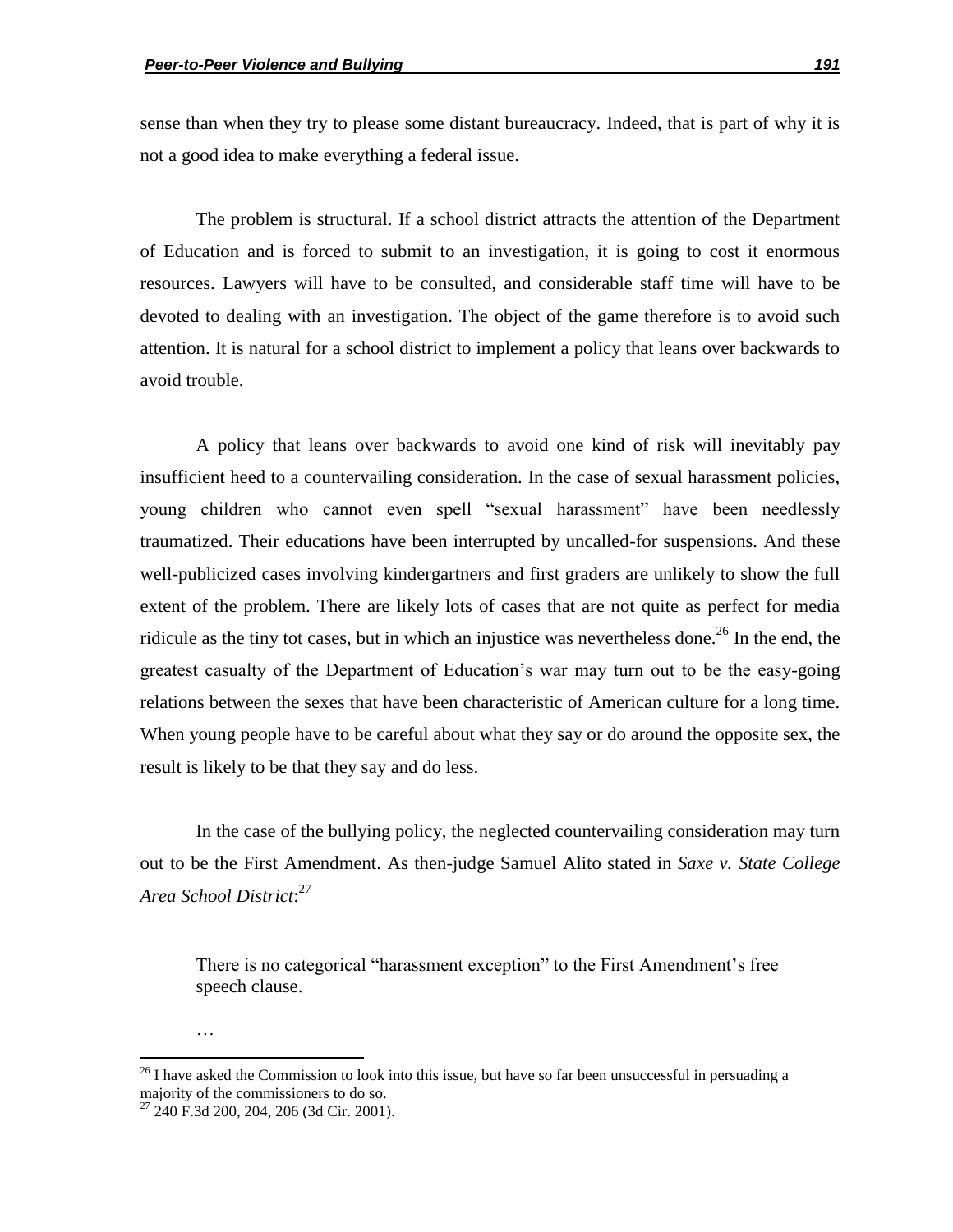There is of course no question that non-expressive, physically harassing conduct is entirely outside the ambit of the free speech clause. But there is also no question that the free speech clause protects a wide variety of speech that listeners may consider deeply offensive, including statements that impugn another's race or national origin or that denigrate religious beliefs.

To be sure, First Amendment protections operate a little differently in school settings than they do in the marketplace. But they operate nonetheless—especially in this case, given, as Professor Eugene Volokh pointed out in his written testimony, that the Department of Education's Dear Colleague Letter appears to cover certain off-campus speech as well as oncampus speech.<sup>28</sup> There is, however, no federal agency that actively protects students' First Amendment rights.<sup>29</sup> As a result, the incentive is for schools to give these rights a lower priority.

Anyone who has followed higher education over the last couple of decades knows that college campuses have been home to serious controversies over First Amendment rights.<sup>30</sup> It is one of life's crueler ironies that colleges and universities—the very institutions that should hold freedom of expression most dear—have instead led the charge against those rights.<sup>31</sup> In his testimony, Professor Volokh recounted many illustrative incidents; many

<sup>&</sup>lt;sup>28</sup> Bethel School Dist. No. 403 v. Fraser, 478 U.S. 675 (1986); Tinker v. Des Moines Indep. School Dist., 398 U.S. 503 (1969); Saxe v. State College Area School Dist., 240 F.3d 200 (3d Cir. 2001). Commissioner Yaki's Statement is devoted almost exclusively to the proposition that the Constitution sometimes permits and indeed sometimes requires that children be treated differently from adults. No one denies this—although the cases he cites for that proposition do not always stand for it. See, e.g. Jacobson v. Massachusetts, 197 U.S. 11 (1905)(upholding Massachusetts' compulsory vaccination law against an adult plaintiff). By the same token, however, no serious student of the law can deny that while the Supreme Court has recognized limits on the application of the First Amendment to school children, it has also recognized that school children have First Amendment rights at school and outside of school in the same cases. See Tinker, 393 U.S. at 506 ("It can hardly be argued that either students or teachers shed their constitutional rights to freedom of speech or expression at the schoolhouse gate."). Commissioner Yaki's Statement does not deal with this at all. Nor does it deal with the question of whether the Department of Education has or should exercise the authority to regulate public or private schools in the manner it purports to do in its Dear Colleague Letter.

 $29$  The only organization I know of that specializes in protecting the First Amendment and academic freedom rights of faculty and students on college and university campuses is the Foundation for Individual Rights in Education (FIRE). Although some of the cases that FIRE litigate may lead to judicial decisions that affect K-12 public schools, FIRE works primarily on safeguarding the individual rights of university students rather than on defending those of younger students. Sadly, its staff is also tiny. But see William Shakespeare, Henry V, act iv, scene iii (c. 1598).

 $30$  See, e.g. Jon B. Gould, Speak No Evil: The Triumph of Hate Speech Regulation (2005).

<sup>31</sup> See, e.g., Mari Matsuda, Charles R. Lawrence III, Richard Delgado and Kimberle Williams Crenshaw, Words that Wound: Critical Race Theory, Assaultive Speech and First Amendment (1993) (advocating hate speech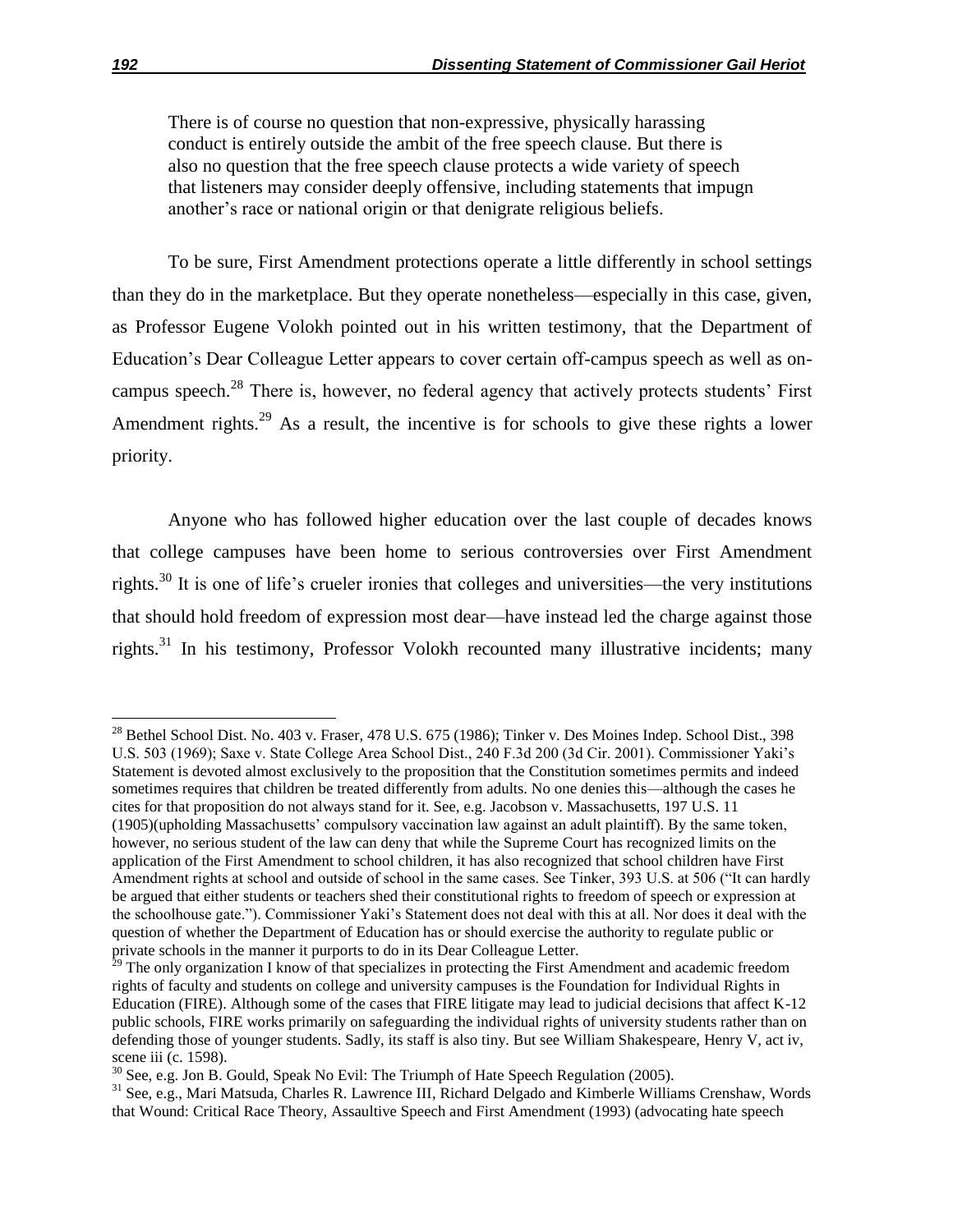$\overline{\phantom{a}}$ 

more could be told. The Department of Education's Dear Colleague letter is likely to push K through 12 education a little further down the path that higher education has recently followed.<sup>32</sup>

Bureaucratic solutions are not the answer to every problem. The power of the federal government is a tool like any tool and should be used only in the right situation. For example, more than forty years ago the Department of Health, Education and Welfare (predecessor to the current Department of Education) performed an invaluable service in conjunction with the Department of Justice in coercing recalcitrant schools districts into desegregating. It had been a decade since *Brown v. Board of Education*, and many schools were just as segregated as they had been before that decision. Armed with Titles IV and VI of the Civil Rights Act of 1964, they indeed came down on these school districts like the proverbial 800-pound gorilla. Such a solution was necessary and altogether appropriate under the circumstances.<sup>33</sup>

[S]ome aspects of the law are so general that civil rights lawyers are concerned about how schools will apply it. The law, for example, defines one form of bullying as "repeated use" of a written, verbal, or physical act that "causes physical or emotional harm to the victim."

By that standard, said Gavi Wolfe, legislative counsel for the American Civil Liberties Union of Massachusetts, a student who calls another student "loser" twice on the school bus and hurts the youngster's feelings could qualify as a bully. A bus driver who heard the remarks would have to report them to school officials, who would then have to contact the parents of both children and take appropriate disciplinary action.

Harvey A. Silverglate, a well-known Boston civil rights lawyer, said, "School authorities are going to overreact, and we're going to have a firestorm of administrative actions against kids for saying this that are merely slightly unpleasant but do not qualify as bullying or harassment or any such thing."

 $33$  It has its costs, of course. Once such a bureaucracy is put in place, it is very difficult to dispense with it, even if the need for it diminishes. Such are the consequences of history.

codes); Richard Delgado and Jean Stephancic, Must We Defend Nazis?: Hate Speech, Pornography and the New First Amendment (1999) (same).

Higher education is not the only place where serious First Amendment controversies have erupted in the last decade. Professor David E. Bernstein has written about the use of federal employment discrimination law to limit free expression in the workplace. See David E. Bernstein, You Can't Say That!: The Growing Threat to Civil Liberties from Anti-Discrimination Laws (2003) (discussing sexual harassment law's effect upon the workplace).

<sup>&</sup>lt;sup>32</sup> State anti-bullying initiatives may also have this effect. See Jonathan Saltzman, Antibully Law May Face Free Speech Challenges, The Boston Globe (May 4, 2010). That article stated: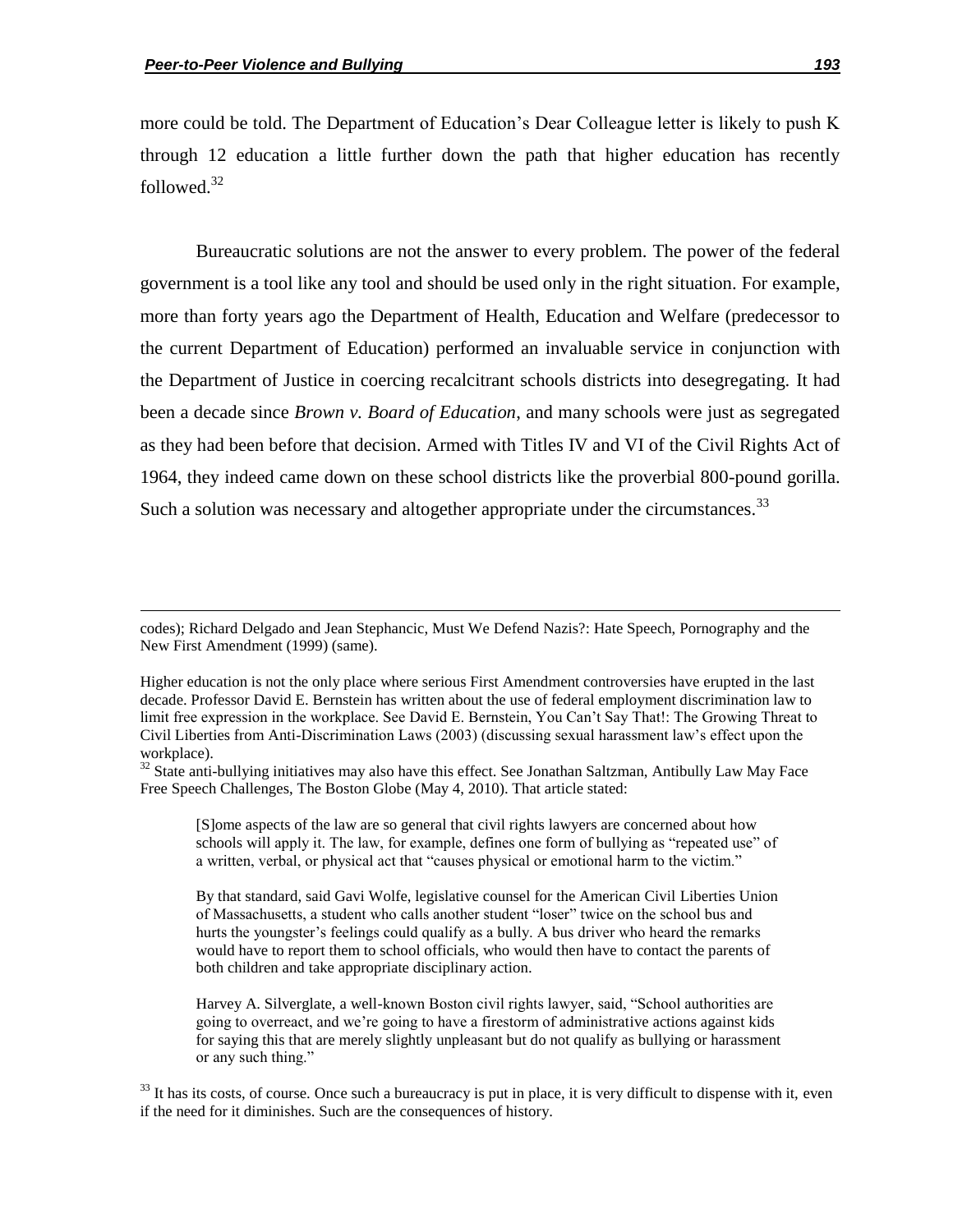This is not 1964. There is no credible evidence that any school district in the nation is pro-bully. Mistakes happen; teachers and principals have not always done the right thing.<sup>34</sup> But these mistakes are not less likely to happen with vigorous federal oversight. Indeed, I believe they are more likely to happen. Under the circumstances, a lighter touch that the Department of Education's Dear Colleague Letter offers is called for.

# *III. Nothing in the Statements of the Commission Members Who Voted for the Report Justifies Making a Federal Issue Out of Schoolyard Bullying.*

Chairman Castro rightly states in his Statement that "each of us, regardless of our Party affiliation or our political ideology, wants to have communities and schools that are safe for our children, regardless of their race, national origin, sex, religion, disability status or sexual orientation. Where we may differ is how to accomplish that goal."<sup>35</sup> But he draws very different conclusions from that statement than I do. To me, the fact that we all agree we want safe schools for our children means that the aggressive federal oversight represented by the Department of Education's Dear Colleague Letter is unnecessary and will likely be counterproductive. Different school districts, indeed different teachers and principals, should take different approaches to the problem, and they should learn from each other's successes and failures. Meanwhile, creating media events like our May 13, 2011 briefing for the sake of media events is a job that can and should be left to the politicians.  $36$ 

 $\overline{a}$ 

<sup>&</sup>lt;sup>34</sup> The case in South Philadelphia described at our briefing by Helen Gym of Asian Americans United may well be an example.

<sup>&</sup>lt;sup>35</sup> Statement of Chairman Martin R. Castro at 90. It is useful to note that forty seven years ago, Chairman Castro could not have made a similar statement about the education issue of the day. It was not true that everyone wanted to ensure that African American students had the right to attend the same schools as their peers, regardless of race. That is why federal intervention was useful: The Fourteenth Amendment was being flouted. There is nothing remotely analogous to the massive resistance to Brown v. Board of Education today. There have many disagreements about education policy, but there are no adults outside homes for the criminally insane who don't want all the nation's children to have a safe place to learn.

<sup>&</sup>lt;sup>36</sup> Everyone's heart goes out to Ms. Aaberg, the mother of Justin Aaberg, the 15-year-old student from the Anoka High School in Anoka, Minnesota, who took his own life on July 9, 2010 during the summer vacation between his freshman and sophomore years. But when bereaved relatives testify before a commission about their grief, care must be taken to prevent the proceedings from degenerating into political theater. In our case one of our Commission members used Ms. Aaberg's testimony as a club to attempt to discourage one of our other witnesses—Francisco M. Negron, Jr., general counsel to the National School Boards Association—from testifying candidly. Mr. Negron was kind enough to inform us of the kinds of problems school boards face in trying to satisfy the federal mandate on bullying. Commissioner Yaki responded this way: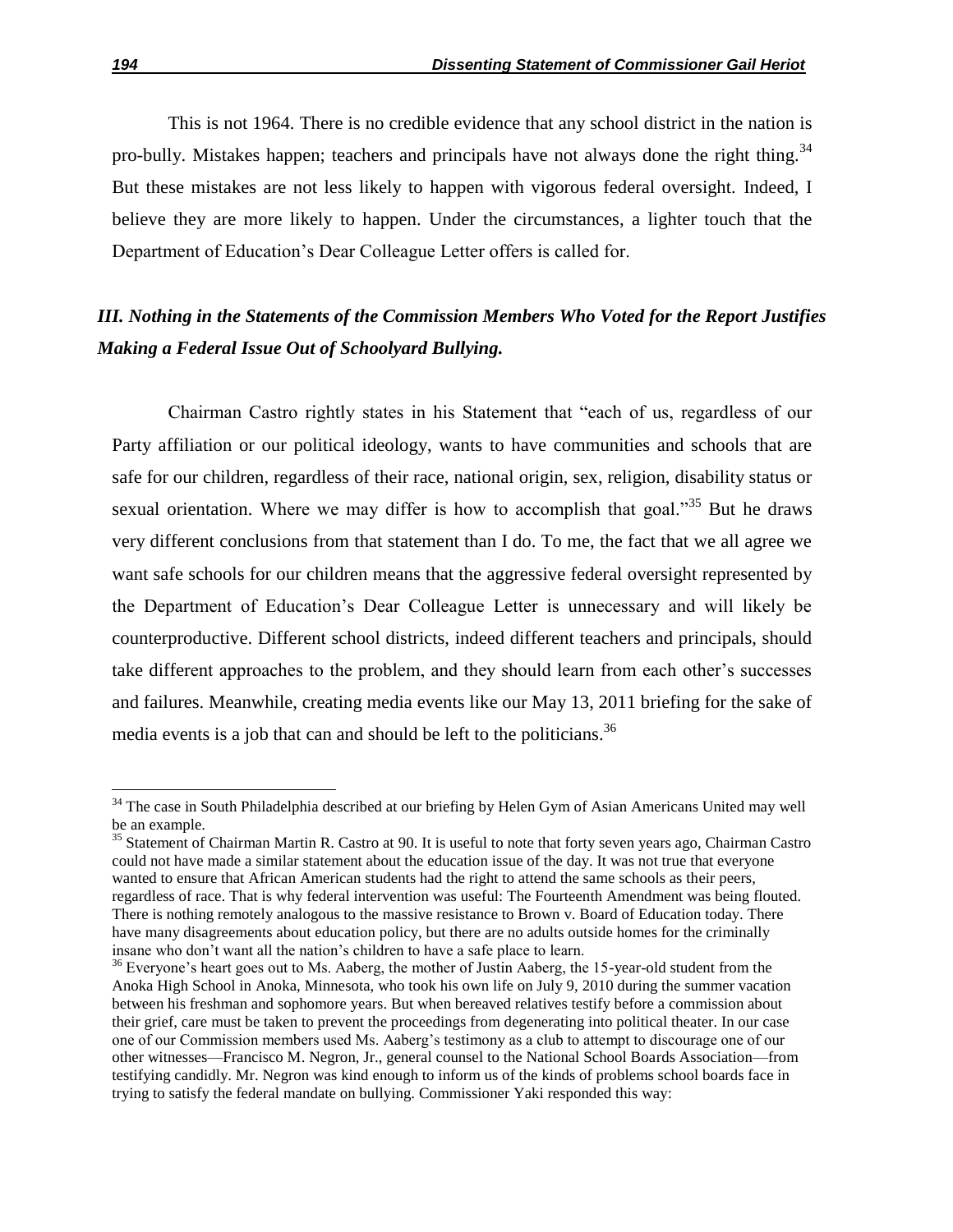I'm going to be as civil as I possibly can. But it just seemed to me very difficult for me to listen to your testimony talking about the fear of lawsuits and plaintiffs' lawyers when you're talking about sitting next to someone who lost their son ….

And to talk about plaintiffs' lawyers and whatever is essentially saying, ‗Well you know there's a price we have to pay and there's some cost benefit analysis that we have to do when it comes to how much a child's life is." At least that's the way it came to me. I know that's not what you meant, but certainly the way it came out.

So my question to you is, you talk about the fact that there should be no federal mandates, because there should be local leadership. How do you explain [that] to Ms. Aaberg?

Tr. at 275-76.

 $\overline{\phantom{a}}$ 

This was not fair. Mr. Negron was given a difficult task—giving testimony directly after a mother had offered her story of the loss of her young son—and he fulfilled that task with tact and grace. Mr. Negron and the National School Boards Association are at least as concerned about the safety and welfare of children as Commission Yaki and the other members of the Commission. But among other things, Mr. Negron has a duty to try to ensure that school resources are not spent on unproductive bureaucratic red tape rather than on actual teaching and learning. Moreover, as Commissioner Yaki must surely know, the job of preventing suicide is not as easy as it was made to seem at our staged media event—complete with poster-sized photographs of smiling suicide victims on easels. Increased federal oversight is unlikely to do the trick. The next suicide in the Anoka-Hennepin School District may not be the victim of an anti-gay bully. Next time it may be a child who was wrongly accused of being a bully instead. Perhaps it will be a child who never did anything at all, but whom the true bullies accuse of wrongdoing just for the fun of it. Or perhaps it will be a child reared in a religious tradition that disapproves of homosexuality, but who has done nothing but decline to endorse it. History never repeats itself exactly. The next time might not be a suicide at all; instead it may be a fatal accident because some school district somewhere had its budget strained by the kind of litigation that Commissioner Yaki seems unconcerned about and hence was not able to keep its school buses properly maintained. It is a complicated world. And it will not be made better or less complicated by a federal bureaucracy attempting to accomplish through federal mandate that which cannot be accomplished that way.

Justin Aaberg's tragic suicide is very much part of that complicated world. Members of the Commission seem to assume that it was a direct result of school bullying. But immediately after his death, which occurred in July, between school sessions, WCCO, the CBS affiliate in Minnesota, reported that his friends told Ms. Aaberg that he "had recently broken up with his boyfriend."

http://minnesota.cbslocal.com/health/glbt.teen.suicide.2.1910636.html. To be sure, they also reported to her that he had sometimes been bullied. But there is nothing in the article to link the suicide to either the break up or the bullying, and given that the suicide took place in the middle of the summer, it seems doubtful that the link between it and any bullying at school was direct and immediate. At best, it may have had an indirect link.

In her testimony, Ms. Aaberg related the two incidents that she knew of. First, more than a year prior to his death, two other students grabbed at his genitals in the hallway and taunted him saying, "You like that, don't you?" This incident had left young Justin crying, and his friends reported the incident to the school counselor. There is nothing in the Commission's record that makes it clear what, if anything, the counselor did about it. Ms. Aaberg was inclined to be critical of the counselor for failing to inform her of what happened. But what if she had? Would that have made things better for Justin? Or worse? Many children prefer that their personal humiliations not be brought to the attention of their parents, and given that Justin did not tell his parents himself, he may well have fallen into that category on this occasion at least. Sometimes in the exercise of good judgment, school counselors must overrule the wishes of their charges on such matters. But sometimes good judgment requires that the child's wishes be respected. In what respect does oversight from the Department of Education increase the likelihood that the right decision will be made?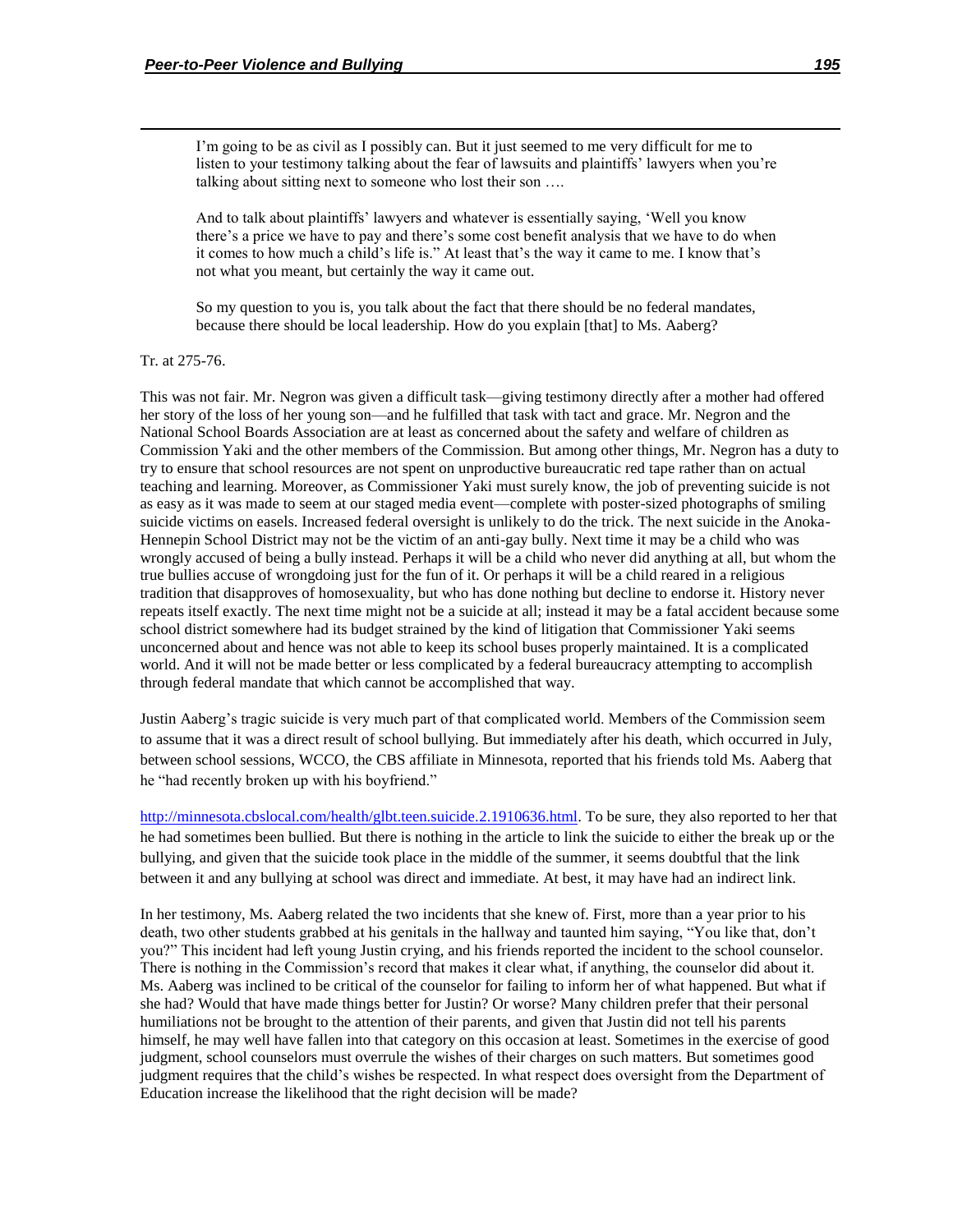What disturbs me is the lack of real discussion in the Statements. Nowhere is an effort made to explain why the federal jurisdiction over these issues is making things better. The point is taken for granted. The Statements contain no recognition of the fact that entrusting an issue—especially an important issue—to the federal bureaucracy has costs.

I wish I could fully explain the modern tendency toward an ever-larger and more powerful centralized government. Part of it is obvious, of course: It is a one-way ratchet. Once a bureaucracy is created, it requires extraordinary political will to shrink it, and hence it hardly ever happens. As the bureaucracy grows, so too does the class of persons who service it from the outside—lobbyists, lawyers, and professional political activists. Such persons, like government employees themselves, are likely to see government action as the solution to every problem—especially when an important by-product of every new federal initiative is to provide white-collar jobs to people like them.<sup>37</sup>

 $\overline{a}$ 

The other incident Ms. Aaberg reported was indeed communicated to her by her son. She testified that two months prior to his death he confided that a "kid" had once told him that because he was gay he was going to hell. Ms. Aaberg did not testify whether she knew where or when this conversation involving her son and the other young person occurred, the tone of voice with which the student spoke, whether the teachers, counselors or principal knew about it or had reason to know about it. She simply gave her opinion that the First Amendment should not cover such speech. Tr. at 296.

Despite knowing of this incident, Ms. Aaberg testified before the Commission that up until his suicide "he always looked so happy and I honestly thought he had the perfect life." He had many friends, and according to her testimony, he evidently did not wish to bother them with his problems any more than he wanted to bother his family. Statement of Tammy Aaberg at 1. No one realized that he was about to take his own life. All of this is perfectly understandable and my sympathy goes out to Ms. Aaberg and her son's family and friends. But it may well be that he looked happy to his teachers and counselor too. They may also have mistakenly thought he had the perfect life.

Life teaches us that human beings are not always what they appear to be on the surface. But no one has ever suggested that the problems of navigating the human soul can be made easier with more aggressive federal oversight.

 $37$  It is worth noting that a significant by-product of the Department of Education's Dear Colleague Letter of October 26, 2010 is to increase the demand for anti-bullying seminars and education programs—and not just by a little bit. In the Letter, Assistant Secretary Russlynn Ali makes it clear that "school administrators should look beyond simply disciplining the perpetrators [i.e. bullies]." "While disciplining the perpetrators is likely a necessary step, it often is insufficient." Instead, she repeatedly urges "training faculty on constructive responses to racial conflict," "[p]roviding faculty with training to recognize and address anti-Semitic incidents," and "creat [ing] an age-appropriate program to educate its students about the history and dangers of anti-Semitism," In response to one hypothetical featuring sexual name-calling and rumor mongering, Assistant Secretary Ali states "The school should have trained its employees on the type of misconduct that constitutes sexual harassment." She again makes it clear the "responding to individual incidents of misconduct on an ad hoc basis only" is insufficient." In connection with a hypothetical involving the bullying of a disabled student, she states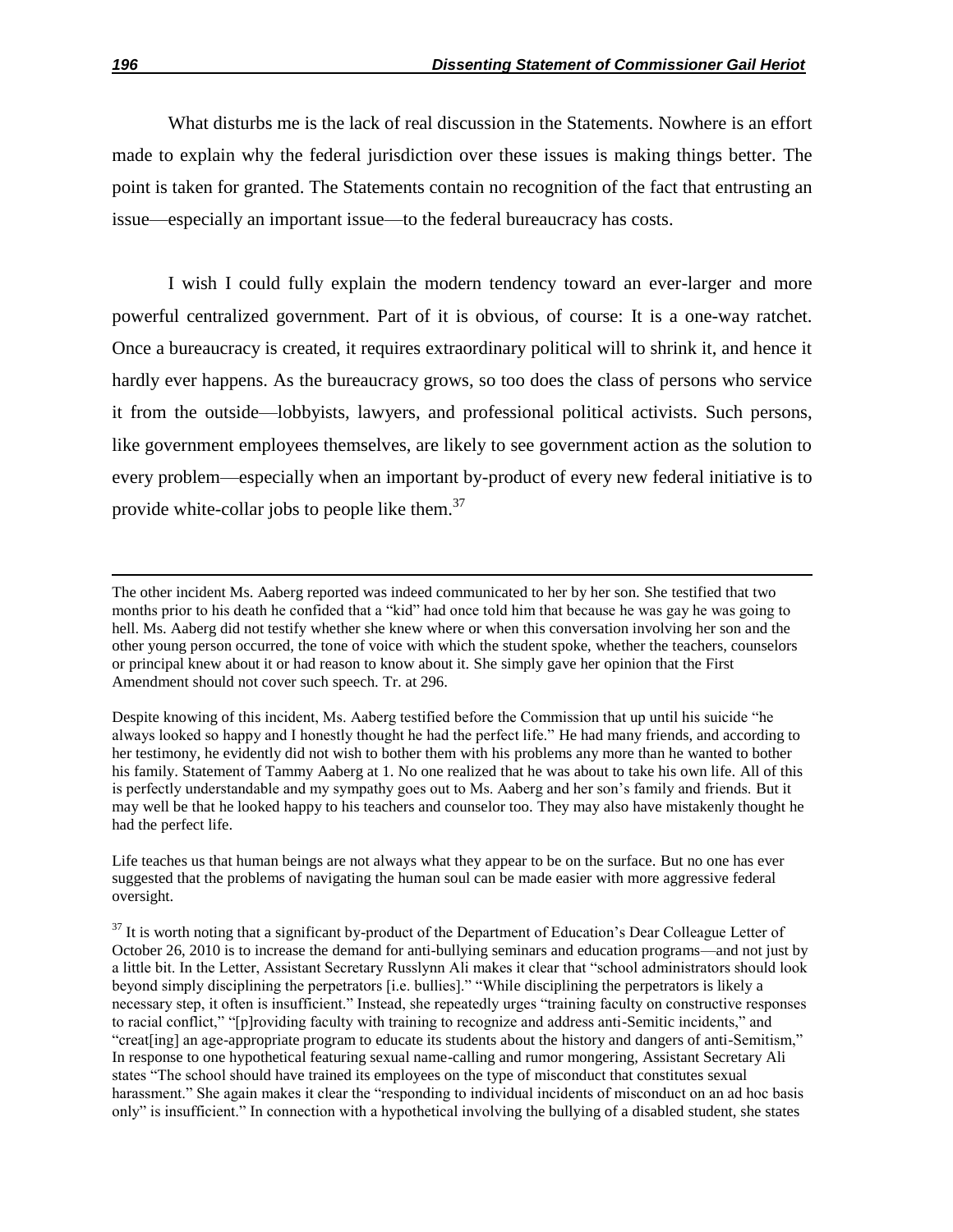$\overline{\phantom{a}}$ 

It is easy to overlook the structural conflicts of interest that separate lobbyists, lawyers and professional activists from the people they purport (and indeed usually in good faith are attempting) to represent. But a wise policymaker will never lose sight of those conflicts: A lawyer or lobbyist benefits from complex and ever-changing law; his clients usually benefit from clear and stable law. A professional political activist needs political victories in the form of legislation passed or favorable administrative action; without such victories he cannot raise money. It is less important that these victories ultimately actually benefit anyone, much less those who thought they would be benefited. The professional political activist surely has no interest in examining past victories to find out whether they provided the promised benefits.

The primary political organizations that have supported the Department of Education's bullying policies have been civil rights organizations specializing in the concerns of sexual minorities. Sometimes their efforts have been part of broader efforts at the local level to combat bullying, and sometimes they have been part of efforts in the national media to assure sexual minority students who feel isolated that there are lots of Americans who wish them well. I believe these very different aspects of the anti-bullying

Training is obviously not always a bad thing. But when schools undertake such training in response to what they perceive to be a government mandate, they are overwhelmingly likely to just go through the motions.

Approximately twenty years ago, see n.18, supra, employers seeking to avoid Title VII sexual harassment lawsuits for monetary damages began to hire outside consultants to train their employees on proper workplace decorum. In doing so, some hoped their employees would learn to avoid conduct that could be construed as sexual harassment. More important, however, they hoped these training courses would provide them with some immunity against punitive damages. Consequently, it didn't matter whether an employer thought its employees needed sexual harassment training or not; they were going to get it.

In California, where I live, the businesses providing these training courses became powerful enough to secure a state law requiring all supervisory employees at all workplaces, both public and private, to take such a course every other year. See Cal. Gov. Code § 12950.1 (2011).

It seems overwhelmingly likely that the advocacy groups and private businesses that provide bullying training have received a special stimulus from the Department of Education's Dear Colleague Letter. A representative of one of them, the Gay, Lesbian and Straight Education Network ("GLSEN"), testified at our briefing in favor of the Department of Education's policy.

that the proper response should "at least" have included (among other things) "special training for staff on recognizing and effectively responding to harassment of students with disabilities."

By the end of the 10-page letter, only a fool would have failed to note that the best way to avoid liability perhaps the only way—is to engage lots of trainers.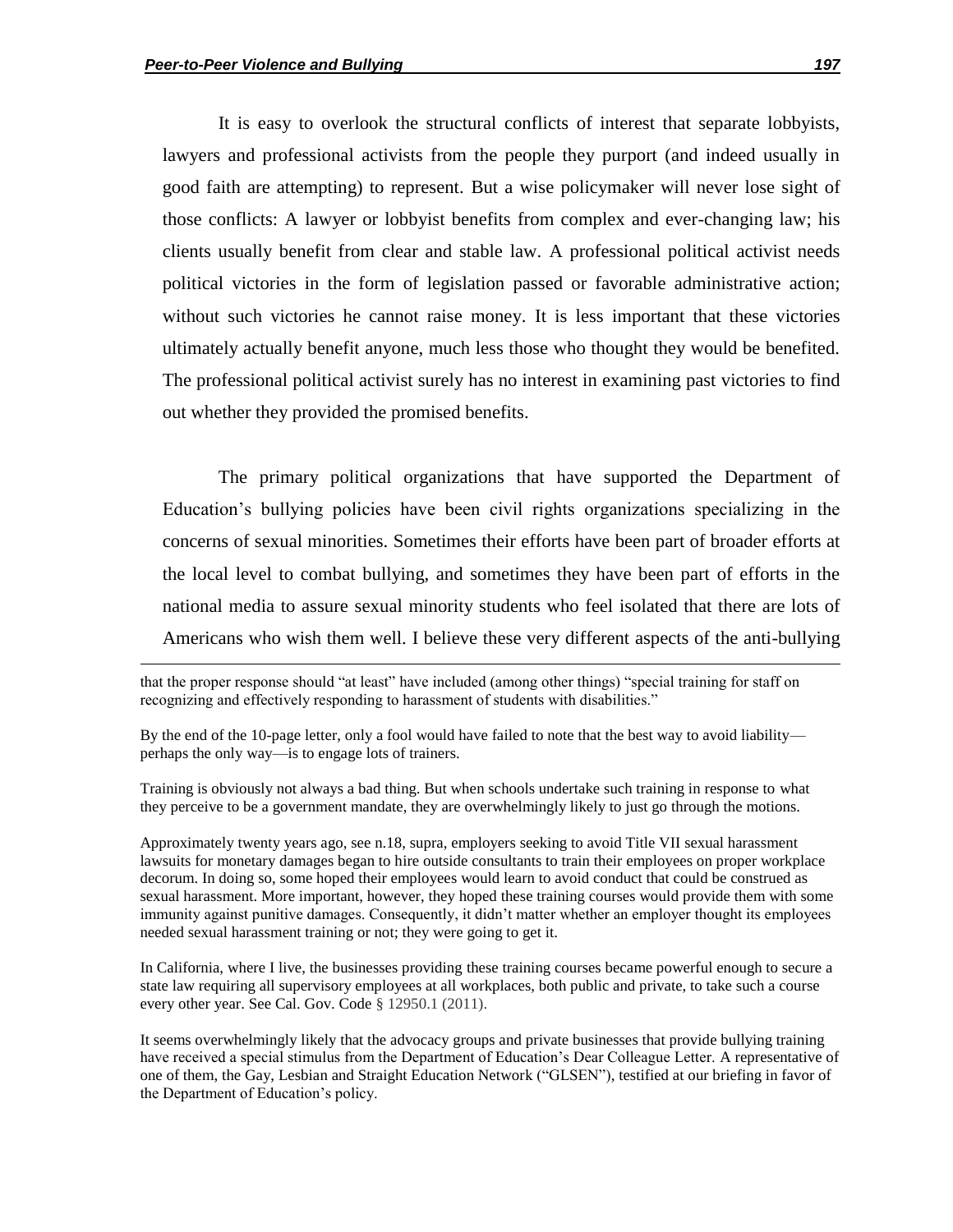movement may run together in the minds of its supporters. But they need to be considered and evaluated separately. I question whether increased power in the hands of the Department of Education will, in the long run, be in the interest of sexual minority students in particular. If the stereotypes of sexual minority members as particularly likely to be artistic and creative are even partly true, it is not clear that a national policy of deadening bureaucracy in the schools is in their interest.<sup>38</sup>

# *IV. Some of the Literature Cited in Commissioners' Statements and in the Report Needs at Minimum to be Put in Perspective.*

Given the very short period of time allocated to put together this Report (and the Commissioners' statements), it has been impossible to do anything approaching an adequate analysis of the many social science articles, advocacy pieces masquerading as social science

Savin-Williams also points out what he calls a "perplexing contradiction" in the social science literature on sexual minorities:

 $38$  See, e.g., Richard Florida, The Rise of the Creative Class: Why Cities Without Gays and Rock Bands are Losing the Economic Development Race, Washington Monthly (May 2002).

One expert, Cornell University professor of human development Ritch Savin-Williams, has expressed concern that current scholarship on gay, lesbian and bisexual youth tends to be "doom-and-gloom" and that scholarship ―[a]ccentuating the assets, resiliency, and complexity of same-sex oriented youth as creative, artistic, versatile, assertive, stylish, witty, sensitive, and athletic does not exist." Ritch C. Savin-Williams, Then and Now: Recruitment, Definition, Diversity, and Positive Attributes of Same-Sex Populations, 44 Developmental Psychology 135, 137 (2008). Alas, the political system tends to reward those who can claim to be disadvantaged, particularly if they can claim to have been victimized.

Although gay youth are purported to be severely disturbed, once adulthood is reached, they somehow become good partners and parents. How can it be that young lesbians, who reportedly have high levels of nearly every risk behavior imaginable, grow up to be such good partners and parents? One pessimistic perspective is that disturbed lesbian youth are eliminated through their pathology, with suicide being the most obvious. Alternatively, as they age, broader and more representative subgroups of same-sex attracted women come out, establish relationships, and identify some aspect of their same-sex sexuality on research surveys. Another explanation is political in nature. Highlighting 'bad' gay youth and 'good' gay adults garners resources: community support services and school-based gay/straight alliances for youth and legal rights in legal same-sex parenting and marriage court cases for adults.

Id. at 137. See also Ritch C. Savin-Williams, The New Gay Teenager (2005)(arguing that the image of sexual minority teenagers as depressed and suicidal may be exaggerated).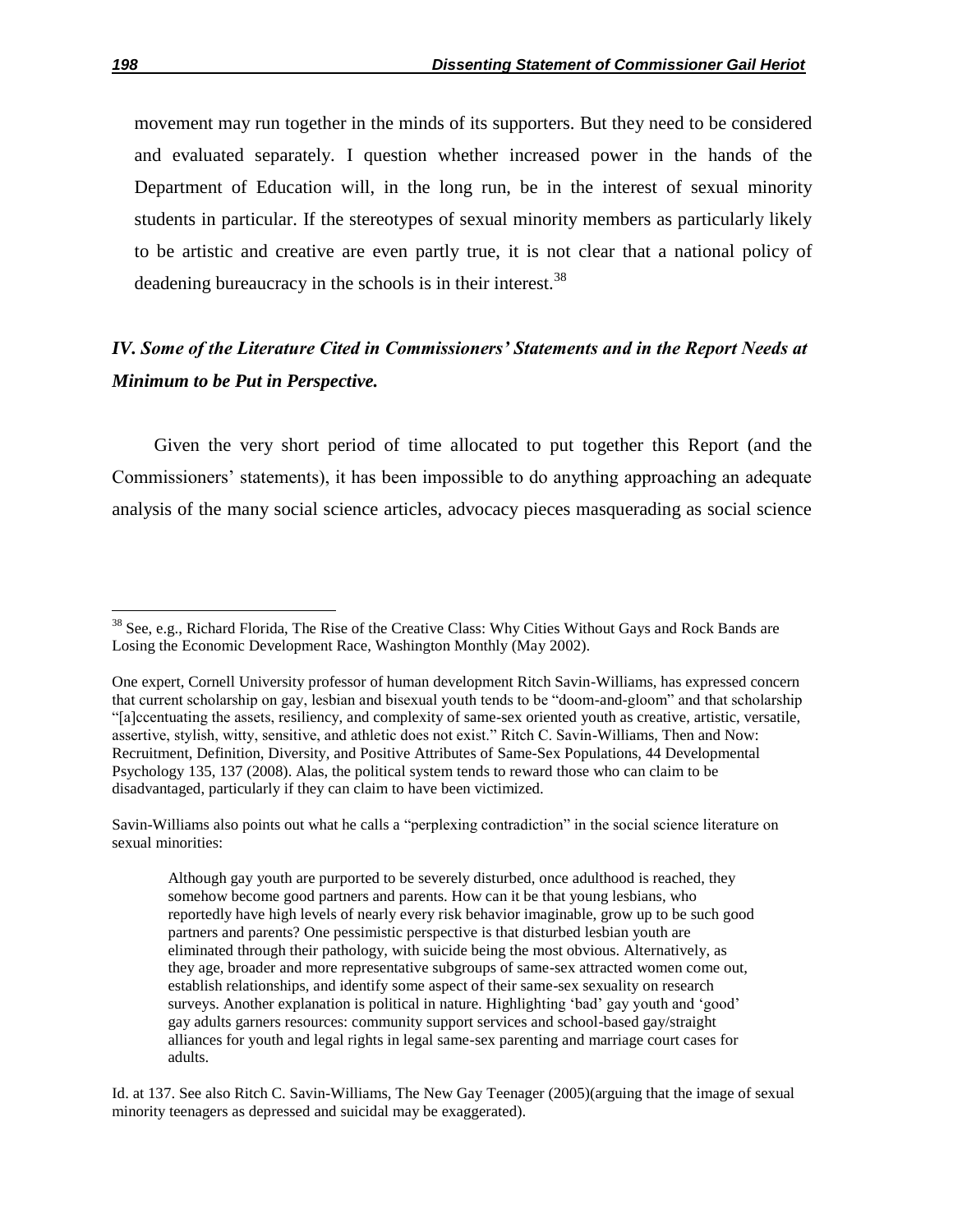$\overline{\phantom{a}}$ 

and straight advocacy pieces cited in the Report and in the draft Statements.<sup>39</sup> Nor has there been time to canvass the literature to determine what was left out of the Report. Nevertheless, I have tried to read through a sampling of the articles cited in Commissioner Achtenberg's statement.<sup>40</sup> What follows are notes on some of the issues I spotted.

*Bullying of Disabled Students:* I have no trouble believing that some kinds of disabled students are bullied more often than other students—at least in environments where nondisabled students are left unsupervised in the presence of these disabled students. That is the nature of bullying; it is the abuse of the weak by the strong. But we should not pretend that we have useful data on in-school bullying of disabled students.

For example, Commissioner Achtenberg quotes from the Report this way:

―[i]n a 2009 study of parents of children with Asperger Syndrome, 94 percent reported that their children had been bullied. [citation omitted.] Additionally, 65 percent reported that their children had been victimized by peers within the past year, while 50 percent reported that their children were scared by their peers. $^{9,41}$ 

Actually it was a 2002 study—*Middle Class Mothers" Perceptions of Peer and Sibling Victimization among Children with Asperger"s Syndrome and Nonverbal Learning Disorders*—that found the 94% rate.<sup>42</sup> The 2009 study referenced in the Report—*Bullying of Students with Asperger Syndrome*—merely cites the 2002 study for that point.<sup>43</sup> The 94% figure is for mothers who responded more than zero to any of the following questions:

How often in the last year your child was hit by peers or siblings at home or schools or out in the community?

 $39$  It is the practice of the Commission for Commissioners to share their Statements and to then allow 30 days for Commissioners to add rebuttal material to their Statements or to draft a separate Rebuttal Statement. My citations are to the draft Statements, which did not contain rebuttal material at the time I had access to them.  $40$  This is a random sampling of the articles, and not an effort to find the most troubling case in each category.

There has been insufficient time for anything else. <sup>41</sup> Commissioner Roberta Achtenberg at 103 (quoting Report at 14-15)(citation were omitted in the Achtenberg

version).

 $42$  Liza Little, Middle Class Mothers' Perceptions of Peer and Sibling Victimization among Children with Asperger's Syndrome and Nonverbal Learning Disorders, 25 Issues of Comprehensive Pediatr. Nurs. 43 (2002)

<sup>&</sup>lt;sup>43</sup> Susan Carter, Bullying of Students with Asperger Syndrome, 32 Issues Comprehensive Pediatric Nursing 145, 146, 150 table 2 (2009).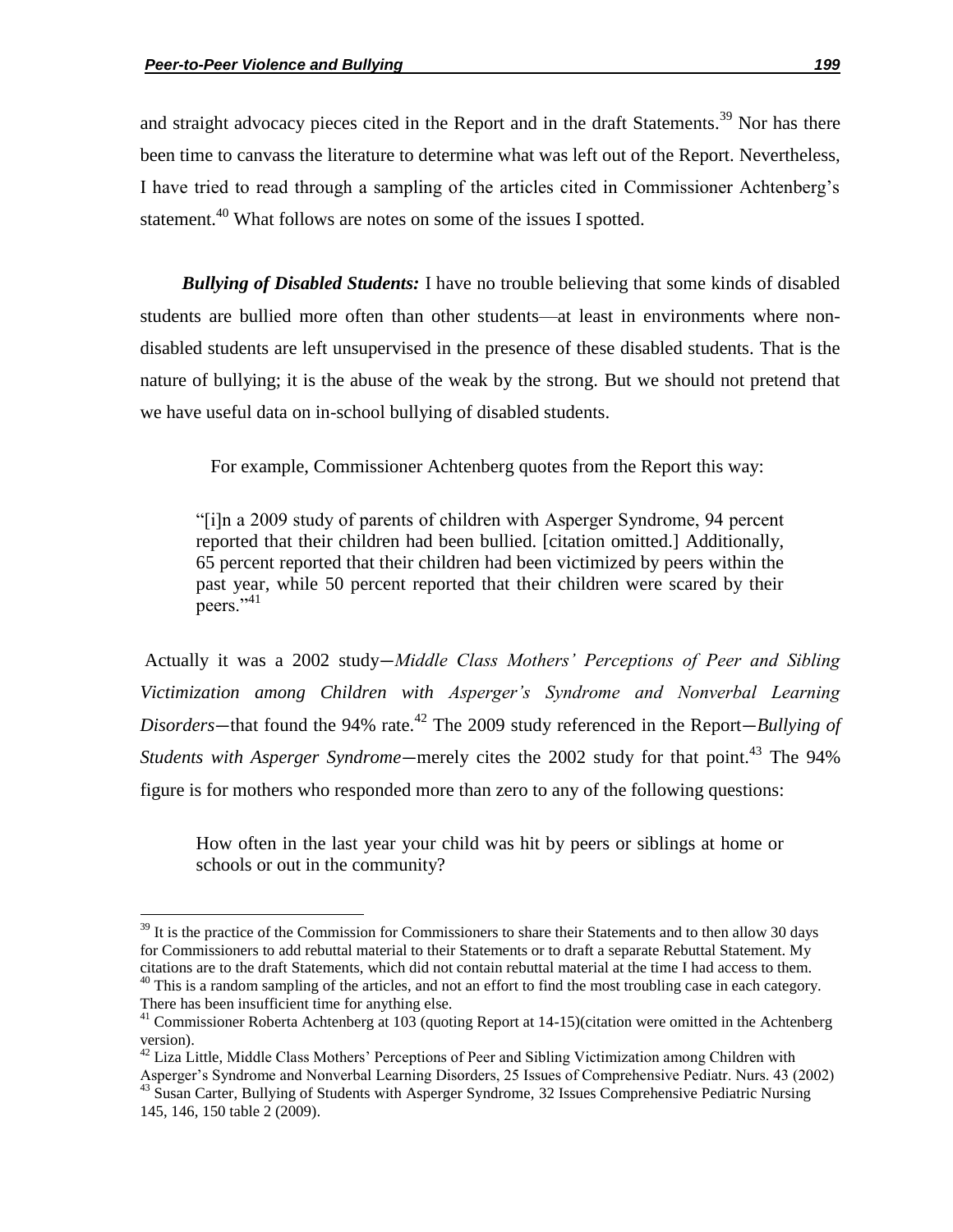What is the number of times your child has been physically attacked by a gang or group of kids?

What is the number of times your child has been kicked or hurt in his/her private parts (nonsexual genital assaults)?

How many times did any kids, including sisters and brothers, pick on your child by chasing him or her, trying to scare him or her, grabbing your child's hair or clothes, or making your child go somewhere or do something he or she did not want to (bullying)?

How often did your child "get scared, sick or feel really bad because of being called names, saying mean things, or told that they didn't want him or her around anymore (emotional bullying)? $44$ 

A few things are worthy of note about the 2002 study. First, the 411 families who participated in the study were not randomly selected. Rather, they were volunteers who responded to an internet invitation to the parents of a child with Asperger's Syndrome or another nonverbal learning disorder to complete an anonymous questionnaire that would be mailed to their home. Given that they appeared to be looking around the internet for information about their child's disorder, volunteers are probably more likely to report problems than non-volunteers.

Much more important, the study did not even purport to be limited to bullying at school. It included abuse by *siblings* or peers *in any situation*. I am forced to conclude from this that at least 6% of the Asperger's Syndrome children studied were only children. Otherwise the figure would almost certainly have been 100% at least with the families that I am familiar with, not just with disabled children, but with all children Schools cannot control what siblings do at home and have little control over what peers do to peers at shopping malls and street corners. Consequently, this study has little application to the issues before the Commission.

The 2009 study cited by Commissioner Achtenberg asked essentially the same questions to the parents of only 34 children who had been diagnosed with Asperger's

 $44$  Little at 47-48.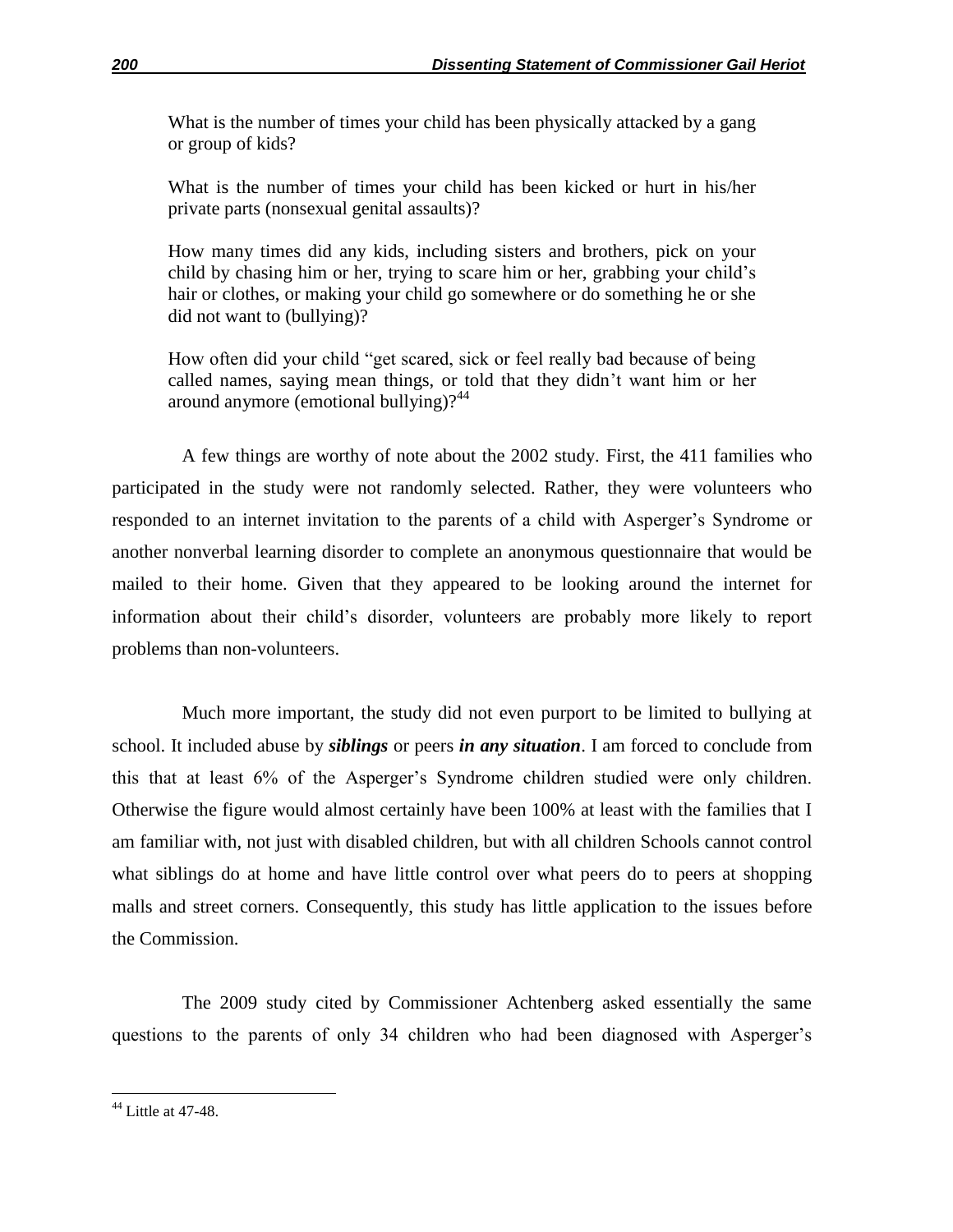Syndrome. Like the earlier study, it used a nonrandom sample. The parents had been "recruited online, in clinics and at autism conferences."<sup>45</sup>

The results showed high rates of incidents, though not nearly as high as in the 2002 study it is modeled after. The 2009 study found that 64% of parents report some sort of bullying or harassment and 50% said his or her child had been scared by peers or siblings. Again, this includes bullying or harassment anywhere, not just in school. In addition, 11.8% reported that the child at issue had not been invited to any other child's birthday that year, 5.9% said that he or she was routinely chosen last or near last for sports teams and 2.9% said he or she sat alone at lunch everyday. $46$ 

A few additional points may be also useful here:

- Asperger's Syndrome children are sometimes characterized by aggression themselves, so insofar as they are more likely to be in the company of other Asperger's Syndrome children, this may tend to elevate levels of violence. It is also possible that some of the incidents reported by parents were actions taken by non-Asperger's children who, rightly or wrongly, perceived themselves to be acting in self-defense.
- Asperger's Syndrome children are sometimes characterized by unwarranted or inappropriate fears, so the notion that 50% of these children were said to experience fear of their peers may be less informative than it appears on the surface.
- One of the most well-known characteristics of Asperger's Syndrome children is an inability to judge nonverbal social cues—including facial expressions to voice inflections. As a result, insofar as parents are relying on their child's report of an incident that occurred outside their field of vision, they may receive an inaccurate account of what happened.  $47$

The bottom line is that we have not begun to quantify how much more likely a child with Asperger's Syndrome is to be bullied in school by other students—although it is easy to believe that they are. But even if we could quantify it, it would be insufficient to justify

 $\overline{a}$ 

 $45$  Carter at 148.

<sup>&</sup>lt;sup>46</sup> Carter at 150 (only 18 respondents, those with children ages 4-14 were asked the questions on social shunning).

 $^{47}$ Fred R. Volkmar & Ami Klin, Diagnostic Issues in Asperger Syndrome, in Asperger Syndrome 25, 31, 35 (Ami Klin, Fred R. Volkmar & Sara S. Sparrow eds., 2000).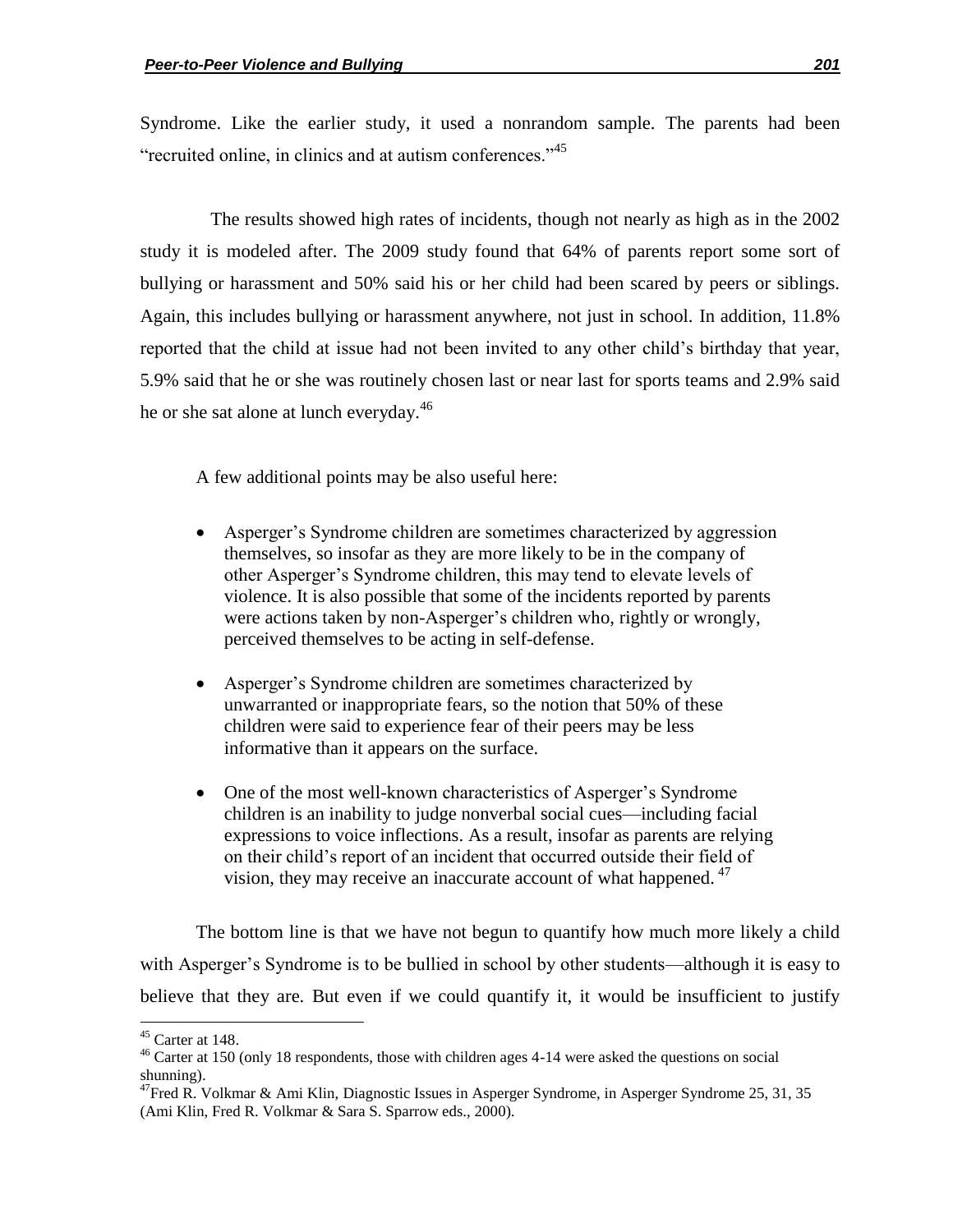federal efforts to influence local bullying policy. Nothing in either of these studies shows that local authorities are not addressing the matter in the best way they know how or that more federal supervision would be a useful improvement.<sup>48</sup>

*Bullying on the Basis of the Victim's Religion:* Commissioner Achtenberg also draws our attention to two surveys by the Sikh Coalition—one in the San Francisco Bay Area in 2010 and one in New York City in 2007—on the subject of religious based discrimination. Of these, I have been able to locate and examine one—the New York City survey.

The fact that a survey had been conducted by an advocacy organization should ordinarily cause a critical reader to scrutinize it a bit more carefully than usual.<sup>49</sup> In this case, however, the survey does not require particularly careful scrutiny to reveal its problems.

The report has the tendentious title *Hatred in the Hallways: A Preliminary Report on Bias Against Sikh Students in New York City"s Public Schools*. <sup>50</sup> It reports the results of a poll of 205 Sikh children in New York, primarily in the borough of Queens (where most New York Sikhs reside). Two things are crucial to understanding the results obtained in it:

Because the report states that 77.5% of Sikh boys and 58.4% of Sikh students generally report being teased or harassed on account of their Sikh religion, the word "teased" must be emphasized. The Free Dictionary defines "tease" this way:

1. To annoy or pester; vex.

 $\overline{a}$ 

2. To make fun of; mock playfully.

Despite the Sikh Coalition's assertion that its findings are "shocking by any standard," it is never shocking to find that children tease each other. Children always tease

 $48$  It should be noted that these very useful studies were not written for the purpose of justifying a federal bullying policy. Rather they were intended to provide information to pediatric nurses and other health professionals that would take them a step beyond their own clinical observations. In the absence of this evidence, these professionals would have even less to go on.

<sup>&</sup>lt;sup>49</sup> On the other hand, this can be carried too far. Sometimes advocacy organizations are in the best position to bring problems to public attention that might otherwise be neglected.

<sup>&</sup>lt;sup>50</sup> The Sikh Coalition, Hatred in the Hallways: A Preliminary Report on Bias Against Sikh Students in New York City's Public Schools (June 2007).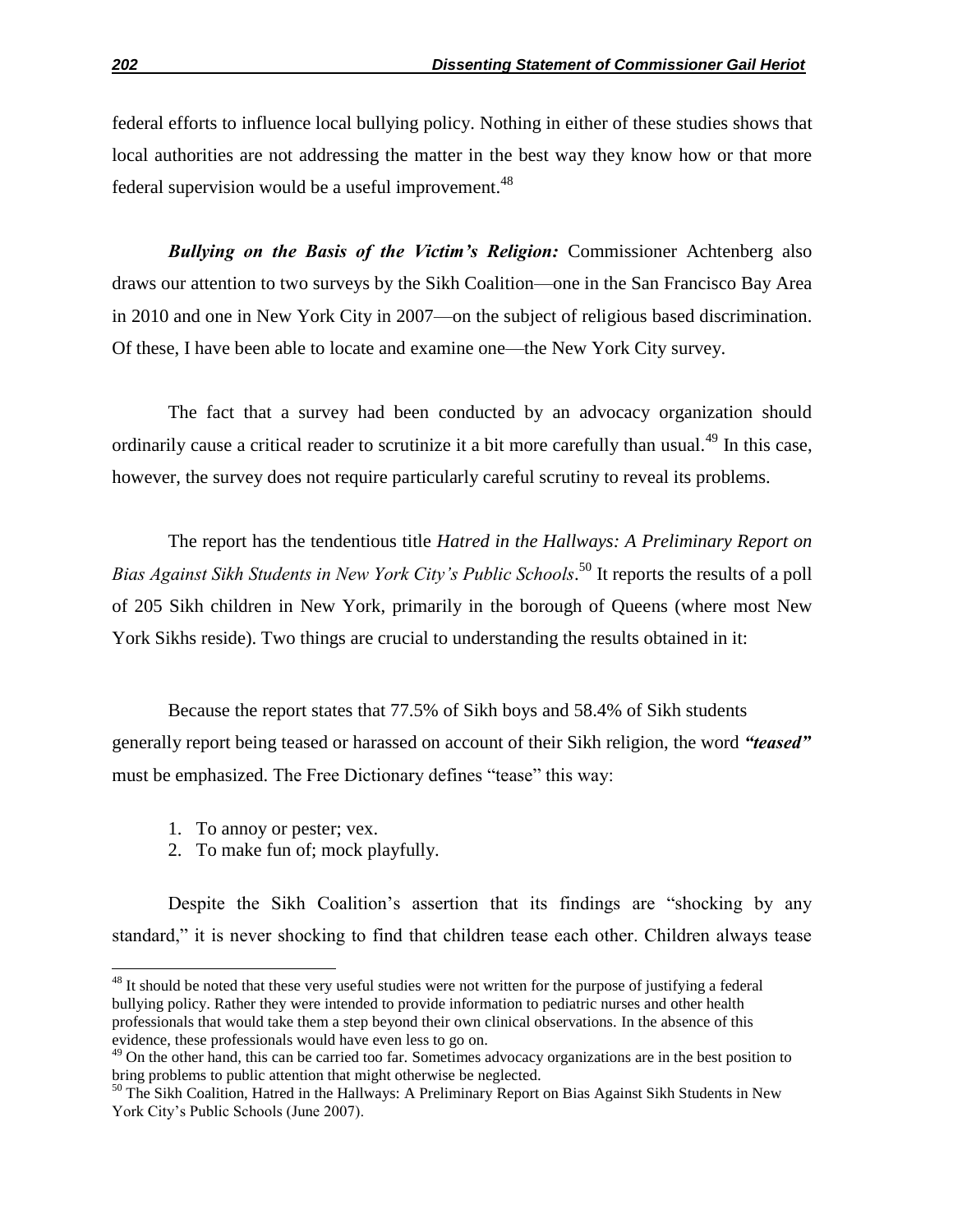each other. It would be shocking if they didn't. Indeed, all but the most humorless adults I know indulge in it now and then too. Sometimes children take it too far; indeed, sometimes adults take it too far. But there is nothing in the report to separate friendly but impish teasing from something worthy of discipline, much less worthy of federal intervention. There may well be a problem, but this report has not uncovered it.

It should also be noted that unlike the authors of some of the other studies cited in the Report, the Sikh Coalition evidently interviewed a number of quite young students.<sup>51</sup> That puts the report's finding that "[t]wo out of five Sikh children who wear turbans or *patkas* [religious head coverings for younger boys] are physically harassed—beaten or touched on the head"—in a different light. Beaten *or* touched on the head does not mean beaten. Among the younger children, I would expect the number who have been "touched" to be extremely high. Younger children touch each other. They roll in the grass with each other, they blow spit balls at each other, and they put chewing gum in each other's hair. They are especially likely to want to touch a schoolmate if they see something that in their ignorance appears to be a funny hat. Children's ignorance, with proper treatment, goes away. Federal bureaucracies created to solve a problem that is best solved locally do not.<sup>52</sup>

I am confident that the Sikh Coalition is correct that some Sikh children have been harassed on account of some other children's misperceptions that they are terrorists.<sup>53</sup> In that

 $51$  This is clear because the summary of the results repeatedly refers to students who wear "*patkas*," which are head coverings worn by young boys before they are old enough to wear turbans. A Sikh Coalition video also features a photograph of a quite young boy being interviewed for the survey. See Sikh Coalition, Sikh Coalition NYC Civil Rights Survey (May 11, 2007), available at http://www.youtube.com/watch?v=j61q1LTaN-8.

 $52$  It is worth pointing out that the high rates of teasing and/or harassing on account of religion for Sikh children seems to be confined to boys—likely for the obvious reason that they are ones who wear turbans or *patkas*. The study stated that "77.5% of Sikh boys we surveyed who go to school in the borough of Queens report being teased or harassed on account of their Sikh identity." In contrast, "58.4 percent of Sikh students report being teased or harassed at school on account of their Sikh identity. For reasons that are not discussed in its report, the Sikh Coalition interviewed approximately twice as many boys as girls (65.4% vs. 34.6%) in its study. Given the turban/*patka* issue, this, of course, artificially inflates the numbers of children who have been teased and/or harassed.

 $<sup>53</sup>$  If it is any consolation, I grew up during the Cold War, and I was accused by another child of being a spy for</sup> what was then commonly called "Red China." Just as Sikhs are not Muslim, I am not Asian. I do have dark, straight hair, or at least I did. And even if I were Asian, I am not a spy. The little girl who accused me of this later became a close friend. I am not trying to make light of all accusations suffered by Sikhs. Some are obviously more serious than others. For example, in the days directly after September 11, 2001, Frank Silva Roque, a man with serious mental problems, killed Balbir Singh Sodhi, a Sikh gas station owner in Arizona, believing him to be a Muslim terrorist. Roque was convicted and sentenced to death, but the Arizona Supreme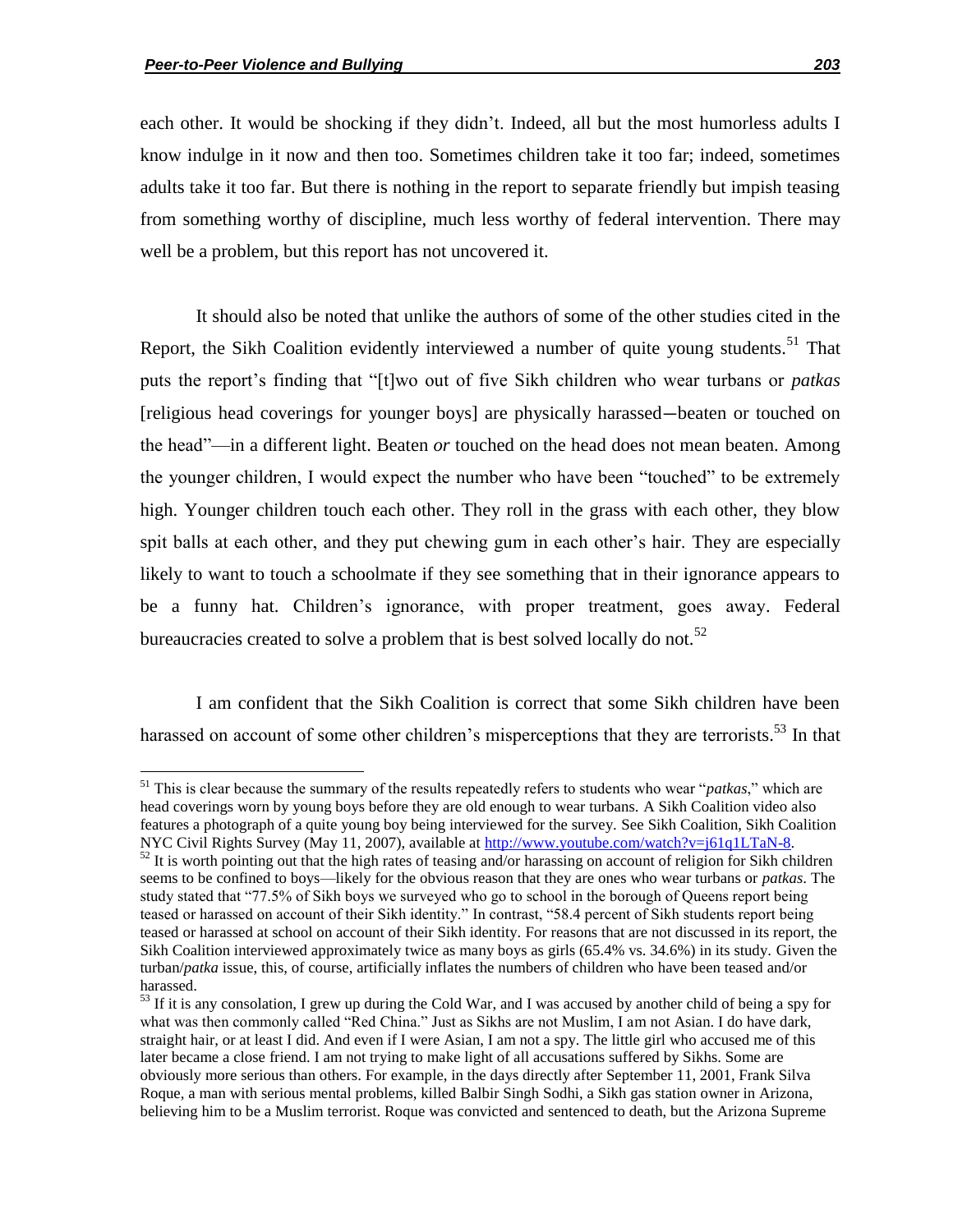respect the survey may provide a useful reminder for teachers, guidance counsellors and principals: Children can be ignorant hellions. They need to be taught (1) Sikhs are not Muslims; and (2) Even if they were Muslims, that does not make them terrorists. A good course in world religions would work wonders on both counts, and it is likely to be quite a bit more effective than federal laws that require more training for teachers on how to prevent harassment.

Unfortunately, there is one more point that needs to be put out in the open with regard to *Hatred in the Hallways*. When the Sikh Coalition undertook the study (along with a similar study of adult Sikhs), it placed a promotional video on the internet explaining the motives and methods for conducting the survey. In that video, Mehtab Kaur, who is identified as a community advocate with the Sikh Coalition, states that the purpose of the survey was "to get statistics to approach government agencies and say, you know, X number of people in our community have experienced this, or you know, 45 out of 50 students surveyed say that have problems with discrimination and bullying at New York City schools. Let's do something.<sup>54</sup> But then she said something disturbing: "While administering the survey on Survey Day, I think most of us were surprised by the fact that, you know, some people said they hadn't experienced any discrimination and but when pressed further, you know, we—uh—one of the questions in the survey asks, ‗Has anyone ever called you bin Laden or a terrorist?' and people had become so used to being called, you know, such derogatory names that they didn't really consider it harassment anymore.<sup>555</sup>

It is hard to avoid the conclusion that Ms. Kaur is not opposed to coaching survey subjects. She seems to believe that if the survey subject tells you that he or she hasn't been

Court reduced his sentence to life imprisonment, citing as mitigating factors both his low IQ and mental illness. But just as not all accusations that a Sikh is a terrorist are insignificant child's play, some really are insignificant child's play. *Hatred in the Hallways* fails to make distinctions among accusations and hence is not particularly helpful.

<sup>&</sup>lt;sup>54</sup> These statements were made before the project was completed. She also stated in the video, "Our goal is to have 1000 surveys completed by the end of the project, and our larger goal is to take these numbers and present them to government agencies who can help our community in different ways...."

<sup>&</sup>lt;sup>55</sup> Sikh Coalition NYC Civil Rights Survey (May 11, 2007), available at http:www.youtube.com/watch?v=j61q1LTaN-8.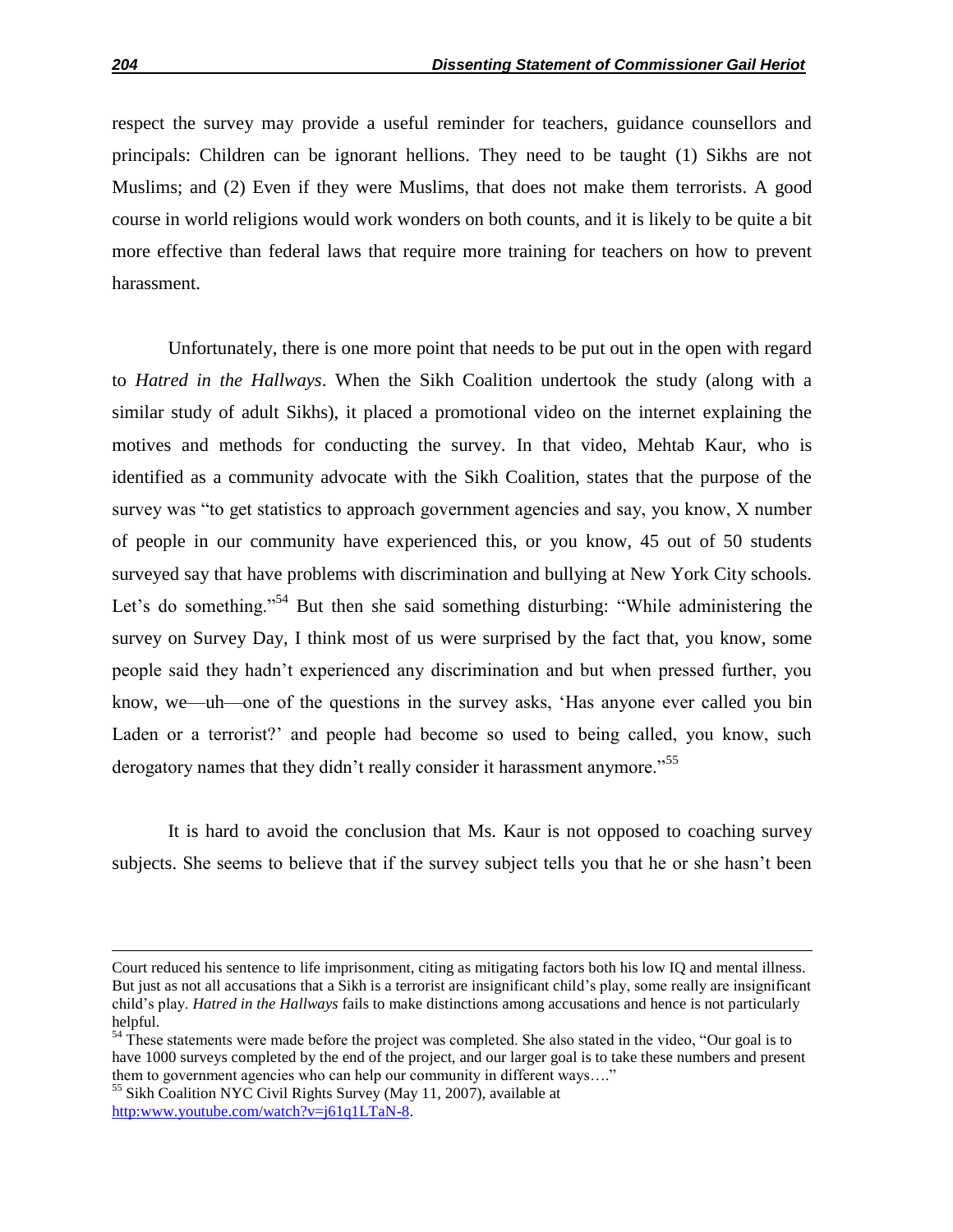discriminated against or hasn't been bullied, the thing to do is press further. Under the circumstances, relying on such a survey seems inappropriate.<sup>56</sup>

*Bullying on the Basis of the Victim's Sex*: Commissioner Achtenberg's Statement points out that ""a 2001 study ... found that 81 percent of students in grades 8 to 11 reported experiencing sexual harassment, including 83 percent of girls and 79 percent of boys."<sup>57</sup>

This too needs to be put into perspective. Only about 14% of students said that there is "a lot" of sexual harassment going on in their school. Almost as many—9%—said that there was not any.<sup>58</sup> Overwhelmingly, students answered "Some but not a lot" or "Only a little."

Students were given the following broad definition of harassment: "Sexual harassment is unwanted and unwelcome sexual behavior that interferes with your life. Sexual harassment is not behaviors that you like or want (for example wanted kissing, touching or flirting)." Examples given to students included "Made sexual comments, jokes, gestures, or looks," "Spread sexual rumors about you," "Flashed or 'mooned' you," and "Said you were gay or lesbian" and "Wrote sexual messages/graffiti about you on bathroom walls, in locker rooms, etc." The categories that drew the most affirmative responses were "made sexual comments, jokes, gestures, or looks  $(71\%)$ ," "Spread sexual rumors about them  $(61\%)$ , and "Said they were gay or lesbian"  $(61\%)$ .

Students were also invited to define sexual harassment themselves. Among the responses they gave were the extraordinarily broad "Any unwanted attention," "When someone invades your personal body space or privacy," and "Someone making advances towards me and saying things that make me feel very uncomfortable." A few students

l

<sup>&</sup>lt;sup>56</sup> I note that unlike in most scholarly articles (and I surely do not wish to imply here that scholarly studies are not also subject to political bias), in *Hatred in the Hallways*, the reader is not told how the questions to the survey subjects were worded.

<sup>&</sup>lt;sup>57</sup> AAUW Educational Foundation, Hostile Hallways: Bullying, Teasing and Sexual Harassment in School  $(2001).$ 

 $58$  Id. at 12, Figures 3 & 4.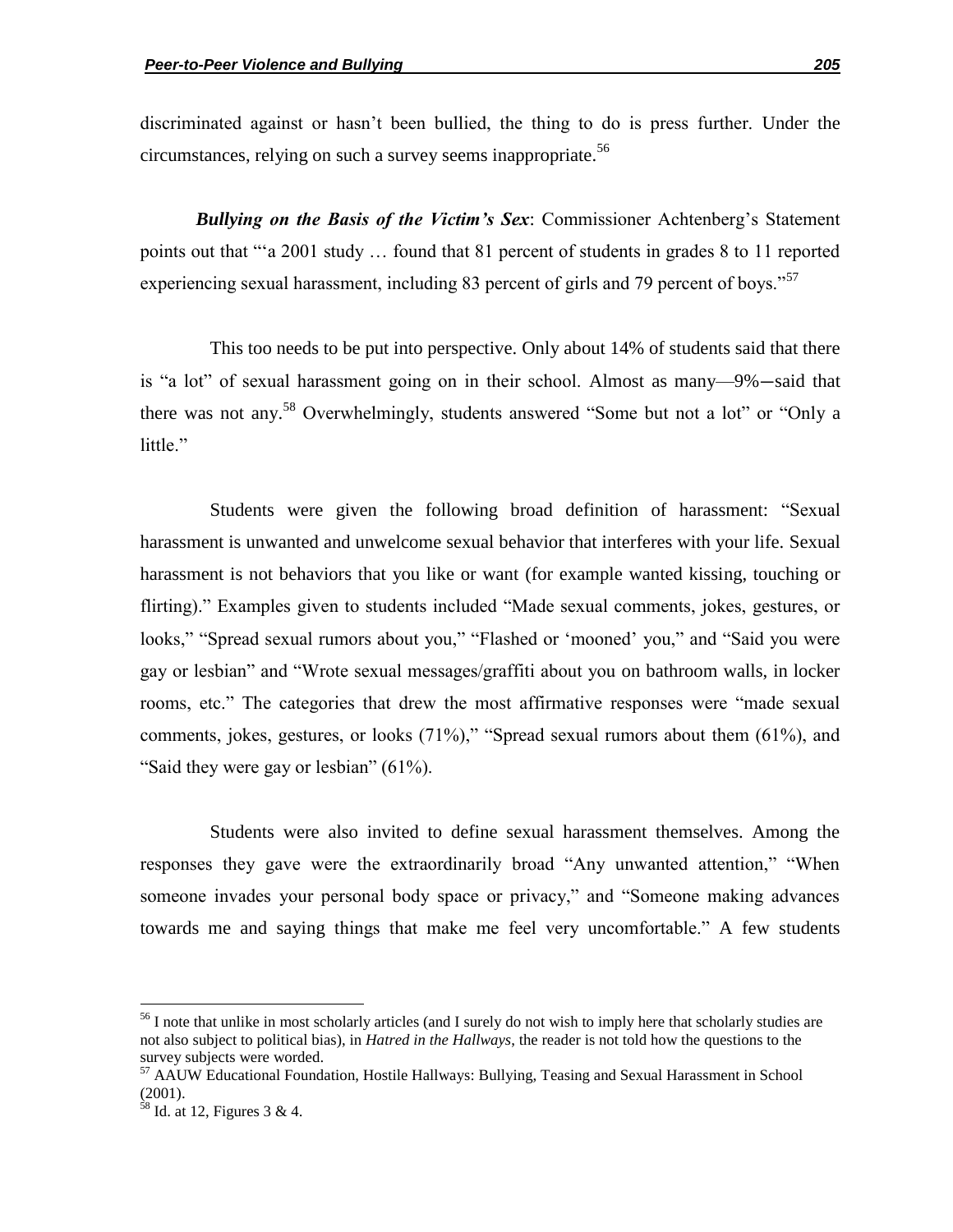seemed exasperated with the concept: "Feminist-politically correct language for saying things like 'hello good-looking.'"

For a sense of how important the students themselves regarded this conduct, one may look at how they responded to the particular harassment they experienced. Only 20% of students said they had told a teacher or other school employee about an incident of sexual harassment.<sup>59</sup> The study produced the following list of responses to the question, "Why didn't you tell anyone?" I quote the list in the study in full:

## **Boys**

"I don't know. Thought it was normal kid stuff." (eighth-grader)

"Because I didn't really care, it was not a big deal." (ninth-grader)

"Because I'm a guy and I don't care. I'm not so insecure that someone saying I'm gay is gonna bother me. I'm not, so who cares?" (ninth-grader)

"I could handle it myself."  $(11<sup>th</sup>-grader)$ 

## **Girls**

"I don't know. I just didn't feel it necessary." (ninth-grader)

"I liked it."  $(10^{th} \text{-} \text{grader})$ .

"... make a mountain out of a molehill. I handled the situation myself, or then eventually went away)."  $(10^{th} \text{-} \text{grader})$ 

"I didn't want to be a tattletale."  $(11<sup>th</sup>$ -grader)

"It wasn't anything that bothered me, and I knew that it would stop. And it did."  $(11^{\text{th}}\text{-}\text{grader})^{\dot{6}0}$ 

This study was clearly written to highlight sexual harassment as a serious issue. If the study's authors had received more troubling answers to the question of why a student had

 $\overline{\phantom{a}}$ <sup>59</sup> Id. at 29.

 $60$  Id. at 27.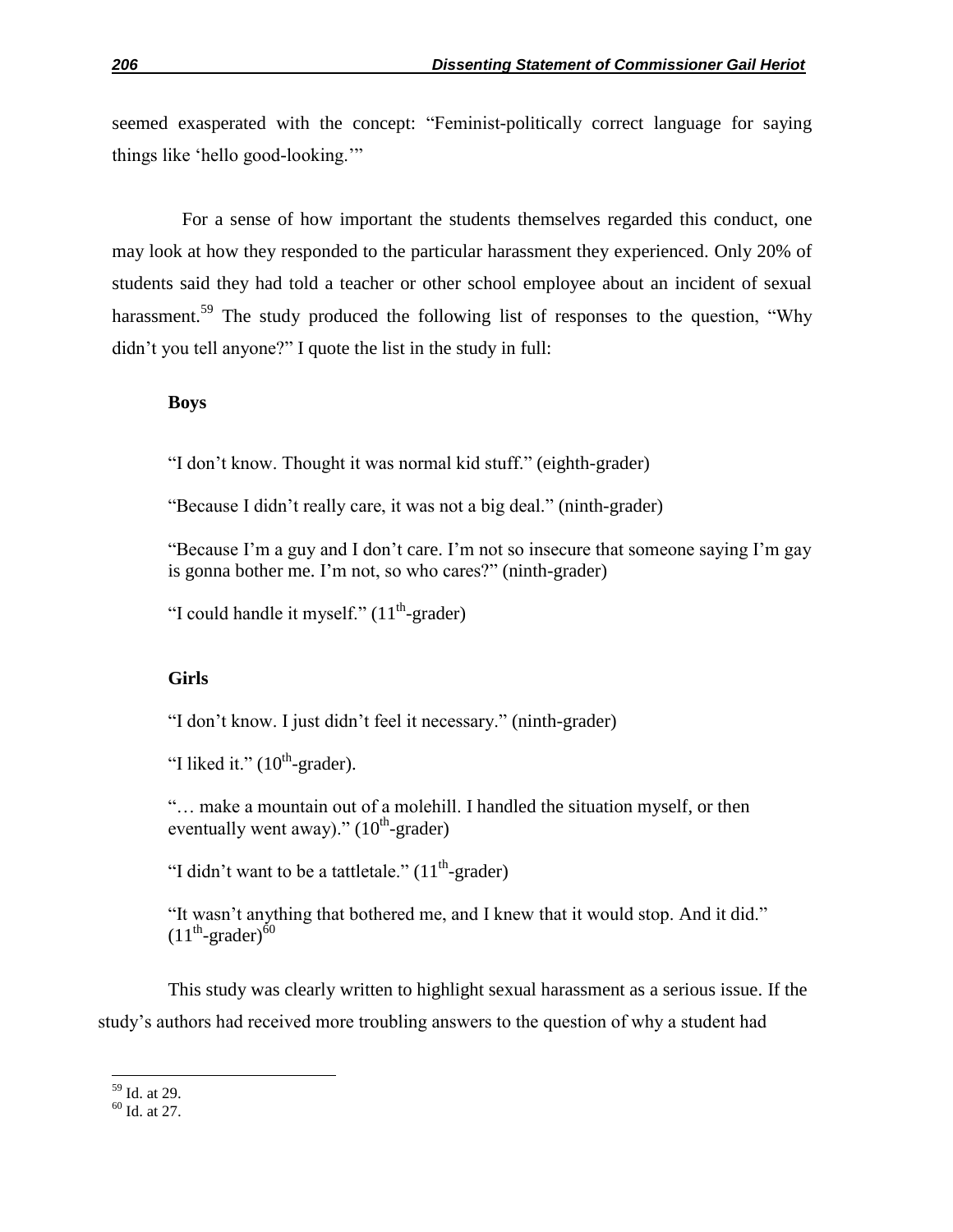failed to draw a harassment incident to the attention of a teacher or other school official—such as "I was afraid to"—it is unthinkable that they would have failed to report it.

In the end, this study proves neither that further federal action is needed nor that past federal action has produced beneficial results.

*Bullying on the Basis of the Victim's Race:* In her Statement, Commissioner Achtenberg quotes from the Report's discussion of the California Healthy Kids Survey for her belief that "[u]p to one-quarter of racial and ethnic minority students are targeted for peer-to-peer bullying, harassment, and violence:

―[t]he California Healthy Kids Survey conducted in 2007-2009 found that when youth in California were bullied or harassed on school property, the most common specific reason cited was because of their race or national origin, with about 18 percent of students in grades 7, 9, and 11 reporting at least one bullying incident in the past year for this reason. … When results for 9<sup>th</sup> and 11<sup>th</sup> grade students are broken down by race and ethnicity, African-American students reported being bullied or harassed due to their race or ethnicity at the highest rate—23 percent. Twenty-two percent of Asian-American students, 22 percent of Native Hawaiian or Pacific Islanders students and 20 percent of Native American students reported being harassed due to their race, ethnicity, or national origin as well."

I should add the rate for non-Hispanic white students was 13% and for Hispanic or Latino/Latina students it was 17%.

All these figures can be somewhat misleading. It is not always possible to know why one is being harassed or bullied.<sup>61</sup> A certain number of times an individual will surmise from the circumstances that he is being targeted on account of his race given that the bully/harasser is of another race, and a certain number of times he will be wrong. If all encounters with bullies and harassers were random and none were racially motivated, members of racial minorities may nonetheless more frequently conclude that they have been

 $61$  The question propounded to students was, "During the past 12 months, how many times on school property were you harassed or bullied for any of the following reasons?" Among the reasons listed was "Race, Ethnicity or National Origin." Anyone who answered more than never would have been included in the tally.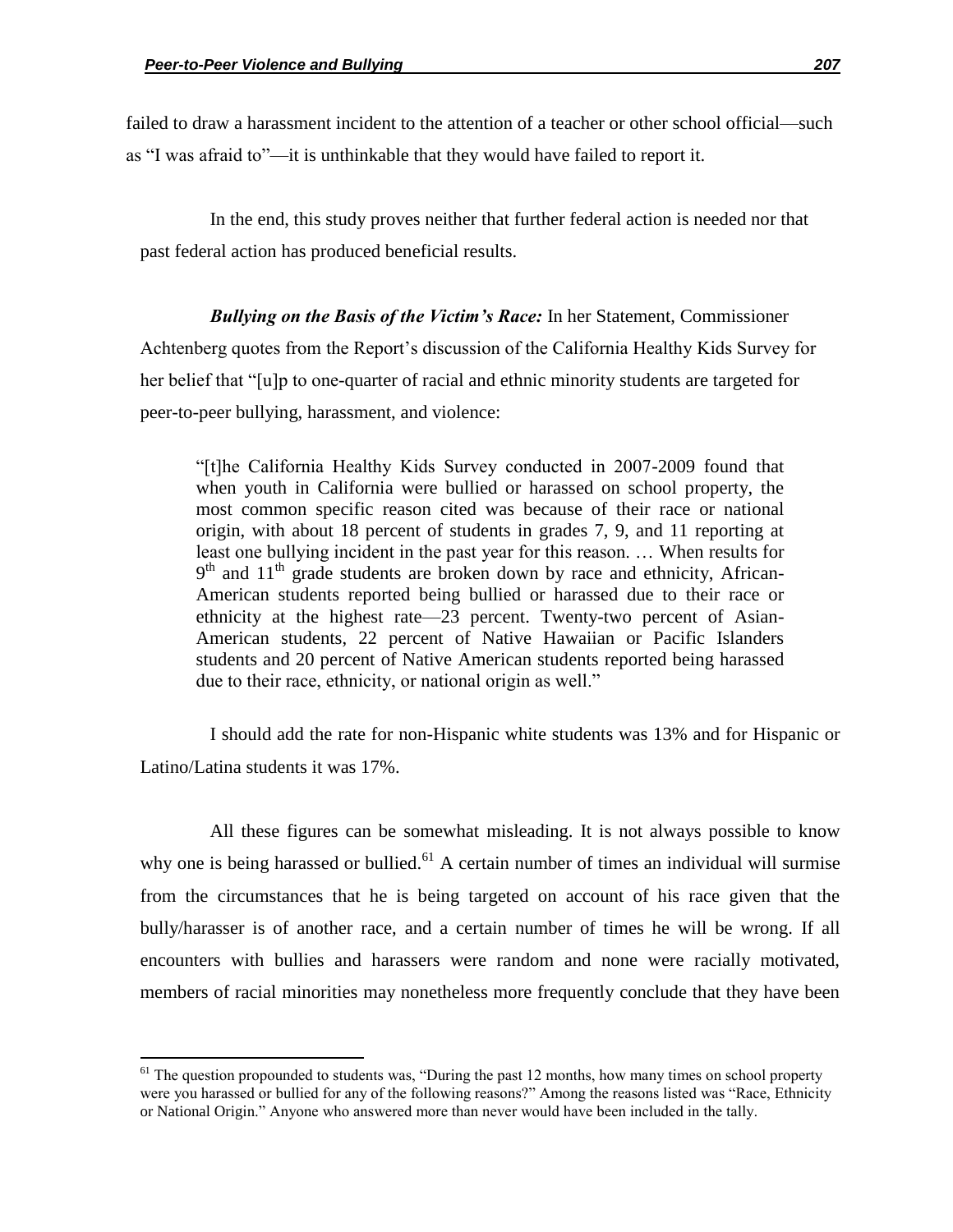racially targeted simply because a larger percentage of their encounters with bullies or harassers will be with members of another race.

A useful check on the conclusion that African Americans and Asians are more likely to be the target of racially motivated bullying than whites or Hispanics is the Health Behaviour of School-Aged Children survey. In "Bullying Behaviors Among US Youth: Prevalence and Association with Psychosocial Adjustment," Dr. Tonjah Nansel et al. analyzed the data collected in that massive survey and found that black students report that they have been bullied *less* often than white or Hispanic students.<sup>62</sup> Their research showed that 29.9 percent of black students reported that they had been bullied during the current school term; in contrast 43.7 percent of white students reported bullying. The figure for Hispanics is 40.6 percent; no figures were given for other races.<sup> $63$ </sup> To be sure, these figures are for bullying of any kind, not specifically for bullying based on race or ethnicity. Still, it would be odd to find that while black students are subjected to more bullying based on race or ethnicity, they were correspondingly bullied so much less on other bases that it nets out in favour of less bullying overall.

The HBSC also sheds useful light on the CHKS's finding that "the most common specific reason cited" for bullying is "race or national origin."<sup>64</sup> In fact, the CHKS only asked about what it calls "Hate-Crimes Reasons" for bullying—"race, ethnicity or national origin," "religion," "gender," "sexual orientation," and "physical/mental disability." In contrast, the HBSC asked students whether they had been "belittled about religion or race," "belittled about looks or speech," "subjects of rumors," or "subjects of sexual comments or gestures."

Not surprisingly to anyone who has attended high school, "belittled about looks or speech" came in first, followed closely by "subjects of rumors." "Belittled about religion or race" was not just last, it was dead last. All the other categories were more than twice as

 $62$  Tonja R. Nansel, Mary Overpeck, Ramani S. Pilla, W. June Ruan, Bruce Simons-Morton & Peter Scheidt, Bully Behaviors Among US Youth: Prevalence and Association with Psychosocial Adjustment, 285 JAMA 2094 (April 25, 2001).

 $63$  The difference between white and Hispanic was not statistically significant. Id. at 2097, Table 2. Similarly, 8.8% of white students, 6.7% of black students and 8.1% of Hispanic students reported that they were bullied on a weekly basis. These differences, however, were not statistically significant.

 $64$  Statement of Commissioner Achtenberg at 101 (quoting Report at 12).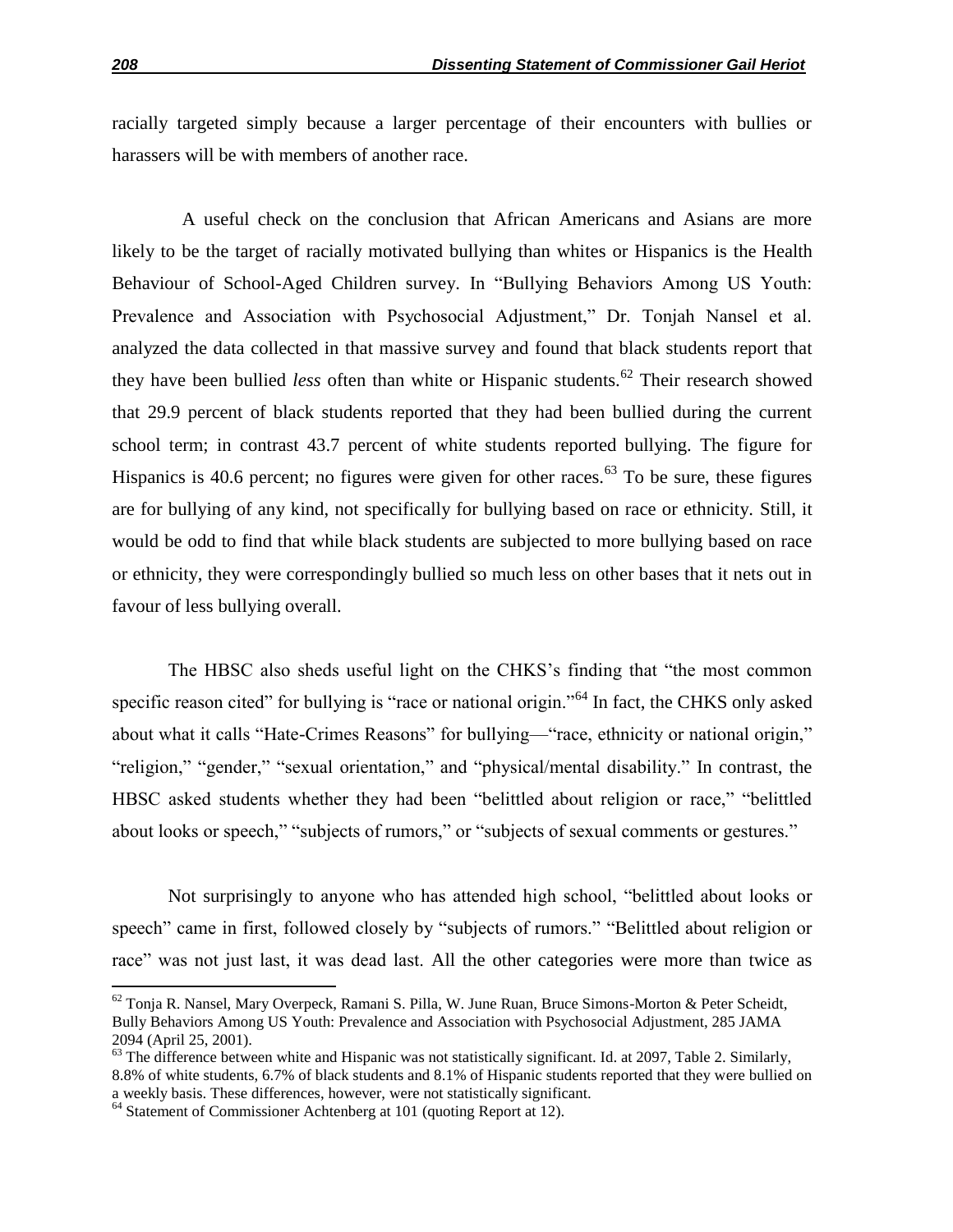common.<sup>65</sup> This is not to suggest that bullying on the basis of race or ethnicity is not deserving of attention by teachers and principals. It simply needs to be seen in context. Also not surprisingly, the serious differences in bullying levels were not between races, but between genders and age groups. While females are more likely to be the subject of "sexual comments or gestures," males are much more likely to be "hit, slapped or pushed." Sixth graders are about three times more likely to report being bullied on a weekly basis than  $10<sup>th</sup>$ graders. A full majority of  $6<sup>th</sup>$  graders report having been bullied in one way or another; by  $10<sup>th</sup>$  grade that number is very nearly cut in half.<sup>66</sup> This latter fact is actually good news. It shows that eventually the lessons of civility are learned by most students, though not as early as might be hoped for. It does indeed get better. $67$ 

*Bullying Based on the Victim's Sexual Orientation:* Everyone agrees that "'[c]ompared with students who are not sexual minorities, a disproportionate number of sexual minority students engage in a wide range of health-risk behaviors.<sup>"68</sup> For example, according to the Center for Disease Control and Prevention, approximately 6.4% of self-identified heterosexual high school students report that they have attempted suicide, while 25.8% of self-identified gay or lesbian high school students have and 28.0% of self-identified bisexual high school students.<sup>69</sup>

<sup>&</sup>lt;sup>65</sup> Nansel at 2097. The rates among students who reported that they had ever been bullied were as follows: "Belittled about religion or race" (25.8%), "Belittled about looks or speech" (61.6%), "Hit, slapped, or pushed"  $(55.9\%)$ , "Subjects of rumors"  $(55.6\%)$ , Subjects of sexual comments or gestures"  $(52.0\%)$ .  $66$  Id. at 2097

 $67$  The "It Gets Better" Project was founded by Dan Savage and Terry Miller in response to suicides of gay teenagers. Its purpose is to urge them to hang in there; life as an adult will be better. This message strikes me as important for all pre-teens and teenagers, straight or gay, bullied or non-bullied. Few teenagers find growing up easy. Adults who tell adolescents that "These are the best years of your life" are frequently well meaning, but their words are not very comforting and (mercifully) usually inaccurate.

<sup>&</sup>lt;sup>68</sup> Statement of Commissioner Achtenberg at 109, quoting Emily O'Mally Olsen, Tim McManus, Steve Kinchen, David Chyen, William A. Harris, Howell Wechsler, Sexual Identity, Sex of Sexual Contacts, and Health-Risk Behaviors Among Students in Grades 9-12—Youth Risk Behavior Surveillance, Selected Sites, United States, 2001-2009, Centers for Disease Control and Prevention, Morbidity and Mortality Weekly Report (June 6, 2011)(Early Release).

 $69$  These figures are medians of the results of 13 state-wide and local surveys. The figures for reported attempted suicides broken down by actual sexual contacts (rather than reported sexual orientation) were 8.4% (opposite sex sexual contacts only), 19.7% (same sex sexual contacts only) and 29.8% (sexual contact with both sexes). Students were asked about their conduct for the 12 month period immediately preceding the point during which they filled out the questionnaire.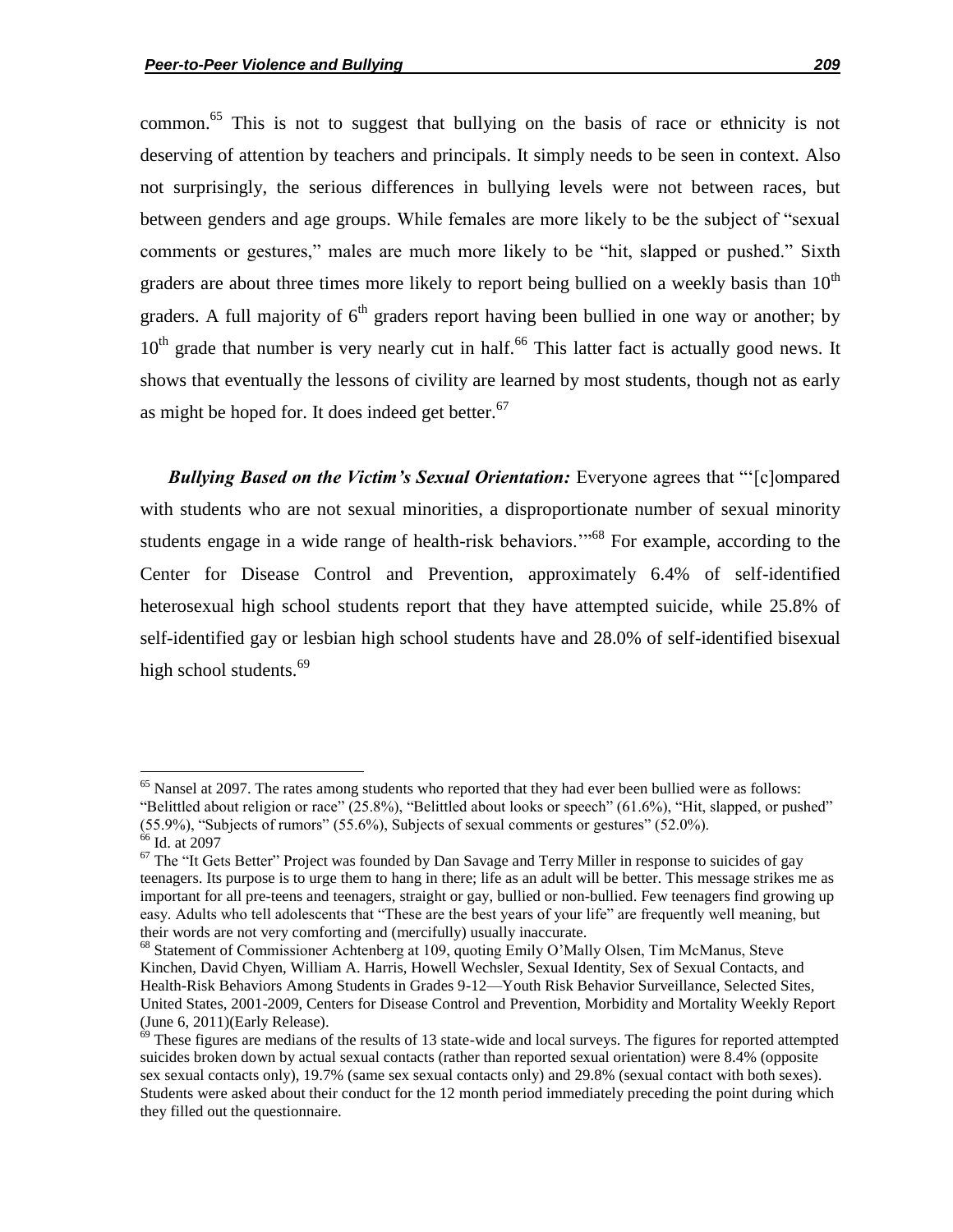The tendency to engage in high-risk behaviors is not confined to suicide attempts. According to the Center for Disease Control and Prevention, about 7.6% of heterosexual students report smoking cigarettes daily, while 23.4% of gay or lesbian students and 24.8% of bisexual students do.<sup>70</sup> Similarly, 4.3% of heterosexual students report that they currently drink alcohol on school property, while much larger numbers of gay or lesbian students and bisexual students do—11.8% and 13.8% respectively.<sup>71</sup> Drug use figures are similarly skewed.<sup>72</sup>

This tendency includes activity that one would not necessarily associate with troubled youth. Only about 12.3% of heterosexual high school students report that they rarely or never wear a seatbelt when riding in a car with someone else. By contrast, the figures for gay or lesbian students and for bisexual students were 21.0% and 20.4% respectively. Nevertheless, the Center for Disease Control and Prevention data do not show that gay or lesbian and bisexual youth always score higher on unsafe behaviors than heterosexual youth. Among gay or lesbian students, 22.5% and among bisexual students 16.5% reported eating vegetables three or more times a day. The figure for heterosexual students was only  $11.3\%$ <sup>73</sup>

 $70$  Olsen et al, at 75, Table 26. Again, these figures are medians of 13 state and local studies. The figures are for any 30-day period, and do not necessarily imply that a student was currently smoking daily.  $71$  Id. at 89, Table 40.

 $72$  Id. at 90-102, Tables 41-53. For example, 4.6% of heterosexual, 22.9% of gay or lesbian and 20.4% of bisexual students report using the drug ecstasy. Id. at 97, Table 48.

In view of this, it does not seem surprising to me that sexual minority students are more likely to "receive" punishment from schools, police or courts." See Statement of Commissioner Roberta Achtenberg at 111 (quoting Institute of Medicine of the National Academies, The Health of Lesbian, Gay, Bisexual, and Transgender People: Building a Foundation for Better Understanding 159 (2011). Commissioner Achtenberg cites the Institute of Medicine report for the proposition that this disproportionate discipline was somehow unmerited. In fact, however, the reference she cites is merely a citation to another article. It is not an endorsement of that other article's findings. See Kathryn E.W. Himmelstein and Hannah Brickner, Criminal-Justice and School Sanctions Against Non-Heterosexual Youth: A National Longitudinal Study, 127 Pediatrics 49 (January 2011). Two days after the internet version of the article was published, a letter dated December 8, 2010 from Donald J. Harris, Ph.D. sent to Pediatrics stated: "There is a sharp disconnect between the statistical findings presented in this report and the authors' conclusion that ‗nonheterosexual youth suffer disproportionate educational and criminal-justice punishments that are not explained by greater engagement in illegal or transgressive behaviors.' … [T]he categorical language of the authors' conclusion is based almost entirely on a pattern of findings that did not reach the stated criterion of statistical significance." See Replies to Criminal-Justice and School Sanctions Against Nonheterosexual Youth: A National Longitudinal Study, Pediatrics web site. If this Report were not put together so hurriedly, perhaps we would have had time to figure out who is right.

 $^{73}$  Id. at 115, Table 66. There is, however, research that finds that eating disorders are more common among gay, lesbian and bisexual students than they are among heterosexual students. S. Austin, N.J. Ziyadeh, H.L.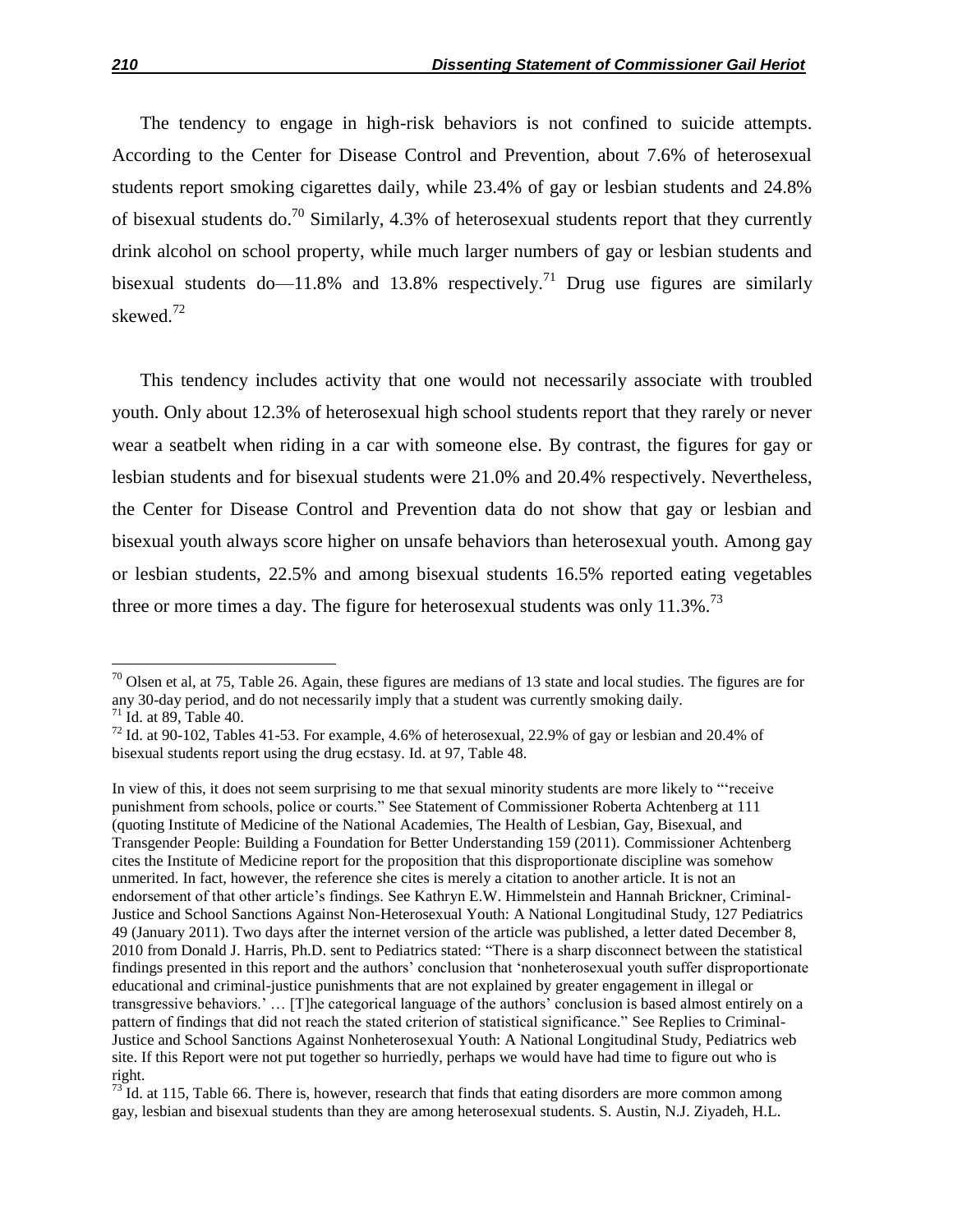Commissioner Achtenberg argues that "the extra pressure created by structural stigma is responsible for such disparate outcomes to the extent that they appear to exist."<sup>74</sup> She defines "structural stigma" to mean "the collective process by which majority class members give permission to the society as a whole to victimize minority class members.<sup>75</sup>

It is perfectly plausible that the increased victimization can lead to an increase in what social scientists like to call (with bureaucratic blandness) "negative outcomes." But there is no way to draw the conclusion that increased victimization is the sole or even a primary cause of the increased tendency towards self-destructive conduct based on the available evidence. One simply has to take it on faith.<sup>76</sup>

Corliss, M. Rosario, D. Wypi, J. Haines, C.A. Carmago, Jr. & A.E. Field, Sexual Orientation Disparities in Purging and Binge Eating from Early to Late Adolescence, 45 J. Adolescent Health 238 (2009).

<sup>&</sup>lt;sup>74</sup> There may indeed be external structural issues that are contributing factors to the high rates of high-risk behavior on the part of gay, lesbian and bisexual youth. But they do not all relate to victimization. For example, since sexual minorities are minorities, the search for love may be a little harder. They are less likely to find a soul mate or even a reasonably compatible mate within a short distance from their home. As a result, they may be less likely to form satisfactory romantic relationships while still in school. A failed relationship may be a greater problem, since the common adage that there are "plenty of fish in the sea" may not apply. Another external structural issue relates to family structure. Through genetic inheritance, white parents tend to give birth to white children, while Asian parents tend to give birth to Asian children. Through cultural inheritance, Roman Catholic parents tend to have Roman Catholic children and Buddhist parents have Buddhist children. But most gay, lesbian or bisexual children are being reared by their own biological, heterosexual parents or parent. (Gay, lesbian and bisexual adults sometimes have biological or adopted children, but those children are usually heterosexual, thus creating the problem in reverse.) No doubt the pressures of parental disapproval can be a problem for sexual minority children. But even in the absence of disapproval, anything that makes a child different from his or her parents places some element of stress on the relationship. Sexual orientation is just one more such potential difference. Sympathetic parents, for example, may wish to provide advice on romantic relationships, but feel inadequate to the task, since their experience is dissimilar. Or their children may perceive them to be inadequate to the task, when in fact they are quite able to help, but their advice is not sought.  $75$  She later states her point more modestly (and much more defensibly): "The reasons that sexual minority youth may experience suicidal ideation and/or acts in response to victimization are not entirely clear. Nevertheless, social stigma may well drive some number of these experiences.‖ Statement of Commissioner Roberta Achtenberg at 111-12.

<sup>&</sup>lt;sup>76</sup> See Ritch C. Savin-Williams, Then and Now: Recruitment, Definition, Diversity, and Positive Attributes of Same Sex Populations, 44 Developmental Psych. 135 (2008) (internal citations omitted). In that article, Dr. Savin-Williams writes intriguingly about the issue: "[M]ost researchers assume that it is not same-sex sexuality per se that impacts development but the victimization, discrimination, and stigmatization that it engenders. If so, what is it about sexual prejudice that is developmentally more deleterious to the recipients than other forms of social ostracism to their recipients, such as that meted out to women, ethnic minorities, the poor, the unattractive, the overweight, or the disabled? Alternatively, one might argue (but few do) that because of their possibly altered hormonal and anatomical constitution, same-sex attracted individuals navigate a unique developmental instability or fluctuation across a range of personal attributes (sex object choice, cognitive skills, physical features, hobbies, career choices). The sex atypicality of same-sex populations suggests that some same-sex attracted individuals have a different brain structure, physiology, or hormonal status than others of their biological sex. Whether these potential biological differences make same-sex oriented individuals unique, and if so, to what degree are unknown, largely because the biologic data are so preliminary that few direct or indirect pathways have been established."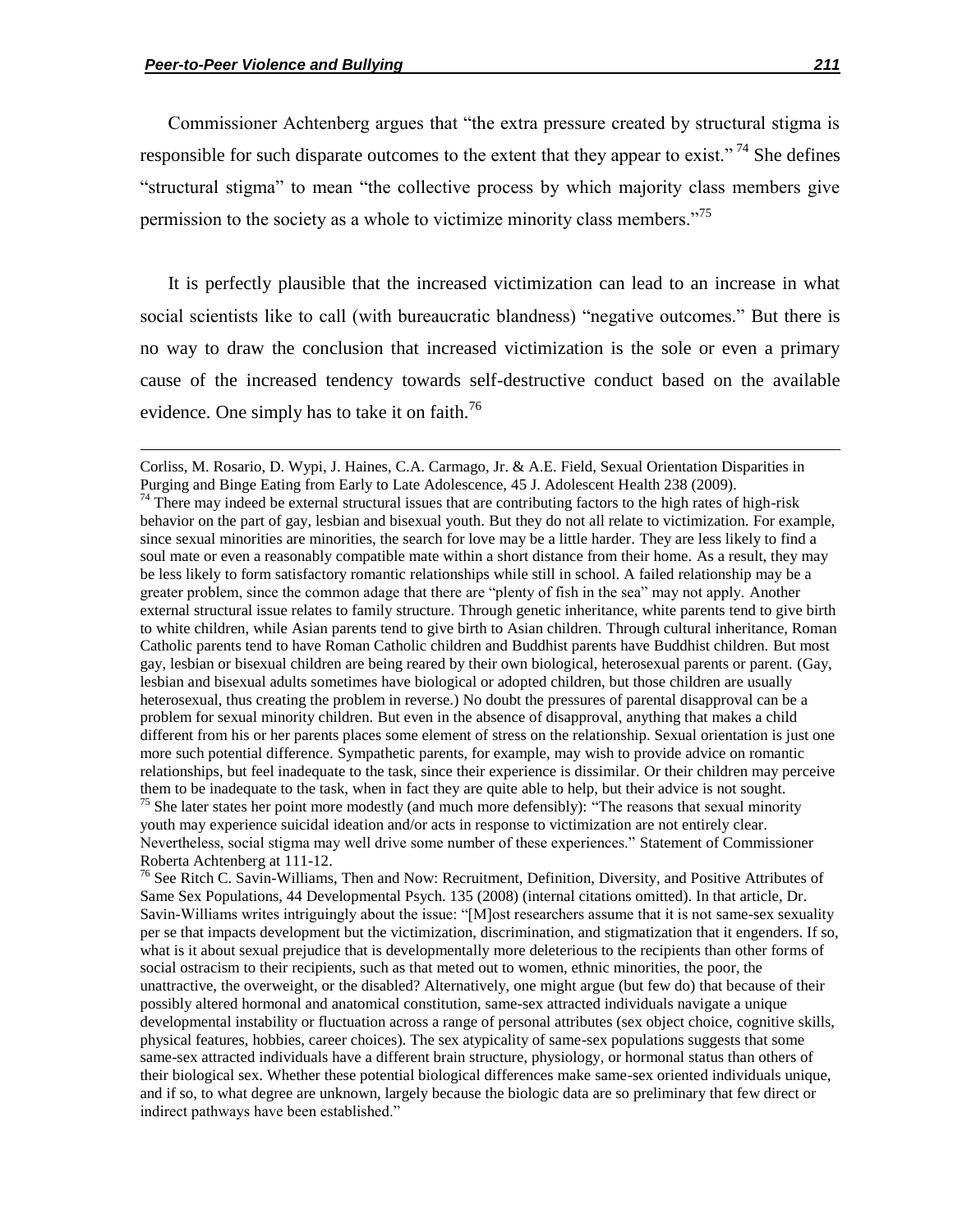For one thing, there are many groups with high rates of suicide whose behavior is unlikely to be the result of external victimization or social stigma. According to data from the World Health Organization, Lithuania, South Korea, Kazakhstan, Belarus, Japan and Russia were the top nations for suicide. The United States ranked  $39<sup>th</sup>$  with a rate of suicide roughly one third of Lithuania's. Jamaica has one of the lowest suicide rates in the world. Yet somebody is victimizing somebody there; it has one of the highest murder rates.

In the United States, the Centers for Disease Control and Prevention report that American Indians/Alaska natives have the highest rates of suicide. They are followed closely by non-Hispanic whites. Other races and ethnicities—Asians/Pacific Islanders, Hispanics and non-Hispanic blacks—were a distant third, fourth or fifth.<sup>77</sup> Although obese persons receive far more than their share of bullying, social stigma and victimization and have high rates of depression, suicide rates among them are very low.<sup>78</sup>

There have been efforts to prove that the high risk behavior of gay, lesbian and bisexual students is the result of victimization of one sort or another. But research that is said to prove it is usually measuring something quite different from what advocates suppose. And even when most people can agree on what is being measured, causation cannot be established. Consider, for example, *Family Rejection as a Predictor of Negative Health Outcomes in White and Latino Lesbian, Gay and Bisexual Young Adults*, a 2009 study by Caitlin Ryan, David Huebner, Rafael M. Diaz and Jorge Sanchez.<sup>79</sup> In it, the authors argue that they have established "a clear link between specific parental and caregiver rejecting behavior and negative health problems in young lesbian, gay and bisexual adults.<sup>80</sup> But are the authors

 $\overline{a}$ 

 $77$  Asian/Pacific Islander females had the third highest rate of suicide among females, followed by Hispanics and non-Hispanic blacks. Among males, non-Hispanic blacks had the third highest rate, with Hispanic males at a very close fourth and Asian/Pacific Islander males with the fifth-highest rate. Rates were age-adjusted. See Centers for Disease Control and Prevention, National Suicide Statistics at a Glance (2002-2006).

<sup>&</sup>lt;sup>78</sup> Ottar Bejerkeset, Pai Romundstad, Jonathan Evans & David Gunnell, Association of Adult Body Mass Index and Height with Anxiety, Depression, and Suicide in the General Population, 167 Am. J. Epidemiology 193 (2008).

 $\hat{7}^9$  Caitlin Rvan, David Huebner, Rafael M. Diaz, & Jorge Sanchez, Family Rejection as a Predictor of Negative Health Outcomes in White and Latino Lesbian, Gay, and Bisexual Young Adults, 123 Pediatrics 346 (Jan. 2009).

 $80$  Id. at 346. For example, 19.7% of those classed as having "low rejection scores" reported suicide attempts, while 35.1% of those with moderate rejection scores and 67.6% of those with high rejection scores did.